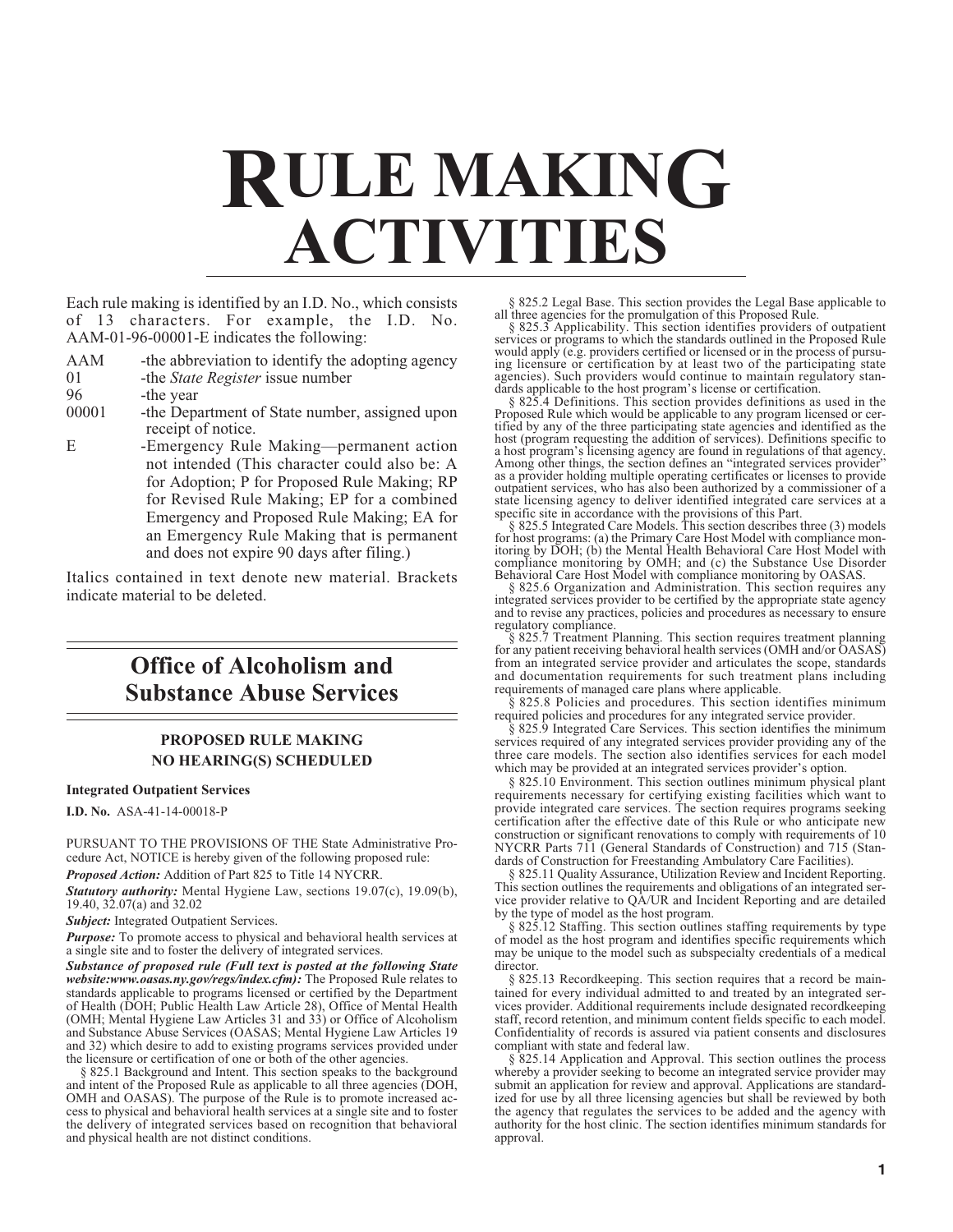§ 825.15 Inspection. This section requires the state licensing agency with authority to monitor the host clinic to have ongoing inspection responsibility pursuant to standards outlined in this Proposed Rule. The adjunct state licensing agency will not duplicate inspections for license renewal or compliance but shall be consulted about any deficiencies relative to the added services. The section identifies specific areas of review and requires one unannounced inspection prior to renewal of an Operating Certificate or License.

A copy of the full text of the regulatory proposal is available on the OASAS website at: http://www.oasas.ny.gov/regs/index.cfm

*Text of proposed rule and any required statements and analyses may be obtained from:* Trisha Schell-Guy, NYS Office of Alcoholism and Substance Abuse Services, 1450 Western Ave., Albany, NY 12203, (518) 485-2317, email: [Trisha.Schell-Guy@oasas.ny.gov](mailto: Trisha.Schell-Guy@oasas.ny.gov)

#### *Data, views or arguments may be submitted to:* Same as above.

*Public comment will be received until:* 45 days after publication of this notice.

### *Regulatory Impact Statement*

Statutory Authority:

These proposed regulations concerning integrated outpatient services are being issued by the Office of Alcoholism and Substance Abuse Ser-vices (OASAS) and were developed with the Office of Mental Health (OMH), and the Department of Health (DOH). For OASAS, the regula-tions will appear in a new Part 825 of Title 14 of the New York Codes, Rules and Regulations. OMH and DOH each will issue an identical set of regulations which will appear in Part 825 of Title 14 of the New York Codes, Rules and Regulations (NYCRR) and Part 404 of Title 10 of the NYCRR, respectively.

These regulations are issued pursuant to the following:

Social Services Law (SSL) sections 365-a(2)(c) and 365-l(7) and Part L of Chapter 56 of the Laws of 2012, which authorize the commissioners of DOH, OMH and OASAS, with the approval of the Director of the Budget, to promulgate regulations to facilitate integrated service delivery by providers;

Section 19.07(c) of the Mental Hygiene Law (MHL) which charges the Office of Alcoholism and Substance Abuse Services with the responsibility to ensure that persons who abuse or are dependent on alcohol and/or substances and their families are provided with care and treatment that is effective and of high quality;

Section 19.07(e) of the MHL which authorizes the commissioner of the Office of Alcoholism and Substance Abuse Services to adopt standards including necessary rules and regulations pertaining to chemical dependence treatment services;

Section 19.09(b) of the MHL which authorizes the commissioner of the Office of Alcoholism and Substance Abuse Services to adopt regulations necessary and proper to implement any matter under his/her jurisdiction;

Section  $19.21(b)$  of the MHL which requires the commissioner of the Office of Alcoholism and Substance Abuse Services to establish and enforce regulations concerning the licensing, certification, and inspection of chemical dependence treatment services;

Section 19.21(d) of the MHL which requires the Office of Alcoholism and Substance Abuse Services to establish reasonable performance standards for providers of services certified by the Office;

Section 19.40 of the MHL which authorizes the commissioner of the Office of Alcoholism and Substance Abuse Services to issue operating certificates for the provision of chemical dependence treatment services;

Section 32.01 of the MHL which authorizes the commissioner of the Office of Alcoholism and Substance Abuse Services to adopt any regulation reasonably necessary to implement and effectively exercise the powers and perform the duties conferred by article 32 of the MHL;

Section 32.07(a) of the MHL which authorizes the commissioner of the Office of Alcoholism and Substance Abuse Services to adopt regulations to effectuate the provisions and purposes of article 32 of the MHL;

Section 32.05(b) of the MHL which provides that a controlled substance designated by the commissioner of the New York State Department of Health as appropriate for such use may be used by a physician to treat a chemically dependent individual pursuant to section 32.09(b) of the MHL; and

Section 32.09(b) of the MHL which provides that the commissioner of the Office of Alcoholism and Substance Abuse Services may, once a controlled substance is approved by the commissioner of the New York State Department of Health as appropriate for such use, authorize the use of such controlled substance in treating a chemically dependent individual.

Legislative Objectives:

Pursuant to SSL sections 365-a(2)(c) and 365-l(7) and Part L of Chapter 56 of the Laws of 2012, the commissioners of the Office of Mental Health (OMH), Office of Alcoholism and Substance Abuse Services (OASAS) and the Department of Health (DOH) are authorized, with the approval of the Director of the Budget, to promulgate regulations to facilitate integrated service delivery by providers.

**2**

Since 2012, OASAS, OMH and DOH have pursued an Integrated Licensure Pilot Project pursuant to this authority. The goals of that project have been to streamline the approval and oversight process for clinics interested in providing services under the licensure of more than one agency (OMH, DOH, OASAS) at one or more location(s), thereby:

- Providing an efficient approval process to add new services to a site that is not licensed for those services.

- Establishing a single set of administrative standards and survey pro-cess under which providers will operate and be monitored.

- Providing single state agency oversight of compliance with administrative standards for providers offering multiple services at a single site.

In addition, the project sought to improve the quality and coordination of care provided to people with multiple needs, by:

- Promoting integrated treatments records that comply with applicable Federal and State confidentiality requirements.

- Making optimal use of clinical resources jointly developed by OASAS and OMH that support evidence-based approaches to integrated dual disorders treatment.

- Ensuring that optimal clinical care and not revenue drive the program model.

- Providing an opportunity for optimal clinical care in a single setting creating cost efficiencies and increasing quality.

Highlights of the Project have included the formation of an interagency workgroup (OMH, DOH, OASAS) to develop a single set of administrative standards and a single application for licensure or certification. Though a provider may have multiple licenses, they are overseen by a single State agency utilizing a single review instrument.

It was from the Project that development of this regulatory proposal was conceived, to be used by all three State oversight agencies to promote consistency in the provision of integrated services. This regulatory proposal is therefore crafted utilizing the principles of the Integrated Licensure Project (the "Project") as its basis:

- to allow a single outpatient clinic provider to deliver the desired range of cross-agency (DOH, OMH, OASAS) clinic services under a single license

- the clinic provider would need to possess licenses from at least 2 of the 3 participating State agencies within their network

- the current license of the clinic site would serve as the "host", allowing that State agency to assume all surveillance activities relative to the site

- the desired "add-on" services would be requested via the State agency currently with primary oversight responsibility for such services

Needs and Benefits:

Physical and behavioral health conditions (i.e., mental illness and/or substance use disorders) often occur at the same time. Persons with behavioral disorders frequently experience chronic illnesses such as hypertension, diabetes, obesity, and cardiovascular disease. These illnesses can be prevented and are treatable. However, the difficulty in navigating complex healthcare systems calls for the implementation of regulatory changes to facilitate the ability of individuals with behavioral health disorders to seek treatment for their physical conditions.

Primary care settings have, at the same time, become a gateway to the behavioral health system, as people seek care for mild to moderate behavioral health needs (e.g., anxiety, depression, or substance use) in primary health care settings. Health care providers have long recognized that many patients have both physical and behavioral health care needs, yet physical and behavioral health care services have traditionally been provided and paid for separately. Even behavioral health services have traditionally been treated in a bifurcated system (e.g., substance use disorder treatment is treated separately from mental health treatment).

The term "integrated care" describes the systematic coordination of primary and behavioral health care services. The growing awareness of the prevalence and cost of comorbid physical and behavioral health conditions, and the increased recognition that integrated care can improve outcomes and achieve savings, has led to increasing acceptance of delivery models that integrate physical and behavioral health care. Moreover, most patients prefer to have their physical and behavioral health care delivered in one place, by the same team of clinicians. Accordingly, these regulations will prescribe standards for the integration of physical and behavioral health care services in certain outpatient programs licensed by DOH, OMH, and/or OASAS.

Costs:

Costs to Private Regulated Parties:

There are no additional costs to participating providers for this initiative. Integrated service sites will likely benefit from administrative process improvements related to facility licensure and recertification, which will be coordinated by a single host agency pursuant to this rule. Absent the process set forth in the regulations, providers would have to obtain the approval of another agency to provide such services and would be subject to the oversight of the other agency. Accordingly, the proposed regulations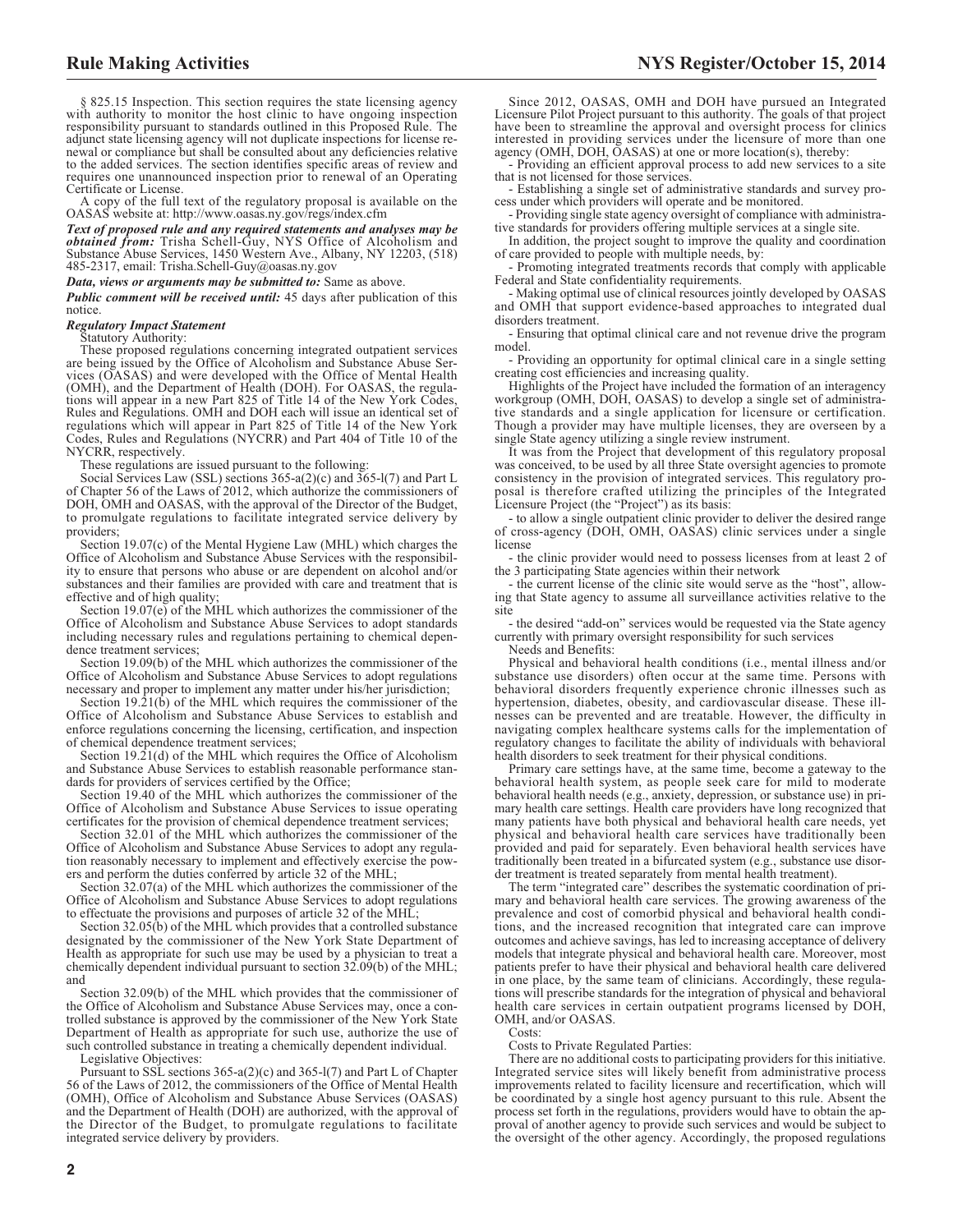may reduce the administrative costs that would otherwise be incurred as a result of adding services. In addition, the ability of providers to integrate primary care and behavioral health services will improve the overall quality of care for individuals with multiple health conditions and will reduce overall health and behavioral health care costs.

Costs to Local Government:

The proposed regulations will not impose any additional costs on local governments. To the extent that a local government operates a provider that will be able to integrate services under the expedited process established by the regulations, it will benefit from the administrative efficiencies created by the regulations. In addition, as previously noted, the ability of providers to integrate primary care and behavioral health services will improve the overall quality of care for individuals with multi health conditions and will reduce overall health and behavioral health care costs, which could have a beneficial impact on the local government.

Costs to OASAS:

Approving and overseeing the addition of integrated services as set forth in the proposed regulations would not add any administrative burdens or costs to OASAS, since it otherwise would have to approve and oversee the addition of substance use disorder services and OMH and DOH will approve and oversee the addition of mental health and primary care services, respectively.

Costs to Other State Agencies:

Approving and overseeing the addition of integrated services as set forth in the proposed regulations would not add any administrative burdens or costs to OMH or DOH, since they otherwise would have to approve and oversee the addition of mental health and primary care services and OASAS will approve and oversee the addition of substance use disorder services.

Local Government Mandates:

This regulatory proposal will not result in any additional imposition of duties or responsibilities upon county, city, town, village, school or fire districts.

Paperwork:

Providers will be required to submit an application to deliver integrated services. The application has been significantly streamlined from a standard certification or licensing application, and providers will not be required to maintain any more documentation than already required under the regulations of their oversight agency. Under the regulations, integrated services providers will be able to use a single integrated record for patients receiving services, instead of maintaining two or three separate records currently required for patients receiving services at multiple sites.

Duplication:

This is a new initiative intended to streamline the administrative licensure and recertification processes for providers that qualify under this rule and hold multiple licenses or certifications. Without the proposed regulations, providers with multiple licenses or certifications would be subject to all the rules and site survey requirements imposed by each agency through which they are licensed.

Alternatives:

"Integrated licensure" is one model for providers to integrate physical and behavioral health services in a single location. Alternative models continue to be pursued (e.g., ambulatory services thresholds in clinics, the Collaborative Care Demonstration, the Delivery System Reform Incentive Payment (DSRIP) Program, the Patient Centered Medical Home and the Geriatric Services Demonstration). Such alternative models have not been rejected by the State oversight agencies. Rather, the barriers to the expansion of each alternative model continue to be examined for possible adoption on broader scales.

Federal Standards:

The regulatory amendment does not exceed any minimum standards of the federal government for the same or similar subject areas.

Compliance Schedule:

The regulatory amendment would be effective immediately upon adoption.

### *Regulatory Flexibility Analysis*

Effect of Rule:

The proposed new Part 836 will impact all approximately 590 providers of substance use disorder services certified by the Office of Alcoholism and Substance Abuse Services (OASAS or "Office").

Compliance Requirements and Professional Services:

Regardless of type of program, location (rural, urban or suburban), or operation by local governments or small businesses, it is anticipated that there will be minimal impact on reporting and recordkeeping and no need for engagement of professional services because providers are already required to maintain treatment records and application to operate as an integrated services provider is optional.

Costs:

Regardless of type of program, location or size of business (rural, urban or suburban), or operation by local governments or small businesses, there

will be no additional costs to providers or local governmental units resulting from these regulations.

Economic / Technological Feasibility:

Regardless of type, size and location of business (rural, urban or suburban), or operation by local governments or small businesses, the proposed regulations require no new equipment or technological improvements.

Minimizing Adverse Economic Impacts:

The proposed amendments were presented to the OASAS Executive Team and Advisory Council and then distributed for comment to members of the provider/stakeholder community. Comments from all, including speculation about economic impact, have been addressed and incorporated into the final regulation wherever necessary.

Participation of Affected Parties:

The proposed regulation amendments were presented to the Behavioral Health Services Advisory Council and distributed for comment to members of the provider/stakeholder community including provider associations. OASAS reviewed and addressed comments received and some changes were made in the proposed regulation.

# *Rural Area Flexibility Analysis*

Types / Numbers:

The proposed amendments to Part 825 may impact approximately 590 providers of outpatient substance use disorder services certified by the Office of Alcoholism and Substance Abuse Services (OASAS or "Office"). The number impacted will depend on the number of providers that choose to apply to become an authorized integrated service provider. Some of these providers may be located in rural areas although the majority of treatment providers are located in urban areas.

Rural areas are defined as counties with a population less than 200,000 and, for counties with a population greater than 200,000, includes towns with population densities of 150 persons or less per square mile. The following  $44$  counties have a population less than  $200,000$ :

| Allegany    | Hamilton     | Schenectady    |
|-------------|--------------|----------------|
| Cattaraugus | Herkimer     | Schoharie      |
| Cayuga      | Jefferson    | Schuyler       |
| Chautauqua  | Lewis        | Seneca         |
| Chemung     | Livingston   | <b>Steuben</b> |
| Chenango    | Madison      | Sullivan       |
| Clinton     | Montgomery   | Tioga          |
| Columbia    | Ontario      | Tompkins       |
| Cortland    | Orleans      | Ulster         |
| Delaware    | Oswego       | Warren         |
| Essex       | Otsego       | Washington     |
| Franklin    | Putnam       | Wayne          |
| Fulton      | Rensselaer   | Wyoming        |
| Genesee     | St. Lawrence | Yates          |
| Greene      | Saratoga     |                |

The following 9 counties have certain townships with population densities of 150 persons or less per square mile:

| Albany   | Erie    | Oneida   |
|----------|---------|----------|
| Broome   | Monroe  | Onondaga |
| Dutchess | Niagara | Orange   |

Reporting / Recordkeeping, Professional Services:

Regardless of location (rural, urban or suburban), or operation by local governments or small businesses, it is anticipated that there will be minimal impact on reporting and recordkeeping and no need for engagement of professional services because providers are already required to maintain treatment records and comply with existing treatment regulations and Medicaid billing regulations associated therewith. Costs:

Regardless of location or size of business (rural, urban or suburban), or operation by local governments or small businesses, providers may incur some up-front administrative costs associated with incorporation of new services into existing records and billing systems; however this costs is expected to be minimal and should be offset by increased revenues generated by the ability to provide additional integrated services. Further, provision of integrated services is optional; providers do not need to apply and can maintain their existing certification or license authorizing them to provider only substance use disorder services, mental health services or primary care services.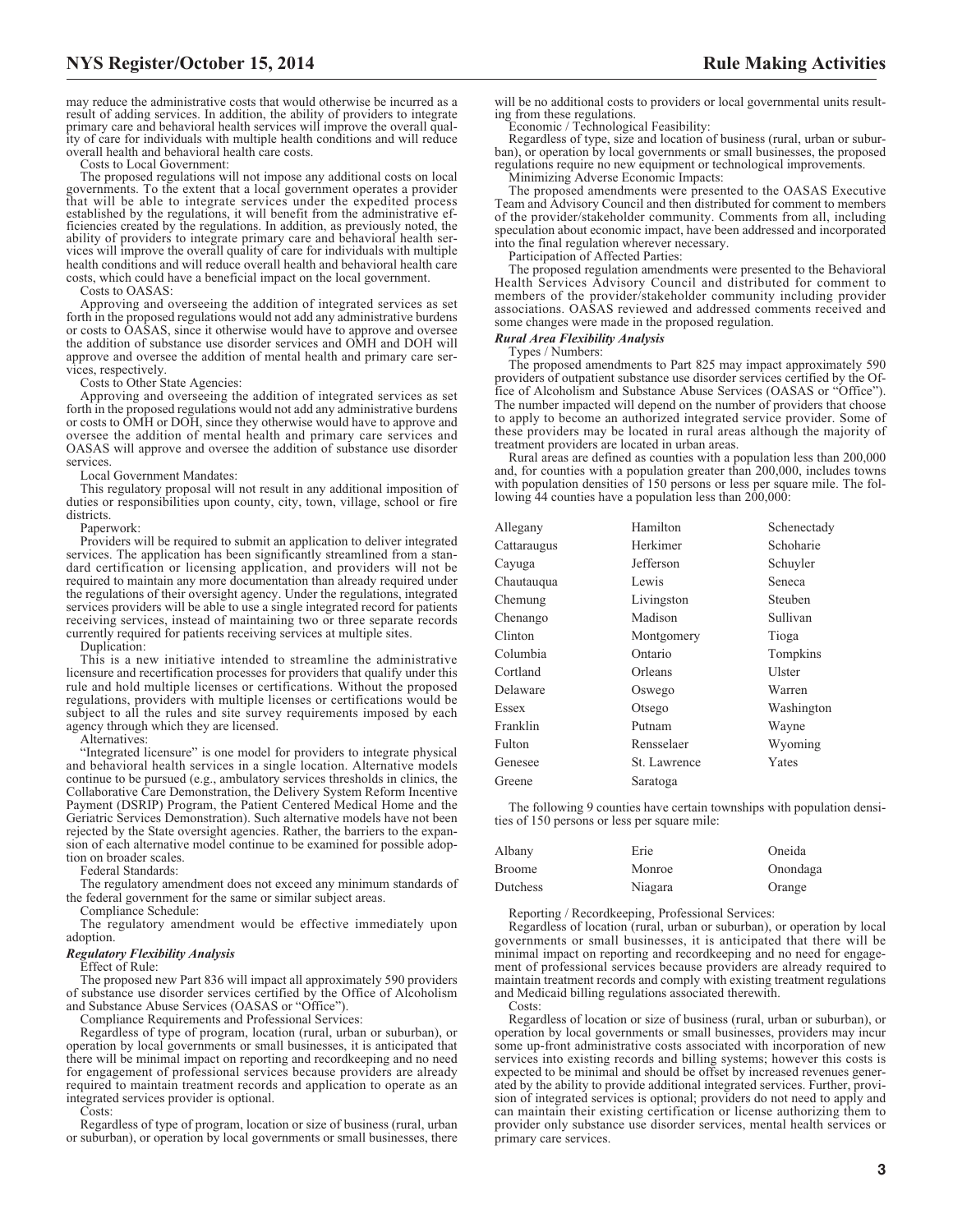Economic / Technological Feasibility:

Regardless of size and location of business (rural, urban or suburban), or operation by local governments or small businesses, the proposed amendments require no new equipment or technological improvements.

Minimizing Adverse Economic Impacts:

The proposed regulation was presented to the OASAS, OMH and DOH Executive Teams, the Public Health and Health Planning Council and Behavioral Health Services Advisory Council. It was also distributed for comment to members of the provider/stakeholder community, including providers that are participating in the pilot, providers certified by OASAS, providers licensed by the Office of Mental Health and providers licensed<br>by the Department of Health. There were no comments received about<br>econo these regulations anticipated no adverse economic impact because the purpose of these regulations is to reduce administrative burden on programs while improving efficiency and productivity; improve patient care through delivery of integrated services and fulfill the legislative mandate to allow for establish operating, reporting and construction requirements, as well as joint survey requirements and procedures for entities operating under the auspices of one or more agencies in order to integrate the delivery of health and behavioral health services in an efficient and effective manner.

Participation of Affected Parties:

The proposed regulation amendments were presented to the Behavioral Health Services Advisory Council and distributed for comment to members of the provider/stakeholder community including provider associations. OASAS reviewed and addressed comments received and some changes were made in the proposed regulation.

#### *Job Impact Statement*

No job impact statement is required pursuant to section 201-a(2)(a) of the State Administrative Procedure Act. The proposed Part 825 will have no substantial adverse impact on jobs or economic opportunities in New York State. No reduction in the number of jobs and employment opportunities is anticipated as a result of the proposed regulation.

# **Department of Corrections and Community Supervision**

# **PROPOSED RULE MAKING NO HEARING(S) SCHEDULED**

#### **Monterey Correctional Facility (CF), Chateaugay CF, Mt. McGregor CF, Butler CF**

**I.D. No.** CCS-41-14-00007-P

PURSUANT TO THE PROVISIONS OF THE State Administrative Procedure Act, NOTICE is hereby given of the following proposed rule:

*Proposed Action:* This is a consensus rule making to repeal sections 100.66, 100.69, 100.70 and 100.131 of Title 7 NYCRR.

*Statutory authority:* Correction Law, section 70

*Subject:* Monterey Correctional Facility (CF), Chateaugay CF, Mt. McGregor CF, Butler CF.

*Purpose:* To remove references to Correctional Facilities that are no longer in operation.

*Text of proposed rule:* The Department of Corrections and Community Supervision repeals and reserves sections 100.66, 100.69, 100.70 and 100.131 of Title 7 NYCRR.

*Text of proposed rule and any required statements and analyses may be obtained from:* Maureen E. Boll, Deputy Commissioner and Counsel, NYS Department of Corrections and Community Supervision, 1220 Washington Avenue - Harriman State Campus - Building 2, Albany, NY 12226-2050, (518) 457-4951, email: [Rules@Doccs.ny.gov](mailto: Rules@Doccs.ny.gov)

#### *Data, views or arguments may be submitted to:* Same as above.

*Public comment will be received until:* 45 days after publication of this notice.

#### *Consensus Rule Making Determination*

The Department of Correctional and Community Supervision (DOCCS) has determined that no person is likely to object to the proposed action. The repeal of this section removes the reference to correctional facilities that were closed in 2014 as part of the DOCCs right-sizing plan. The plan for prison closures in New York State reflects the State's changing and

declining inmate population, while recognizing the benefit of programs that provide alternatives to incarceration and supervised re-entry into society. Since these facilities are no longer in operation the references to them in the regulations are no longer applicable to any person. See SAPA Section  $102(11)(a)$ .

The Department's authority resides in section 70 of Correction Law, which mandates that each correctional facility must be designated in the rules and regulations of the Department and assigns the Commissioner the duty to classify each facility with respect to the type of security maintained and the function as specified. See Correction Law  $\S$  70(6).

#### *Job Impact Statement*

A job impact statement is not submitted because this proposed rulemaking is removing the reference to correctional facilities that have been closed in accordance with the law; since the correctional facility is no longer in operation the removal of the reference to it has no adverse impact on jobs or employment opportunities.

# **Department of Economic Development**

# **EMERGENCY RULE MAKING**

#### **Empire Zones Reform**

**I.D. No.** EDV-41-14-00005-E **Filing No.** 847 **Filing Date:** 2014-09-30 **Effective Date:** 2014-09-30

PURSUANT TO THE PROVISIONS OF THE State Administrative Procedure Act, NOTICE is hereby given of the following action:

*Action taken:* Amendment of Parts 10 and 11; renumbering and amendment of Parts 12-14 to Parts 13, 15 and 16; and addition of new Parts 12 and 14 to Title 5 NYCRR.

*Statutory authority:* General Municipal Law, art. 18-B, section 959; L. 2000, ch. 63; L. 2005. ch. 63; L. 2009, ch. 57

*Finding of necessity for emergency rule:* Preservation of general welfare. *Specific reasons underlying the finding of necessity:* Regulatory action is needed immediately to implement the statutory changes contained in Chapter 57 of the Laws of 2009. The emergency rule also clarifies the administrative procedures of the program, improves efficiency and helps make it more cost-effective and accountable to the State's taxpayers, particularly in light of New York's current fiscal climate. It bears noting that General Municipal Law section 959(a), as amended by Chapter 57 of the Laws of 2009, expressly authorizes the Commissioner of Economic Development to adopt emergency regulations to govern the program.

#### *Subject:* Empire Zones reform.

*Purpose:* Allow Department to continue implementing Zones reforms and adopt changes that would enhance program's strategic focus.

*Substance of emergency rule:* The emergency rule is the result of changes to Article 18-B of the General Municipal Law pursuant to Chapter 63 of the Laws of 2000, Chapter 63 of the Laws of 2005, and Chapter 57 of the Laws of 2009. These laws, which authorize the empire zones program, were changed to make the program more effective and less costly through higher standards for entry into the program and for continued eligibility to remain in the program. Existing regulations fail to address these requirements and the existing regulations contain several outdated references. The emergency rule will correct these items.

The rule contained in 5 NYCRR Parts 10 through 14 (now Parts 10-16 as amended), which governs the empire zones program, is amended as follows:

1. The emergency rule, tracking the requirements of Chapter 63 of the Laws of 2005, requires placement of zone acreage into "distinct and separate contiguous areas."

2. The emergency rule updates several outdated references, including: the name change of the program from Economic Development Zones to Empire Zones, the replacement of Standard Industrial Codes with the North American Industrial Codes, the renaming of census-tract zones as investment zones, the renaming of county-created zones as development zones, and the replacement of the Job Training Partnership Act (and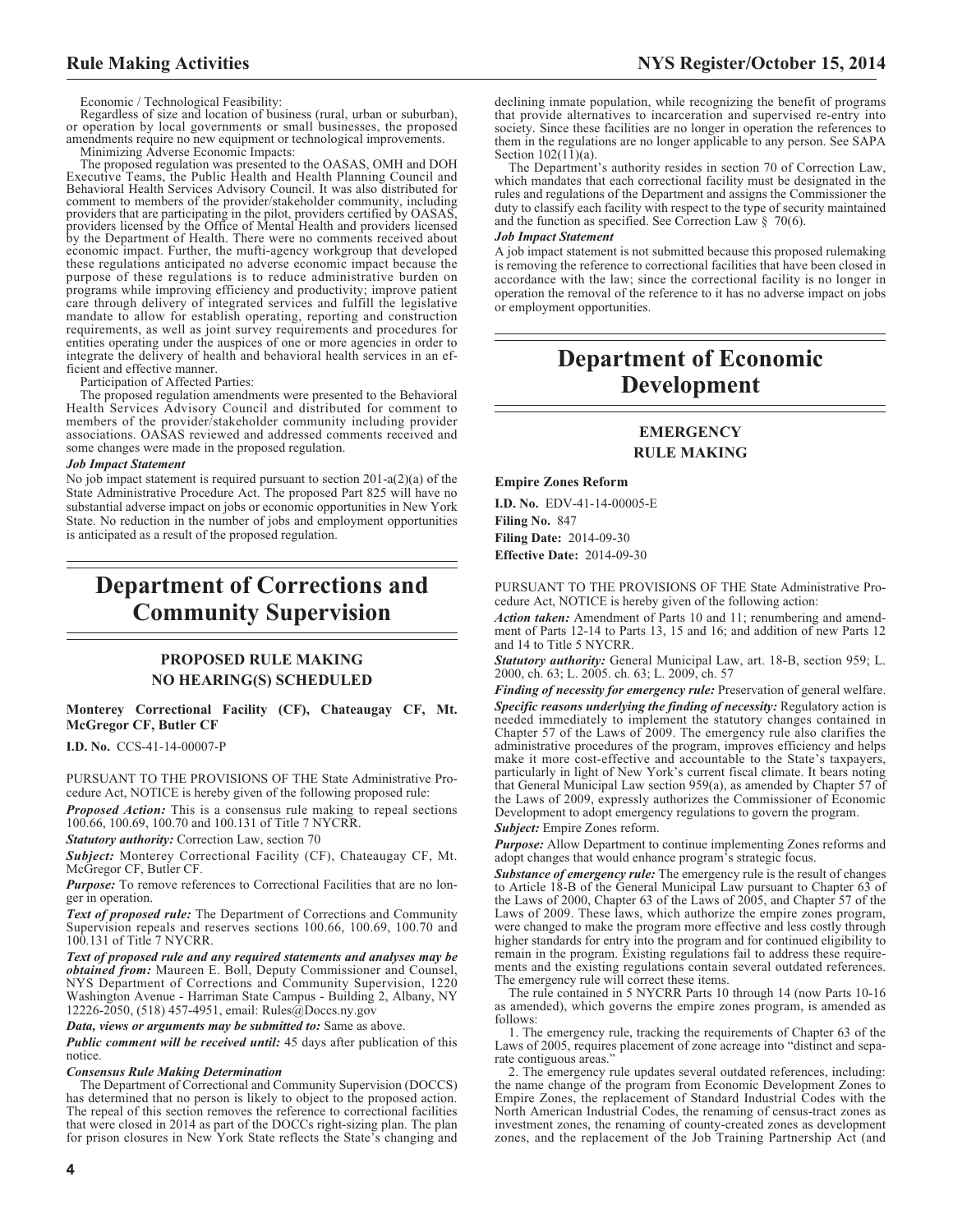private industry councils) with the Workforce Investment Act (and local workforce investment boards).

3. The emergency rule adds the statutory definition of "cost-benefit analysis" and provides for its use and applicability.

4. The emergency rule also adds several other definitions (such as applicant municipality, chief executive, concurring municipality, empire zone capital tax credits or zone capital tax credits, clean energy research and development enterprise, change of ownership, benefit-cost ratio, capital investments, single business enterprise and regionally significant project) and conforms several existing regulatory definitions to statutory definitions, including zone equivalent areas, women-owned business enterprise, minority-owned business enterprise, qualified investment project, zone development plans, and significant capital investment projects. The emergency rule also clarifies regionally significant project eligibility. Additionally, the emergency rule makes reference to the following tax credits and exemptions: the Qualified Empire Zone Enterprise ("QEZE") Real Property Tax Credit, QEZE Tax Reduction Credit, and the QEZE Sales and Use Tax Exemption. The emergency rule also reflects the eligibility of agricultural cooperatives for Empire Zone tax credits and the QEZE Real Property Tax Credit.

5. The emergency rule requires additional statements to be included in an application for empire zone designation, including (i) a statement from the applicant and local economic development entities pertaining to the integration and cooperation of resources and services for the purpose of providing support for the zone administrator, and (ii) a statement from the applicant that there is no viable alternative area available that has existing public sewer or water infrastructure other than the proposed zone.

6. The emergency rule amends the existing rule in a manner that allows for the designation of nearby lands in investment zones to exceed 320 acres, upon the determination by the Department of Economic Development that certain conditions have been satisfied.

7. The emergency rule provides a description of the elements to be included in a zone development plan and requires that the plan be resubmitted by the local zone administrative board as economic conditions change within the zone. Changes to the zone development plan must be approved by the Commissioner of Economic Development ("the Commissioner"). Also, the rule adds additional situations under which a business enterprise may be granted a shift resolution.

8. The emergency rule grants discretion to the Commissioner to determine the contents of an empire zone application form.

9. The emergency rule tracks the amended statute's deletion of the category of contributions to a qualified Empire Zone Capital Corporation from those businesses eligible for the Zone Capital Credit.

10. The emergency rule reflects statutory changes to the process to revise a zone's boundaries. The primary effect of this is to limit the number of boundary revisions to one per year.

11. The emergency rule describes the amended certification and decertification processes. The authority to certify and decertify now rests solely with the Commissioner with reduced roles for the Department of Labor and the local zone. Local zone boards must recommend projects to the State for approval. The labor commissioner must determine whether an applicant firm has been engaged in substantial violations, or pattern of violations of laws regulating unemployment insurance, workers' compensation, public work, child labor, employment of minorities and women, safety and health, or other laws for the protection of workers as determined by final judgment of a judicial or administrative proceeding. If such applicant firm has been found in a criminal proceeding to have committed any such violations, the Commissioner may not certify that firm.

12. The emergency rule describes new eligibility standards for certification. The new factors which may be considered by the Commissioner when deciding whether to certify a firm is (i) whether a nonmanufacturing applicant firm projects a benefit-cost ratio of at least 20:1 for the first three years of certification, (ii) whether a manufacturing applicant firm projects a benefit-cost ratio of at least 10:1 for the first three years of certification, and (iii) whether the business enterprise conforms with the zone development plan.

13. The emergency rule adds the following new justifications for decertification of firms: (a) the business enterprise, that has submitted at least three years of business annual reports, has failed to provide economic returns to the State in the form of total remuneration to its employees (i.e. wages and benefits) and investments in its facility greater in value to the tax benefits the business enterprise used and had refunded to it; (b) the business enterprise, if first certified prior to August 1, 2002, caused individuals to transfer from existing employment with another business enterprise with similar ownership and located in New York state to similar employment with the certified business enterprise or if the enterprise acquired, purchased, leased, or had transferred to it real property previously owned by an entity with similar ownership, regardless of form of incorporation or organization; (c) change of ownership or moving out of the Zone, (d) failure to pay wages and benefits or make capital invest-

ments as represented on the firm's application, (e) the business enterprise makes a material misrepresentation of fact in any of its business annual reports, and (f) the business enterprise fails to invest in its facility substantially in accordance with the representations contained in its application. In addition, the regulations track the statute in permitting the decertification of a business enterprise if it failed to create new employment or prevent a loss of employment in the zone or zone equivalent area, and deletes the condition that such failure was not due to economic circumstances or conditions which such business could not anticipate or which were beyond its control. The emergency rule provides that the Commissioner shall revoke the certification of a firm if the firm fails the standard set forth in (a) above, or if the Commissioner makes the finding in (b) above, unless the Commissioner determines in his or her discretion, after consultation with the Director of the Budget, that other economic, social and environmental factors warrant continued certification of the firm. The emergency rule further provides for a process to appeal revocations of certifications based on (a) or (b) above to the Empire Zones Designation Board. The emergency rule also provides that the Commissioner may revoke the certification of a firm upon a finding of any one of the other criteria for revocation of certification set forth in the rule.

14. The emergency rule adds a new Part 12 implementing recordkeeping requirements. Any firm choosing to participate in the empire zones program must maintain and have available, for a period of six years, all information related to the application and business annual reports.

15. The emergency rule clarifies the statutory requirement from Chapter 63 of the Laws of 2005 that development zones (formerly county zones) create up to three areas within their reconfigured zones as investment (formerly census tract) zones. The rule would require that 75% of the acreage used to define these investment zones be included within an eligible or contiguous census tract. Furthermore, the rule would not require a development zone to place investment zone acreage within a municipality in that county if that particular municipality already contained an investment zone, and the only eligible census tracts were contained within that municipality.

16. The emergency rule tracks the statutory requirements that zones reconfigure their existing acreage in up to three (for investment zones) or six (for development zones) distinct and separate contiguous areas, and that zones can allocate up to their total allotted acreage at the time of designation. These reconfigured zones must be presented to the Empire Zones Designation Board for unanimous approval. The emergency rule makes clear that zones may not necessarily designate all of their acreage into three or six areas or use all of their allotted acreage; the rule removes the requirement that any subsequent additions after their official redesignation by the Designation Board will still require unanimous approval by that Board.

17. The emergency rule clarifies the statutory requirement that certain defined "regionally significant" projects can be located outside of the distinct and separate contiguous areas. There are four categories of projects: (i) a manufacturer projecting the creation of fifty or more net new jobs in the State of New York; (ii) an agri-business or high tech or biotech business making a capital investment of ten million dollars and creating twenty or more net new jobs in the State of New York, (iii) a financial or insurance services or distribution center creating three hundred or more net new jobs in the State of New York, and (iv) a clean energy research and development enterprise. Other projects may be considered by the empire zone designation board. Only one category of projects, manufacturers projecting the creation of 50 or more net new jobs, are allowed to progress before the identification of the distinct and separate contiguous areas and/or the approval of certain regulations by the Empire Zones Designation Board. Regionally significant projects that fall within the four categories listed above must be projects that are exporting 60% of their goods or services outside the region and export a substantial amount of goods or services beyond the State.

18. The emergency rule clarifies the status of community development projects as a result of the statutory reconfiguration of the zones.

19. The emergency rule clarifies the provisions under Chapter 63 of the Laws of 2005 that allow for zone-certified businesses which will be located outside of the distinct and separate contiguous areas to receive zone benefits until decertified. The area which will be "grandfathered" shall be limited to the expansion of the certified business within the parcel or portion thereof that was originally located in the zone before redesignation. Each zone must identify any such business by December 30, 2005.

20. The emergency rule elaborates on the "demonstration of need" requirement mentioned in Chapter 63 of the Laws of 2005 for the addition (for both investment and development zones) of an additional distinct and separate contiguous area. A zone can demonstrate the need for a fourth or, as the case may be, a seventh distinct and separate contiguous area if (1) there is insufficient existing or planned infrastructure within the three (or six) distinct and separate contiguous areas to (a) accommodate business development and there are other areas of the applicant municipality that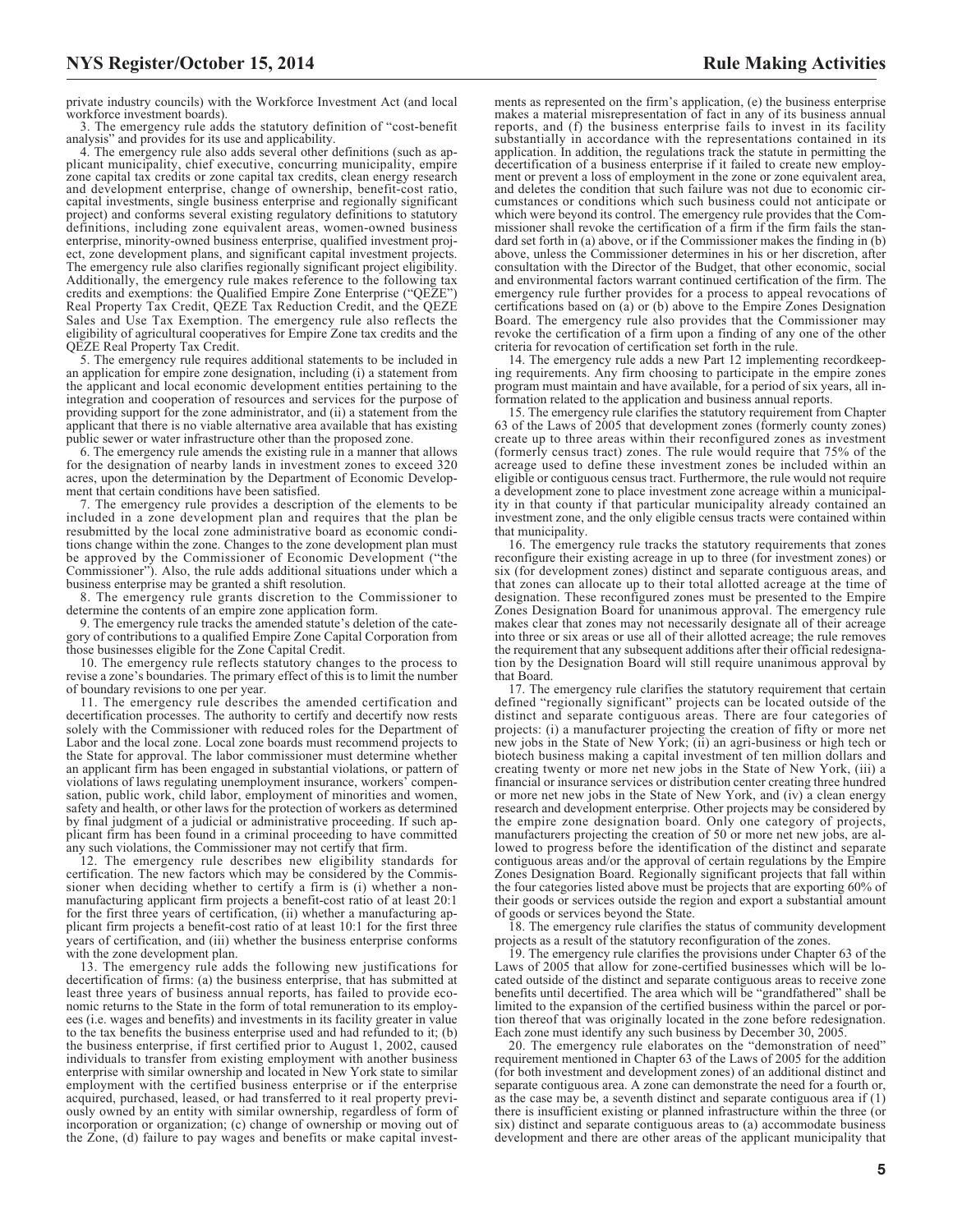can be characterized as economically distressed and/or (b) accommodate development of strategic businesses as defined in the local development plan, or (2) placing all acreage in the other three or six distinct and separate contiguous areas would be inconsistent with open space and wetland protection, or (3) there are insufficient lands available for further business

development within the other distinct and separate contiguous areas.<br>The full text of the emergency rule is available The full text of the emergency rule is www.empire.state.ny.us

*This notice is intended* to serve only as an emergency adoption, to be valid for 90 days or less. This rule expires December 28, 2014.

*Text of rule and any required statements and analyses may be obtained from:* Thomas P Regan, NYS Department of Economic Development, 625 Broadway, Albany NY 12245, (518) 292-5123, email: tregan@esd.ny.gov

#### *Regulatory Impact Statement*

STATUTORY AUTHORITY:

Section 959(a) of the General Municipal Law authorizes the Commissioner of Economic Development to adopt on an emergency basis rules and regulations governing the criteria of eligibility for empire zone designation, the application process, the certification of a business enterprises as to eligibility of benefits under the program and the decertification of a business enterprise so as to revoke the certification of business enterprises for benefits under the program.

LEGISLATIVE OBJECTIVES:

The rulemaking accords with the public policy objectives the Legislature sought to advance because the majority of such revisions are in direct response to statutory amendments and the remaining revisions either conform the regulations to existing statute or clarify administrative procedures of the program. These amendments further the Legislative goals and objectives of the Empire Zones program, particularly as they relate to regionally significant projects, the cost-benefit analysis, and the process for certification and decertification of business enterprises. The proposed amendments to the rule will facilitate the administration of this program in a more efficient, effective, and accountable manner.

NEEDS AND BENEFITS:

The emergency rule is required in order to implement the statutory changes contained in Chapter 57 of the Laws of 2009. The emergency rule also clarifies the administrative procedures of the program, improves efficiency and helps make it more cost-effective and accountable to the State's taxpayers, particularly in light of New York's current fiscal climate.

COSTS:

A. Costs to private regulated parties: None. There are no regulated parties in the Empire Zones program, only voluntary participants.

B. Costs to the agency, the state, and local governments: There will be additional costs to the Department of Economic Development associated with the emergency rule making. These costs pertain to the addition of personnel that may need to be hired to implement the Empire Zones program reforms. There may be savings for the Department of Labor associated with the streamlining of the State's administration and concentration of authority within the Department of Economic Development. There is no additional cost to local governments.

C. Costs to the State government: None. There will be no additional costs to New York State as a result of the emergency rule making.

LOCAL GOVERNMENT MANDATES:

None. Local governments are not mandated to participate in the Empire Zones program. If a local government chooses to participate, there is a cost associated with local administration that local government officials agreed to bear at the time of application for designation as an Empire Zone. One of the requirements for designation was a commitment to local administration and an identification of local resources that would be dedicated to local administration.

This emergency rule does not impose any additional costs to the local governments for administration of the Empire Zones program.

PAPERWORK:

The emergency rule imposes new recordkeeping requirements on businesses choosing to participate in the Empire Zones program. The emergency rule requires all businesses that participate in the program to establish and maintain complete and accurate books relating to their participation in the Empire Zones program for a period of six years.

DUPLICATION:

The emergency rule conforms to provisions of Article 18-B of the General Municipal Law and does not otherwise duplicate any state or federal statutes or regulations.

ALTERNATIVES:

No alternatives were considered with regard to amending the regulations in response to statutory revisions.

FEDERAL STANDARDS:

There are no federal standards in regard to the Empire Zones program. Therefore, the emergency rule does not exceed any Federal standard.

COMPLIANCE SCHEDULE:

The period of time the state needs to assure compliance is negligible, and the Department of Economic Development expects to be compliant immediately.

#### *Regulatory Flexibility Analysis*

#### 1. Effect of rule

The emergency rule imposes new recordkeeping requirements on small businesses and large businesses choosing to participate in the Empire Zones program. The emergency rule requires all businesses that participate in the program to establish and maintain complete and accurate books relating to their participation in the Empire Zones program for a period of six years. Local governments are unaffected by this rule.

#### 2. Compliance requirements

Each small business and large business choosing to participate in the Empire Zones program must establish and maintain complete and accurate books, records, documents, accounts, and other evidence relating to such business's application for entry into the Empire Zone program and relating to existing annual reporting requirements. Local governments are unaffected by this rule.

#### 3. Professional services

No professional services are likely to be needed by small and large businesses in order to establish and maintain the required records. Local governments are unaffected by this rule.

#### 4. Compliance costs

No initial capital costs are likely to be incurred by small and large businesses choosing to participate in the Empire Zones program. Annual compliance costs are estimated to be negligible for both small and larges businesses. Local governments are unaffected by this rule.

#### 5. Economic and technological feasibility

The Department of Economic Development ("DED") estimates that complying with this recordkeeping is both economically and technologically feasible. Local governments are unaffected by this rule.

6. Minimizing adverse impact

DED finds no adverse economic impact on small or large businesses with respect to this rule. Local governments are unaffected by this rule.

7. Small business and local government participation

DED is in full compliance with SAPA Section 202-b(6), which ensures that small businesses and local governments have an opportunity to participate in the rule-making process. DED has conducted outreach within the small and large business communities and maintains continuous contact with small businesses and large businesses with regard to their participation in this program. Local governments are unaffected by this rule.

#### *Rural Area Flexibility Analysis*

The Empire Zones program is a statewide program. Although there are municipalities and businesses in rural areas of New York State that are eligible to participate in the program, participation by the municipalities and businesses is entirely at their discretion. The emergency rule imposes no additional reporting, recordkeeping or other compliance requirements on public or private entities in rural areas. Therefore, the emergency rule will not have a substantial adverse economic impact on rural areas or reporting, recordkeeping or other compliance requirements on public or private entities in such rural areas. Accordingly, a rural area flexibility analysis is not required and one has not been prepared.

#### *Job Impact Statement*

The emergency rule relates to the Empire Zones program. The Empire Zones program itself is a job creation incentive, and will not have a substantial adverse impact on jobs and employment opportunities. In fact, the emergency rule, which is being promulgated as a result of statutory reforms, will enable the program to continue to fulfill its mission of job creation and investment for economically distressed areas. Because it is evident from its nature that this emergency rule will have either no impact or a positive impact on job and employment opportunities, no further affirmative steps were needed to ascertain that fact and none were taken. Accordingly, a job impact statement is not required and one has not been prepared.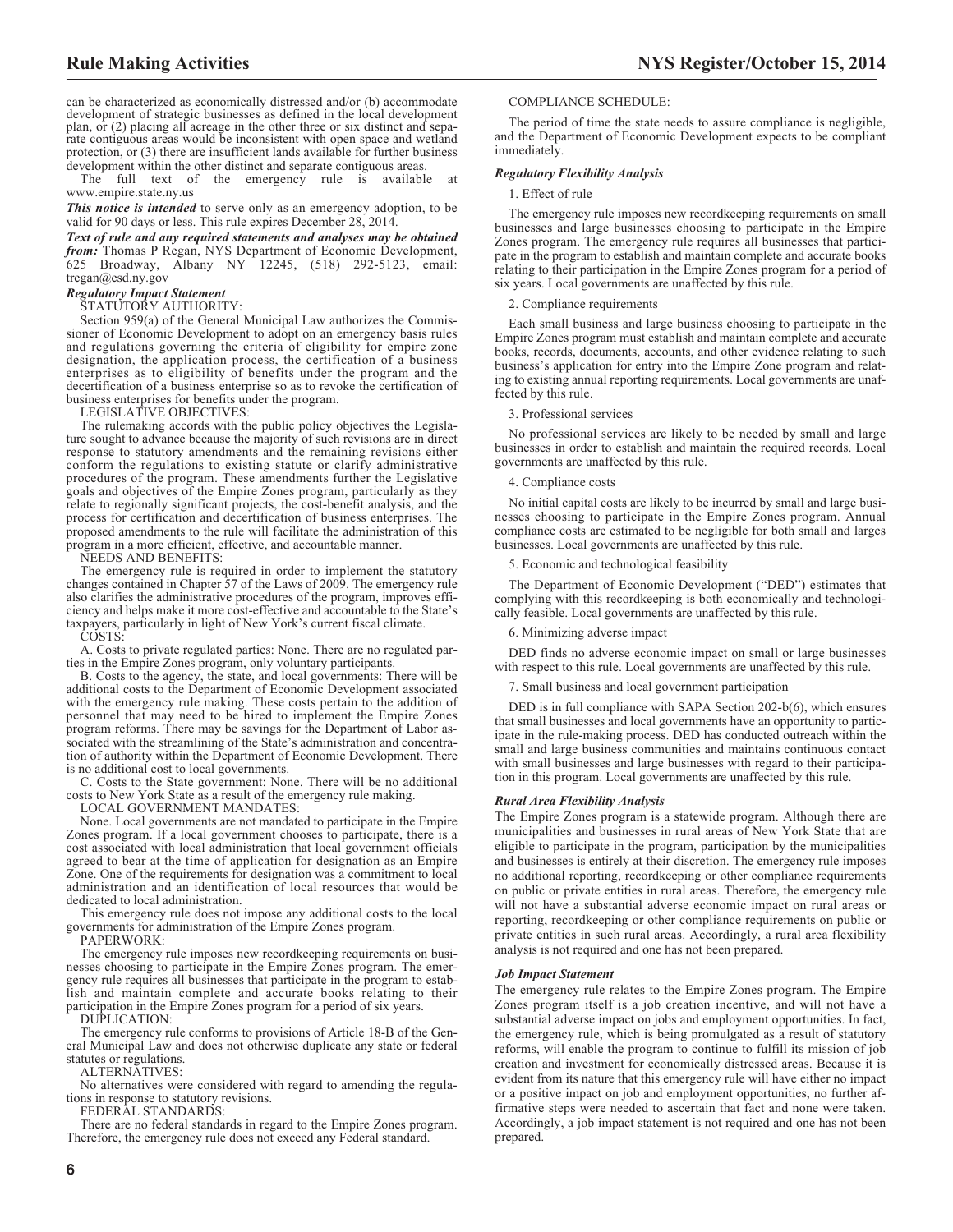# **Department of Environmental Conservation**

# **PROPOSED RULE MAKING NO HEARING(S) SCHEDULED**

#### **Sportfish Activities and Associated Activities**

**I.D. No.** ENV-41-14-00003-P

PURSUANT TO THE PROVISIONS OF THE State Administrative Procedure Act, NOTICE is hereby given of the following proposed rule:

*Proposed Action:* Amendment of sections 10.1 through 10.9, 18.1, 19.2 and 35.2 of Title 6 NYCRR.

*Statutory authority:* Environmental Conservation Law, sections 3-0301, 11-0303, 11-0305, 11-0317, 11-1301, 11-1303, 11-1316 and 11-1319

*Subject:* Sportfish activities and associated activities.

*Purpose:* To revise sportfishing regulations and associated activities including the commercial collection, sale and use of baitfish.

*Substance of proposed rule (Full text is posted at the following State website:www.dec.ny.gov):* The purpose of this rule making is to amend the Department of Environmental Conservation's (department) general regulations governing sportfishing (6 NYCRR Part 10). Following biennial review of the department's fishing regulations, department staff have determined that the proposed amendments are necessary to maintain or improve the quality of the State's fisheries resources. Changes to sportfishing regulations are intended to promote optimum opportunity for public use consistent with resource conservation. The following is a summary of the amendments that the department is proposing.

Proposed changes include:

Establish a closed statewide season for sauger.

Modify the statewide regulation for muskellunge by increasing the minimum size limit to 40 inches and adjusting the season opener from the third Saturday in June to the last Saturday in May.

Provide consistency between the proposed statewide muskellunge regulation changes with the existing muskellunge regulations for specific waters including Lake Champlain and St. Lawrence County rivers and streams, as well as for both muskellunge and tiger muskellunge at Chautauqua Lake.

Increase the minimum size limit for muskellunge to 54 inches in the Niagara River, Lake Ontario and St. Lawrence River.

Increase the minimum size limit for walleye at Honeoye Lake from 15 to 18 inches.

Establish year round trout seasons, with catch and release fishing only from October 16th through March 31st, at the following streams in Western New York: Chenunda Creek, Oatka Creek, Clear Creek, Fenton Brook, Prendergast Creek, and waters in Allegany State Park.

Initiate a catch and release season for trout for sections of the Salmon River (Franklin County) and Ninemile Creek (Onondaga County), and extend the catch and release season at Fall Creek (Cayuga Lake).

Establish a special trout regulation of a daily creel limit of five fish with no more than two fish longer than 12 inches, in Herkimer, Jefferson, Lewis, Oneida, and St. Lawrence Counties, Little River and Oswegatchie River in St. Lawrence County, Millsite Lake in Jefferson County, and Oriskany Creek in Oneida County.

Establish an all year trout season, with a 12 inch minimum size limit and daily limit of 3 fish, at Hinkley and Prospect Reservoirs in Herkimer and Oneida Counties, North Lake in Herkimer County, for an additional section of the North Branch Saranac River in Franklin and Clinton Counties, and for the entire set of waters that are a part of the Massawepie Easement.

Apply the current trout and salmon special regulations for the Fulton Chain of Lakes to the connected water body Old Forge Pond.

Establish a 15 inch minimum size limit for lake trout and clarify that the statewide regulations apply for other species for Owasco Outlet (Cayuga County).

Modify trout and/or salmon regulations for Star Lake and Trout Lake (St. Lawrence County) by increasing the minimum size limit for trout to 12 inches and reducing the daily creel limit to 3. Include Landlocked salmon as part of the open year round trout season at Star Lake.

Establish an open year round trout season for Sylvia Lake (St. Lawrence County) with a 12 inch minimum size limit and 3 fish daily creel limit, with ice fishing permitted.

Extend Great Lakes tributary Regulations upstream to the section of the

Genesee River (Monroe County) from State Route 104 Bridge upstream to the Lower Falls.

Exempt Old Seneca Lake Inlet from the Finger Lakes tributary regulations.

Adjust the allowable fishing hours for Spring Creek on the Caledonia Fish Hatchery property.

Clarify, in regulation, a definition for "catch and release fishing" as well as define the limitations of handling incidental catch of untargeted species.

Several changes are for the purposes of eliminating special regulations that are no longer warranted, and where the statewide regulations can be applied:

Delete the special minimum size and daily creel limit walleye regulation for Fern Lake (Clinton County), Lake Algonquin (Hamilton County), and Franklin Falls Flow, Lower Saranac Lake and Rainbow Lake in Franklin County, and Tully Lake (Onondaga County). Eliminate the special regulations (examples being minimum size limit,

daily creel limit, season length and/or method of take) for trout, landlocked salmon and/or lake trout, at several waters including Schoharie Reservoir, Susquehanna River (between Otsego and Goodyear Lakes), Launt Pond (Delaware County), Basswood Pond (Otsego County), Lake Algonquin (Hamilton County), Jennings Park Pond (Hamilton County), Hoosic River and Little Hoosic River (Rensselaer County), Hudson River (Saratoga County), Clear and Wheeler Ponds (Herkimer County), Cold Brook (St. Lawrence County), and West Branch of the St. Regis River (St. Lawrence County).

Eliminate the special brown trout and landlocked salmon regulations (minimum size limit, daily creel limit and season length) at Otsego Lake.

Eliminate the 10 inch minimum size limit for black bass at Lily Pond and Pack Forest Lake in Warren County.

Eliminate the "all year – any size" special regulation for black bass at Cayuta Creek in Tioga County, and adopt a consistent minimum size limit for black bass for sections of the Schoharie Creek at 10 inches.

Eliminate the daily creel limit special regulation for sunfish and yellow perch in Cumberland Bay (Lake Champlain).

Eliminate the minimum size limit special regulation for lake trout in the Essex Chain of Lakes.

Eliminate the separate special regulation for trout for Ischua Creek, and apply the Cattaraugus County regulation.

Delete the special regulation for Follensby Clear Pond (Franklin County) that permits ice fishing but prohibits the use of tip-ups.

Baitfish and non-game fish related proposed changes:

Prohibit the use of fish as bait in newly acquired trout waters: Fish Hole Pond and Balsam Pond in Franklin County, and Clear Pond in Washington County.

Remove the baitfish prohibition on Harlow Lake, Genesee County.

Remove all the currently listed eligible waters for the commercial collection of baitfish: in Clinton County, except Lake Champlain; in Essex County, except Lake Champlain and Lake Flower; in Franklin County, except Lake Flower, Lower Saranac Lake, Racquette River, Tupper Lake and Upper Saranac Lake; in Fulton County; in Hamilton County, except Indian Lake, Lake Pleasant and Long Lake; in Saratoga County, except the Hudson River, Lake Lonely and outlet Lake Lonely to Kayaderosseras Creek, Mohawk River and Saratoga Lake; in Warren County, except the Hudson River; and in Washington County, except the Hudson River and Lake Champlain.

Add madtoms and stonecats to the approved list of fish that may be used, collected and sold as baitfish.

Eliminate "snatching" of burbot in Scomotion Creek (Clinton County). Eliminate smelt "dipping" in Raquette Lake.

Adjust smelt regulations for Cayuga and Owasco Lakes for consistency with five Western Finger Lakes.

Eliminate the prohibition on taking smelt and suckers with a scap or dip net in Willow Creek (Tompkins County).

Remove the allowance for snatching lake whitefish at Otsego Lake. Gear and use of gear related proposals:

Streamline what devices may be used for ice fishing by modifying the statewide regulation to allow for a total of seven ice fishing devices/lines; modify the language pertaining to devices for ice fishing to allow for a total of 15 ice fishing devices/lines for Lake Champlain.

Eliminate the gear restrictions at Follensby Clear Pond (Franklin County) that permits ice fishing but prohibits the use of tip-ups.

With the exception of the Salmon River, permit the use of floating lures with multiple hooks with multiple hook points, on all Lake Ontario tributaries.

Clarify the definition of floating lures on Lake Ontario tributaries to: "A floating lure is a lure that floats while at rest in water with or without any weight attached to the line, leader, or lure".

Clarify that the current regulation for the Great Lake tributaries restricting the use of hooks with added weight was not intended to ban the use of small jigs.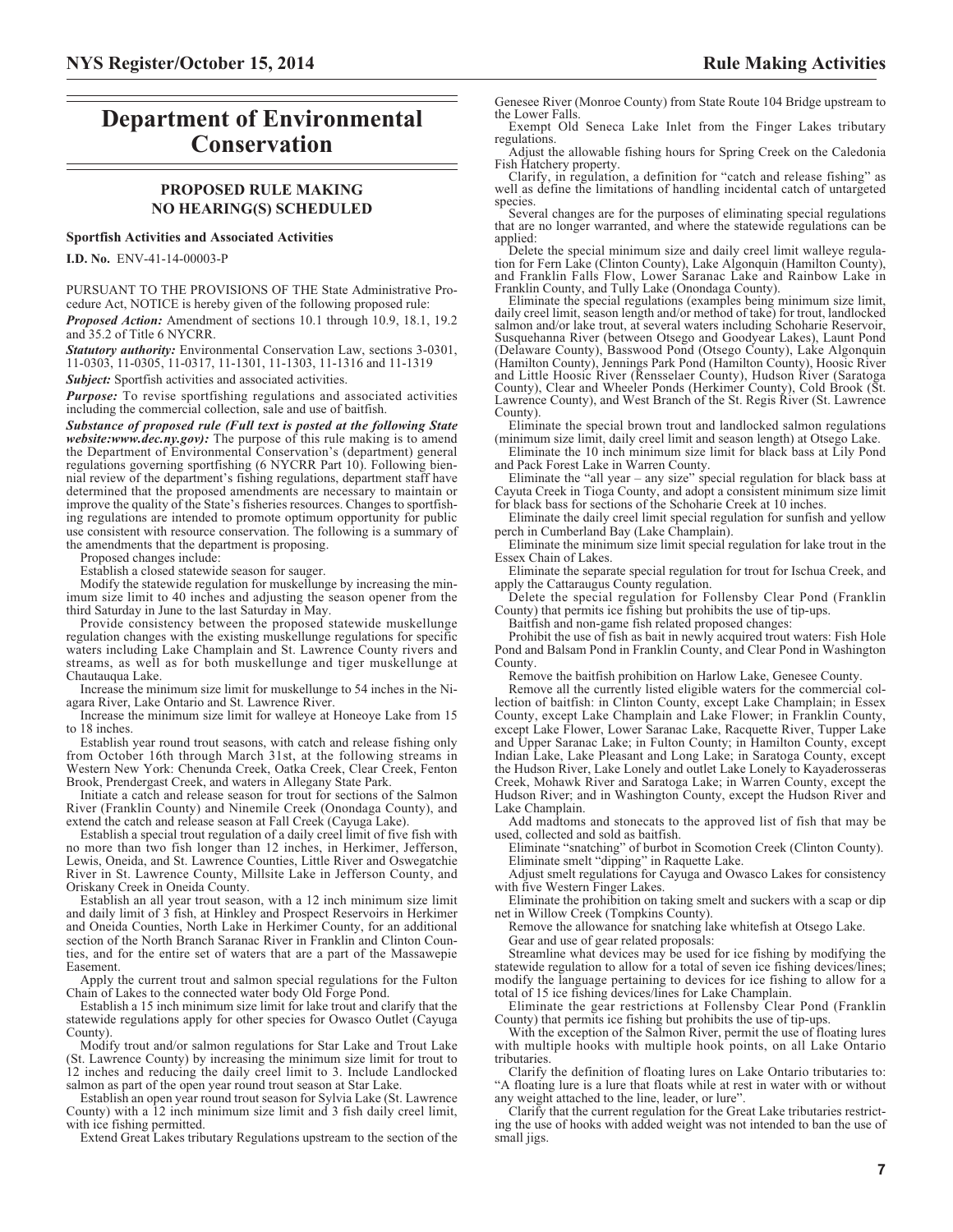Expand the prohibition of weight added to the line, leader, swivels, artificial fly or lures to all Lake Ontario tributaries (i.e. beyond a limited group of tributaries) from September 1 through March 31 of the following year.

Clarify the use of multiple hooks with multiple hook points on Lake Erie tributaries is legal, as well as clarify that the use of flies with up to two hook points is legal on all Great Lake tributaries.

Replace Lake Ontario tributary regulations for St. Lawrence River tributaries in Jefferson and St. Lawrence Counties with statewide terminal tackle restrictions.

Redefine the upstream limit for spearfishing on the Salmon River (Franklin County).

Clarify the description of gear (gill nets) that is allowed for, in the Fin-

ger Lakes, for the collection of alewives for personal use as bait. Reinstate the prohibition on large landing nets (nets larger than 50 inches around the frame or with a handle longer than 20 inches) for Finger Lakes tributaries except for those sections that are specifically identified.

Several additional amendments are included, not as substantive regulation modifications, but to properly establish or clarify an earlier regulation change, better define an existing regulation (by rewording etc.), and/or address regulations that have not changed but are now redundant and covered elsewhere in the regulations including as a result of consolidation.

Better clarify the fishing hours for Great Lake Tributaries by replacing the word "night" with "one-half hour after sunset to one-half hour before sunrise".

Clarify that the purpose of the 15 inch size limit exemption on Irondequoit Creek (entire), Lindsey Creek, Skinner Creek (Oswego County and Jefferson County) and the Black River (Jefferson County) is intended to only allow for the harvest of stocked brown trout greater than 9 inches, while retaining the 15 inch minimum size limit for other species.

Eliminate the listing of pink salmon in the Great Lakes section of the regulations.

Correct a wording discrepancy in NYCRR documents to clarify that both artificial lures with multiple hooks/hook points and artificial flies may be used in the special catch-and-release sections of Chautauqua and Eighteen Mile Creek.

Eliminate redundancy in the Finger Lakes tributary regulations pertaining to seasonal angling restrictions and restrictions on night fishing.

Clarify the wording for the Whey Pond (Franklin County) special trout regulation that dates back to and references a previous regulation that has since been eliminated.

Clarify language in regulation referencing the Barge Canal in an existing Finger Lake tributary regulation.

Clarify the ending location of the special black bass regulation on the Chemung River, by correcting the wrong Route (road) number that is currently listed.

Correct a reference, for the definition of artificial flies (for Great Lakes tributaries) that directs the reader to the wrong section of the regulations.

Adjust the Finger Lakes regulations (as contained in an existing table) to clarify: which regulations apply for Honeoye Lake; that the tiger muskellunge special regulation only applies to Otisco Lake; and that the alewife prohibition only applies to Honeoye and Skaneateles Lakes.

Delete a conflicting regulation for trout for a section of Oneida Creek (Oneida County) to clarify which of two conflicting trout season regulations should apply to this section of Oneida Creek.

Delete special trout regulations that have not changed but are now redundant and covered elsewhere in the regulations including as a result of consolidation in the regulations; Crane Pond, and Upper Saranac Lake in Franklin County, Lansing Kill in Oneida County, and Stillwater Reservoir in Herkimer County.

Provide consistency with the lists of approved and identified baitfish (i.e "Green List") by adding the previously omitted Eastern Silvery Minnow to the list of baitfish that can be commercially collected and sold (in addition to the existing listing of the Eastern Silvery Minnow on the list of baitfish that can be used as bait by anglers).

*Text of proposed rule and any required statements and analyses may be obtained from:* Shaun Keeler, New York State Department of Environmental Conservation, 625 Broadway, Albany, NY 12233, (518) 402-8928, email: [shaun.keeler@dec.ny.gov](mailto: shaun.keeler@dec.ny.gov)

*Data, views or arguments may be submitted to:* Same as above.

*Public comment will be received until:* 45 days after publication of this notice.

*Additional matter required by statute:* A Programmatic Impact Statement pertaining to these actions is on file with the Department of Environmental Conservation.

#### *Reasoned Justification for Modification of the Rule*

General revisions to the State's regulations governing sportfishing (Part 10) and related activities (i.e. including Parts 18, 19 and 35 in this instance) are continuously needed to meet the management needs for specific waters

as well as part of an effort to accommodate angler and other stakeholder desires. To meet this need the Division of Fish, Wildlife and Marine Resources conducts a biennial revision of regulations governing sportfishing and associated activities. Conducting a review of and proposing amendments to 6NYCRR Part 10, every two years, is responsive and adequate towards meeting the 5 Year Existing Rules review requirement.

### *Regulatory Impact Statement*

1. Statutory Authority

Section 3-0301 of the Environmental Conservation Law (ECL) establishes the general functions, powers and duties of the Department of Environmental Conservation (department) and the Commissioner, including general authority to adopt regulations. Sections 11-0303 and 11-0305 of the ECL authorize the department to provide for the management and protection of the State's fisheries resources, taking into consideration ecological factors, public safety, and the safety and protection of private property. Section 11-0317 of the ECL empowers the department to adopt regulations, after consultation with the appropriate agencies of the neighboring states and the Province of Ontario, establishing open seasons, minimum size limits, manner of taking, and creel and seasonal limits for the taking of fish in the waters of Lake Erie, Lake Ontario, the Niagara River and the St. Lawrence River. Sections 11-1301 and 11-1303 of the ECL empower the department to fix by regulation open seasons, size and catch limits, and the manner of taking of all species of fish, except certain species of marine fish (listed in section 13-0339 of the ECL), in all waters of the State. Section 11-1316 of the ECL empowers the department to designate by regulation waters in which the use of baitfish is prohibited. Section 11-1319 of the ECL governs possession of fish taken in waters of the State.

#### 2. Legislative Objectives

Open seasons, size restrictions, daily creel limits, and restrictions regarding the manner of taking fish are tools used by the department in achieving the intent of the legislation referenced above. The purpose of setting seasons is to prevent over-exploitation of fish populations during vulnerable periods, such as spawning, thereby ensuring a healthy population. Size limits are necessary to maintain quality fisheries and to ensure that adequate numbers survive to spawning age. Creel limits are used to distribute the harvest of fish among many anglers and optimize resource benefits. Catch and release fishing regulations are used in waters capable of sustaining outstanding growth and providing a large population of desirable-sized fish, creating an outstanding opportunity for anglers willing to forego harvesting fish.

Regulations governing the manner of taking fish upgrade the quality of the recreational experience, provide for a variety of harvest techniques and angler preferences, limit exploitation, and guard against unethical practices such as "snagging". Restrictions pertaining to the collection and use of baitfish are necessary for protecting against the spread of fish disease and the introduction of undesirable fish species and adversely impacting remote native trout populations.

3. Needs and Benefits

Most significant fishery resources in New York State are monitored through annual or periodic surveys and inventories, conducted by Bureau of Fisheries staff and DEC partners such as Cornell University and SUNY ESF. These fisheries surveys identify particular situations where changes in fishing regulations may be required to maintain the quality of a particular fishery or where significant opportunity for improvement or enhancement of the fishery exists. Additional regulation changes are prompted by the recommendation of user groups or the need to correct or clarify existing regulations. Concepts for regulation amendments that address identified needs are developed by Bureau of Fisheries staff and reviewed with sportsmen's groups at the local, regional, or state-wide level, depending upon the significance of the proposal.

In order to facilitate compliance by the angling public, significant revisions of the department's fishing regulations are currently conducted on a biennial schedule. The proposed amendments are necessary to maintain or improve the quality of the State's fisheries resources, including as described above (#2 Legislative Objectives Section). Changes to sportfishing regulations are intended to promote optimum opportunity for public use consistent with resource conservation.

4. Costs

Enactment of the rules and regulations described herein governing fishing will not result in increased expenditures by the State, local governments, or the general public.

5. Local Government Mandates

These amendments of 6 NYCRR will not impose any programs, services, duties or responsibilities upon any county, city, town, village, school district, or fire district.

6. Paperwork

No additional paperwork will be required as a result of these proposed changes in regulations.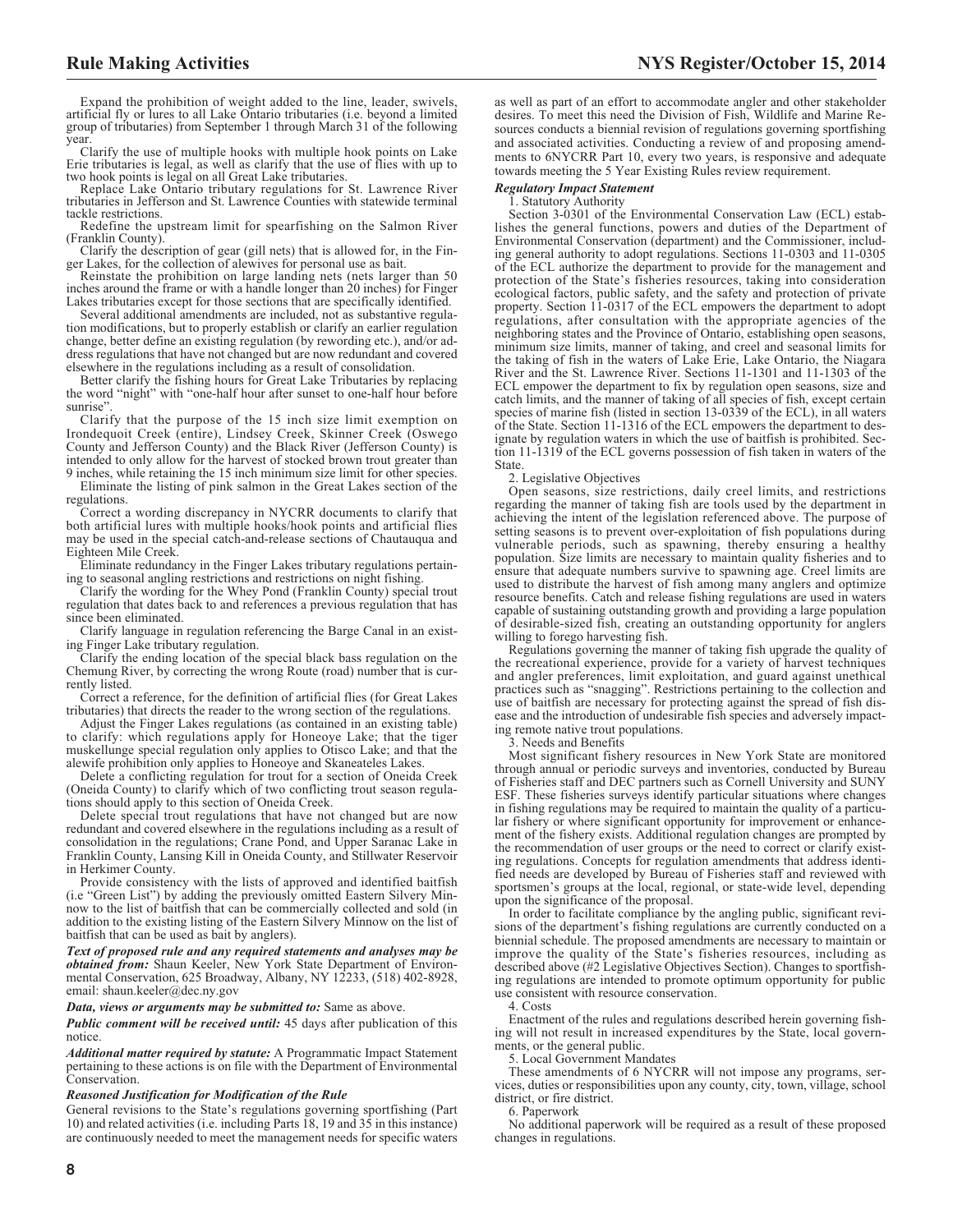#### 7. Duplication

There are no other State or federal regulations which govern the taking of freshwater sportfish.

8. Alternatives

A no-action alternative would not likely result in improvements in fish communities, increases in sportfishing opportunity, or wise allocation of New York's fisher resources. In order to maintain or improve the quality of the State's fishery resources, and the recreational opportunity the resource provides to New York's anglers, significant revisions of the department's fishing regulations are conducted on a biennial schedule. Making modifications every two years is timely as far as keeping regulations current with management findings as well as provides the opportunity to eliminate special regulations that were evaluated and found to be ineffective in meeting their intended objective.

9. Federal Standards

There are no minimum federal standards that apply to the regulation of sportfishing.

10. Compliance Schedule

These regulations, if adopted, will be in effect starting April 1, 2015. It is anticipated that regulated persons will be able to immediately comply with these regulations once they take effect.

#### *Regulatory Flexibility Analysis*

The purpose of this rule making is to amend and update the Department of Environmental Conservation's (department) general regulations governing sportfishing. These amendments were developed as a result of the department's biennial review of existing sportfishing regulations. Changes to these regulations are intended to promote optimum opportunity for public use consistent with resource conservation.

The department has determined that the proposed regulations will not impose an adverse impact or any new or additional reporting, recordkeeping or other compliance requirements on small businesses or local governments. All reporting or recordkeeping requirements associated with sportfishing are administered by the department. Since small businesses and local governments have no management or compliance role in the regulation of sport fisheries, there is no impact upon these entities. Small businesses may, and town or village clerks do issue fishing and sportsman licenses. However, the department's rule making proposal does not change this process.

Fishing guides, and tackle/baitfish shops (to some extent), are the only business entities directly affected and impacted by changes to regulations pertaining to sport fishing. However, the actions proposed in this rule making (e.g. adjustments to season dates, bag limits, minimum size limits, gear restrictions etc.) are not measures that result in an overall loss of angling opportunities or diminish opportunities for taking fish. Therefore, while guide businesses would need to adjust techniques and schedules to comply with the proposed regulations, these businesses should not lose clientele as a result or otherwise be adversely impacted by the changes. In fact, positive impacts are anticipated for these businesses because the proposed regulations would enhance the likelihood that angling opportunities will remain high and sustainable for future anglers and fishing-related businesses. Reducing the list of previously established eligible waters for the commercial collection of baitfish collected is not expected to adversely affect commercial baitfish operators as very little, if any, commercial collection is occurring on such waters, and secondly, the waters that are viable for such have remained eligible.

Based on the above, the department has determined that a regulatory flexibility analysis is not required.

Finally, Chapter 524 of the New York Laws of 2011 is not applicable as this proposed rule making does not establish or modify a violation or a penalty associated with a violation.

#### *Rural Area Flexibility Analysis*

The purpose of this rule making is to amend and update the Department of Environmental Conservation's (department) general regulations governing sportfishing. These amendments were developed as a result of the department's biennial review of existing sportfishing regulations. Changes to these regulations are intended to promote optimum opportunity for public use consistent with resource conservation.

The department has determined that the proposed rules will not impose an adverse impact or any new or additional reporting, recordkeeping, or other compliance requirements on public or private entities in rural areas. All reporting or recordkeeping requirements associated with sportfishing are administered by the department. The proposed regulations are not anticipated to negatively change the number of participants or the frequency of participation in regulated activities.

Fishing guides, and baitfish/tackle shop (to some extent), are the only entities directly affected and impacted by changes to regulations pertaining to sport fishing. However, the actions proposed in this rule making (e.g. adjustments to season dates, bag limits, minimum size limits, gear restrictions, etc.) are not measures that result in an overall loss of angling

opportunities or diminish opportunities for taking fish. Therefore, while guide businesses would need to adjust techniques and schedules to comply with the proposed regulations, these businesses should not lose clientele as a result or otherwise be adversely impacted by the changes. Reducing the list of previously established eligible waters for the commercial collection of baitfish collected is not expected to adversely affect commercial baitfish operators as very little, if any commercial collection is occurring on such waters, and secondly, the waters that are viable for such have remained eligible. In fact, positive impacts are anticipated for these businesses because the proposed regulations would enhance the likelihood that angling opportunities will remain high and sustainable for future anglers and fishing-related businesses.

Small businesses may, and town or village clerks do issue fishing and sportsman licenses. However, the department's rule making proposal does not change this process.

Since the department's proposed rule making will not impose an adverse impact on public or private entities in rural areas and will have no effect on current reporting, recordkeeping, or other compliance requirements, the department has concluded that a rural area flexibility analysis is not required for this regulatory proposal.

#### *Job Impact Statement*

The purpose of this rule making is to amend and update the Department of Environmental Conservation's (department) general regulations governing sportfishing. These amendments were developed as a result of the department's biennial review of existing sportfishing regulations. Changes to these regulations are intended to promote optimum opportunity for public use consistent with resource conservation.

Fishing guides, and baitfish/tackle shops (to some extent), are the only business entities directly affected and impacted by changes to regulations pertaining to sport fishing. However, the actions proposed in this rule making (e.g. adjustments to season dates, bag limits, minimum size limits, gear restrictions, etc.) are not measures that result in an overall loss of angling opportunities or diminish opportunities for taking fish. Therefore, while guide businesses would need to adjust techniques and schedules to comply with the proposed regulations, these businesses should not lose clientele as a result or otherwise be adversely impacted by the changes, and no fishing guide jobs should be lost. Reducing the list of previously established eligible waters for the commercial collection of baitfish collected is not expected to adversely affect commercial baitfish operators as very little, if any commercial collection is occurring on such waters, and secondly, the waters that are viable for such have remained eligible. In fact, positive impacts are anticipated for these businesses because the proposed regulations would enhance the likelihood that angling opportunities will remain high and sustainable for future anglers and fishing-related businesses.

Based on the above, the department has concluded that the proposed regulatory changes will not have an adverse impact on jobs or employment opportunities in New York, and that a job impact statement is not required.

# **Department of Financial Services**

# **EMERGENCY RULE MAKING**

**Title Insurance Agents, Affiliated Relationships, and Title Insurance Business**

**I.D. No.** DFS-29-14-00014-E **Filing No.** 839 **Filing Date:** 2014-09-25 **Effective Date:** 2014-09-27

PURSUANT TO THE PROVISIONS OF THE State Administrative Procedure Act, NOTICE is hereby given of the following action:

*Action taken:* Amendment of Parts 20 (Regulations 9, 18 and 29), 29 (Regulation 87), 30 (Regulation 194) and 34 (Regulation 125); and addition of Part 35 (Regulation 206) to Title 11 NYCRR.

*Statutory authority:* Financial Services Law, sections 202 and 302; Insurance Law, sections 107(a)(54), 301, 2101(k), 2109, 2112, 2113, 2119, 2120, 2122, 2128, 2129, 2132, 2139, 2314 and 6409

*Finding of necessity for emergency rule:* Preservation of general welfare. *Specific reasons underlying the finding of necessity:* Long-sought and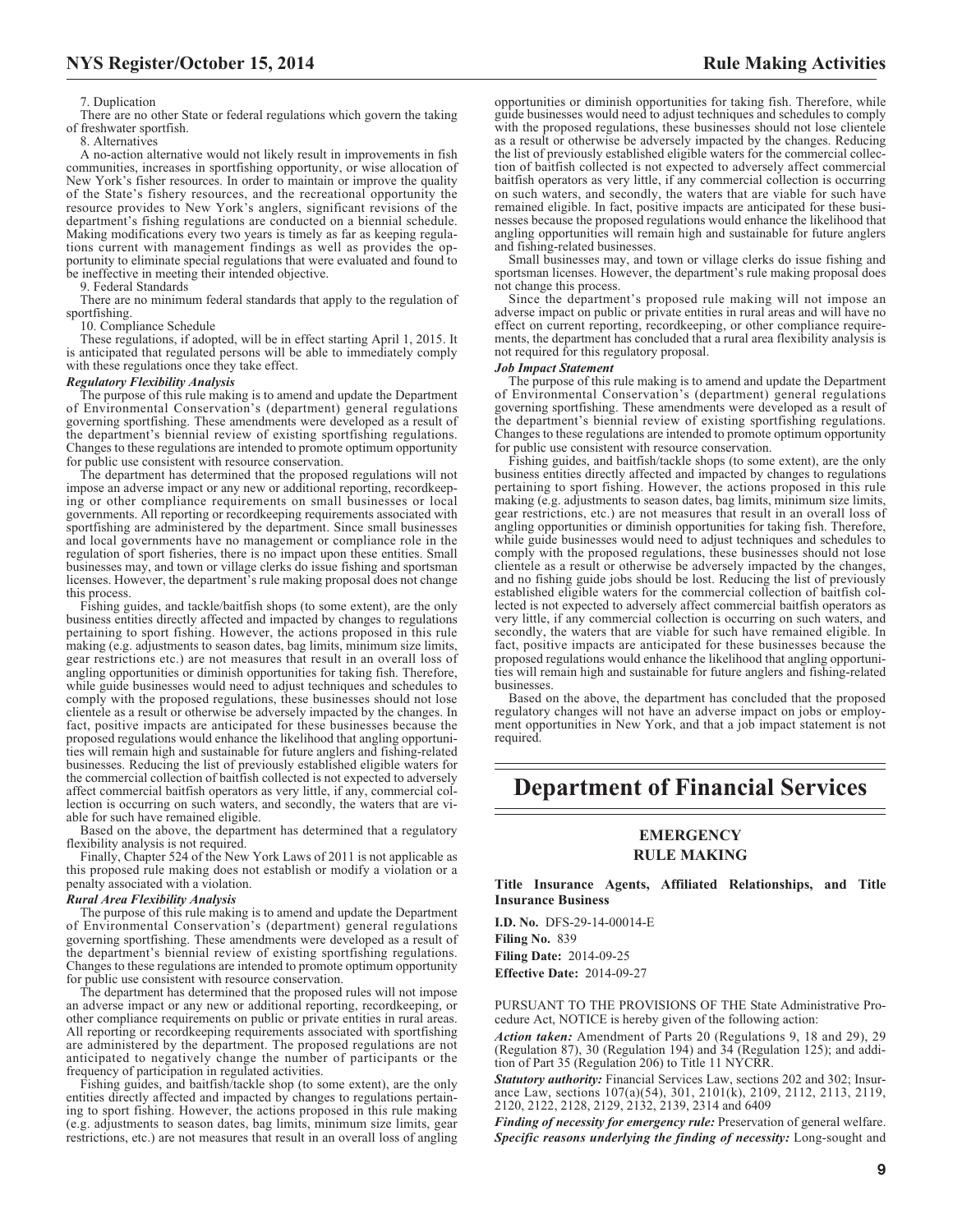critically needed legislation to license title insurance agents was enacted as part of Chapter 57 of the New York Laws of 2014, which was signed into law by the governor on March 31, 2014. Chapter 57 takes effect on September 27, 2014.

A number of existing regulations that apply to insurance producers generally are amended to make them applicable to title insurance agents. Specifically, Part 20 addresses temporary licenses (Insurance Regulation 9), addresses appointment of insurance agents (Insurance Regulation 18), and regulates premium accounts and fiduciary responsibilities of insurance agents and insurance brokers (Insurance Regulation 29), and are amended to include references to title insurance agents. Part 29 (Insurance Regulation 87) addresses special prohibitions regarding sharing compensation with other licensees with respect to certain governmental entities and is amended to address a limited exception for title insurance business insuring State of New York Mortgage Agency and certain other circumstances. Part 30 (Insurance Regulation 194) addresses insurance producer compensation transparency and is amended to reflect specific requirements in new Insurance Law section 2113 for title insurance agents. Part 34 (Insurance Regulation 125) governs insurance agents and brokers that maintain multiple offices and is amended to clarify the applicability of the regulation to title insurance agents. In addition, a new Part 35 (Insurance Regulation 206) is added that address unique circumstances regarding title insurance agents.

It is critical for the protection of the public that appropriate rules and regulations be in place as of the effective date of Chapter 57 to apply to newly-licensed title insurance agents and the title insurance business generated. Although the Department has diligently developed regulations to implement Chapter 57, due to the short time frame, it is necessary to promulgate the rules on an emergency basis for the furtherance of the general welfare.

*Subject:* Title insurance agents, affiliated relationships, and title insurance business.

*Purpose:* To implement requirements of chapter 57 of Laws of 2014 re: title insurance agents and placement of title insurance business.

*Substance of emergency rule:* The following sections are amended:

Section 20.1, which specifies forms for temporary licenses, is amended to make technical changes and to add references to title insurance agents.

Section 20.2, which specifies forms of notice for termination of agents, is amended to make technical changes and to add references to title insurance agents.

Section 20.3, which governs fiduciary responsibility of insurance agents and brokers, including maintenance of premium accounts, is amended to make technical changes and to add references to title insurance agents.

Section 20.4, which governs insurance agent and broker recordkeeping requirements for fiduciary accounts, is amended to make technical changes and to add references to title insurance agents.

Section 29.5, which implements Insurance Law section 2128, governing placement of insurance business by licensees with governmental entities, is amended to make technical changes and to conform to amendments to section 2128, with respect to title insurance agents.

Section 29.6 is amended to remove language regarding return of disclosure statements.

Section 30.3, which governs notices by insurance producers regarding the amount and extent of their compensation, is amended by adding a new subdivision that modifies the requirements of the section with respect to title insurance agents, in order to conform to new Insurance Law section 2113(b).

Section 34.2, which governs satellite offices for insurance producers, is amended by adding a new subdivision that exempts from certain provisions of that section a title insurance agent that is a licensed attorney transacting title insurance business from the agent's law office.

A new Part 35 is added governing the activities of title insurance agents and the placement of title insurance business. The new sections are:

Section 35.1 contains definitions for new Part 35.

Section 35.2 specifies forms for title insurance agent licensing applications.

Section 35.3 specifies change of contact information required to be filed with the Department.

Section 35.4 addresses affiliated business relationships.

Section 35.5 addresses referrals by affiliated persons and the required disclosures in such circumstances.

Section 35.6 addresses minimum disclosure requirements for title insurance corporations and title insurance agents with respect to fees charged by such corporation or agent, including discretionary or ancillary fees.

Section 35.7 provides certain other minimum disclosure requirements.

Section 35.8 governs the use of title closers by title insurance agents and title insurance corporations.

Section 35.9 establishes record retention requirements for title insurance agents.

*This notice is intended* to serve only as a notice of emergency adoption. This agency intends to adopt the provisions of this emergency rule as a permanent rule, having previously submitted to the Department of State a notice of proposed rule making, I.D. No. DFS-29-14-00014-P, Issue of July 23, 2014. The emergency rule will expire December 23, 2014.

*Text of rule and any required statements and analyses may be obtained from:* Paul Zuckerman, New York State Department of Financial Services, One State Street, New York, NY 10004, (212) 480-5286, email: paul.zuckerman@dfs.ny.gov

#### *Consolidated Regulatory Impact Statement*

1. Statutory authority: The Superintendent's authority to promulgate these amendments and the new Part derives from sections 202 and 302 of the Financial Services Law ("FSL") and sections 107(a)(54), 301, 2101(k), 2109, 2112, 2113, 2119, 2120, 2122, 2128, 2129, 2132, 2139, 2314, and 6409 of the Insurance Law.

FSL section 202 establishes the office of the Superintendent and designates the Superintendent as the head of the Department of Financial Services ("Department").

FSL section 302 and Insurance Law section 301 authorize the Superintendent to effectuate any power accorded to the Superintendent by the Insurance Law, the Banking Law, the Financial Services Law, or any other law of this state and to prescribe regulations interpreting the Insurance Law, among other things.

Insurance Law section 107(a)(54) defines title insurance agent.

Insurance Law section 2101(k) defines insurance producer to include title insurance agent.

Insurance Law section 2109 addresses temporary licenses for title insurance agents and other insurance producers.

Insurance Law section 2112 addresses appointments by insurers of insurance agents and title insurance agents.

Insurance Law section 2113 requires that title insurance agents and persons affiliated with such title insurance agents provide certain disclosures to applicants for insurance when referring such applicants to persons with which they are affiliated. Section 2113 also requires the Superintendent to promulgate regulations to enforce the affiliated person disclosure requirements and to consider any relevant disclosures required by the federal real estate settlement procedures act of 1974 ("RESPA"), as amended.

Insurance Law section 2119 permits title insurance agents to charge fees for certain ancillary services not encompassed within the rate of premium provided its pursuant to a written memorandum.

Insurance Law section 2120 addresses the fiduciary responsibility of title insurance agents and other producers.

Insurance Law section 2122 addresses advertising by title insurance agents and other insurance producers.

Insurance Law section 2128 prohibits fee sharing with respect to business placed with governmental entities.

Insurance Law section 2132 governs continuing education for title insurance agents and other insurance producers.

Insurance Law section 2139 is the licensing section for title insurance agents.

Insurance Law section 2314 prohibits title insurance corporations and title insurance agents from deviating from filed rates.

Insurance Law section 2324 prohibits rebating, improper inducements and other discriminatory behavior with respect to most kinds of insurance, including title insurance.

Insurance Law section 6409 contains specific prohibitions against rebating, improper inducements and other discriminatory behavior with respect to title insurance.

2. Legislative objectives: Long-sought and critically needed legislation to license title insurance agents was enacted as part of Chapter 57 of the New York Laws of 2014, which was signed into law by the governor on March 31, 2014. By way of background, title insurance agents in New York: (a) handle millions of dollars of borrowers' and sellers' funds, (b) record documents, and (c) pay off mortgages. Yet for years, title insurance agents have conducted business in New York without licensing or other regulatory oversight, standards or guidelines. Because, as a matter of practice in New York, the title insurance agents control the bulk of the title insurance business, including bringing in customers, conducting the searches and other title work, the title insurance corporations often have little choice but to deal with title insurance agents who they may otherwise consider questionable or unscrupulous. Without licensing or regulatory oversight, an unscrupulous title insurance agent who was fired by one title insurer could simply take the business to another title insurer, who is usually more than willing to appoint that title insurance agent.

This lack of State regulation over title insurance agents made for an alarming weakness in New York law, and specifically New York law addressing title insurance rebating and inducement. For example, lack of regulatory oversight and licensing created a gaping loophole, which led to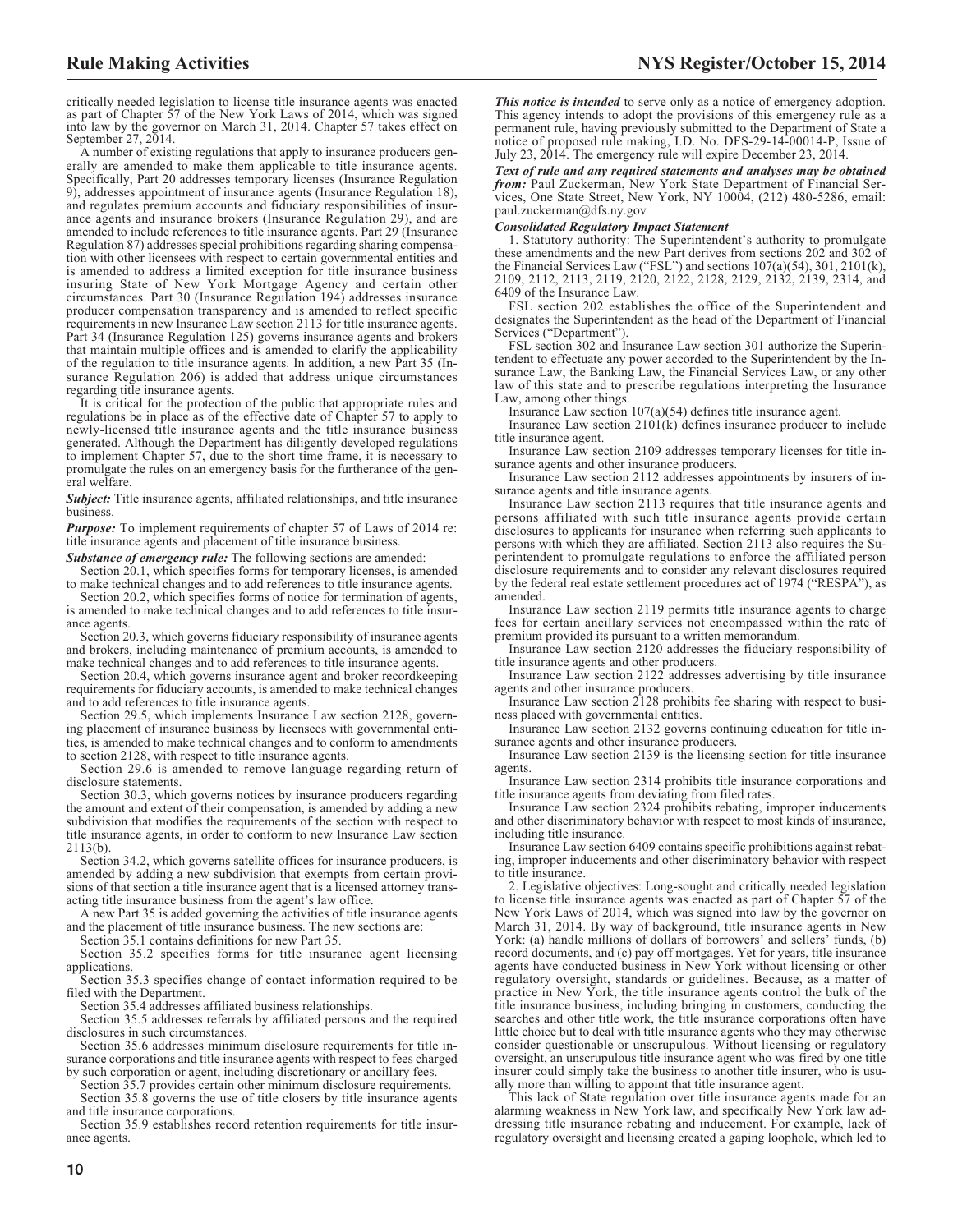serious breaches of fiduciary duties and exploitation by unscrupulous actors to commit fraud in the mortgage origination and financing process. Over the years, this gap in New York law and lack of regulatory oversight allowed these actors to freely engage in theft, abuse, charging of excessive fees, and illegal rebates and inducements to the detriment of consumers, with little fear of prosecution. These abuses cost consumers of the State millions of dollars and at least one New York title insurer became insolvent because of the activities of its title insurance agents.

3. Needs and benefits: Now that New York law requires title insurance agents to be licensed, a number of existing regulations governing insurance producers need to be amended in order include title insurance agents or to address unique circumstances involving them, including affiliated persons' arrangements and required consumer disclosures. Specifically, Insurance Regulation 9 addresses temporary licenses; Insurance Regulation 18 addresses appointment of insurance agents; and Insurance Regulation 29 regulates premium accounts and fiduciary responsibilities of insurance agents and insurance brokers; and each is amended to include references to title insurance agents. Insurance Regulation 87 addresses special prohibitions regarding sharing compensation with other licensees with respect to certain governmental entities and is amended to address a limited exception for title insurance business insuring State of New York Mortgage Agency and certain other circumstances. Insurance Regulation 194 addresses insurance producer compensation transparency and is amended to reflect specific requirements in new Insurance Law section 2113 for title insurance agents. Insurance Regulation 125 governs insurance agents and brokers that maintain multiple offices and is amended to clarify the applicability of the regulation to title insurance agents. Regulation 125 also is amended to address unique circumstances involving title insurance agents who are also licensed attorneys.

New Insurance Regulation 206 addresses a number of miscellaneous issues involving title insurance agents. Some of these changes simply add provisions that are similar to those that apply to other insurance producers; for example, it prescribes the form of applications and requires licensees to notify the Department of any change of business or residence address. Other provisions of Regulation 206 set forth the new disclosure requirements; require title insurance agents to comply with a rate service organization's annual statistical data call; and address the obligation of title insurance agents and title insurance corporations with respect to title closers. Of particular significance are provisions of the regulations that codify Department opinions regarding affiliated business relations with respect to the applicability of Insurance Law section 6409, which prohibits rebates, inducements and certain other discriminatory behaviors.

4. Costs: Regulated parties impacted by these rules are title insurance agents, which heretofore were not licensed by the Department, and title insurance corporations. They may need to provide new disclosures in accordance with the regulation if they are not already making such disclosures but they already have an obligation to make changes to notices pursuant to the legislation. There are also new reporting requirements to the Department but these are the same that apply with respect to other licensees. In any event, the costs of these new disclosures and reporting requirements should not be significant. The proposed rules also subject title insurance agents to requirements regarding the maintenance of fiduciary accounts that already apply to other insurance producers. The cost impact on title insurance agents will likely vary from agent to agent but should not be significant.

Although the Department already was handling complaints and investigating matters regarding title insurance, because licensing title insurance agents is a new responsibility for the Department, anticipated costs to the Department are at this time uncertain. Existing personnel and line titles will handle any new licensing applications or enforcements issues initially.

These rules impose no compliance costs on any state or local governments.

5. Local government mandates: The new rules and amendments impose no new programs, services, duties or responsibilities on any county, city, town, village, school district, fire district or other special district.

6. Paperwork: The amendments and new rules now apply certain requirements that are applicable to other insurance producers to title insurance agents as well. For example, title insurance agents are made subject to the same reporting requirements as other insurance producers when changing addresses, maintaining records, and submitting applications, and title insurers are required to file certificates of appointment of their title insurance agents with the Department. In addition, to reflect the specific notice requirements of Insurance Law section 2113, the disclosure requirements to insureds under Insurance Regulation 194 are modified for title insurance agents to reflect the statutory requirements. The new law also contains certain new disclosure requirements and the new rules implement those changes, and require certain other disclosures to applicants for insurance, such as a notice advising insureds or applicants for insurance about the different kinds of title policies available to them.

7. Duplication: The amendments do not duplicate any existing laws or regulations.

8. Alternatives: Prior to proposing rules in the July 23, 2014 issue of the State Register the Department circulated drafts of the proposed rules to a number of interested parties and, as a result, the Department made a number of changes to proposed new Regulation 206, particularly with respect to affiliated business relationships, and title insurance corporation or title insurance agent responsibility for title insurance closers. In response to comments received during the public comment period, the Department has made a number of changes that are incorporated in the emergency rules that clarify the proposal or eliminates unnecessary requirements.

The Department received a number of comments regarding the significant and multiple sources of business provisions of the regulation with respect to affiliated business relationships. Because of the critical need to have regulations in effect on the September 27, 2014 effective date of Chapter 57, the Department is promulgating the emergency regulations utilizing the provisions contained in the proposed rulemaking, while the Department continues to evaluate and review those comments and

consider whether any changes should be made to those provisions. 9. Federal standards: RESPA, and regulations thereunder, contain certain requirements and disclosures that apply to residential real estate settlement transactions. These requirements are minimum requirements and do not preempt state laws that provide greater consumer protection. The amendments and new rules are not inconsistent with RESPA and, consistent with New York law, provide greater consumer protection to the public.

10. Compliance schedule: Chapter 57 of the New York Laws of 2014 takes effect on September 27, 2014. In order to facilitate the orderly implementation of the new law, the Superintendent was authorized to promulgate regulations in advance of the effective date, but to be make such regulations effective on that date.

#### *Consolidated Regulatory Flexibility Analysis*

1. Effect of the rule: These rules affect title insurance corporations au-thorized to do business in New York State, title insurance agents and persons affiliated with such corporations and agents.

No title insurance corporation subject to the amendment falls within the definition of "small business" as defined in State Administrative Procedure Act section 102(8), because no such insurance corporation is both independently owned and has less than one hundred employees.

It is estimated that there are about 1,800 title insurance agents doing business in New York currently. Since they are not currently licensed by the Department of Financial Services ("Department"), it is not known how many of them are small businesses, but it is believed that a significant number of them may be small businesses.

Persons affiliated with title insurance agents or title insurance corporations would not, by definition, be independently owned and would thus not be small businesses.

The rule does not impose any impacts, including any adverse impacts, or reporting, recordkeeping, or other compliance requirements on any local governments.

2. Compliance requirements: The proposed rules conform and implement requirements regarding title insurance agents and placement of title insurance business with Chapter 57 of the Laws of 2014, which made title insurance agents subject to licensing in New York for the first time. A number of the rules will make title insurance agents subject to the same requirements that apply to other insurance producers. There are also disclosure requirements unique to title insurance.

3. Professional services: This amendment does not require any person to use any professional services.

4. Compliance costs: Title insurance agents will need to provide new disclosures in accordance with the regulation if they are not already making such disclosures but they already have an obligation to make changes to notices pursuant to the legislation. There are also new reporting requirements to the Department but these are the same that apply with respect to other licensees. In any event, the costs of these new disclosures and reporting requirements should not be significant. The proposed rules now subject title insurance agents to requirements regarding the maintenance of fiduciary accounts that already apply to other insurance producers. The cost impact on title insurance agents will likely vary from agent to agent but should not be significant.

5. Economic and Technological feasibility: Small businesses that may be affected by this amendment should not incur any economic or technological impact as a result of this amendment.

6. Minimizing adverse impact: This rule should have no adverse impact on small businesses.

7. Small business participation: Interested parties, including an organization representing title insurance agents, were given an opportunity to comment on draft proposed rules.

#### *Consolidated Rural Area Flexibility Analysis*

The Department of Financial Services ("Department") finds that this rule does not impose any additional burden on persons located in rural ar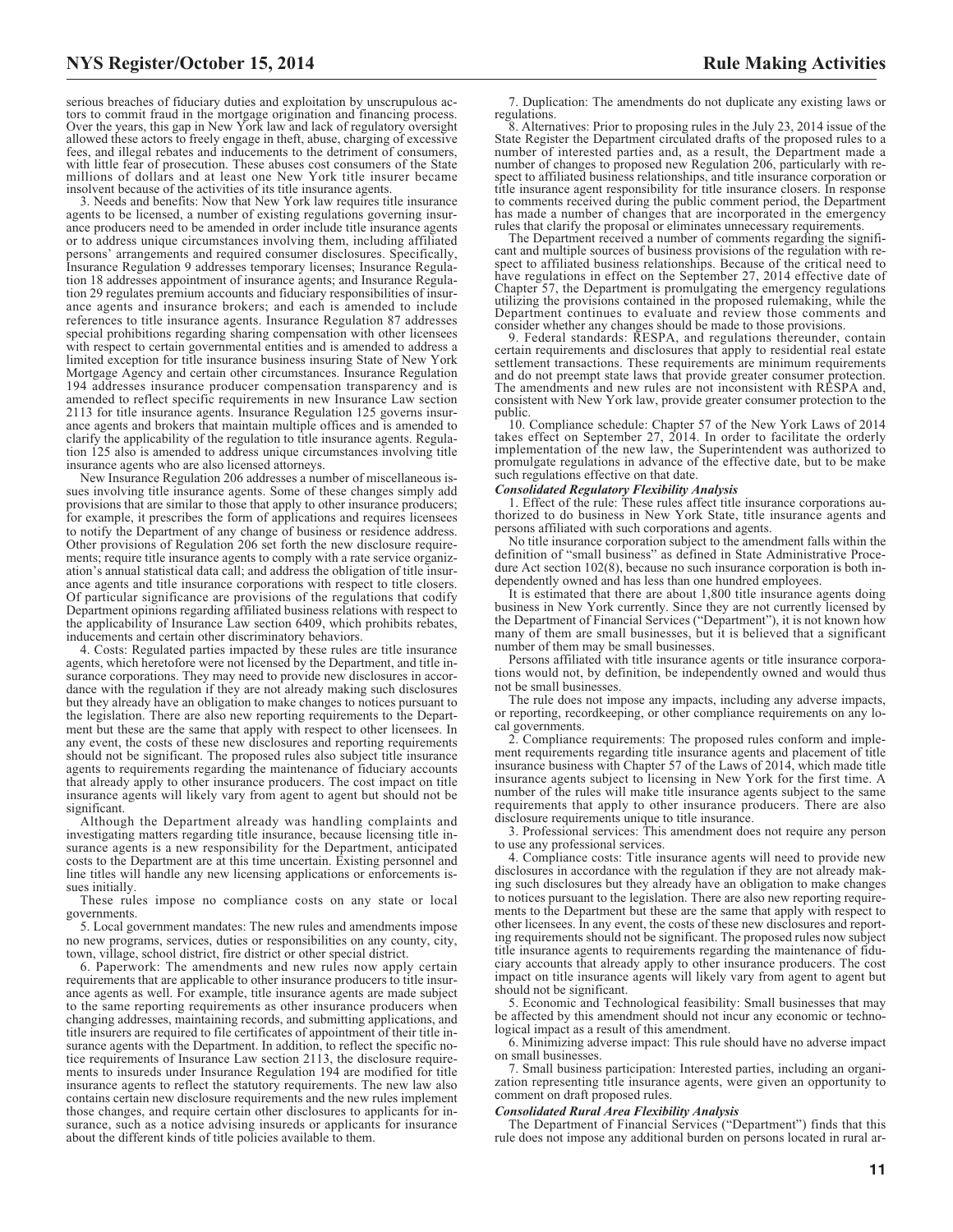eas, and will not have an adverse impact on rural areas. This rule applies uniformly to regulated parties that do business in both rural and non-rural areas of New York State.

Rural area participation: Interested parties, including those located in rural areas, were given an opportunity to review and comment on draft versions of these rules.

#### *Consolidated Job Impact Statement*

The Department of Financial Services finds that these rules should have no negative impact on jobs and employment opportunities. The rules conform to and implement the requirements of, with respect to title insurance agents and the placement of title insurance business, Chapter 57 of the Laws of 2014, which make title insurance agents subject to licensing in New York for the first time and, by establishing a regulated marketplace, may lead to increased employment opportunity.

# **REVISED RULE MAKING NO HEARING(S) SCHEDULED**

#### **Force-Placed Insurance**

**I.D. No.** DFS-39-13-00022-RP

PURSUANT TO THE PROVISIONS OF THE State Administrative Procedure Act, NOTICE is hereby given of the following revised rule:

*Proposed Action:* Addition of Part 227 (Regulation 202) to Title 11 NYCRR.

*Statutory authority:* Financial Services Law, sections 202, 301 and 302; Insurance Law, sections 301, 308, 2110, 2303, 2304, 2324, 2403 and arts. 21, 23, 24 and 34

*Subject:* Force-placed insurance.

*Purpose:* To set forth rules regarding, among other things, the rating and placement of, and practices related to, force-placed insurance.

*Substance of revised rule:* This rule sets forth rules for the rates for and placement of force-placed insurance and prohibits certain practices related to force-placed insurance in order to protect homeowners and investors from harm caused by excessive force-placed insurance rates, questionable business practices and relationships in the force-placed insurance industry, and inadequate notice of force-placed insurance.

Section 227.0 sets forth the purpose of the rule.

Section 227.1 provides definitions applicable to the rule.

Section 227.2 sets minimum adequate notification requirements to ensure homeowners understand their responsibility to maintain homeowners insurance, and that they may purchase voluntary homeowners insurance coverage at any time.

Section  $\overline{2}27.3$  sets the maximum amount of force-placed insurance coverage that an insurer may issue on a New York property.

Section 227.4 requires an insurer, insurance producer, or affiliate that receives correspondence related to force-placed insurance from a borrower on behalf a servicer to accept any reasonable form of written confirmation of a borrower's existing insurance coverage.

Section 227.5 requires an insurer, insurance producer, or affiliate to refund all force-placed insurance premiums for any period of overlapping insurance coverage within fifteen days of receiving evidence demonstrating that the borrower has had in place hazard insurance coverage that complies with the mortgage's requirements to maintain hazard insurance.

Section 227.6 prohibits certain practices with respect to force-placed insurance, including: the payment of commissions to servicer-affiliated insurance producers; the sharing of force-placed insurance premiums or risk with a servicer affiliate; and issuing force-placed insurance on property serviced by a servicer affiliated with the insurer.

Section 227.7 requires insurers to regularly inform the Department of loss ratios actually experienced and re-file rates when actual loss ratios are below 40 percent, and sets a permissible loss ratio for rate filings to ensure that premiums are set at a rate reasonably related to paid claims.

#### *Revised rule compared with proposed rule:* Substantial revisions were made in sections 227.1(f), 227.4, 227.6 and 227.7.

*Text of revised proposed rule and any required statements and analyses may be obtained from* Brian Montgomery, Department of Financial Services, One State Street, New York, NY 10004, (212) 480-2296, email: [Brian.Montgomery@dfs.ny.gov](mailto: Brian.Montgomery@dfs.ny.gov)

#### *Data, views or arguments may be submitted to:* Same as above.

*Public comment will be received until:* 30 days after publication of this notice.

#### *Revised Regulatory Impact Statement*

1. Statutory authority: The Superintendent's authority for the promulgation of this rule derives from Sections 202, 301 and 302 of the Financial Services Law ("FSL") and Sections 301, 308, 2110, 2303, and 2304 and Articles 21, 23, 24 and 34 of the Insurance Law.

Section 202 of the FSL establishes the office of the Superintendent and designates the Superintendent of Financial Services as the head of the Department of Financial Services ("Department").

FSL Section 301 authorizes the Superintendent to take such action as the Superintendent deems necessary to protect and educate users of financial products and services.

FSL Section 302 and Insurance Law Section 301, in relevant part, authorize the Superintendent to effectuate any power accorded to the Superintendent by the Insurance Law, the Banking Law, the Financial Services Law, or any other law of this state and to prescribe regulations interpreting the Insurance Law.

Insurance Law Section 308 authorizes the Superintendent to address to any authorized insurer or its officers any inquiry relating to its transactions or condition or any matter connected therewith.

Article 21 of the Insurance Law sets forth the duties and obligations of insurance producers. Insurance Law Section 2110 provides grounds for the Superintendent to refuse to renew, revoke or suspend the license of an insurance producer.

Article 23 of the Insurance Law authorizes the Superintendent to regulate property/casualty insurance rates. Insurance Law Section 2303 provides that rates shall not be excessive, inadequate, unfairly discriminatory, destructive of competition or detrimental to the solvency of insurers. Insurance Law Section 2304 provides standards for the making of rates and the information that may be furnished in support of a rate filing. Insurance Law Section 2324 prohibits insurers, insurance agents and insurance brokers from providing rebates on, or inducements to purchase, insurance.

Article 24 of the Insurance Law regulates trade practices in the insurance industry by prohibiting practices that constitute unfair methods of competition or unfair or deceptive acts or practices. Insurance Law Section 2403 prohibits persons from engaging in defined or determined violations as defined in Article 24 of the Insurance Law.

Article 34 of the Insurance Law regulates property and casualty insurance contracts.

2. Legislative objectives: This rule sets forth rules for the rates for and placement of force-placed insurance and prohibits certain practices related to force-placed insurance in order to protect homeowners and investors from harm caused by excessive force-placed insurance rates, questionable business practices and relationships in the force-placed insurance industry, and inadequate notice of force-placed insurance.

An investigation by the Department found that the rates for force-placed hazard insurance bear little relation to insurers' actual loss experience, resulting in high profits, a portion of which insurers commonly pass on to mortgage servicers and their affiliates through commissions, other payments, and reinsurance arrangements, to the detriment of homeowners and investors. The Department also found that homeowners often failed to receive adequate notice that insurers and servicers were force-placing insurance policies on their homes. The rule sets minimum adequate notification requirements to ensure homeowners understand their responsibility to maintain homeowners' insurance, and that they may purchase voluntary homeowners insurance coverage at any time. These provisions of the rule require insurers, insurance producers and their affiliates to comply with recently amended provisions of the federal Real Estate Settlement Procedures Act ("RESPA") that became effective on January 10, 2014. In addition, these provisions require insurers, insurance producers and their affiliates to make clear and conspicuous disclosures on the outside of envelopes to better inform homeowners that the envelopes contain important information, and require insurers, insurance producers and their affiliates to disclose that they or another third party is staffing a mortgage servicer's telephone lines, if that is the case.

The Department's investigation also found that insurers offered financial incentives to mortgage servicers and their affiliates, including commissions to servicer-affiliated insurance producers who performed little or no work. The investigation also found that insurers entered into arrangements that transferred a significant percentage of force-placed insurance profits to affiliates of servicers. In addition, one insurer provided force-placed insurance on mortgages serviced by an affiliate of the insurer. These practices not only artificially inflated premiums charged to homeowners, but created a conflict of interest in that servicers had an incentive to purchase more costly force-placed insurance where they earned a portion of the premiums or profits from the placement of force-placed insurance. This rule prohibits these practices.

Further, actual loss ratios for force-placed hazard insurance have been significantly lower than both the expected loss ratios insurers filed with the Department and the actual loss ratios for voluntary homeowners insurance. Insurers have failed to regularly update and adjust their rates despite these significant discrepancies. This rule requires insurers to regularly inform the Department of loss ratios actually experienced, re-file rates when actual loss ratios are below 40 percent, and sets a permissible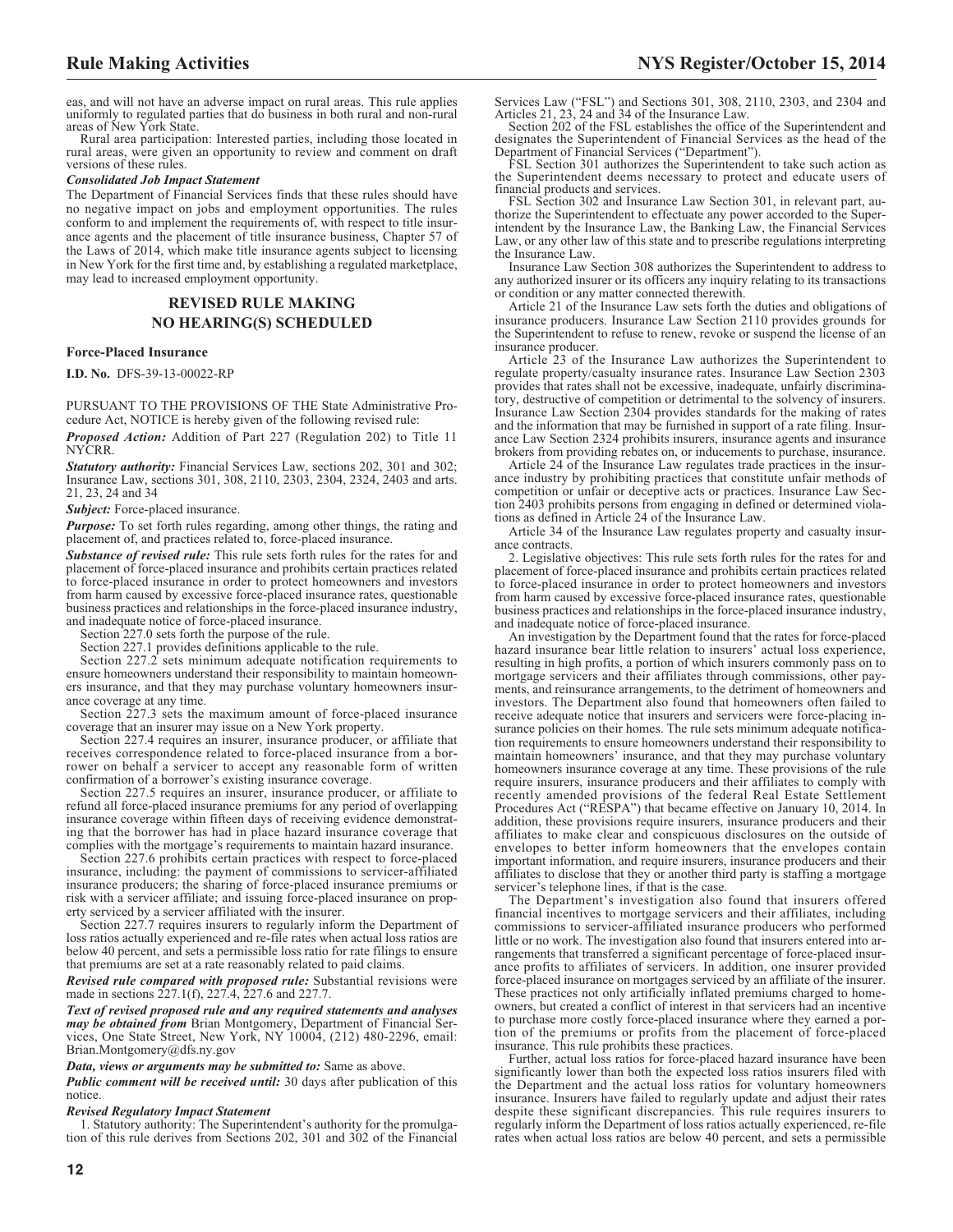loss ratio for rate filings to ensure that premiums are set at a rate reasonably related to paid claims.<br>3. Needs and banafits

Needs and benefits: The Department's investigation revealed multiple, industry-wide practices that violate New York law. This rule is necessary to ensure that force-placed insurance market participants comply with New York law. This rule is also necessary to protect homeowners and investors from the harm caused by the multiple law violations.

The Department's investigation of force-placed insurance has resulted in agreements with all admitted insurers writing force-placed insurance in New York. The agreements include many of the key provisions in this rule. This rule will ensure that new entrants to the market operate on a

level playing field with current market participants. 4. Costs: Every New York authorized insurer that issues force-placed insurance on New York property has already agreed to the key provisions of this rule regarding prohibited conduct and financial arrangements. As a result, these insurers and their affiliates should incur only minimal additional costs to comply with the requirements of this rule. These minimal costs may vary from insurer to insurer. Insurance producers may also incur minimal additional costs to comply with the notice requirements of this rule. Any additional costs insurance producers incur as a result of these requirements should be minimal because federal law imposes similar notice requirements. The public benefit of ensuring that rates are not excessive, that improper financial incentives are not paid, and that homeowners receive adequate notice to ensure that they understand their responsibility to maintain homeowners' insurance outweighs the incidental costs of complying with this rule.

The cost to the Department will be minimal because existing personnel are available to verify and ensure compliance with this rule. There are no costs to any other state government agency or local government.

5. Local government mandates: The rule imposes no new programs, services, duties or responsibilities on any county, city, town, village, school district, fire district or other special district.

6. Paperwork: Section 227.2 of this rule sets minimum adequate notification requirements to ensure homeowners understand their responsibility to maintain homeowners insurance, and that they may purchase voluntary homeowners insurance coverage at any time. These provisions of the rule require insurers, insurance producers and their affiliates to comply with recently amended provisions of the federal Real Estate Settlement Procedures Act ("RESPA") that become effective on January 10, 2014. In addition, these provisions require insurers, insurance producers and their affiliates to make clear and conspicuous disclosures on the outside of envelopes to better inform homeowners that the envelopes contain important information, and require insurers, insurance producers and their affiliates to disclose that they or another third party is staffing a mortgage servicer's telephone lines, if that is the case.

Section 227.7 of this rule requires every insurer that issues force-placed insurance to file force-placed insurance premium rates with a permissible loss ratio of at least 62 percent within 30 days of the effective date of the rule. This rule also requires every insurer that issues force-placed insurance to re-file their rates every three years and, commencing on January 1, 2015 and continuing annually thereafter, to re-file their force-placed insurance premium rates for any force-placed insurance policy form that has had an actual loss ratio of less than 40 percent for the immediately preceding calendar year. This rule also requires every insurer that issues forceplaced insurance to report to the Superintendent no later than April 1 of each year, with respect to force-placed insurance policy forms issued during the preceding calendar year, the: (1) actual loss ratio; (2) earned premium; (3) itemized expenses; (4) paid losses; (5) loss reserves; (6) case reserves; and (7) incurred but not reported losses.

7. Duplication: This rule will not duplicate any existing state rule. Portions of this rule track certain provisions of RESPA relating to notices concerning force-placed insurance that become effective on January 10, 2014.

8. Alternatives: This rule addresses excessive rates and improper financial arrangements in the force-placed insurance industry, and ensures that homeowners receive adequate notice of their responsibility to maintain homeowners insurance. The Department has determined that there are no other viable alternatives to this rule. Every insurer subject to this rule has agreed to the key provisions of this rule regarding prohibited conduct and financial arrangements.

9. Federal standards: This rule requires insurers and insurance producers to provide certain additional notices to homeowners in addition to notice requirements concerning force-placed insurance that are required by the recent amendments to RESPA that became effective January 10, 2014.

10. Compliance schedule: This rule will take effect 30 days after publication in the State Register.

#### *Revised Regulatory Flexibility Analysis*

1. Effect of rule: This rule sets forth rules for the rates for and placement of force-placed insurance and prohibits certain practices related to force-placed insurance in order to protect homeowners and investors from harm caused by excessive force-placed insurance rates, questionable business practices and relationships in the force-placed insurance industry, and inadequate notice of force-placed insurance.

This rule is directed to insurers, insurance producers, and their affiliates. Insurers, most insurance producers, and most affiliates of insurers and insurance producers affected by this rule do not come within the definition of "small business" set forth in section 102(8) of the State Administrative Procedure Act, because they are not independently owned and operated and/or do not employ 100 or fewer individuals.

This rule will not impose significant burdens on those insurance producers and affiliates of insurers and insurance producers that are small businesses because federal law imposes requirements similar to the provisions of this rule that apply to insurance producers and affiliates of insurers and insurance producers.

2. Compliance requirements: Section 227.2 of this rule sets minimum adequate notification requirements to ensure homeowners understand their responsibility to maintain homeowners' insurance, and that they may purchase voluntary homeowners' insurance coverage at any time. These provisions of the rule require insurance producers and affiliates of insurers and insurance producers to comply with recently amended provisions of the federal Real Estate Settlement Procedures Act ("RESPA") that became effective on January 10, 2014. In addition, these provisions require insurance producers and affiliates of insurers and insurance producers to make clear and conspicuous disclosures on the outside of envelopes to better inform homeowners that the envelopes contain important information, and require insurance producers and affiliates of insurers and insurance producers to disclose that they or another third party is staffing a mortgage servicer's telephone lines, if that is the case.

3. Professional services: Small businesses to which this regulation may apply will not need professional services to comply with this rule. This rule does not require producers and affiliates to provide notices to homeowners on behalf of mortgage servicers; it merely sets standards for the form of notices that must be provided should producers and affiliates choose to provide notices. Most such producers already provide notices on behalf of servicers, and will not need professional services to revise those notices to comply with this rule. This rule does not apply to or affect local governments.

4. Compliance costs: This rule imposes no compliance costs on local governments. The Department does not anticipate that this rule will impose significant additional costs on small businesses to which this rule may apply. This rule does not require producers and affiliates to provide notices to homeowners on behalf of mortgage servicers; it merely sets standards for the form of notices that must be provided should producers and affiliates choose to provide notices. Most such producers and affiliates already provide notices on behalf of servicers, and will not incur significant costs to revise their existing notices to comply with this rule. Moreover, the recent amendments to RESPA impose requirements similar to this rule, and producers and affiliates should not incur significant additional costs to implement the few additional requirements of this rule.

5. Economic and technological feasibility: Small businesses to which this regulation may apply will not incur an economic or technological impact as a result of this rule. This rule does not require producers and affiliates to provide notices to homeowners on behalf of mortgage servicers; it merely sets standards for the form of notices that must be provided should producers and affiliates choose to provide notices. Most such producers and affiliates already provide notices on behalf of servicers, and will not incur significant costs to revise their existing notices to comply with this rule. Moreover, the recent amendments to RESPA impose requirements similar to this rule. To the extent that small businesses need to update their computer systems to comply with this rule, such an update can be performed in conjunction with the update that will be required to comply with the recent amendments to RESPA, and therefore any costs imposed by this rule should be minimal.

This rule does not apply to or affect local governments.

6. Minimizing adverse impact: This rule applies equally to all insurers and insurance producers, regardless of their size. The rule does not impose any adverse or disparate impact on small businesses. This rule does not apply to or affect local governments.

7. Small business and local government participation: Small businesses and local governments will have an opportunity to participate in the rule making process when the rule is published in the State Register.

#### *Revised Rural Area Flexibility Analysis*

1. Types and estimated numbers of rural areas: Insurers, insurance producers, and their affiliates to which this regulation applies do business in every county of New York State, including rural areas as defined in section 102(10) of the State Administrative Procedure Act. The proposed regulation will apply to all insurers, insurance producers, and their affiliates, including those located in rural areas.

2. Reporting, recordkeeping and other compliance requirements; and professional services: Section 227.2 of this rule sets minimum adequate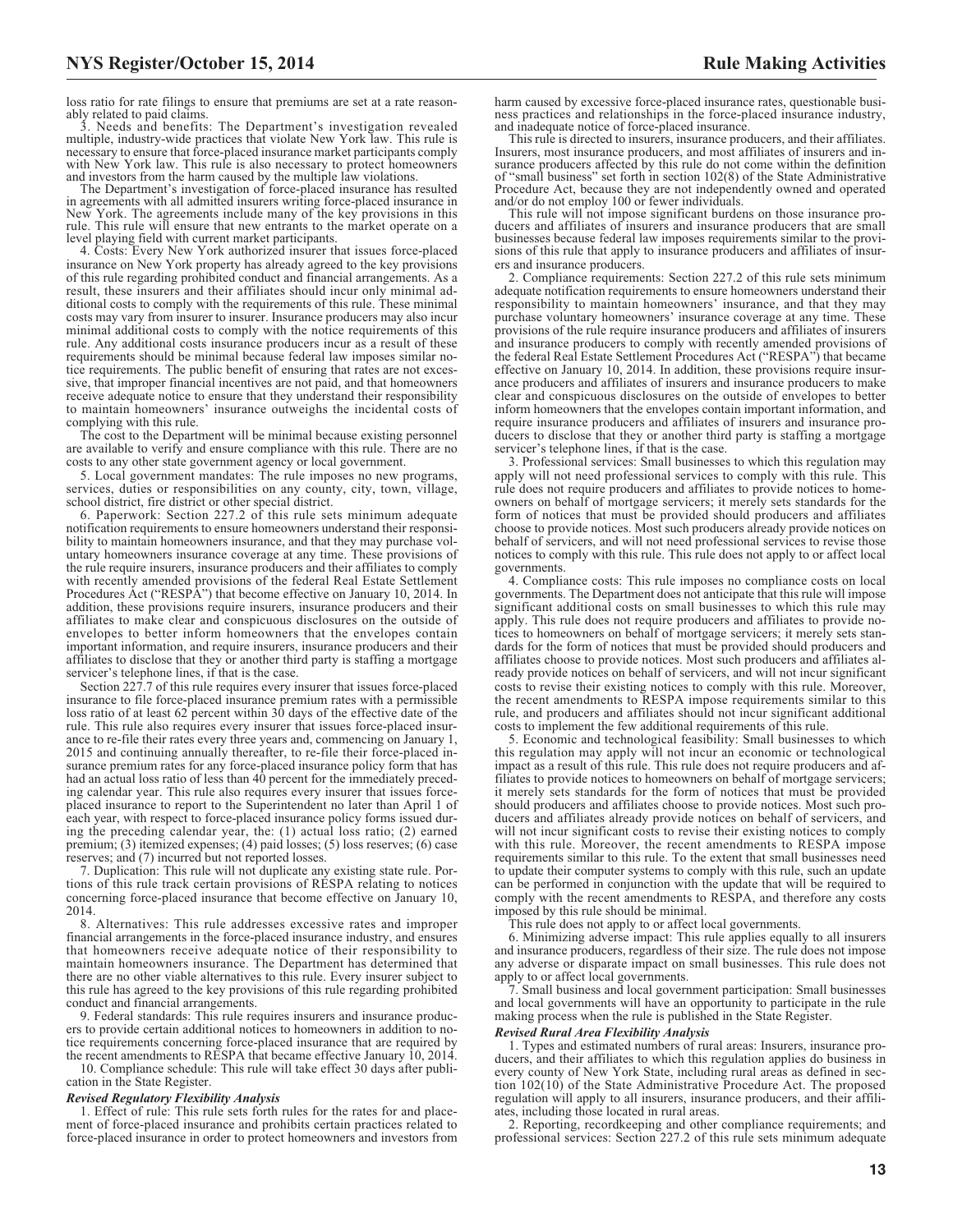notification requirements to ensure homeowners understand their responsibility to maintain homeowners insurance, and that they may purchase voluntary homeowners insurance coverage at any time. These provisions of the rule require insurers, insurance producers and their affiliates to comply with recently amended provisions of the federal Real Estate Settlement Procedures Act ("RESPA") that became effective on January 10, 2014. In addition, these provisions require insurers, insurance producers and their affiliates to make clear and conspicuous disclosures on the outside of envelopes to better inform homeowners that the envelopes contain important information, and require insurers, insurance producers and their affiliates to disclose that they or another third party is staffing a mortgage

servicer's telephone lines, if that is the case. Section 227.7 of this rule requires every insurer that issues force-placed insurance to file force-placed insurance premium rates with a permissible loss ratio of at least 62 percent within 30 days of the effective date of the rule. This rule also requires every insurer that issues force-placed insurance to re-file their rates every three years and, commencing on January 1, 2015 and continuing annually thereafter, to re-file their force-placed insurance premium rates for any force-placed insurance policy form that has had an actual loss ratio of less than 40 percent for the immediately preceding calendar year. This rule also requires every insurer that issues forceplaced insurance to report to the Superintendent no later than April 1st of each year, with respect to force-placed insurance policy forms issued during the preceding calendar year, the: (1) actual loss ratio; (2) earned premium; (3) itemized expenses; (4) paid losses; (5) loss reserves; (6) case reserves; and (7) incurred but not reported losses.

3. Costs: Every New York authorized insurer that issues force-placed insurance on New York property has agreed to the key prohibitions of this rule. As a result, insurers and their affiliates should incur minimal additional costs to comply with the requirements of this rule, including those located in rural areas. These minimal costs may vary from insurer to insurer. Insurance producers and their affiliates may also incur minimal additional costs to comply with the notice requirements of this rule. Any additional costs insurance producers incur as a result of these requirements should be minimal because federal law imposes similar notice requirements. The public benefit of ensuring that rates are not excessive, that improper financial incentives are not paid, and that homeowners receive adequate notice to ensure that they understand their responsibility to maintain homeowners insurance outweighs the incidental costs of complying with this rule.

4. Minimizing adverse impact: The requirements of this rule will apply equally to all insurers, insurance producers, and their affiliates, whether they are located in rural or non-rural areas.

5. Rural area participation: This notice is intended to provide entities in rural and non-rural areas with the opportunity to participate in the rule making process. Interested parties will have an opportunity to participate in the rule making process when the rule is published in the State Register.

#### *Revised Job Impact Statement*

The Department believes that changes made to the last published rule do not necessitate revision to the previously published JIS.

#### *Assessment of Public Comment*

The New York State Department of Financial Services ("Department") received comments from a managing general agent ("MGA"), an organization that represents more than 1,000 property/casualty insurers nationally ('property/casualty trade organization A"), an organization that represents banks that are engaged in the business of insurance ("bank organization"), an organization that represents more than 300 property/ casualty insurers nationally ("property/casualty trade organization B"), a state-wide coalition of over 160 members that promotes access to fair and affordable financial services ("New York consumer coalition"), an insurance producer that provides force-placed insurance programs to mortgage servicers ("insurance producer"), a consumer advocacy and education organization and an association of non-profit consumer organizations "consumer organizations"), and an international association of commercial insurance and employee benefits intermediaries ("commercial insurance organization") in response to its publication of the proposed rule in the New York State Register.

Comments on specific parts of the proposed rule are discussed below.

11 NYCRR § 227.1 ("Definitions")

Comment

Property/casualty trade organization A and the commercial insurance organization commented that the term "force-placed insurance" should be changed to "lender-placed insurance."

Department's response

The term "force-placed insurance" is used in federal law and regulations and the Department's consent orders concerning force-placed insurance. The Department did not change the rule to address these comments.

11 NYCRR § 227.2 ("Requirements Before Issuing Force-Placed Insurance")

Comment

Property/casualty trade organization A commented that lenders or servicers, not insurers, should be required to provide notices to borrowers. Department's response

Section 227.2 does not require insurers to provide notices to borrowers; rather, it sets forth requirements an insurer must follow if the insurer chooses to provide notices to borrowers on behalf of a servicer. Consequently, the Department did not change the rule to address this comment. Comment

Property/casualty trade organization B commented that it did not object to providing a notice to borrowers if an insurer, producer, or affiliate is staffing a servicer's telephone lines. It did, however, object to the requirement that this notice must be provided on a separate piece of paper than the notice required by federal regulations.

Department's response

Federal regulations provide that any additional information concerning force-placed insurance that is not specifically required by federal regulations must be provided on a separate piece of paper than the notice required by federal regulations. Consequently, the Department did not change the rule to address this comment.

Comment

Property/casualty trade organization B commented that the proposed regulation that required a notice on the outside of envelopes in at least 24 point font was too large.

Department's response

The Department changed the rule to require the notice be provided in at least 12 point font.

11 NYCRR § 227.3 ("Amount of Coverage")

Comment

Property/casualty trade organization A characterized the proposed rule as a "flat ban" on coverage in excess of the last known amount of coverage and commented that the requirement should be changed because the last known amount of coverage might be insufficient coverage for current circumstances or might conflict with investor requirements to keep the property insured at replacement cost. The New York consumer coalition commented that the proposed rule is appropriate to ensure homeowners receive adequate coverage but are not charged for unnecessary coverage.

Department's response

The proposed rule is not a flat ban on coverage in excess of the last known amount of coverage. If the last known amount of coverage does not comply with the borrower's mortgage, an insurer would be permitted to issue coverage in an amount that does not exceed the replacement cost of the improvements on the property. Therefore, if a lender or investor required additional coverage that was permitted by the mortgage and did not exceed the replacement cost, the insurer could issue such coverage. Consequently the Department did not change the rule to address property/ casualty trade organization A's comment.

11 NYCRR § 227.4 ("Sufficiency of Demonstration")

Comment

Property/casualty trade organization B commented that the proposed rule should be modified to incorporate language from the Consumer Financial Protection Bureau's Official Interpretations to provide a more objective standard and reduce confusion concerning what constitutes acceptable evidence of insurance.

Department's response

The Department has revised the rule to incorporate language from the Consumer Financial Protection Bureau's Official Interpretations.

11 NYCRR § 227.5 ("Refunds of Force-Placed Insurance Premium") Comment

Property/casualty trade organization A commented that the proposed rule should expressly state that the time period during which an insurer must refund force-placed insurance premium does not begin until the insurer is notified that other hazard insurance was in place.

Department's response

The proposed rule states that an insurer must refund premium "within 15 days of receiving… evidence" that other hazard insurance was in place. Consequently, the Department did not change the rule to address this comment.

11 NYCRR § 227.6 ("Prohibited Practices")

Comment

The bank organization commented that the Department should not prohibit insurers, insurance producers, or affiliates from paying commissions or sharing risk with servicers or affiliates of servicers. The New York consumer coalition commented that it strongly supported those provisions of the proposed rule.

Department's response

The Department's investigation of force-placed insurance found that rates were excessive and that payments by insurers, producers, and affiliates to servicers and servicer's affiliates contributed, directly and indirectly, to the excessive rates. Consequently, the Department did not change the rule to address this comment.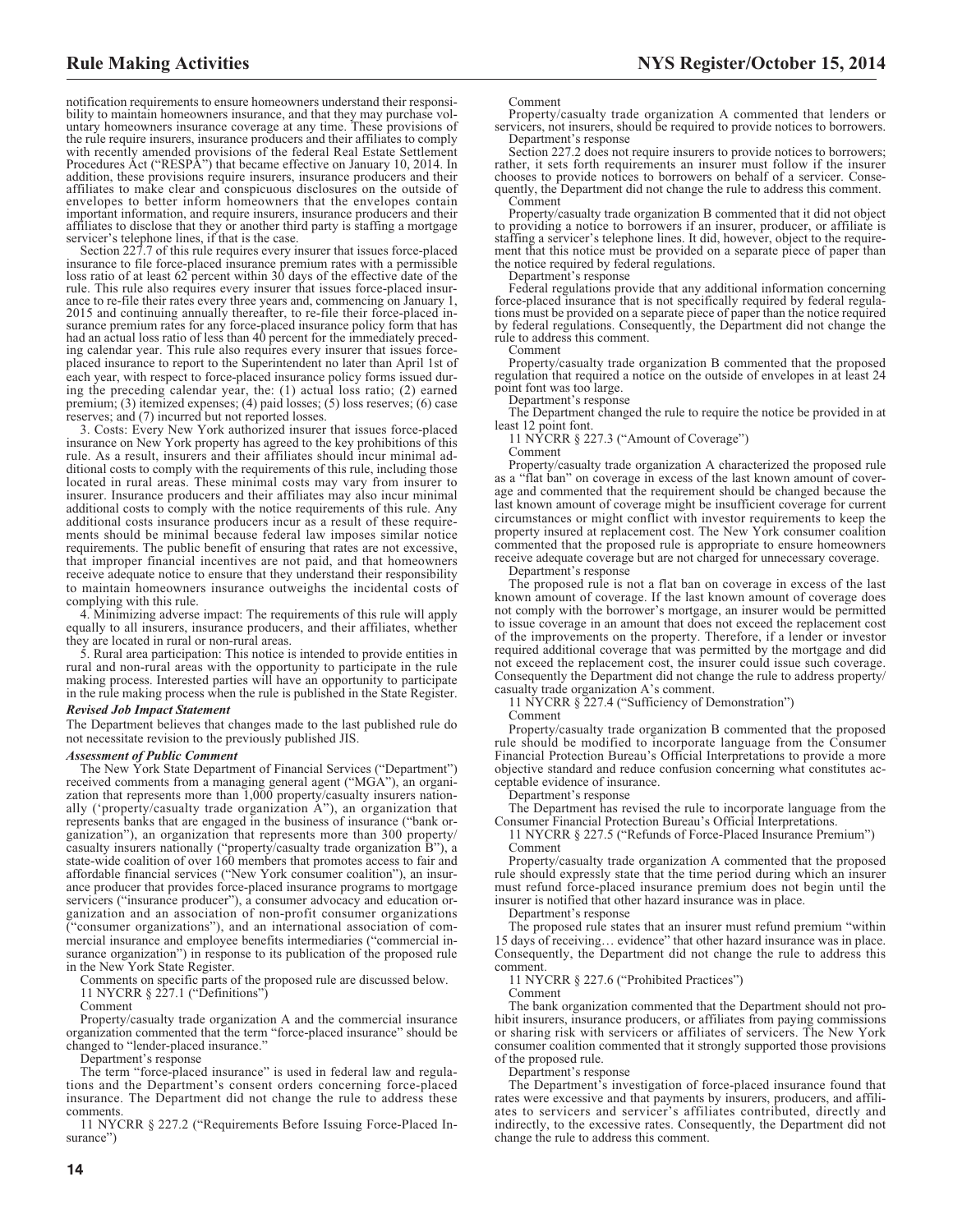#### Comment

The commercial insurance and employee benefits organization commented that proposed subsection 227.6(d) should be modified. First, because the commercial insurance organization assumed that the rule was solely targeted at servicers, the commercial insurance organization suggested adding language to explicitly limit the rule to servicers. Alternatively, the commercial insurance organization suggested deleting subsection 227.6(d) because it would be redundant in that proposed subsection 227.6(c) already prohibited such payments. Finally, the commercial insurance organization proposed that the Department explicitly exclude from the proposed rule payments to insurance producers that handle underwriting on behalf of an insurer. Property/casualty trade organization A commented that subsection 227.6(d) should be deleted.

Department's response

The Department has revised subsection 227.6(d) to limit its applicability to certain persons and entities. Proposed subsection 227.6(d) was not targeted solely at servicers and their affiliates; however, because proposed subsection  $227.6(c)$  would prohibit the payment of any compensation to servicers and their affiliates, including compensation based on underwriting profitability or loss ratios, revised subsection 227.6(d) does not list servicers and their affiliates among the persons and entities prohibited from receiving such compensation. Revised subsection  $227.6(d)$  prohibits an insurance agent or an independent adjuster that acts in the adjustment of a loss from being compensated based on underwriting profitability or loss ratio.

Comment

Property/casualty trade organization A commented that proposed Section 227.6(e) could be read to prohibit all sharing of risk between an insurer and a servicer or affiliate, even sharing of risk that is wholly unrelated to force-placed insurance.

Department's response

The Department has revised Section 227.6(e) to make clear that the rule only prohibits sharing force-placed insurance risk.

Comment

The insurance producer commented that Section 227.6(f) should be revised to permit an insurer, insurance producer or affiliate to reimburse servicers or their affiliates for expenses incurred in connection with a conversion to a new force-placed insurance provider. The insurance producer maintained that such payments fit within an exception to Insurance Law § 2324 that was described in a March 3, 2009 Insurance Department Circular Letter.

Department's response

The Department disagrees with the insurance producer's interpretation of Insurance Law § 2324 and the March 3, 2009 Circular Letter. Consequently, the Department did not change the rule to address this comment. Insurance Tracking

Comment

The MGA, the commercial insurance and employee benefits organization, and property/casualty trade organization A commented that the rule gives an unfair competitive advantage to direct writers as compared to insurers that use insurance producers because Section  $227.6(g)$  permits insurers to perform certain administrative and insurance tracking services for free or below cost but does not permit insurance producers to provide such services for free or below cost. The MGA suggested that the rule should be revised to define "managing general agent" and that subsection  $227.6(g)(2)$  should be revised to include managing general agents. The commercial insurance and employee benefits organization and property/ casualty trade organization A suggested that subsection  $227.6(g)(2)$  should be revised to include insurance producers.

Department's response

The Department has revised Section 227.6(g) to apply to equally to both insurers and insurance producers.

Comment

The consumer organizations and the New York consumer coalition commented that subsection 227.6(g)(2)(i), which permits insurers to monitor a servicer's portfolio for a reduced fee, solely to the extent that such monitoring is performed for the purpose of managing the insurer's exposure to lost premium and losses on properties on which no other insurance is in effect, should be deleted. The consumer organizations and the New York consumer coalition commented that monitoring whether a homeowner has required insurance in place is the responsibility of mortgage servicers. The consumer organizations commented that the expense of monitoring the presence of required insurance should not be included in force-placed insurance rates, but insurers will attempt to use subsection  $227.6(g)(2)(i)$  to improperly include such expenses in rate filings. The consumer organizations further stated that a mortgage servicer interpreted a similar provision in the Department's consent orders with insurers as permitting tracking expenses to be included in force-placed insurance rates in New York. The consumer organizations suggested that "insurance tracking" should be defined and that insurers, insurance pro-

ducers and their affiliates should be prohibited from providing free or below-cost insurance tracking to servicers. The consumer organizations and the New York consumer coalition also commented that subsection  $227.6(g)(2)(ii)$ , which permits insurers to perform administrative services associated with providing and subsequently cancelling force-placed insurance, should be deleted.

Property/casualty trade organization B commented that the Department should delete "for a reduced fee" from subsection  $227.6(g)(2)(i)$  because the language could be read to require insurers to charge a fee for tracking services when, in the organization's view, an insurer should not be required to charge any fee for such services.

Department's response

The proposed rule did not address whether insurance tracking expenses are permitted in force-placed insurance rates. However, there has been confusion about this issue and some entities have incorrectly interpreted the Department's consent orders to allow the inclusion of insurance tracking expenses in force-placed insurance rates. The Department is revising subsections 227.6(g) and 227.7(c)(3) and adding subsections 227.1(f) and 227.7(f) to clarify the meaning of the insurance tracking provisions of the rule. The Department has revised the rule to define "insurance tracking" and to prohibit insurers, insurance producers, or affiliates from providing "insurance tracking" to a servicer or its affiliate for a reduced fee or no separately identifiable charge. The Department has further revised the rule to require insurers to annually report to the Superintendent certain specified expenses, including expenses for insurance tracking, and to prohibit insurers from including the expense of insurance tracking in rates. New subsection 227.7(f), which prohibits insurers from including the expense of insurance tracking in rates does not take effect until January 1, 2015 in order to give insurers time to implement the new requirement.

11 NYCRR § 227.6 ("Minimum Loss Ratio and Rate Filings") Comment

The New York consumer coalition commented that they would require an 80% minimum loss ratio. The consumer organizations commented that "permissible loss ratio" should be defined in terms of specific loss and expense categories and that the loss numerator should only include expected loss and loss adjustment expenses and should exclude net reinsurance costs. The consumer organizations also commented that expenses other than loss, loss adjustment expense, and net reinsurance costs should be capped at 15%.

Department's Response

The Department believes that a 62% permissible loss ratio is appropriate at this time and did not change the rule to address this comment.

# **New York State Gaming Commission**

### **NOTICE OF ADOPTION**

**Addition of a New Multi-Jurisdictional Lottery Game**

**I.D. No.** SGC-32-14-00005-A **Filing No.** 851

**Filing Date:** 2014-09-30 **Effective Date:** 2014-10-15

PURSUANT TO THE PROVISIONS OF THE State Administrative Procedure Act, NOTICE is hereby given of the following action:

*Action taken:* Addition of section 5007.16 to Title 9 NYCRR.

*Statutory authority:* Tax Law, sections 1601, 1604, 1612(a), 1617; and Racing, Pari-Mutuel Wagering and Breeding Law, sections 103(2), 104(1) and (19)

*Subject:* Addition of a new multi-jurisdictional lottery game.

*Purpose:* To permit the Commission to raise revenue for education with a new lottery game.

*Substance of final rule:* This amendment of Part 5007, Multi-Jurisdictional Games, of Subtitle T of Title 9 NYCRR will add a new Section 5007.16, to allow the New York State Gaming Commission ("Commission") to offer the MONOPOLY™ Millionaires' Club™ game.

The purpose of this rule making is to generate additional revenue for education in New York through operation of the new MONOPOLY Millionaires' Club multi-state lottery game that will award prizes to ticket holders matching specified combinations of numbers randomly selected in regularly scheduled drawings.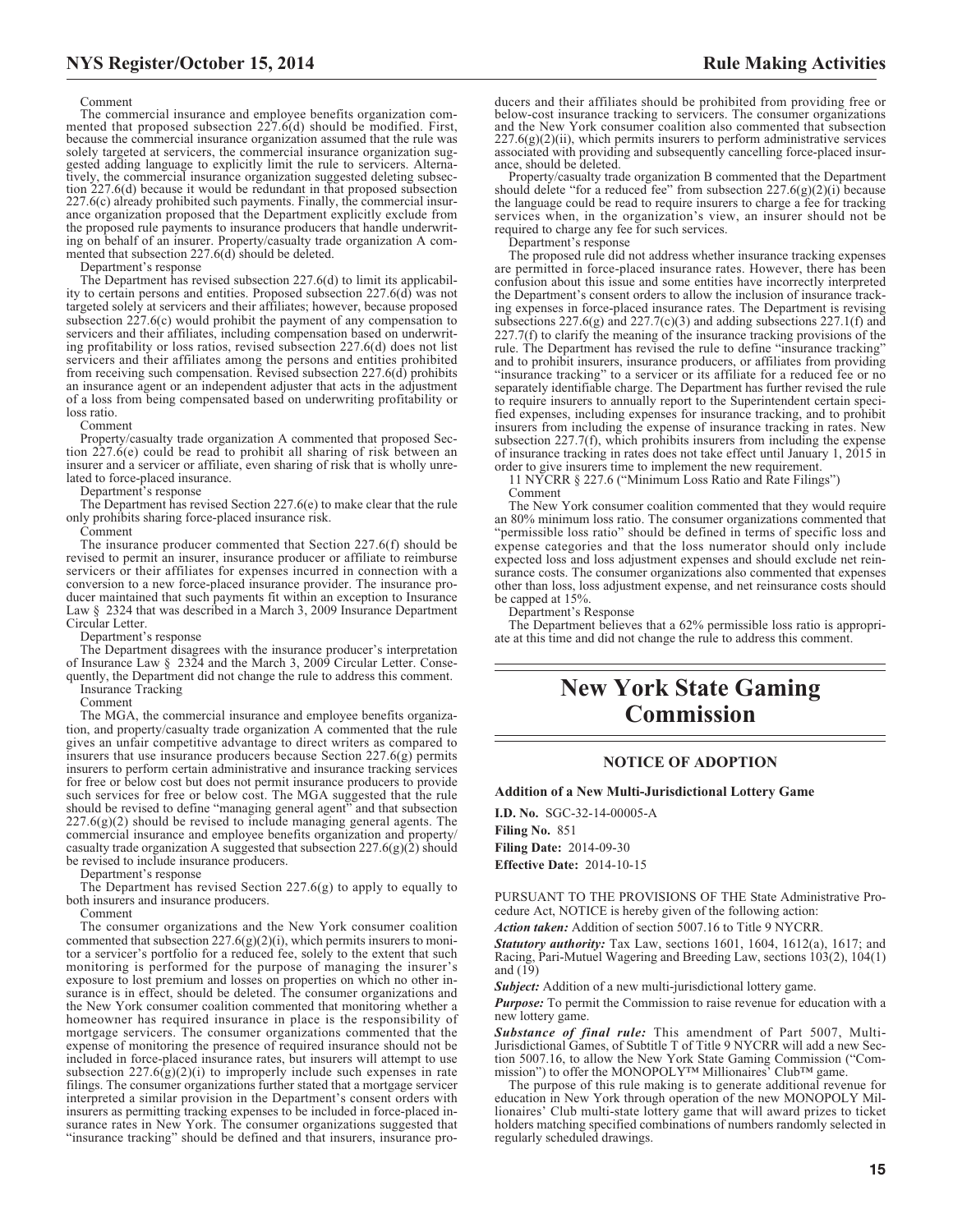The new section of the Gaming Commission regulations describes the MONOPOLY Millionaires' Club as a multi-jurisdictional lottery game similar to the Powerball and the Mega Millions games that have been offered in New York and other states since 2002 and the Cash 4 Life game introduced in 2014. Subdivision (a) sets forth some definitions. Subdivision (b) governs ticket pricing and the terms and conditions of ticket sales. Subdivision (c) describes the game, including the primary and secondary drawings and additional game feature(s). The number of winners to be selected in a secondary drawing shall be not less than 10 and may increase based upon sales.

Subdivision (d) sets forth play characteristics and restrictions. Subdivision (e) describes the time and place of drawings. Subdivision (f) details the prize structure and probabilities of winning. Subdivision (g) describes the payment options that may be chosen by a winner. Subdivision (h) provides that Parts 5003 and 5004 govern this new game. Subdivision (i) states that this new section applies only to the new MONOPOLY Millionaires' Club game.

The full text of this proposed rule is posted on the Commission's website, www.gaming.ny.gov.

*Final rule as compared with last published rule:* Nonsubstantive changes were made in section 5007.16.

*Text of rule and any required statements and analyses may be obtained from:* Kristen Buckley, New York State Gaming Commission, 1 Broadway Center, P.O. Box 7500, Schenectady, New York 12301, (518) 388-3407, email: gamingrules@gaming.ny.gov

#### *Revised Regulatory Impact Statement, Regulatory Flexibility Analysis, Rural Area Flexibility Analysis and Job Impact Statement*

A revised Regulatory Impact Statement, Regulatory Flexibility Analysis (RFA) for small business and local governments, Rural Area Flexibility Analysis (RAFA), and Job Impact Statement (JIS) are not required because the only change to the text of the proposed rule is a technical correction to the heading of the new regulation. In accordance with guidance regarding proper trademark attribution provided by the owner of applicable trademark rights, the heading of the proposed Section 5007.16 must be changed from "MONOPOLY® Millionaires' Club" to "MONOPOLY™ Millionaires' Club™." The revised heading does not materially alter the purpose, meaning or effect of the proposed rule and is therefore not a substantive revision.

#### *Initial Review of Rule*

As a rule that does not require a RFA, RAFA or JIS, this rule will be initially reviewed in the calendar year 2019, which is no later than the 5th year after the year in which this rule is being adopted.

### *Assessment of Public Comment*

The agency received no public comment.

# **Department of Health**

# **EMERGENCY RULE MAKING**

**Rate Rationalization — Intermediate Care Facilities for Persons with Developmental Disabilities**

**I.D. No.** HLT-28-14-00015-E **Filing No.** 846 **Filing Date:** 2014-09-29 **Effective Date:** 2014-09-29

PURSUANT TO THE PROVISIONS OF THE State Administrative Procedure Act, NOTICE is hereby given of the following action:

*Action taken:* Amendment of Subpart 86-11 of Title 10 NYCRR.

*Statutory authority:* Public Health Law, section 201

*Finding of necessity for emergency rule:* Preservation of public health, public safety and general welfare.

*Specific reasons underlying the finding of necessity:* The emergency adoption of these amendments is necessary to protect the health, safety, and welfare of individuals receiving services in the OPWDD system.

The amendments are necessary to properly implement a new rate methodology for ICFs/DD. OPWDD and DOH made commitments to the Centers for Medicare and Medicaid Services (CMS) in order to qualify for substantial federal funding, including its commitment to implement the

new ICF/DD rate methodology in July, 2014. To fulfill its commitment, OPWDD and DOH adopted proposed regulations to implement the new methodology effective July, 2014 through the regular rulemaking process. However, OPWDD and DOH became aware that substantive changes were necessary to properly implement the methodology subsequent to the pro-posal of the regulations, which was too late to incorporate the amendments through the regular rulemaking process. The State Administrative Procedure Act (SAPA) sets forth timeframes for the promulgation of regulations (including a mandatory public comment period) and prohibits the adoption of rules containing substantive changes in the terms of proposed regulations. SAPA requires additional rulemaking activities to make substantive changes through the regular rulemaking process which delays the effective date. The only way that the substantive amendments necessary to properly implement the new methodology could be promulgated at the same time that the original regulation is adopted is through the emergency rulemaking process.

If DOH did not promulgate these regulations on an emergency basis, DOH would fail to meet its commitment to CMS and would risk loss of the substantial federal funding that is contingent on this commitment. The loss of this federal funding could jeopardize the health, safety, and welfare of individuals receiving services in the OPWDD system, as without it, individuals would be at risk of receiving services that are inadequate or insufficient in meeting their needs.

**Subject:** Rate Rationalization — Intermediate Care Facilities for Persons with Developmental Disabilities.

*Purpose:* To amend the new rate methodology effective July 1, 2014.

*Substance of emergency rule:* This emergency/proposed regulation amends the newly-adopted 10 NYCRR subpart 86-11 concerning the rate methodology for ICF/DD facilities. (Note that the text of the newly adopted regulation is the same as the text of the proposed regulation published in the spring of 2014.) The changes include the following:

1) A clarification that the "initial period" of the methodology is July 1, 2014 through June 30, 2015.

2) A clarification in the definitions of the "regional average general and administrative component" and the "provider average general and administrative component" to specify that the administrative allocation for the base year is agency administration, that depreciation is equipment depreciation and that program administration property is not part of the formula.

3) A clarification in the definition of "provider direct care hours", "provider salary clinical hours" and the "provider contracted clinical hours" to indicate that the formulas are based on rate sheet capacities rather than billed units and that the formula quotient is multiplied by rate sheet capacities rather than units.

4) A change in the "provider facility reimbursement" definition to indicate that depreciation is equipment depreciation and that the formula utilizes provider rate sheet capacities rather than billed units or units.

5) A clarification to the "alternative operating component" to indicate that this section applies to providers that did not submit a cost report or submitted a cost report that was incomplete. The previous language applied the section in a more narrow set of circumstances, i.e., only when providers did not provide services during the base year.

6) The "day program services component" was revised by changing the word "and" to "plus" to add clarity to the intent of the section.

7) A note was added to the "capital component" section to indicate that the capital component language was not applicable to capital approved by OPWDD prior to July 1, 2014.

8) The "capital component" section was changed to clarify that start-up costs for ICFs/DD may be amortized over a one-year period beginning with certification.

9) Numerous changes were made to the capital threshold schedules to add clarity including the elimination of references to non-ICF/DD programs; the elimination of the non-relevant "architect/engineer design fee schedule for ground-up construction", and to standardize definitions, including that of soft costs.

10) A clarification was made to the "transition to new methodology" section to indicate that the described base rate is specifically the base operating rate.

11) A "rate correction" section was added to specify the policies and procedures for the correction of arithmetic or calculation errors.

12) A new section is added governing funding for those individuals identified as qualifying for template or auspice funding. The funding for ICF/DD services provided to these individuals will be determined in accordance with that section instead of the methodology that is generally applicable.

13) Various non-substantive technical corrections were added to correct inconsistencies, grammatical errors, etc.

**This notice is intended** to serve only as a notice of emergency adoption. This agency intends to adopt the provisions of this emergency rule as a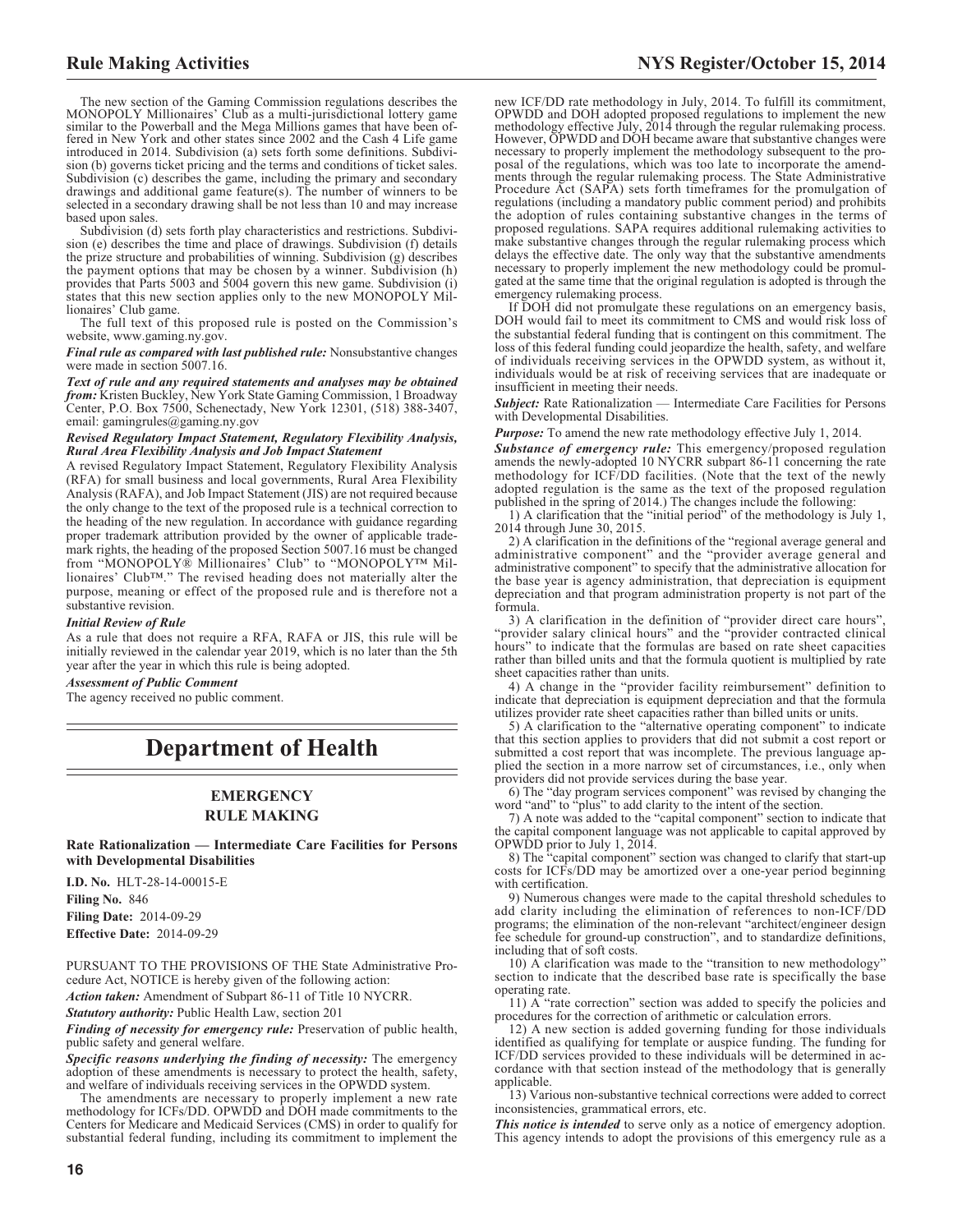permanent rule, having previously submitted to the Department of State a notice of proposed rule making, I.D. No. HLT-28-14-00015-P, Issue of July 16, 2014. The emergency rule will expire November 27, 2014.

*Text of rule and any required statements and analyses may be obtained from:* Katherine Ceroalo, DOH, Bureau of House Counsel, Reg. Affairs Unit, Room 2438, ESP Tower Building, Albany, NY 12237, (518) 473- 7488, email: regsqna@health.ny.gov

#### *Regulatory Impact Statement*

Statutory Authority: Social Services Law (SSL) section 363-a and Public Health Law (PHL) section  $201(1)(v)$  provide that the Department is the single state agency responsible for supervising the administration of the State's medical assistance ("Medicaid") program and for adopting such regulations, not inconsistent with law, as may be necessary to implement the State's Medicaid program.

Legislative Objective:

These emergency/proposed regulations further the legislative objectives embodied in sections 363-a of the Social Services Law and section  $201(1)(v)$  of the Public Health Law. The emergency/proposed regulations amend the newly adopted methodology for reimbursement of Intermediate Care Facilities for Persons with Developmental Disabilities (ICFs/DD).

Needs and Benefits:

The Office for People With Developmental Disabilities (OPWDD) and the Department of Health (DOH) recently finalized a new reimbursement methodology, which complements existing OPWDD requirements concerning ICFs/DD, to satisfy commitments included in OPWDD's transformation agreement with the federal Centers for Medicare and Medicaid Services (CMS).

Prior to final adoption of the rule, OPWDD and DOH became aware of amendments that were needed to properly implement the new methodology. Many of the corrections and clarifications contained in these amendments are in response to concerns noted in public comments about the proposed regulations and questions submitted to OPWDD and DOH about the new methodology. The changes in these amendments clarify the new methodology and contain corrections that are necessary for its proper implementation.

Costs:

Costs to the Agency and to the State and its Local Governments:

The emergency/proposed regulations are necessary to enable the State to properly implement the new methodology. There are no material fiscal changes that result from the amendments compared to the intent of the original methodology. The amendments, building on the original methodology, will be cost neutral to the state as the overall monies expended for such services will remain constant.

The new methodologies do not apply to the state as a provider of services.

There will be no savings or costs to local governments as a result of these regulations because pursuant to Social Services Law sections 365 and 368-a, either local governments incur no costs for these services or the State reimburses local governments for their share of the cost of Medicaid funded programs and services.

Costs to Private Regulated Parties:

The emergency/proposed regulations will amend the new reimbursement methodology for ICFs/DD and facilitate its proper implementation. Application of the new methodology (as amended) is expected to result in increased rates for some non-state operated providers and decreased rates for others. However, overall reimbursement to providers will not be changed. The amendments themselves may result in a minor increase or decrease in rates for some providers, but will have no overall impact on provider rates because budget neutrality is built into the new methodology. Local Government Mandates:

There are no new requirements imposed by the rule on any county, city, town, village, school, fire or other special district.

Paperwork:

The emergency/proposed amendments are not expected to increase paperwork to be completed by providers.

Duplication:

The emergency/proposed regulations do not duplicate any existing State or federal requirements that are applicable to services for persons with developmental disabilities.

Alternatives:

The amendments include a statement to clarify that the provisions of the capital component do not apply to capital approved by OPWDD prior to July 1, 2014. This statement reflects the intent of the original regulations although this was not explicit in the original language. The statement is included in the amendments in response to concerns raised that the regulations could be construed to permit the prior approval of capital to be subject to inappropriate review. OPWDD and DOH considered the inclusion of the statement to be unnecessary but after consideration decided to include it to make its intent explicit and the regulations clear.

Federal Standards:

The emergency proposed amendments do not exceed any minimum standards of the federal government for the same or similar subject areas. Compliance Schedule:

DOH is adopting the amendments on an emergency basis effective July 1, 2014 to coincide with the final adoption of the proposed regulations which it is amending. During the spring of 2014, DOH and OPWDD trained providers on the new methodology as amended and issued rate sheets, guidance documents and training materials which reflected the anticipated amendments. DOH expects to finalize the amendments as soon as possible within the timeframes established by the State Administrative Procedure Act.

#### *Regulatory Flexibility Analysis*

Effect of Rule:

The emergency/proposed amendments make changes to the newlyadopted regulations that revise the rate methodology for ICF/DD facilities. The changes in these amendments clarify the new methodology and contain corrections that are necessary for its proper implementation.

Many of the amendments correct technical errors in the original text or add clarifying material. In general, these provisions do not change the impact of the original regulations on providers, including providers that are small businesses, or have positive impacts. However, several technical amendments make changes to the original text that may translate into a minor increase or decrease in the rates and may have a modest negative impact on some small business providers of ICFs/DD. For example, the change from "billed units" to "rate sheet capacities" in the methodology may result in immaterial positive or negative differences in the final rates. These immaterial differences will not impose an adverse economic impact on small business providers and in any case, the overall funding to providers will remain the same because of budget neutrality. The amendments do not change any requirements for recordkeeping or other compliance requirements that are contained in the original regulations.

Finally, these amendments do not impose any requirements on local governments, and (as noted in the Regulatory Impact Statement) have no fiscal impact on local governments.

Compliance Requirements:

There are no new compliance activities imposed by these amendments. Professional Services:

No additional professional services will be required as a result of these regulations and the regulations will not add to the professional service needs of local governments.

Compliance Costs:

There are no compliance costs since there are no new compliance activities imposed by these amendments.

Economic and Technological Feasibility:

The emergency/proposed amendments do not impose on regulated parties the use of any new technological processes.

Minimizing Adverse Impact:

Some of the technical changes may affect the rates either positively or negatively. DOH does not expect that these immaterial differences would impose an adverse economic impact on small business providers. In any case, the overall funding to providers will remain the same because of budget neutrality.

DOH has reviewed and considered the approaches for minimizing adverse economic impact as suggested in section 202-b(1) of the State Administrative Procedure Act. The emergency/proposed regulations minimize adverse economic impact in several ways. First, the anticipated fiscal impact of the amendments is expected to be slight because only minor changes in the rates result from the technical amendments. In addition, DOH notes that the rate sheets distributed to providers in June anticipated the promulgation of these amendments by incorporating the technical changes into the methodology underlying the rate calculation, and providers have therefore already been developing plans to implement the new rate methodology based on the incorporation of these amendments. Therefore, providers will not need to make any additional adjustments in fiscal plans as a result of the minor fiscal impact of the amendments.

The amendments also contain several changes that will be positive for providers. The amendments include changes which explicitly state that the new provisions related to the calculation of the capital component do not apply to capital approved prior to July 1, 2014. While this reflects the original intention and is not a change per se, the inclusion of this specific language helps providers to keep faith with financial institutions who can rest assured that anticipated capital reimbursement will continue to be received for projects. In addition, new language was added to explicitly address the correction of arithmetic or calculation errors. In the event that such errors occur, providers have a referenced mechanism to request corrections of these errors. Finally, related to the calculation of the capital component, new items were added to the chart of thresholds for "soft costs," such as security and clerk of the works, which will permit the reimbursement of these items up to the threshold amount. This corrects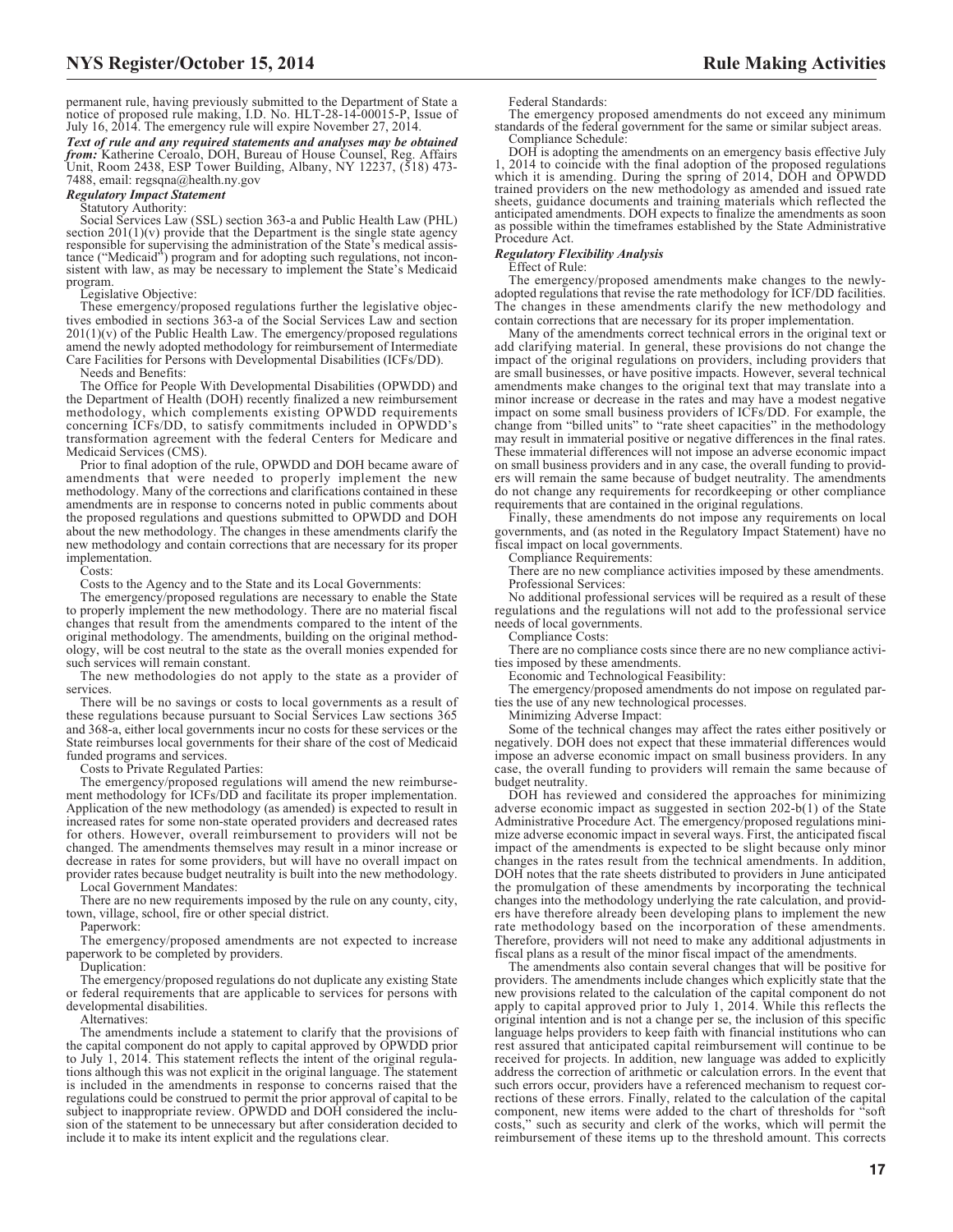the inadvertent exclusion of these items in the original proposed regulations.

Small Business and Local Government Participation:

OPWDD and DOH met with representatives of providers to discuss the new methodology (including provider concerns) at numerous meetings beginning in August 2013, including the New York State Association of Community and Residential Agencies (NYSACRA) (which represents some providers that have fewer than 100 employees). OPWDD and DOH posted material about the original proposed regulations on the respective agencies' websites, and OPWDD notified all providers affected by<br>proposed regulation of the materials posted. In addition, OPWDD and<br>DOH conducted six training sessions for providers by videoconference<br>throughout NYS durin provider affected by the new methodology the rate sheet and documents that described the impact of the new regulations (including the emergency/ proposed amendments) on the specific provider. OPWDD and DOH received public comments on the original regulations and answered numerous questions. Many of the changes contained in these emergency/ proposed amendments were made as a result of the concerns raised by the regulated parties through one or more of these vehicles. OPWDD is also posting materials about these emergency/proposed amendments on its website and is notifying all affected providers about the availability of these materials.

# *Rural Area Flexibility Analysis*

Effect on Rural Areas:

Description of the types and estimation of the number of rural areas in which the rule will apply: OPWDD services are provided in every county in New York State. 43 counties have a population of less that 200,000: Allegany, Cattaraugus, Cayuga, Chautauqua, Chemung, Chenango, Clinton, Columbia, Cortland, Delaware, Essex, Franklin, Fulton, Genesee, Greene, Hamilton, Herkimer, Jefferson, Lewis, Livingston, Madison, Montgomery, Ontario, Orleans, Oswego, Otsego, Putnam, Rensselaer, St. Lawrence, Schenectady, Schoharie, Schuyler, Seneca, Steuben, Sullivan, Tioga, Tompkins, Ulster, Warren, Washington, Wayne, Wyoming and Yates. Additionally, 10 counties with certain townships have a population density of 150 persons or less per square mile: Albany, Broome, Dutchess, Erie, Monroe, Niagara, Oneida, Onondaga, Orange and Saratoga.

The emergency/proposed amendments make changes to the newlyadopted regulations that revise the rate methodology for ICF/DD facilities. The changes in these amendments clarify the new methodology and contain corrections that are necessary for its proper implementation.

Many of the amendments correct technical errors in the original text or add clarifying material. In general, these provisions do not change the impact of the original regulations on providers, including providers in rural areas, or have positive impacts. However, several technical amendments make changes to the original text that may translate into a minor increase or decrease in the rates and may have a modest negative impact on some providers of ICFs/DD in rural areas. For example, the change from "billed units" to "rate sheet capacities" in the methodology may result in immaterial positive or negative differences in the final rates. These immaterial differences will not impose an adverse economic impact on providers in rural areas and in any case, the overall funding to providers will remain the same because of budget neutrality. The amendments do not change any requirements for recordkeeping or other compliance requirements that are contained in the original regulations.

Finally, these amendments do not impose any requirements on local governments, and (as noted in the Regulatory Impact Statement) have no fiscal impact on local governments, including local governments in rural areas.

Reporting, Recordkeeping and Other Compliance Requirements and Professional Services:

There are no additional reporting, recordkeeping and other compliance requirements and professional services imposed by these amendments. The Department does not anticipate that regulated entities will require new professional services as a result of this new rule.

Costs:

The proposed rule imposes no new costs on regulated entities.

Minimizing Adverse Impact:

As noted above, some of the technical changes may affect the rates either positively or negatively. DOH does not expect that these immaterial differences would impose an adverse economic impact on providers in rural areas. In any case, the overall funding to providers will remain the same because of budget neutrality.

DOH has reviewed and considered the approaches for minimizing adverse impact on providers in rural areas as suggested in section 202 bb(2)(b) of the State Administrative Procedure Act. The emergency/ proposed regulations minimize adverse economic impact in several ways. First, the anticipated fiscal impact of the amendments is expected to be slight because only minor changes in the rates result from the technical amendments. In addition, DOH notes that the rate sheets distributed to providers in June anticipated the promulgation of these amendments by incorporating the technical changes into the methodology underlying the rate calculation, and providers have therefore already been developing plans to implement the new rate methodology based on the incorporation of these amendments. Therefore, providers will not need to make any additional adjustments in fiscal plans as a result of the minor fiscal impact of the amendments.

The amendments also contain several changes that will be positive for providers. The amendments include changes which explicitly state that the new provisions related to the calculation of the capital component do not apply to capital approved prior to July 1, 2014. While this reflects the original intention and is not a change per se, the inclusion of this specific language helps providers to keep faith with financial institutions who can rest assured that anticipated capital reimbursement will continue to be received for projects. In addition, new language was added to explicitly address the correction of arithmetic or calculation errors. In the event that such errors occur, providers have a referenced mechanism to request corrections of these errors. Finally, related to the calculation of the capital component, new items were added to the chart of thresholds for "soft costs," such as security and clerk of the works, which will permit the reimbursement of these items up to the threshold amount. This corrects the inadvertent exclusion of these items in the original proposed regulations.

#### Rural Area Participation:

Participation of public and private interests in rural areas: OPWDD and DOH met with representatives of providers to discuss the new methodology (including provider concerns) at numerous meetings beginning in August 2013, including providers in rural areas, such as NYSARC, the NYS Association of Community and Residential Agencies, NYS Catholic Conference, and CP Association of NYS. OPWDD and DOH posted material about the original proposed regulations on the respective agencies' websites, and OPWDD notified all providers affected by the proposed regulation of the materials posted. In addition, OPWDD and DOH conducted six training sessions for providers by videoconference throughout NYS during April-May 2014. As noted above, DOH sent each provider affected by the new methodology the rate sheet and documents that described the impact of the new regulations (including the emergency/ proposed amendments) on the specific provider. OPWDD and DOH received public comments on the original regulations and answered numerous questions. Many of the changes contained in these emergency/ proposed amendments were made as a result of the concerns raised by the regulated parties through one or more of these vehicles. OPWDD is also posting materials about these emergency/proposed amendments on its website and is notifying all affected providers about the availability of these materials.

#### *Job Impact Statement*

A Job Impact Statement is not being submitted for this emergency/ proposed rulemaking because this rulemaking will not have a substantial adverse impact on jobs or employment opportunities.

The emergency/proposed amendments make changes to the newlyadopted regulations that revise the rate methodology for ICF/DD facilities. The changes in these amendments clarify the new methodology and contain corrections that are necessary for its proper implementation.

As noted in the Regulatory Flexibility Analysis, the emergency/ proposed amendments have no adverse economic impact on providers and do not impose any changes to recordkeeping or other compliance activities. While some providers may experience an immaterial adverse economic impact as a result of these amendments, the effect on jobs as a result is expected to be negligible. In any case, other providers would experience a commensurate slight increase in funding and there will be no overall economic impact (and jobs impact) because the methodology is budget neutral. The amendments are therefore expected to have no impact on jobs and employment opportunities with providers.

As noted in the emergency justification, if these amendments were not promulgated, a substantial amount of federal funding would be lost. This loss of substantial funds could adversely impact jobs and employment opportunities in New York State. This potential adverse effect on jobs and employment opportunities is avoided by the promulgation of these amendments.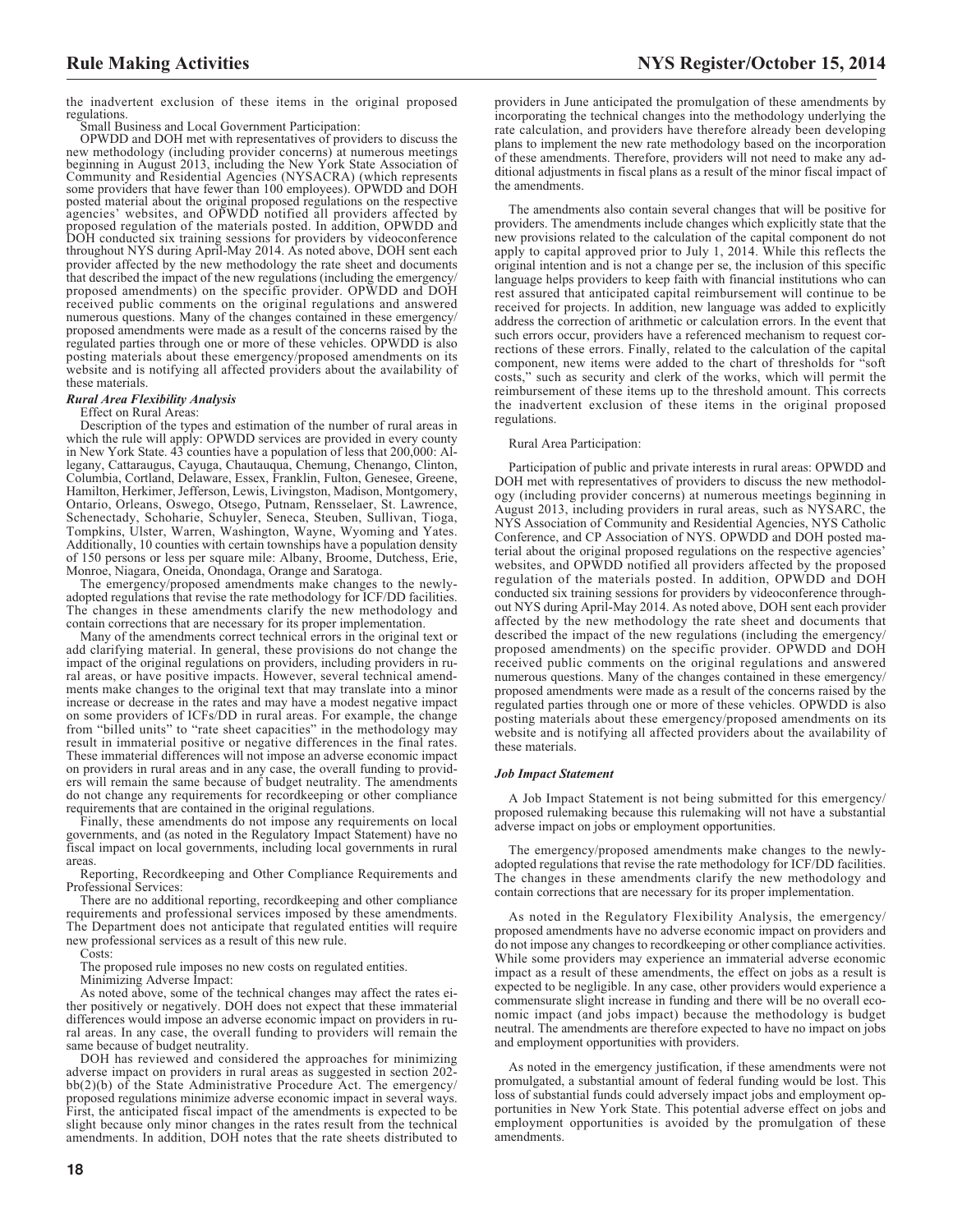# **EMERGENCY RULE MAKING**

**Rate Rationalization for Community Residences/Individualized Residential Alternatives Habilitation and Day Habilitation**

**I.D. No.** HLT-28-14-00016-E **Filing No.** 845 **Filing Date:** 2014-09-29 **Effective Date:** 2014-09-29

PURSUANT TO THE PROVISIONS OF THE State Administrative Procedure Act, NOTICE is hereby given of the following action:

*Action taken:* Amendment of Subpart 86-10 of Title 10 NYCRR.

*Statutory authority:* Public Health Law, section 201

*Finding of necessity for emergency rule:* Preservation of public health, public safety and general welfare.

*Specific reasons underlying the finding of necessity:* The emergency adoption of these amendments is necessary to protect the health, safety, and welfare of individuals receiving services in the OPWDD system.

The amendments are necessary to properly implement a new rate methodology for residential habilitation provided in Individualized Residential Alternatives (IRAs) and Community Residences (CRs) and day habilitation services. OPWDD and DOH made commitments to the Centers for Medicare and Medicaid Services (CMS) in order to qualify for substantial federal funding, including its commitment to implement the new rate methodology in July, 2014. To fulfill its commitment, OPWDD and DOH adopted proposed regulations to implement the new methodology effective July, 2014 through the regular rulemaking process. However, OPWDD and DOH became aware that substantive changes were necessary to properly implement the methodology subsequent to the proposal of the regulations, which was too late to incorporate the amendments through the regular rulemaking process. The State Administrative Procedure Act (SAPA) sets forth timeframes for the promulgation of regulations (including a mandatory public comment period) and prohibits the adoption of rules containing substantive changes in the terms of proposed regulations. SAPA requires additional rulemaking activities to make substantive changes through the regular rulemaking process which delays the effective date. The only way that the substantive amendments necessary to properly implement the new methodology could be promulgated at the same time that the original regulation is adopted is through the emergency rulemaking process.

If DOH did not promulgate these regulations on an emergency basis, DOH would fail to meet its commitment to CMS and would risk loss of the substantial federal funding that is contingent on this commitment. The loss of this federal funding could jeopardize the health, safety, and welfare of individuals receiving services in the OPWDD system, as without it, individuals would be at risk of receiving services that are inadequate or insufficient in meeting their needs.

*Subject:* Rate Rationalization for Community Residences/Individualized Residential Alternatives Habilitation and Day Habilitation.

*Purpose:* To amend the new rate methodology effective July 1, 2014.

#### *Substance of emergency rule:*

The emergency/proposed regulations amend the newly-adopted 10 NYCRR Subpart 86-10, concerning the rate methodology for Residential Habilitation delivered in IRAs and Community Residences and Day Habilitation. (Note that the text of the newly adopted regulation is the same as the text of the proposed regulation published in the spring of 2014.) The changes include the following:

1) A clarification that the "initial period" of the methodology is July 1, 2014 through June 30, 2015.

2) A definition was added for "total reimbursement". The definition total reimbursement is the provider's final reimbursement as calculated on its rate sheets inclusive of SSI/SNAP adjustments and any State supplement add-on.

3) A clarification in the definitions of the "regional average general and administrative component" and the "provider average general and administrative component" to specify that the administrative allocation for the base year is agency administration, that depreciation is equipment depreciation and that program administration property is not part of the formula.

4) A clarification in the definition of "provider direct care hours", "provider salary clinical hours" and the "provider contracted clinical hours" to indicate that the formulas are based on rate sheet capacities rather than billed units and that the formula quotient is multiplied by rate sheet capacities rather than units.

5) A change in the "provider facility reimbursement" definition to indicate that depreciation is equipment depreciation and that the formula utilizes provider rate sheet capacities rather than billed units or units. 6) A clarification to the "alternative cost component" and to the

"alternative facility cost component" (specific to IRAs and Community Residences) to indicate that this section applies to providers that did not submit a cost report or submitted a cost report that was incomplete. The previous language applied these components in a more narrow set of circumstances, i.e., only when providers did not provide services during the base year.

7) The "budget neutrality" formula was changed for Supervised and Supportive IRAs and Community Residences. Budget neutrality was eliminated on the "facility cost component" and a "statewide budget neutrality for State supplement factor" was added to the methodology.

8) A note was added to the "capital component" section to indicate that the capital component language was not applicable to capital approved by OPWDD prior to July 1, 2014.

9) The "capital component" section for both Supervised and Supportive IRAs and Community Residences was changed to clarify that start-up costs may be amortized over a one-year period beginning with certification.

10) Numerous changes were made to the capital threshold schedules to add clarity including the elimination of references to incorrect programs; the elimination of the non-relevant "architect/engineer design fee schedule for ground-up construction" and to standardize definitions, including that of soft costs.

11) The "adjustments" section (specific to Supervised and Supportive IRAs and Community Residences) was revised to clarify that the supplemental security income offset is an annualized figure.

12) A "rate correction" section was added to specify the policies and procedures for the correction of arithmetic or calculation errors.

13) Within the "transition periods and reimbursement" section, it was clarified that retainer days, specific to Supervised IRAs and Community Residences, will be reconciled at the mid-point and the end-point of the rate period ending June 30, 2015. It was further clarified that Supervised IRA and Community Residence providers shall not be paid for more than 14 retainer days per annual period for any one individual.

14) Also, within the "transition periods and reimbursement" section, specific to Supervised IRAs and Community Residences, it was clarified that therapeutic leave days include vacation absences and that therapeutic leave days will be reimbursed at the provider's Supervised IRA or Community Residence rate.

15) Additionally, within the "transition periods and reimbursement" section, specific to Supervised IRAs and Community Residences, it was further clarified that the payment for vacant bed days, through the period ending June 30, 2015, would be 75 percent of the provider's Supervised IRA or Community Residence rate up to a maximum of 90 such vacant bed days.

16) A new section is added governing funding for those individuals identified as qualifying for template or auspice funding. The funding for IRA/CR residential habilitation and day habilitation provided to these individuals will be determined in accordance with that section instead of the methodology that is generally applicable.

17) Various non-substantive technical corrections were added to correct inconsistencies, grammatical errors, etc.

*This notice is intended* to serve only as a notice of emergency adoption. This agency intends to adopt the provisions of this emergency rule as a permanent rule, having previously submitted to the Department of State a notice of proposed rule making, I.D. No. HLT-28-14-00016-P, Issue of July 16, 2014. The emergency rule will expire November 27, 2014.

*Text of rule and any required statements and analyses may be obtained from:* Katherine Ceroalo, DOH, Bureau of House Counsel, Reg. Affairs Unit, Room 2438, ESP Tower Building, Albany, NY 12237, (518) 473- 7488, email: regsqna@health.ny.gov

#### *Regulatory Impact Statement*

Statutory Authority:

Social Services Law (SSL) section 363-a and Public Health Law (PHL) section  $201(1)(v)$  provide that the Department is the single state agency responsible for supervising the administration of the State's medical assistance ("Medicaid") program and for adopting such regulations, not inconsistent with law, as may be necessary to implement the State's Medicaid program.

Legislative Objective:

These proposed regulations further the legislative objectives embodied in section  $363$ -a of the Social Services Law and section  $201(1)(v)$  of the Public Health Law. The emergency/proposed regulations amend the newly adopted methodology for reimbursement of residential habilitation delivered in Individualized Residential Alternatives (IRAs) and Community Residences (CRs) and day habilitation services.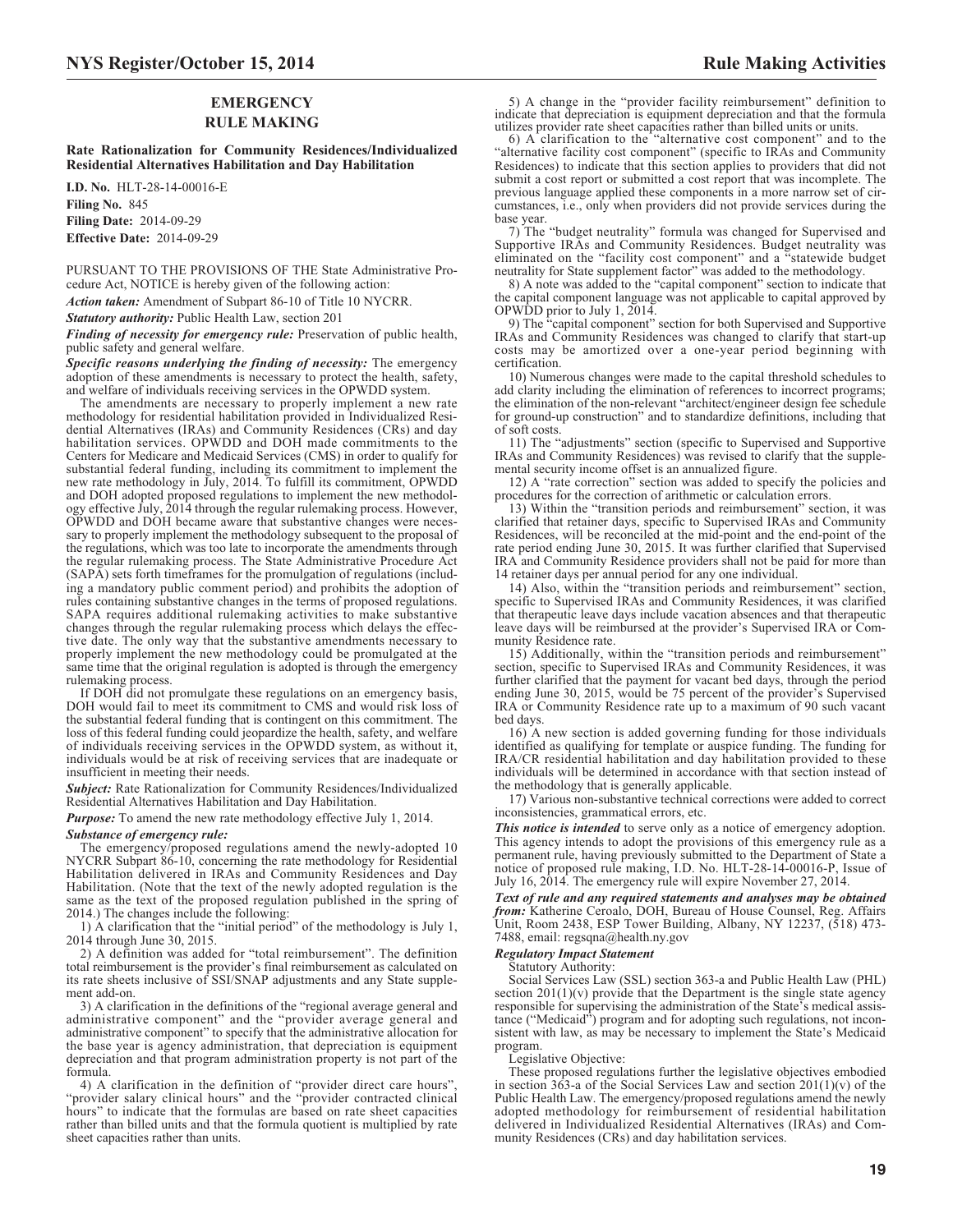Needs and Benefits:

OPWDD and the Department of Health (DOH) recently finalized a new reimbursement methodology for residential habilitation in IRAs/CRs and day habilitation, which complements existing OPWDD requirements concerning these programs, to satisfy commitments included in OPWDD's transformation agreement with the federal Centers for Medicare and Medicaid Services (CMS).

Prior to final adoption of the rule, OPWDD and DOH became aware of amendments that were needed to properly implement the new methodology. Many of the corrections and clarifications contained in these amendments are in response to concerns noted in public comments about the proposed regulations and questions submitted to OPWDD and DOH about the new methodology. The changes in these amendments clarify the new methodology and contain corrections that are necessary for its proper implementation.

Costs:

Costs to the Agency and to the State and its Local Governments:

The emergency/proposed regulations are necessary to enable the State to properly implement the new methodology. In general, there are no material fiscal changes that result from the amendments compared to the intent of the original methodology. The amendments, building on the original methodology, will be cost neutral to the state as the overall monies expended overall for such services will remain constant.

The new methodology and the accompanying amendments do not apply to the state as a provider of services.

There will be no savings or costs to local governments as a result of these regulations because pursuant to Social Services Law sections 365 and 368-a, either local governments incur no costs for these services or the State reimburses local governments for their share of the cost of Medicaid funded programs and services. In addition, even if the amendments lead to an increase in Medicaid expenditures in a particular county, these amendments will not have any fiscal impact on local governments, as the contribution of local governments to Medicaid has been capped. Chapter 58 of the Laws of 2005 places a cap on the local share of Medicaid costs and local governments are already paying for Medicaid at the capped level.

Costs to Private Regulated Parties:

The emergency/proposed regulations will amend the new reimbursement methodology for residential habilitation in IRAs/CRs and day habilitation and facilitate its proper implementation. Application of the new methodology (as amended) is expected to result in increased rates for some non-state operated providers and decreased rates for others. However, overall reimbursement to providers will not be changed. The amendments themselves may result in a minor increase or decrease in rates for some providers, but will have no overall impact on provider rates because budget neutrality is built into the new methodology.

Local Government Mandates:

There are no new requirements imposed by the rule on any county, city, town, village, school, fire or other special district.

Paperwork:

The emergency/proposed regulations are not expected to increase paperwork to be completed by providers.

Duplication:

The emergency/proposed regulations do not duplicate any existing State or federal requirements that are applicable to services for persons with developmental disabilities.

Alternatives:

The amendments include a statement to clarify that the provisions of the capital component do not apply to capital approved by OPWDD prior to July 1, 2014. This statement reflects the intent of the original regulations although this was not explicit in the original language. The statement is included in the amendments in response to concerns raised that the regulations could be construed to permit the prior approval of capital to be subject to inappropriate review. OPWDD and DOH considered the inclusion of the statement to be unnecessary but after consideration decided to include it to make its intent explicit and the regulations clear.

Federal Standards:

The emergency/proposed amendments do not exceed any minimum standards of the federal government for the same or similar subject areas. Compliance Schedule:

DOH is adopting the amendments on an emergency basis effective July 1, 2014 to coincide with the final adoption of the proposed regulations which it is amending. During the spring of 2014, DOH and OPWDD trained providers on the new methodology as amended and issued rate sheets, guidance documents and training materials which reflected the anticipated amendments. DOH expects to finalize the amendments as soon as possible within the timeframes established by the State Administrative Procedure Act.

#### *Regulatory Flexibility Analysis*

Effect of Rule:

The changes in these amendments clarify the new methodology and contain corrections that are necessary for its proper implementation.

Many of the amendments correct technical errors in the original text or add clarifying material. In general, these provisions do not change the impact of the original regulations on providers, including providers that are small businesses, or have positive impacts. However, several technical amendments make changes to the original text that may translate into a minor increase or decrease in the rates and may have a modest negative impact on some small business providers of residential habilitation in IRA/CRs and/or day habilitation. For example, the change from "billed units" to "rate sheet capacities" in the methodology may result in immaterial positive or negative differences in the final rates. These immaterial differences will not impose an adverse economic impact on small business providers and in any case, the overall funding to providers will remain the same because of budget neutrality. Changes made to the budget neutrality component of the methodology may have a slight impact on all providers of residential habilitation in IRA/CRs. The amendments do not change any requirements for recordkeeping or other compliance requirements that are contained in the original regulations.

Finally, these amendments do not impose any requirements on local governments, and (as noted in the Regulatory Impact Statement) have no fiscal impact on local governments.

Compliance Requirements:

There are no new compliance activities imposed by these amendments. Professional Services:

No new professional services will be required as a result of these regulations and the regulations will not add to the professional service needs of local governments.

Compliance Costs:

There are no compliance costs since there are no new compliance activities imposed by these amendments.

Economic and Technological Feasibility:

The proposed amendments do not impose on regulated parties the use of any technological processes.

Minimizing Adverse Impact:

As noted above, some of the technical changes may affect the rates either positively or negatively. DOH does not expect that these immaterial differences would impose an adverse economic impact on small business providers. In any case, the overall funding to providers as a result of these technical amendments will remain the same because of budget neutrality.

DOH has reviewed and considered the approaches for minimizing adverse economic impact as suggested in section 202-b(1) of the State Administrative Procedure Act. The proposed regulations minimize adverse economic impact in several ways. First, the anticipated fiscal impact of the amendments is expected to be slight because only minor changes in the rates result from the technical amendments. In addition, DOH notes that the rate sheets distributed to providers in June anticipated the promulgation of these amendments by incorporating the technical changes into the methodology underlying the rate calculation (except for the change in budget neutrality), and providers have therefore already been developing plans to implement the new rate methodology based on the incorporation of these amendments. Therefore, providers will only need to make minimal adjustments in fiscal plans as a result of the minor change in budget neutrality. DOH considered the impact of the change in budget neutrality on providers but determined that the changes incorporated in these amendments were necessary to properly implement the methodology. The potential loss of federal funds that could result from non-compliance would have had far more serious consequences to providers than the minor decrease in rates that result from these changes.

The amendments also contain several changes that will be positive for providers. The amendments include changes which explicitly state that the new provisions related to the calculation of the capital component do not apply to capital approved prior to July 1, 2014. While this reflects the original intention and is not a change per se, the inclusion of this specific language helps providers to keep faith with financial institutions who can rest assured that anticipated capital reimbursement will continue to be received for projects. In addition, new language was added to explicitly address the correction of arithmetic or calculation errors. In the event that such errors occur, providers now have a referenced mechanism to request corrections of these errors. Related to the calculation of the capital component, new items were added to the chart of thresholds for "soft costs," such as security and clerk of the works, which will permit the reimbursement of these items up to the threshold amount. This corrects the inadvertent exclusion of these items in the original proposed regulations.

There are several additional positive changes for providers which are specific to the provision of residential habilitation services in supervised IRAs/CRs. Changes were made in the definition of "therapeutic leave days" to include days when the individual receiving services is on vacation. This corrected an inadvertent omission in the original regulations (which only permitted therapeutic leave days for the purpose of visiting with family and friends). Because of this change, providers may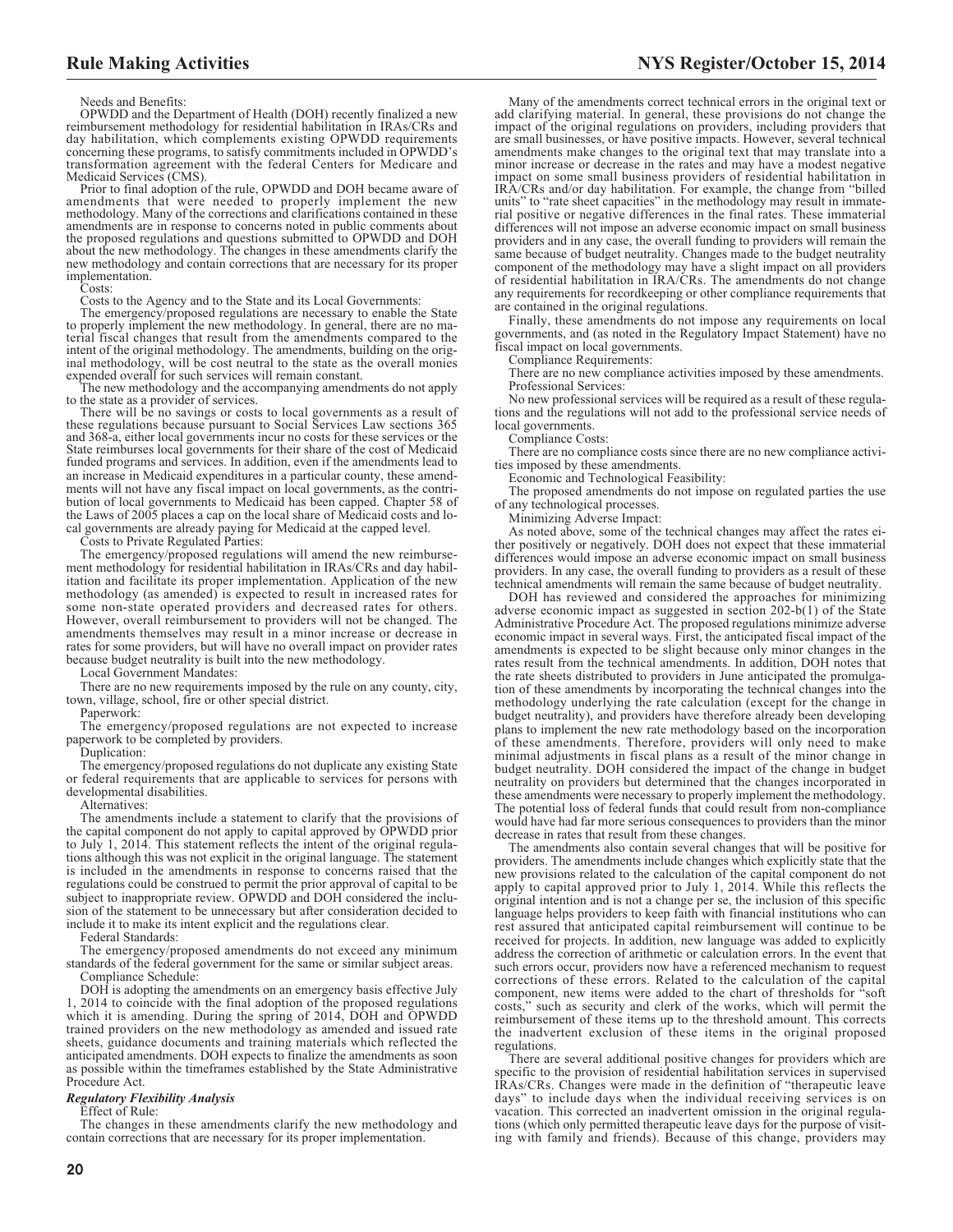receive reimbursement for days when the individual is on vacation but the vacation is not for the purpose of visiting with family and friends. Finally, changes were made related to the reconciliation of therapeutic leave days and retainer days, which positively affect the cash flow to providers. The amendments eliminate the reconciliation requirement for therapeutic leave days and state that the determination of reimbursement for retainer days will happen at the mid-point of the stated period as well as the conclusion of the period.

Small Business and Local Government Participation:

OPWDD and DOH met with representatives of providers to discuss the new methodology (including provider concerns) at numerous meetings beginning in August 2013, including the New York State Association of Community and Residential Agencies (NYSACRA) (which represents some providers that have fewer than 100 employees). OPWDD and DOH posted material about the original proposed regulations on the respective agencies' websites, and OPWDD notified all providers affected by proposed regulation of the materials posted. In addition, OPWDD and DOH conducted six training sessions for providers by videoconference throughout NYS during April-May 2014. As noted above, DOH sent each provider affected by the new methodology the rate sheet and documents that described the impact of the new regulations (including the emergency/ proposed amendments) on the specific provider. OPWDD and DOH received public comments on the original regulations and answered numerous questions. Many of the changes contained in these emergency/ proposed amendments were made as a result of the concerns raised by the regulated parties through one or more of these vehicles. OPWDD is also posting materials about these emergency/proposed amendments on its website and is notifying all affected providers about the availability of these materials.

#### *Rural Area Flexibility Analysis*

Effect on Rural Areas:

Description of the types and estimation of the number of rural areas in which the rule will apply: OPWDD services are provided in every county in New York State. Forty three counties have a population of less that 200,000: Allegany, Cattaraugus, Cayuga, Chautauqua, Chemung, Chenango, Clinton, Columbia, Cortland, Delaware, Essex, Franklin, Fulton, Genesee, Greene, Hamilton, Herkimer, Jefferson, Lewis, Livingston, Madison, Montgomery, Ontario, Orleans, Oswego, Otsego, Putnam, Rensselaer, St. Lawrence, Schenectady, Schoharie, Schuyler, Seneca, Steuben, Sullivan, Tioga, Tompkins, Ulster, Warren, Washington, Wayne, Wyoming and Yates. Additionally, 10 counties with certain townships have a population density of 150 persons or less per square mile: Albany, Broome, Dutchess, Erie, Monroe, Niagara, Oneida, Onondaga, Orange and Saratoga.

The changes in these amendments clarify the new methodology and contain corrections that are necessary for its proper implementation.

Many of the amendments correct technical errors in the original text or add clarifying material. In general, these provisions do not change the impact of the original regulations on providers, including providers in rural areas, or have positive impacts. However, several technical amendments make changes to the original text that may translate into a minor increase or decrease in the rates and may have a modest negative impact on some providers of residential habilitation in IRA/CRs and/or day habilitation in rural areas. For example, the change from "billed units" to "rate sheet capacities" in the methodology may result in immaterial positive or negative differences in the final rates. These immaterial differences will not impose an adverse economic impact on providers in rural areas and in any case, the overall funding to providers will remain the same because of budget neutrality. Changes made to the budget neutrality component of the methodology may have a slight impact on all providers of residential habilitation in IRA/CRs. The amendments do not change any requirements for recordkeeping or other compliance requirements that are contained in the original regulations.

Finally, these amendments do not impose any requirements on local governments, and (as noted in the Regulatory Impact Statement) have no fiscal impact on local governments, including local governments in rural

areas. Reporting, Recordkeeping and Other Compliance Requirements and Professional Services:

There are no additional reporting, recordkeeping, other compliance requirements or professional services imposed by these amendments. The Department does not anticipate that regulated entities will require new professional services as a result of this new rule.

The amendments will have no effect on local governments.

Costs:

There are no compliance costs since there are no new compliance activities imposed by these amendments.

Minimizing Adverse Impact:

As noted above, some of the technical changes may affect the rates either positively or negatively. DOH does not expect that these immaterial

differences would impose an adverse economic impact on providers in rural areas. In any case, the overall funding to providers as a result of these technical amendments will remain the same because of budget neutrality.

DOH has reviewed and considered the approaches for minimizing adverse impact on providers in rural areas as suggested in section 202- bb(2)(b) of the State Administrative Procedure Act. The emergency/ proposed regulations minimize adverse impact in several ways. First, the anticipated fiscal impact of the amendments is expected to be slight because only minor changes in the rates result from the technical amendments. In addition, DOH notes that the rate sheets distributed to providers in June anticipated the promulgation of these amendments by incorporating the technical changes into the methodology underlying the rate calculation (except for the change in budget neutrality), and providers have therefore already been developing plans to implement the new rate methodology based on the incorporation of these amendments. Therefore, providers will only need to make minimal adjustments in fiscal plans as a result of the minor change in budget neutrality. DOH considered the impact of the change in budget neutrality on providers but determined that the changes incorporated in these amendments were necessary to properly implement the methodology. The potential loss of federal funds to OPWDD that could result from non-compliance would have had far more serious consequences to providers than the minor decrease in rates that result from these changes.

The amendments also contain several changes that will be positive for providers. The amendments include changes which explicitly state that the new provisions related to the calculation of the capital component do not apply to capital approved prior to July 1, 2014. While this reflects the original intention and is not a change per se, the inclusion of this specific language helps providers to keep faith with financial institutions who can rest assured that anticipated capital reimbursement will continue to be received for projects. In addition, new language was added to explicitly address the correction of arithmetic or calculation errors. In the event that such errors occur, providers now have a referenced mechanism to request corrections of these errors. Related to the calculation of the capital component, new items were added to the chart of thresholds for "soft costs," such as security and clerk of the works, which will permit the reimbursement of these items up to the threshold amount. This corrects the inadvertent exclusion of these items in the original proposed regulations.

There are several additional positive changes for providers which are specific to the provision of residential habilitation services in supervised IRAs/CRs. Changes were made in the definition of "therapeutic leave days" to include days when the individual receiving services is on vacation. This corrected an inadvertent omission in the original regulations (which only permitted therapeutic leave days for the purpose of visiting with family and friends). Because of this change, providers may receive reimbursement for days when the individual is on vacation but the vacation is not for the purpose of visiting with family and friends. Finally, changes were made related to the reconciliation of therapeutic leave days and retainer days, which positively affect the cash flow to providers. The amendments eliminate the reconciliation requirement for therapeutic leave days and state that the determination of reimbursement for retainer days will happen at the mid-point of the stated period as well as the conclusion of the period.

Rural Area Participation:

Participation of public and private interests in rural areas: OPWDD and DOH met with representatives of providers to discuss the new methodology (including provider concerns) at numerous meetings beginning in August 2013, including providers in rural areas, such as NYSARC, the NYS Association of Community and Residential Agencies, NYS Catholic Conference, and CP Association of NYS. OPWDD and DOH posted material about the original proposed regulations on the respective agencies' websites, and OWPDD notified all providers affected by the proposed regulation of the materials posted. In addition, OPWDD and DOH conducted six training sessions for providers by videoconference throughout NYS during April-May 2014. As noted above, DOH sent each provider affected by the new methodology the rate sheet and documents that described the impact of the new regulations (including the emergency/ proposed amendments) on the specific provider. OPWDD and DOH received public comments on the original regulations and answered numerous questions. Many of the changes contained in these emergency/ proposed amendments were made as a result of the concerns raised by the regulated parties through one or more of these vehicles. OPWDD is also posting materials about these emergency/proposed amendments on its website and is notifying all affected providers about the availability of these materials.

#### *Job Impact Statement*

A job impact statement is not being submitted for this emergency/ proposed rulemaking because this rulemaking will not have a substantial adverse impact on jobs or employment opportunities.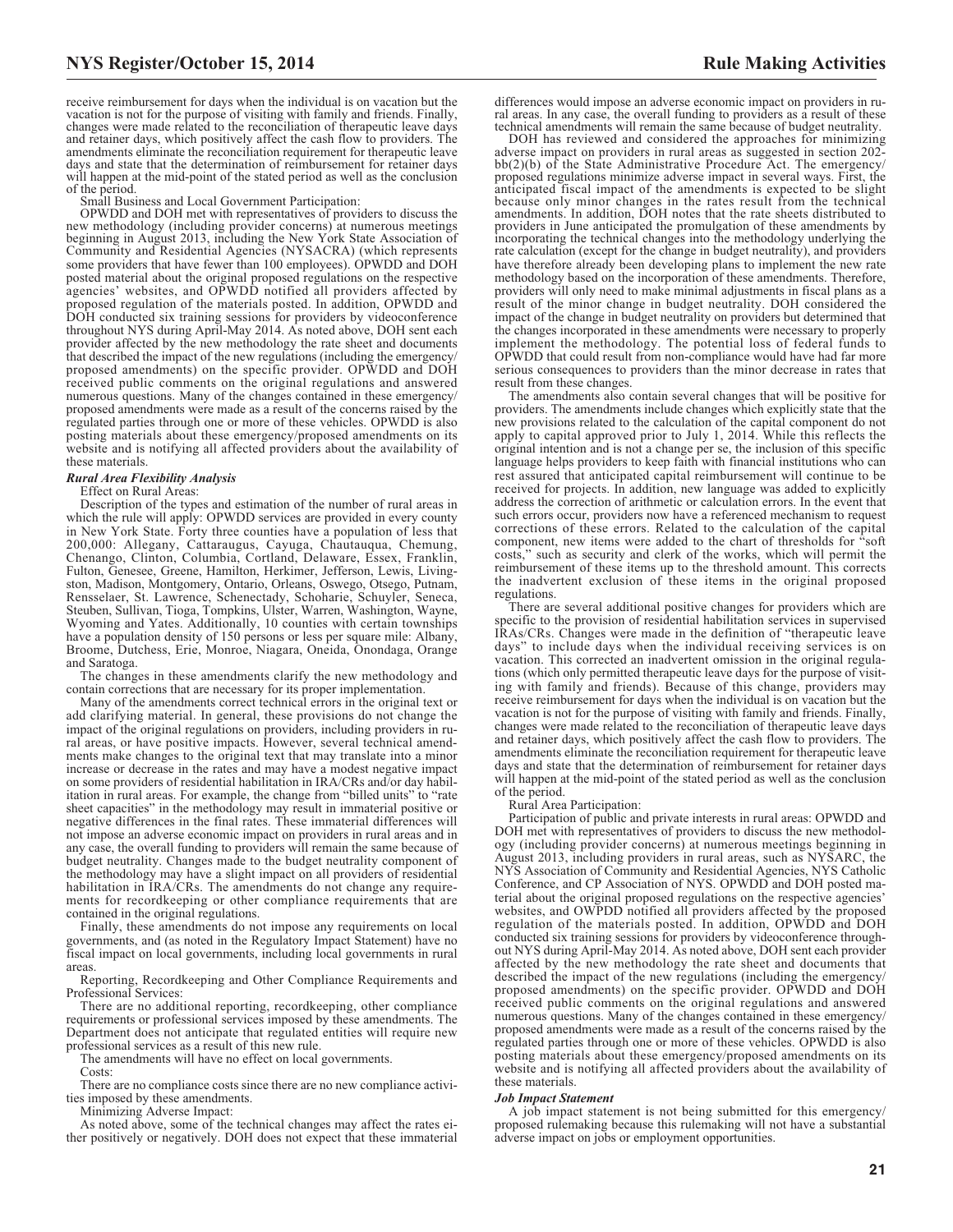The emergency/proposed amendments make changes to the newlyadopted regulations that revise the rate methodology for residential habilitation in IRA/CRs and day habilitation. The changes in these amendments clarify the new methodology and contain corrections that are necessary for its proper implementation.

As noted in the Regulatory Flexibility Analysis, the emergency/ proposed amendments have a minor potential adverse economic impact on some providers, but otherwise have no overall impact or a positive impact. The amendments do not impose any changes to recordkeeping or other compliance activities. While some providers may experience a minor adverse economic impact as a result of these amendments (while experiencing positive effects from other amendments), the effect on jobs as a result is expected to be negligible. Other providers are expected to experience a commensurate slight increase in funding. The amendments are therefore expected to have no significant adverse impact on jobs and employment opportunities with providers.

As noted in the emergency justification, if these regulations were not promulgated, a substantial amount of federal funding would be lost. This loss of substantial funds could adversely impact jobs and employment opportunities in New York State. This potential adverse effect on jobs and employment opportunities is avoided by the promulgation of these amendments.

# **PROPOSED RULE MAKING NO HEARING(S) SCHEDULED**

#### **Certificate of Need (CON) Requirements**

**I.D. No.** HLT-41-14-00002-P

PURSUANT TO THE PROVISIONS OF THE State Administrative Procedure Act, NOTICE is hereby given of the following proposed rule:

*Proposed Action:* Amendment of section 710.1 of Title 10 NYCRR.

*Statutory authority:* Public Health Law, section 2802

**Subject:** Certificate of Need (CON) Requirements.

*Purpose:* Simplify CON review requirements for projects involving nonclinical infrastructure, equipment replacement and repair and maintenance.

*Text of proposed rule:* Pursuant to the authority vested in the Public Health and Health Planning Council and the Commissioner of Health by section 2802 of the Public Health Law, subparagraph (j) of paragraph (3) of subdivision (c) of section 710.1 is amended to be effective upon publication of a Notice of Adoption in the New York State Register, to read as follows:

(j) [any proposal that does not relate to a change in clinical service, space or equipment or an increase in certified bed capacity, including but not limited to: information systems, exterior building envelope (e. g., windows, roof, wall repairs), parking garages, dietary and solid waste and/or sewage disposal, provided that proposals with a total project cost of up to \$15 million may be reviewed under paragraph (5) of this subdivision] *reserved*;

Paragraph (4) of subdivision (c) of Section 710.1 is amended to read as follows:

(4) Proposals not requiring an application.

*(i) The following types of construction projects shall not require prior approval under this Part, regardless of cost, provided that a written notice has been submitted to the Department prior to commencement of construction, together with, where indicated in this paragraph, a written certification by a New York State licensed architect or engineer that the project meets all applicable statutes, codes and regulations; and provided that the hospital shall implement a plan to protect patient safety during construction projects that implicate patient safety, consistent with section 711.2 of this part and other applicable standards, and as otherwise required by the department:*

*(a) Any proposal for the correction of cited deficiencies, consistent with a plan of correction approved by the department; provided that the construction is limited to the correction of the deficiencies.*

([i]*b*) Any proposal for the repair or maintenance of a medical facility [which is not covered by paragraph (1) of this subdivision], including routine purchases and the acquisition of minor equipment undertaken in the course of a medical facility's inventory control functions, [shall not require the submission of a certificate of need application under this Part if the total project cost does not exceed \$6,000,000, and] provided that *for* proposals *under this clause with a total cost of up to six million dollars, including separate proposals* which are programmatically related, *no written notice shall be required* [together do not exceed \$6,000,000, and further provided that such proposal will not result in increased costs or expenses other than for lease costs, amortization, depreciation, interest, or

return of or on equity]. This subparagraph shall not apply to activities requiring a limited review under Article 28 of the Public Health Law pursuant to paragraph (5) of this subdivision.

([ii]*c*) Any proposal to discontinue a part-time clinic site of a medical facility already authorized to operate part-time clinics pursuant to this Part shall not require the submission of an application pursuant to this Part, but compliance is required with the applicable notice provisions of section 703.6 of this Title.

([iii]*d*) Any proposal for the replacement of existing equipment, [listed in paragraphs (2) or (3) of this subdivision,] regardless of cost, *with another piece of equipment used for similar purposes but employing substantially equivalent current technology which, if subject to approval by the U.S. Food and Drug Administration, has received such approval.* [when such replacement is essential for the continued operation of the facility in compliance with the requirements of this Title or the provision of necessary medical care and services and the equipment to be replaced no longer meets the generally accepted operational standards for such equipment or has exhausted at least 90 percent of the higher of its useful life reported pursuant to Part 86 of this Title or its estimated useful life according to the tables of estimated useful lives in the American Hospital Association's Estimated Useful Lives of Depreciable Hospital Assets, 2008 edition, as incorporated by reference in this clause. Copies of the foregoing publication are available from the American Hospital Association, One North Franklin, Chicago, Illinois 60606-3421, www.aha.org, and a copy is available for inspection and copying at the New York State Department of Health, Regulatory Affairs Unit, Empire State Plaza, Corning Tower, Albany, NY 12237.] The facility*'s written notice to the department* shall[,] [30 days prior to such replacement, notify the department in writing of such proposed replacement with] *include a written certification by a New York State licensed architect or engineer that the project meets the applicable statutes, codes and regulations; and a plan to protect patient safety during replacement projects that implicate patient safety, consistent with section 711.2 of this part and other applicable standards, and as otherwise required by the department* [a statement of fact indicating when the equipment was purchased or otherwise acquired and that 90 percent of its useful life has been exhausted. At the end of the 30-day notice period the cost of the replacement will be eligible for reimbursement pursuant to Part 86 of this Title. The notice of the proposed replacement should be sent to the department's Division of Health Facility Planning and Division of Health Care Financing]. *Upon completion of the project, the facility shall, where applicable, submit written certification by a New York State licensed architect, engineer and/or physicist that the replacement equipment as installed meets applicable statutes, codes and regulations; and such other close-out documents as may be required by the department.*

([iv]*e*) *Subject to clause (d) of subparagraph (ii) of paragraph 5 of this subdivision, any proposal for a nonclinical infrastructure project, regardless of cost, including but not limited to replacement of heating, ventilating and air conditioning, fire alarm and call bell systems or components thereof, roofs, elevators, parking lots and garages, dietary, and solid waste and/or sewage disposal and upgrades of the exterior building envelope. The facility's written notice to the department shall include a written certification by a New York State licensed architect or engineer that the project meets the applicable statutes, codes and regulations; and shall include a plan to protect patient safety during construction consistent with section 711.2 of this part and other applicable standards, and as otherwise required by the department. Upon completion of the project, the facility shall, where applicable, submit written certification by a New York State licensed architect, engineer and/or physicist that the project as constructed or installed meets applicable statutes, codes and regulations; and such other close-out documents as may be specified by the department.*

([iv]*f*) Notwithstanding anything in this section to the contrary, from time to time the commissioner may, at the commissioner's discretion, approve capital expenditures that may be required in response to new state, municipal, or federal code requirements. Such approval may only be considered when such code changes affect large numbers of hospitals (as such term is defined in Article 28 of the Public Health Law) and where the commissioner finds that the capital expenditure is unlikely to create any risk to patient safety. Upon such determination, the commissioner shall notify affected hospitals of the opportunity to proceed with such capital expenditures based on a letter of notice to the department. The commissioner may impose a cap on anticipated individual project capital expenditures for such a waiver.

\*\*\*

Paragraph (5) of subdivision (c) of section 710.1 is amended to read as follows:

(5) Proposals requiring a limited review. Proposals where total project cost does not exceed \$6,000,000 and for which a certificate of need is not otherwise required under this Part, shall be reviewed under this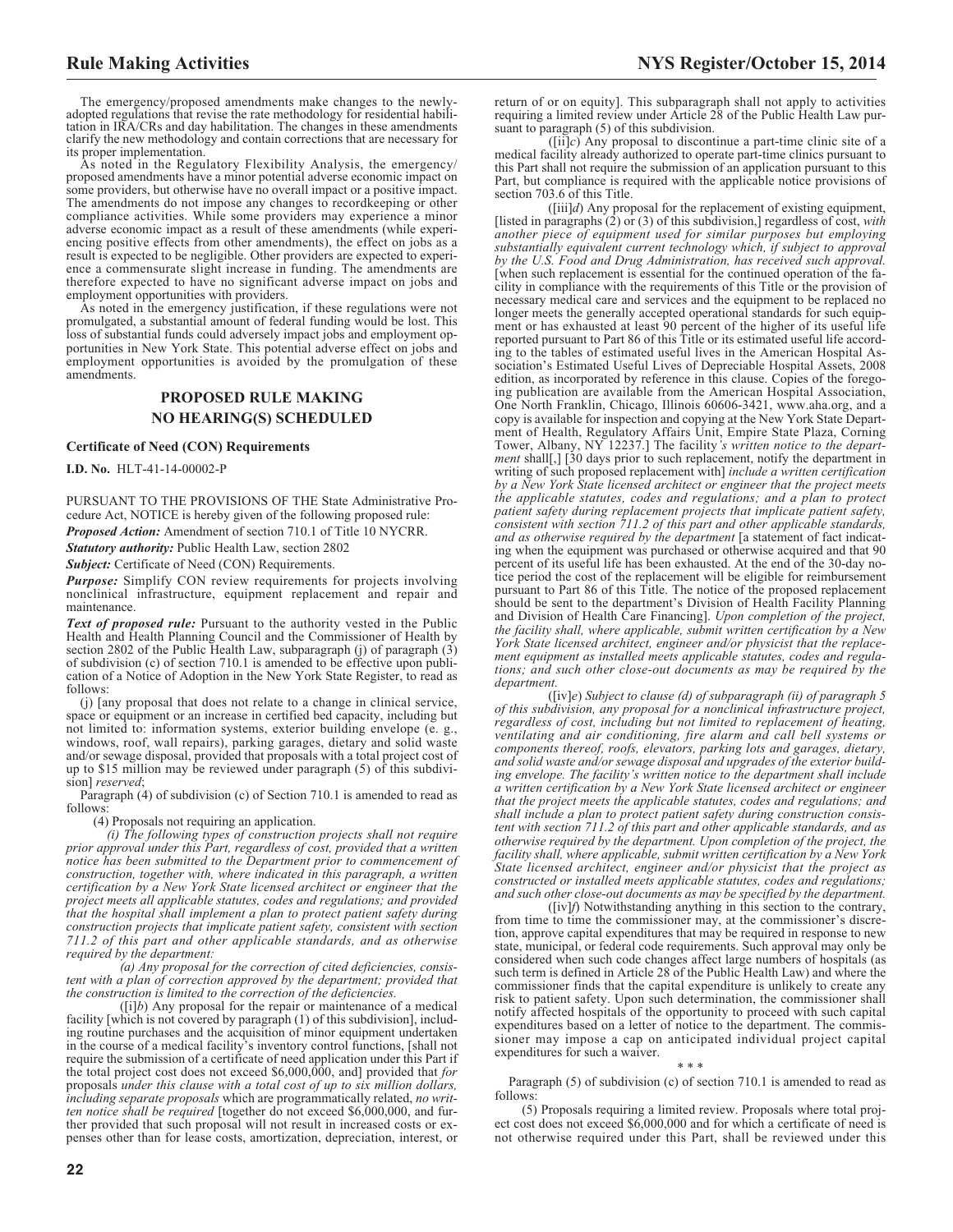paragraph, *except for proposals covered by paragraph (4) of this subdivision*.

(i)(a) Applicants shall submit all such requests for approval of proposals described in this paragraph [directly to the Director of the Bureau of Project Management in the Division of Health Facility Planning,] *through the electronic application submission process* at the address posted on the department's Web site, including such information and documentation as the department requires to determine whether the proposal is acceptable.

(b) If the proposal involves the addition or decertification of a service or the conversion or decertification of beds subject to review under subparagraph (iv) of this paragraph, a copy shall also be sent to the health systems agency (HSA) having jurisdiction, if any. The HSA will have 10 days to respond to the department.

 $(c)$  If the Department determines that the proposal complies with all pertinent statutory and regulatory requirements, the Department shall notify the applicant, in writing, that the proposal is acceptable and, if applicable, an amended operating certificate will be issued.

(d) If the Department determines that the proposal is not acceptable, the applicant shall be notified in writing of such determination and the bases thereof. If the applicant disagrees with the commissioner's determination, the applicant may submit a certificate of need application to be processed for full review in accordance with this Part.

(e) Applicants that submit proposals subject to review under clause (e) of subparagraph (ii) of this paragraph, or under subparagraph (iv) of this paragraph that do not require an architecture and engineering [review] *certification*, shall be notified of the Department's determination within 30 days of submission of all necessary information.

(ii) A review shall be conducted of the proposal's compliance with applicable statutes, codes, rules and regulations relating to the structural, architectural, engineering, environmental, safety and sanitary requirement of licensed medical facilities, where the proposal relates to the acquisition, relocation, installation or modification of:

(a) medical equipment involving ionizing radiation or magnetic resonance, including magnetic resonance imagers (MRIs) and CT scanners by a general hospital as defined in Article 28 of the Public Health Law;

(b) facility areas relating to clinical services or surgical or other invasive procedures, not otherwise requiring approval under this section;

(c) inpatient units*, including resident rooms in a residential health care facility and other spaces used by residents of residential health care facilities on a daily basis,* relating to other than routine maintenance and repairs or routine purchase of equipment;

(d) [systems that impact clinical space, services or equipment, including] heating, ventilating, air conditioning, plumbing, electrical, water supply and fire protection systems[,] [other than routine maintenance and repairs or routine purchases affecting such systems;] *that involve modification or alteration of clinical space, services or equipment such as operating rooms, treatment and procedure rooms, and intensive care, cardiac care and other special care units (such as airborne infection isolation rooms and protective environment rooms), laboratories and special procedure rooms, and patient or resident rooms or other spaces used by residents of residential health care facilities on a daily basis. Projects involving routine maintenance or repairs or routine purchases affecting such systems shall not be subject to this subparagraph.*

[(e) equipment or facility space, where the proposal does not relate to a change in clinical service, space or equipment, or an increase in certified bed capacity, and is not subject to paragraph (3) of this subdivision and, notwithstanding any inconsistent provision of this paragraph, whose cost does not exceed \$15,000,000 including but not limited to: information systems, exterior building envelope (e.g., windows, roof, wall repairs), parking garages, dietary, and solid waste and/or sewage disposal;]

([f]*e*)the relocation of an extension clinic within the same service area, defined as (1) one or more postal zip code areas in each of which twenty-five (25) percent or more of the extension clinic's patients reside, or (2) the area within one mile of the current location of such extension clinic, which does not entail an increase in services or clinical capacity; and

([g]*f*) Notwithstanding anything in this Title to the contrary, the reallocation, relocation or redistribution of linear accelerators as replacements for cobalt units and related services from one hospital to another hospital within the same established Article 28 network.

*Text of proposed rule and any required statements and analyses may be obtained from:* Katherine Ceroalo, DOH, Bureau of House Counsel, Reg. Affairs Unit, Room 2438, ESP Tower Building, Albany, NY 12237, (518) 473-7488, email: [regsqna@health.ny.gov](mailto: regsqna@health.ny.gov)

\*\*\*

*Data, views or arguments may be submitted to:* Same as above. *Public comment will be received until:* 45 days after publication of this notice.

### *Regulatory Impact Statement*

#### Statutory Authority:

Paragraph (1) of section 2802 of the Public Health Law details procedures for the submission of applications for approval of construction projects for general hospitals, nursing homes, diagnostic and treatment centers and other health care facilities defined as hospitals in section 2801. Subparagraphs (1-a) and (1-b) of section 2802, as amended by Chapter 174 of the Laws of 2011, set forth the types of construction projects that do not require prior approval and for which written notice suffices for submission of the required construction application.

Legislative Objectives:

Article 28 of the Public Health Law seeks to protect and promote the health of the inhabitants of the State by assuring the efficient, accessible, and affordable provision of health services of the highest quality and that such services are properly utilized. Section 2802 seeks to ensure that the application process furnishes the Department with sufficient information to determine whether construction projects proposed by facilities subject to Article 28 are consistent with this standard.

Construction projects subject to Article 28 approval undergo one of three levels of review:

Limited Review: This level of review requires only the submission of a narrative describing the construction activity to be undertaken, the cost of the construction and where applicable, architecture/engineering drawings or certification. Limited review construction projects are generally not subject to review for financial feasibility or public need.

Administrative Certificate of Need (CON) review: This process requires submission of a CON application, which has considerably more detailed forms and schedules than the documents required for limited review. The process also involves review for financial feasibility and public need.

Full CON review: Full review construction projects generally require the submission of the same forms and schedules as administrative review applications but, because of their generally greater complexity and higher costs, usually involve a more detailed review for financial feasibility and public need. They also require review by the Public Health and Health Planning Council for submission of a recommendation by the PHHPC to the Commissioner.

The amended section 2802 provides that a notice process, as opposed to a CON application, is sufficient in the case of construction projects, regardless of cost, that involve only non-clinical infrastructure, facility repair and maintenance, and the one-for-one replacement of equipment. The proposed rule changes would amend paragraphs (4) and (5) of subdivision (c) of section 710.1 to remove CON review requirements for repair and maintenance projects and equipment replacement projects costing more than \$6 million. The proposed revisions would also remove the requirement in paragraph (3) of subdivision (c) of section 710.1 that nonclinical infrastructure projects exceeding \$15 million be subject to administrative review. In lieu of the submission of administrative or full review CON applications, the amended rules would require the submission of only a written notice and, where applicable, specified certifications and a plan for patient safety during project construction (additional closeout certifications would be required, where applicable, upon completion of the project). Once the notice and required accompanying documents were submitted, the applicant would also not have to await formal approval from the Department to commence the proposed project.

Current Requirements:

Under paragraph (4) of subdivision (c) of section 710.1, projects for facility repair and maintenance costing under \$6 million do not require an application, while those over \$6 million require a limited review application. Projects for one-for-one replacement of non-medical and most medical equipment for which the total project costs are under \$6 million are currently subject to limited review. Those between \$6 million and \$15 million require administrative CON review. Projects for one-for-one equipment replacement of certain types of major medical equipment, e.g., MRI's, therapeutic radiology devices, CT scanners and cardiac catheterization equipment, regardless of cost, do not require an application, but only notification to the Department, and documentation that the equipment to be replaced is depreciated or no longer operable. Under section  $710.1(c)(5)$ , projects involving non-clinical infrastructure, including but not limited to windows, roof and wall repairs, parking garages, dietary, and solid waste and/or sewage disposal, whose costs are under \$15 million are subject only to limited review. Under  $710.1(c)(3)$ , non-clinical infrastructure projects that exceed \$15 million are subject to administrative CON review. Non-clinical infrastructure projects that exceed this amount are not subject to full review, regardless of cost.

Needs and Benefits:

Whether undertaken on an ongoing or occasional basis, the construc-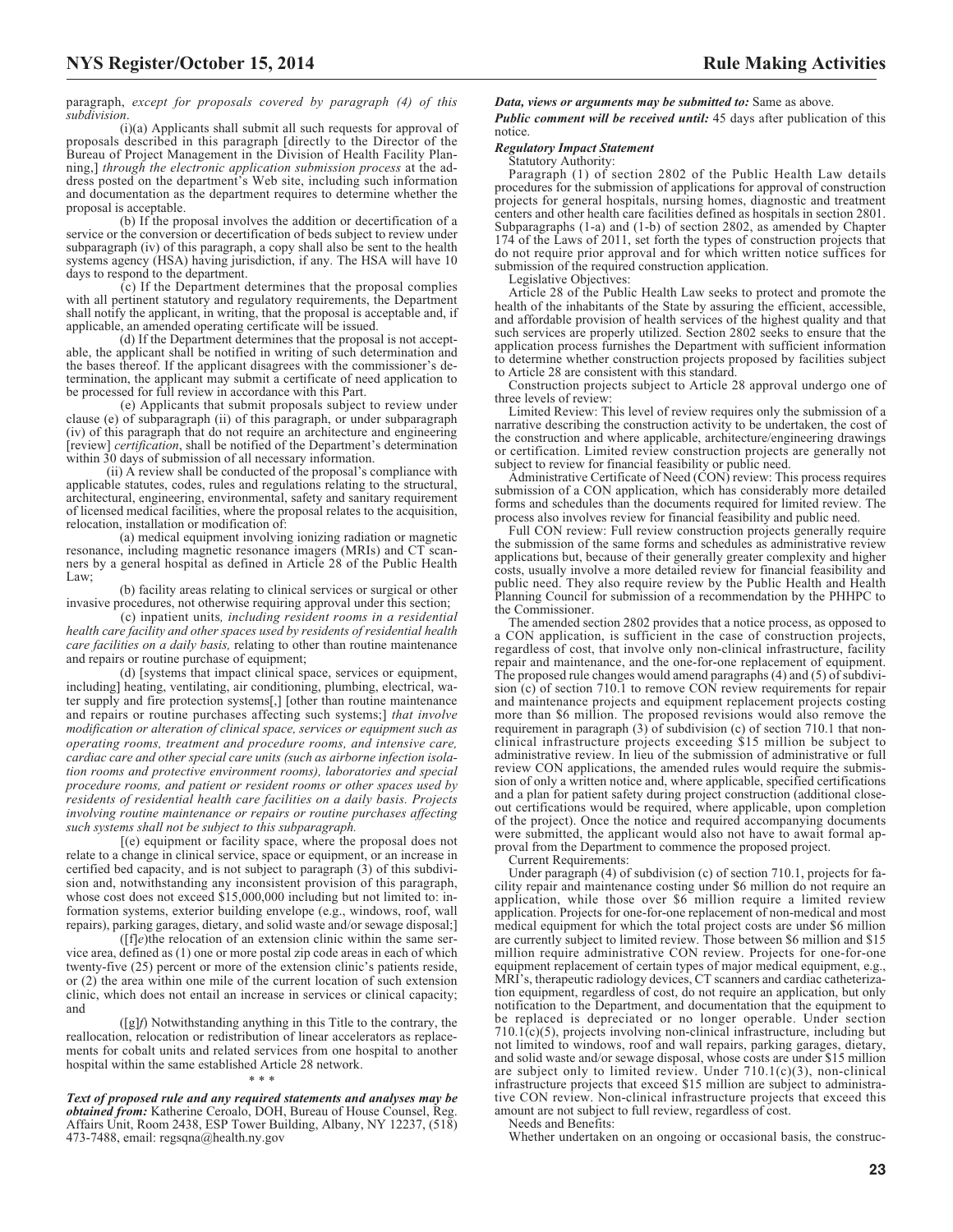tion projects involving repair and maintenance, non-clinical infrastructure and equipment replacement addressed by the amended Section 2802 typically require relatively rapid implementation, lest services to patients be disrupted or operational inefficiencies occur. The proposed amendments seek to ensure that these essential activities can be undertaken more rapidly than often occurs under the current requirements for limited review and administrative or full CON review set forth in section 710.1.

The proposed changes would amend paragraphs (3), (4) and (5) of subdivision (c) of section 710.1 to expand the range of projects that do not require limited review or administrative or full CON review. The following would no longer require these types of prior approval, regardless of cost:

• correction of cited deficiencies, provided that the construction is limited to the correction;

• projects for repair or maintenance;

D replacement of any type of equipment, medical or non-medical. This is in contrast to current rules, which exempt only certain types of major medical devices from prior approval;

non-clinical infrastructure projects.

All projects affected by the new rules would require the submission of a written notice and, where applicable, a plan for patient safety during project construction, and architect/engineer certification that the proposed project complies with the medical facilities construction code set forth in 10 NYCRR Parts 711 through 715. For those repair/maintenance, equipment replacement and non-clinical infrastructure projects currently subject to administrative CON review, and for the relatively few such projects requiring full CON review, the proposed changes would remove the need for applicants to submit the more elaborate and detailed CON application forms and schedules currently required. For all projects affected by the new rules, the proposed changes would also remove the requirement for the applicant to await Department approval of the proposed project before commencing construction. Applicants would therefore be able to proceed with their projects as soon as their written notices were submitted and receipt of the individual notice acknowledged by NYSE-CON, the electronic CON application processing mechanism. Upon completion of the project, the facility would be required to submit, as applicable, written certification by an architect, engineer and/or physicist, stating that the project had been completed in compliance with all applicable codes and regulations.

Although under the proposed rules the applicant would no longer need to await Department approval before commencement of the proposed project, it would remain the responsibility of the applicant to construct and operate the project in full compliance with the medical facilities construction code (Parts 711 through 715), the hospital code (Part 405) and any other applicable regulations. Any violations thereof would be fully cited in the course of routine surveys, complaint investigations or other surveillance and enforcement activities.

The submission of written notices rather than CON applications, together with the absence of a need to await formal Department approval of proposed projects, whether currently subject to CON review or limited review, would enable hospitals, nursing homes and diagnostic and treatment centers to take prompt advantage of changes in equipment and technology and allow them to update their facility equipment and infrastructure more readily. These new provisions would also help health facility operators avoid increases in construction costs that can occur while projects are pending Department approval, as well as prevent delays in the attainment of savings associated with proposed improvements to their facilities and services. For the Department, the simpler receipt of written notices would enable staff to focus more fully on larger-scale CON projects that warrant in-depth review and analysis.

COSTS:

Costs to State Government Other than the Department of Health:

There are no costs to State government.

Costs to Local Government:

There are no costs to local governments. For those local governments that operate Article 28 facilities, the proposed rules would reduce the costs associated with the preparation of administrative review CON and full review CON applications for affected projects. They would also eliminate the costs associated with delays in construction that can occur while projects await Department approval.

Costs to Private Regulated Parties:

Because the proposed amendments simplify the Article 28 review process for construction projects, these changes carry no costs for private regulated parties. The proposed rules actually would reduce the costs associated with the preparation of administrative review CON and full review CON applications for affected projects. They would also eliminate the costs associated with delays in construction that can occur while projects await Department approval.

Costs to the Department of Health:

There would be no additional costs to the Department of Health because CON review is an established function of the agency.

Local Government Mandates:

The proposed amendments do not impose any new programs, services, duties or responsibilities upon any county, city, town, village, school district, fire district or other special district.

Paperwork:

The proposed amendments impose no new reporting requirements, forms or other paperwork.

Duplication:

There are no relevant State or Federal rules that duplicate, overlap or conflict with the proposed amendments. Alternatives:

The Department considered no alternatives because the proposed amendments reflect a statutory mandate.

Federal Standards:

Because there are no Federal rules affecting Certificate of Need, the proposed amendments do not exceed any minimum standards of the Federal government.

Compliance Schedule:

The proposed rules would take effect upon publication of a Notice of Adoption in the New York State Register. Because applications for construction under Article 28 may be submitted at any time, there is no schedule of compliance.

#### *Regulatory Flexibility Analysis*

A regulatory flexibility analysis is not required for this proposal since it will not impose any adverse economic impact or reporting, recordkeeping or other compliance requirements on small businesses or local governments. The proposed rules simplify the application process for the approval of certain types of projects for construction, repair and maintenance and purchases of replacement equipment by hospitals, nursing homes, clinics and other health care providers.

#### *Rural Area Flexibility Analysis*

A rural area flexibility analysis is not required for this proposal since it will not impose any adverse economic impact or reporting, recordkeeping or other compliance requirements on rural areas. The proposed rules simplify the application process for the approval of certain types of projects for construction, repair and maintenance and purchases of replacement equipment by hospitals, nursing homes, clinics and other health care providers.

#### *Job Impact Statement*

A job impact statement is not submitted because this proposed rule will have no adverse impact on jobs or employment opportunities. The proposed rules simplify the application process for the approval of certain types of projects for construction, repair and maintenance and purchases of replacement equipment by hospitals, nursing homes, clinics and other health care providers. Because these rules represent only a change in application procedures, they will have no impact on jobs and employment opportunities, in the health care sector or elsewhere.

# **PROPOSED RULE MAKING NO HEARING(S) SCHEDULED**

#### **Integrated Outpatient Services**

**I.D. No.** HLT-41-14-00022-P

PURSUANT TO THE PROVISIONS OF THE State Administrative Procedure Act, NOTICE is hereby given of the following proposed rule:

*Proposed Action:* Addition of Part 404 to Title 10 NYCRR.

*Statutory authority:* Public Health Law, section 2803

**Subject:** Integrated Outpatient Services.

*Purpose:* To establish standards applicable to programs licensed or certified by the DOH, OMH or OASAS to add existing program services.

*Substance of proposed rule (Full text is posted at the following State website:www.health.ny.gov):* The Proposed Rule relates to standards applicable to programs licensed or certified by the Department of Health (DOH; Public Health Law Article 28), Office of Mental Health (OMH; Mental Hygiene Law Articles 31 and 33) or Office of Alcoholism and Substance Abuse Services (OASAS; Mental Hygiene Law Articles 19 and 32) which desire to add to existing programs services provided under the licensure or certification of one or both of the other agencies.

§ 404.1 Background and Intent. This section speaks to the background and intent of the Proposed Rule as applicable to all three agencies (DOH, OMH, and OASAS). The purpose of the Rule is to promote increased access to physical and behavioral health services at a single site and to foster the delivery of integrated services based on recognition that behavioral and physical health are not distinct conditions.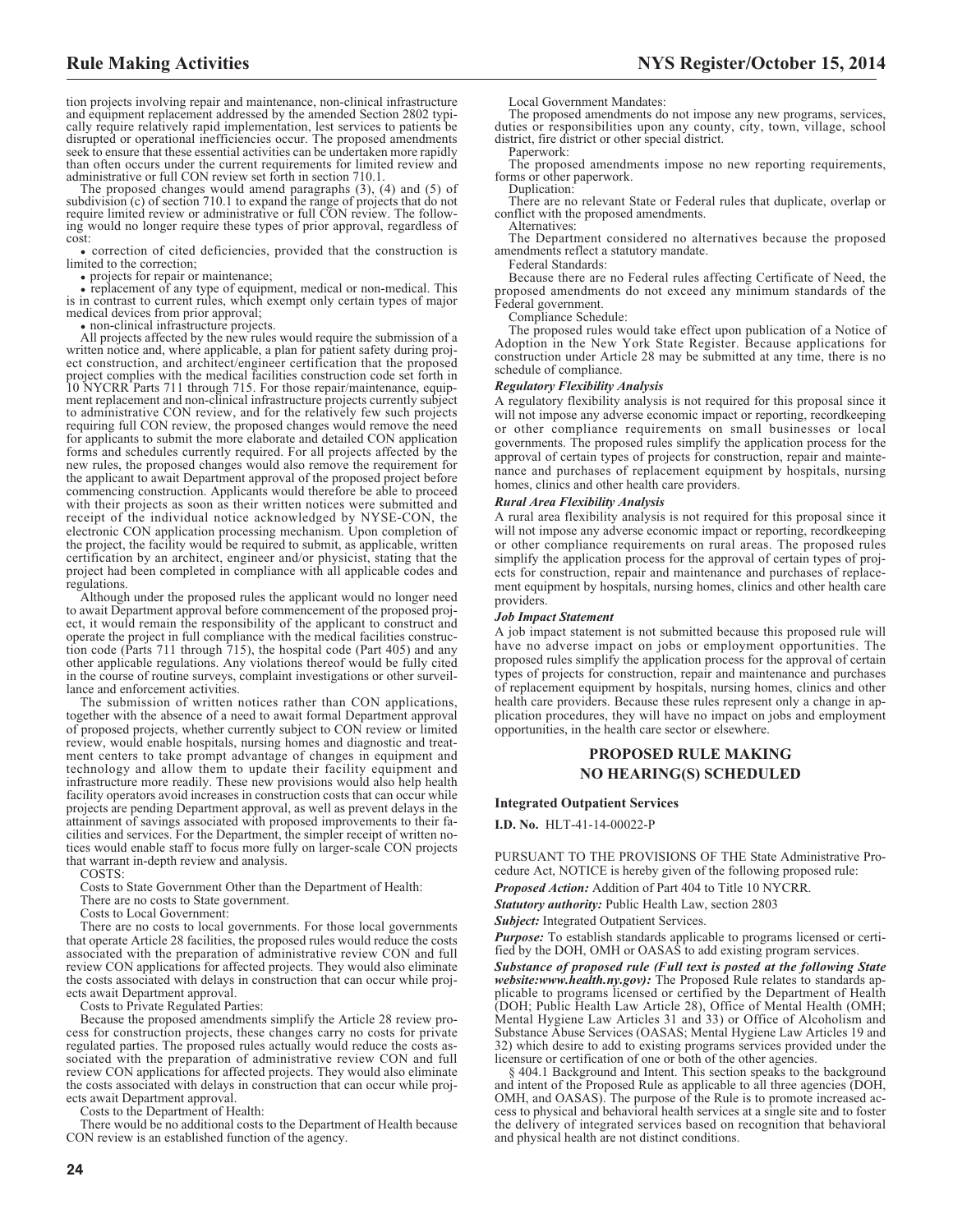§ 404.2 Legal Base. This section provides the Legal Base applicable to all three agencies for the promulgation of this Proposed Rule.

§ 404.3 Applicability. This section identifies providers of outpatient services or programs to which the standards outlined in the Proposed Rule would apply (e.g., providers certified or licensed, or in the process of pursuing licensure or certification, by at least two of the participating state agencies). Such providers would continue to maintain regulatory standards applicable to the host program's license or certification.

§ 404.4 Definitions. This section provides definitions as used in the Proposed Rule which would be applicable to any program licensed or certified by any of the three participating state agencies and identified as the host (program requesting the addition of services). Definitions specific to a host program's licensing agency are found in regulations of that agency. Among other things, the section defines an "integrated services provider" as a provider holding multiple operating certificates or licenses to provide outpatient services, who has also been authorized by a commissioner of a state licensing agency to deliver identified integrated care services at a specific site in accordance with the provisions of this Part.

§ 404.5 Integrated Care Models. This section describes three (3) models for host programs: (a) Primary Care Host Model with compliance moni-toring by DOH; (b) the Mental Health Behavioral Care Host Model with compliance monitoring by OMH; and (c) the Substance Use Disorder Behavioral Care Host Model with compliance monitoring by OASAS.

§ 404.6 Organization and Administration. This section requires any integrated services provider to be certified by the appropriate state agency and to revise any practices, policies and procedures as necessary to ensure regulatory compliance.

§ 404.7 Treatment Planning. This section requires treatment planning for any patient receiving behavioral health services (OMH and/or OASAS) from an integrated service provider and articulates the scope, standards and documentation requirements for such treatment plans including requirements of managed care plans where applicable.

§ 404.8 Policies and procedures. This section identifies minimum required policies and procedures for any integrated service provider.

§ 404.9 Integrated Care Services. This section identifies the minimum services required of any integrated services provider providing any of the three care models. The section also identifies services for each model which may be provided at an integrated services provider's option.

§ 404.10 Environment. This section outlines minimum physical plant requirements necessary for certifying existing facilities which want to provide integrated care services. The section requires programs seeking certification after the effective date of this Rule or who anticipate new construction or significant renovations to comply with requirements of 10 NYCRR Parts 711 (General Standards of Construction) and 715 (Standards of Construction for Freestanding Ambulatory Care Facilities).

§ 404.11 Quality Assurance, Utilization Review and Incident Reporting. This section outlines the requirements and obligations of an integrated service provider relative to QA/UR and Incident Reporting and are detailed by the type of model as the host program.

§ 404.12 Staffing. This section outlines staffing requirements by type of model as the host program and identifies specific requirements which may be unique to the primary care host model such as subspecialty credentials of a medical director.

§ 404.13 Recordkeeping. This section requires that a record be maintained for every individual admitted to and treated by an integrated services provider. Additional requirements include designated recordkeeping staff, record retention, and minimum content fields specific to each model. Confidentiality of records is assured via patient consents and disclosures compliant with state and federal law.

§ 404.14 Application and Approval. This section outlines the process whereby a provider seeking to become an integrated service provider may submit an application for review and approval. Applications are standardized for use by all three licensing agencies but shall be reviewed by both the agency that regulates the services to be added and the agency with authority for the host clinic. The section identifies minimum standards for approval.

§ 404.15 Inspection. This section requires the state licensing agency with authority to monitor the host clinic to have ongoing inspection responsibility pursuant to standards outlined in this Proposed Rule. The adjunct state licensing agency will not duplicate inspections for license renewal or compliance but shall be consulted about any deficiencies relative to the added services. The section identifies specific areas of review and requires one unannounced inspection prior to renewal of an Operating Certificate or License.

A copy of the full text of the regulatory proposal is available on the DOH website at: http://www.health.ny.gov/regulations/proposed rulemaking.

*Text of proposed rule and any required statements and analyses may be obtained from:* Katherine Ceroalo, DOH, Bureau of House Counsel, Reg. Affairs Unit, Room 2438, ESP Tower Building, Albany, NY 12237, (518) 473-7488, email: [regsqna@health.ny.gov](mailto: regsqna@health.ny.gov)

*Data, views or arguments may be submitted to:* Same as above.

*Public comment will be received until:* 45 days after publication of this notice.

*This rule was not under consideration at the time this agency submitted its Regulatory Agenda for publication in the Register.*

*Regulatory Impact Statement* Statutory Authority:

These proposed regulations concerning integrated outpatient services are being issued by the Department of Health (DOH) and were developed with the Office of Mental Health (OMH), and the Office of Alcoholism and Substance Abuse Services (OASAS). For DOH, the regulations will appear in a new Part 404 of Title 10 of the New York Codes, Rules and Regulations. OMH and OASAS each will issue an identical set of regulations which will appear in Part 14 of the New York Codes, Rules and Regulations (NYCRR).

These regulations are issued pursuant to: (1) Social Services Law (SSL) sections  $36\overline{5}$ -a(2)(c) and  $365$ -l(7) and Part L of Chapter 56 of the Laws of 2012, which authorize the Commissioners of DOH, OMH and OASAS, with the approval of the Director of the Budget, to promulgate regulations to facilitate integrated service delivery by providers; and (2) Public Health Law (PHL) § 2803, which authorizes the Public Health and Health Planning Council to adopt rules and regulations, subject to the approval of the Commissioner of Health, to effectuate the purposes of PHL Article 28. OMH and OASAS will reflect their statutory authorities in their regulatory impact statements.

Legislative Objectives:

Pursuant to SSL sections 365-a(2)(c) and 365-l(7) and Part L of Chapter 56 of the Laws of 2012, the Commissioners of the Office of Mental Health (OMH), Office of Alcoholism and Substance Abuse Services (OASAS) and the Department of Health (DOH) are authorized, with the approval of the Director of the Budget, to promulgate regulations to facilitate integrated service delivery by providers.

Since 2012, OASAS, OMH and DOH have pursued an Integrated Licensure Pilot Project pursuant to this authority. The goals of that project have been to streamline the approval and oversight process for clinics interested in providing services under the licensure of more than one agency (OMH, DOH, OASAS) at one or more location(s), thereby:

- Providing an efficient approval process to add new services to a site that is not licensed for those services.

- Establishing a single set of administrative standards and survey processes under which providers will operate and be monitored.

- Providing single state agency oversight of compliance with administrative standards for providers offering multiple services at a single site.

In addition, the project sought to improve the quality and coordination of care provided to people with multiple needs, by:

- Promoting integrated treatments records that comply with applicable Federal and State confidentiality requirements.

Making optimal use of clinical resources jointly developed by OASAS and OMH that support evidence-based approaches to integrated dual disorders treatment.

- Ensuring that optimal clinical care, and not revenue, drive the program model.

- Providing an opportunity for optimal clinical care in a single setting creating cost efficiencies and increasing quality.

Highlights of the Project have included the formation of an interagency workgroup (OMH, DOH, OASAS) to develop a single set of administrative standards and a single application for licensure or certification. Though a provider may have multiple licenses, they are overseen by a single State agency utilizing a single review instrument.

It was from the Project that development of this regulatory proposal was conceived, to be used by all three State oversight agencies to promote consistency in the provision of integrated services. This regulatory proposal is therefore crafted utilizing the principles of the Integrated Licensure Project (the "Project") as its basis:

- to allow a single outpatient clinic provider to deliver the desired range of cross-agency (DOH, OMH, OASAS) clinic services under a single license

- the clinic provider would need to possess licenses from at least 2 of the 3 participating State agencies within their network.

- the current license of the clinic site would serve as the "host", allowing that State agency to assume all surveillance activities relative to the site

- the desired "add-on" services would be requested via the State agency currently with primary oversight responsibility for such services.

Needs and Benefits:

Physical and behavioral health conditions (i.e., mental illness and/or substance use disorders) often occur at the same time. Persons with behavioral disorders frequently experience chronic illnesses such as hypertension, diabetes, obesity, and cardiovascular disease. These ill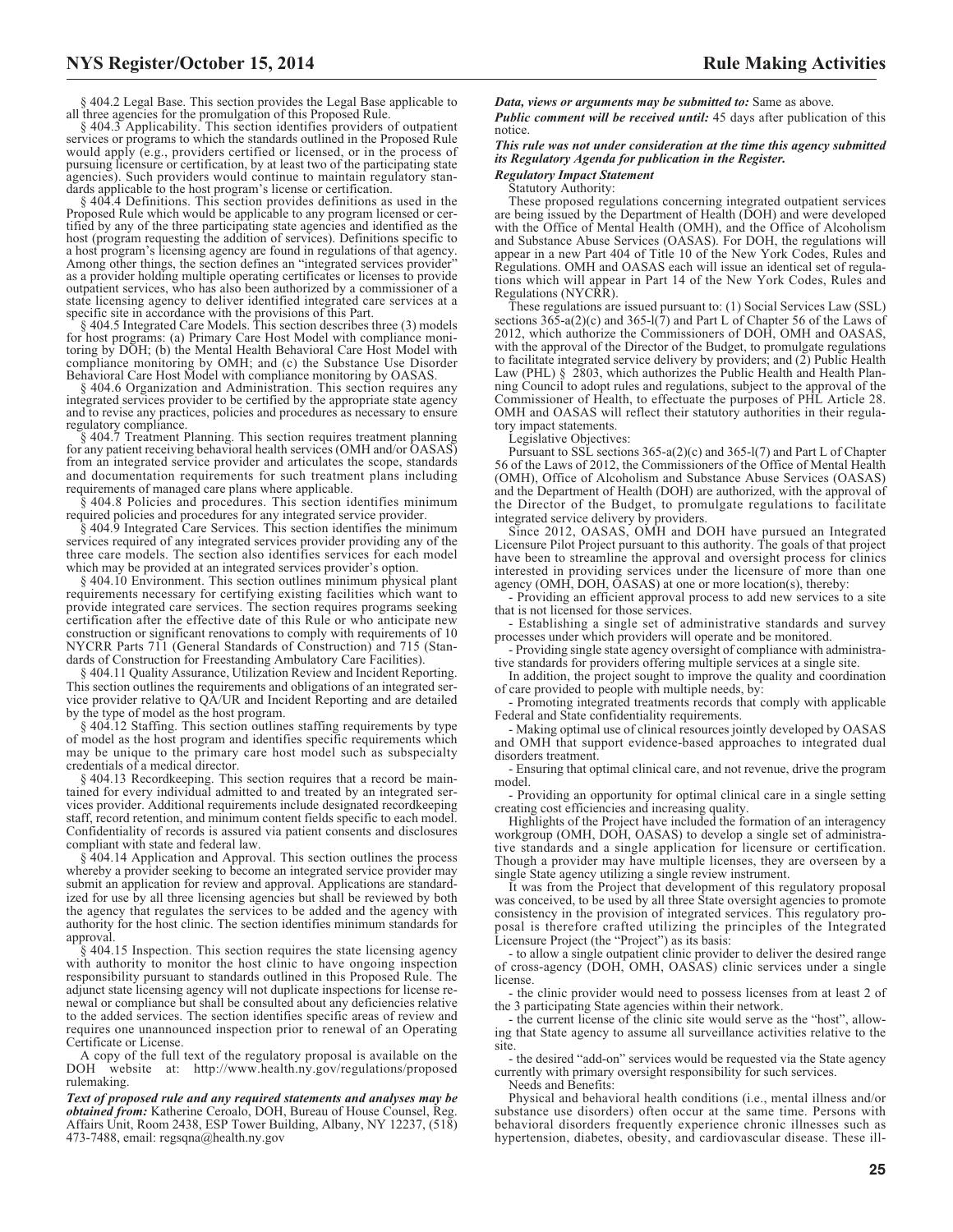nesses can be prevented and are treatable. However, the difficulty in navigating complex health care systems calls for the implementation of regulatory changes to facilitate the ability of individuals with behavioral health disorders to seek integrated treatment for their physical conditions.

Primary care settings have, at the same time, become a gateway to the behavioral health system, as people seek care for mild to moderate behavioral health needs (e.g., anxiety, depression, or substance use) in pri-mary health care settings. Health care providers have long recognized that many patients have both physical and behavioral health care needs, yet physical and behavioral health care services have traditionally been provided and paid for separately. Even behavioral health services have traditionally been treated in a bifurcated system (e.g., substance use disorder treatment is treated separately from mental health treatment).

The term "integrated care" describes the systematic coordination of primary and behavioral health care services. The growing awareness of the prevalence and cost of comorbid physical and behavioral health conditions, and the increased recognition that integrated care can improve outcomes and achieve savings, has led to increasing acceptance of delivery models that integrate physical and behavioral health care. Moreover, most patients prefer to have their physical and behavioral health care delivered in one place, by the same team of clinicians. Accordingly, these regulations will prescribe standards for the integration of physical and behavioral health care services in certain outpatient programs licensed by DOH, OMH, and/or OASAS.

Costs:

Costs to Private Regulated Parties:

There are no additional costs to participating providers for this initiative. Integrated service sites will likely benefit from administrative process improvements related to facility licensure and recertification, which will be coordinated by a single host agency pursuant to this rule. Absent the process set forth in the regulations, providers would have to obtain the approval of another agency to provide such services and would be subject to the oversight of the other agency. Accordingly, the proposed regulations may reduce the administrative costs that would otherwise be incurred as a result of adding services. In addition, the ability of providers to integrate primary care and behavioral health services will improve the overall quality of care for individuals with multiple health conditions and will reduce overall health and behavioral health care costs.

Costs to Local Government:

The proposed regulations will not impose any additional costs on local governments. To the extent that a local government operates a provider that will be able to integrate services under the expedited process established by the regulations, it will benefit from the administrative efficiencies created by the regulations. In addition, as previously noted, the ability of providers to integrate primary care and behavioral health services will improve the overall quality of care for individuals with multiple health conditions and will reduce overall health and behavioral health care costs, which could have a beneficial impact on the local government.

Costs to the Department of Health:

Approving and overseeing the addition of integrated services as set forth in the proposed regulations would not add any administrative burdens or costs to DOH, since it otherwise would have to approve and oversee the addition of primary care services. OMH and OASAS will approve and oversee the addition of behavioral health services.

Costs to Other State Agencies:

Approving and overseeing the addition of integrated services as set forth in the proposed regulations would not add any administrative burdens or costs to OMH or OASAS, since they otherwise would have to approve and oversee the addition of behavioral health services. DOH will approve and oversee the addition of primary care services.

Local Government Mandates:

This regulatory proposal will not result in any additional imposition of duties or responsibilities upon county, city, town, village, school or fire districts.

Paperwork:

Providers will be required to submit an application to deliver integrated services. The application has been significantly streamlined from a standard certification or licensing application, and providers will not be required to maintain any more documentation than already required under the regulations of their oversight agency. Under the regulations, integrated services providers will be able to use a single integrated record for patients receiving services, instead of maintaining two or three separate records currently required for patients receiving services at multiple sites.

Duplication:

This is a new initiative intended to streamline the administrative licensure and recertification processes for providers that qualify under this rule and hold multiple licenses or certifications. Without the proposed regulations, providers with multiple licenses would be subject to all the rules and site survey requirements imposed by each agency through which they are licensed.

#### Alternatives:

"Integrated licensure" is one model for providers to integrate physical and behavioral health services in a single location. Alternative models continue to be pursued (e.g., ambulatory services thresholds in clinics, the Collaborative Care Demonstration, the Delivery System Reform Incentive Payment (DSRIP) Program, the Patient Centered Medical Home and the Geriatric Services Demonstration). Such alternative models have not been rejected by the State oversight agencies. Rather, the barriers to the expansion of each alternative model continue to be examined for possible adoption on broader scales.

Federal Standards:

The regulatory amendment does not exceed any minimum standards of the federal government for the same or similar subject areas.

Compliance Schedule:

The regulatory amendment would be effective immediately upon adoption.

#### *Regulatory Flexibility Analysis*

No regulatory flexibility analysis is required pursuant to section 202-  $(b)(3)(a)$  of the State Administrative Procedure Act. The proposed amendment does not impose an adverse economic impact on small businesses or local governments, and it does not impose reporting, record keeping or other compliance requirements on small businesses or local governments.

### *Rural Area Flexibility Analysis*

No rural area flexibility analysis is required pursuant to section 202 bb(4)(a) of the State Administrative Procedure Act. The proposed amendments will not impose any adverse impact or significant reporting, record keeping or other compliance requirements on public or private entities in rural areas. There are no professional services, capital, or other compliance costs imposed on public or private entities in rural areas as a result of the proposed amendments.

#### *Job Impact Statement*

No job impact statement is required pursuant to section 201-a(2)(a) of the State Administrative Procedure Act. The proposed amendments will not have a substantial adverse impact on jobs and employment opportunities.

# **PROPOSED RULE MAKING NO HEARING(S) SCHEDULED**

#### **Accountable Care Organizations (ACOs)**

**I.D. No.** HLT-41-14-00023-P

PURSUANT TO THE PROVISIONS OF THE State Administrative Procedure Act, NOTICE is hereby given of the following proposed rule:

*Proposed Action:* Addition of Part 1003; and amendment of Subpart 98-1 of Title 10 NYCRR.

*Statutory authority:* Public Health Law, art. 29-E and section 4403(2) **Subject:** Accountable Care Organizations (ACOs).

**Purpose:** To promote ACOs and establish a certification process to regulate the use of ACOs to deliver an array of health care services.

*Substance of proposed rule (Full text is posted at the following State website:www.health.ny.gov):* These proposed regulations would: (1) add a new Part 1003 to 10 NYCRR, entitled "Accountable Care Organizations," to establish standards for the issuance of certificates of authority by the Commissioner of Health (Commissioner) to Accountable Care Organizations (ACOs); and (2) amend Part 98 of 10 NYCRR, entitled "Managed Care Organizations," to make conforming changes to provisions related to Independent Practice Associations.

Part 1003 (Accountable Care Organizations)

Section 1003.1 (Applicability) provides that Part 1003 applies to persons or entities seeking certification as an ACO. The section further specifies that no application is required for a Medicare-only ACO whose contract with CMS does not permit shared losses to exceed 10 percent. This applies to the ACOs approved by CMS to participate in the Medicare Shared Savings Program. Such a Medicare-only ACO may receive certification through an expedited process and will be subject only to §§ 1003.6 (Legal Structure and Responsibilities), 1003.11 (Payment and Third Party Payers), 1003.12 (Termination), 1003.13 (Reporting) and 1003.14 (Legal Protections) of Part 1003. Similarly, a Medicare-only ACO whose contract with CMS allows shared losses to exceed 10 percent may receive certification through an expedited process and will be subject to the aforementioned provisions as well as § 1003.5 (Medicare-Only ACOs Sharing Losses).

Section 1003.2 (Definitions) sets forth definitions for certain terms. In particular, an "ACO" is defined as "an organization comprised of clinically integrated independent health care providers that work together to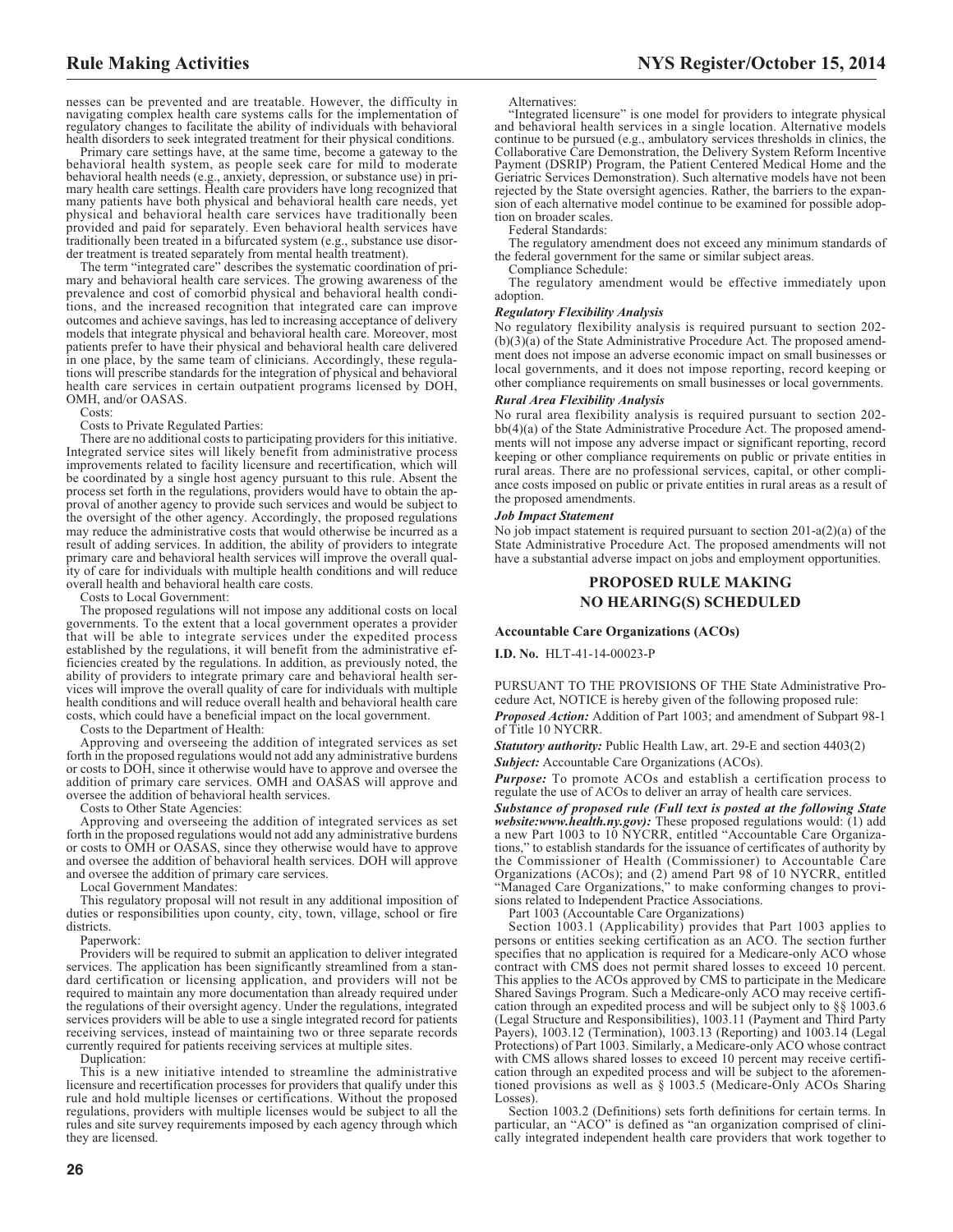provide, manage, and coordinate health care (including primary care) for a defined population; with a mechanism for shared governance; the ability to negotiate, receive, and distribute payments; and to be accountable for the quality, cost, and delivery of health care to the ACO's patients and has been issued a certificate of authority" by the Commissioner.

Section 1003.3 (Certificate of Authority) establishes the criteria that must be satisfied for the Commissioner to approve a certificate of authority. Among other things, the ACO must demonstrate the capability to provide, manage and coordinate health care for a defined population, and its operation must include the participation of clinically integrated health care providers and administrative support organizations that are accountable for the quality, cost and delivery of health care to the individuals it serves.

Section 1003.4 (Application Requirements) provides that a person or entity seeking to obtain a certificate of authority must submit an application on forms prescribed by the Commissioner.

Section 1003.5 (Medicare-Only ACOs Sharing Losses) applies only to a Medicare-only ACO which may have shared losses that exceed ten percent of the benchmark established under its contract with CMS (meaning ACOs that participate in the Pioneer Program). The section allows such Medicare-only ACOs the ability to share losses without having to obtain an insurance license, subject to meeting several stringent financial conditions.

Section 1003.6 (Legal Structure and Responsibilities) sets forth requirements pertaining to the legal structure of an ACO, and provides that an approved ACO must provide, manage and coordinate health care for a defined population; be accountable for quality, cost, and delivery of health care to ACO patients; negotiate, receive and distribute any shared savings or losses; and establish, report and ensure provider compliance with health care criteria including quality performance standards. The section also requires that providers that participate in an ACO provide notification of such to their patients.

Section 1003.7 (Governing Body) requires that the governing body of an ACO have a transparent governing process and be responsible for the oversight and strategic direction of the ACO, holding those responsible for management of the ACO accountable for the ACO's activities.

Section 1003.8 (Leadership and Management) provides that an ACO must have a leadership and management structure that supports the delivery of an array of health care services for the purpose of improving quality of care, health outcomes and coordination and accountability of services provided to patients.

Section 1003.9 (Quality Management and Improvement Program) requires ACOs to develop and implement a quality management and improvement program that identifies, evaluates and resolves quality related issues.

Section 1003.10 (Quality Performance Standards and Reporting) provides that the Department of Health ("Department") shall collect from ACOs data related to quality assurance reporting requirements, which will be developed by the Department in conjunction with the National Committee on Quality Assurance. The ACO will be afforded the opportunity to review the information and correct any errors, and then the information will be posted on the Department's public website. The section also provides that the ACO must demonstrate quality performance equal to or above statewide and/or national benchmarks.

Section 1003.11 (Payment and Third Party Health Care Payers) sets forth requirements for ACOs that enter into payment arrangements with a third party health care payer. In particular, the section clarifies that unless an ACO is licensed as an insurer under the Insurance Law or certified under Article 44 of the Public Health Law, the ACO is prohibited from engaging in any activity that would constitute the business of insurance under Insurance Law § 1101, except as provided in § 1003.11(b)(1) and (2).

Section 1003.12 (Termination) specifies that the Commissioner may limit, suspend or terminate the certificate of authority of an ACO after written notice and an opportunity for review and/or hearing. The section provides, among other things, that the failure to adhere to established quality measures or comply with corrective action plans related to poor performance on established quality of care standards constitute grounds for termination.

Section 1003.13 (Reporting) requires ACOs to submit data to the Commissioner annually and as otherwise requested. The data requested would include information about ACO participants and enrollees, utilization of services, complaints and grievances, quality metrics and shared savings or losses.

Section 1003.14 (Legal Protections; State Action Immunity) reflects the statutory intent to promote ACOs by excluding them from the application of certain provisions that might otherwise inhibit such arrangements:

• ACOs certified pursuant to Part 1003 shall not be considered to be in violation of Article 22 of the General Business Law relating to contracts or agreement in restraint of trade, if the ACO's actions qualify for the

safety zone, subject to the antitrust analysis set forth in the Statement of Antitrust Enforcement Policy Regarding Accountable Care Organizations Participating in the Medicare Shared Savings Program issued by the Federal Trade Commission and U.S. Department of Justice and published in the Federal Register on October 28, 2011. (§ 1003.14(a));

• As part of its application for a certificate of authority under this part, an ACO may request that the State provide state action immunity from federal and state antitrust laws;

• ACOs certified pursuant to Part 1003 shall not be considered to be in violation of Education Law Article 131-A relating to fee splitting when certain criteria are satisfied (§ 1003.14(b));

• Health care providers shall not be considered to be in violation of Title 2-D of Article 2 of the Public Health Law when making referrals to other health care practitioners that are part of their ACO activities (§ 1003.14(c));

• Medicaid providers that enter into arrangements with an ACO, one or more of its ACO participants or its ACO providers/suppliers, or a combination thereof shall not be in violation of Social Services Law ("SSL") § 366-d (§ 1003.14(d)); and

• The provision of health care services by an ACO shall not be considered the practice of a profession under Education Law Title 8 (§ 1003.14(f)).

Part 98 of NYCRR (Managed Care Organizations)

Section 98-1.2(w) is amended to expand the definition of an IPA to allow certification as an ACO pursuant to PHL Article 29-E and Part 1003 and provide that if so certified, the IPA may contract with third party health care payers.

Section 98-1.5(b)(vii)(f) is amended to provide that an IPA may seek certification as an ACO pursuant to PHL Article 29-E and Part 1003 and, if so certified, must comply with all the requirements of Part 1003, including but not limited to the requirements of  $\S$  1003.6(e) and (g). Upon receiving such certification, an IPA acting as an ACO may contract with third party health care payers. § 98-1.5(b)(vii)(f).

Section  $98-1.5(b)(vii)(g)$  is added to provide that an IPA may include any and all necessary powers and purposes as authorized, allowed or required under an approved Delivery System Reform Incentive Payment ("DSRIP") Program.

A copy of the full text of the regulatory proposal is available on the Department of Health website (www.health.ny.gov).

*Text of proposed rule and any required statements and analyses may be obtained from:* Katherine Ceroalo, DOH, Bureau of House Counsel, Reg. Affairs Unit, Room 2438, ESP Tower Building, Albany, NY 12237, (518) 473-7488, email: [regsqna@health.ny.gov](mailto: regsqna@health.ny.gov)

*Data, views or arguments may be submitted to:* Same as above.

*Public comment will be received until:* 45 days after publication of this notice.

### *Regulatory Impact Statement*

Statutory Authority:

Article 29-E of the Public Health Law ("PHL") requires the Commissioner to issue regulations pertaining to the certification of Accountable Care Organizations.

Legislative Objectives:

An Accountable Care Organization ("ACO") is a voluntary organization comprised of clinically integrated independent health care providers that work together to provide, manage, and coordinate health care for a defined population, has a mechanism for shared governance and the ability to negotiate, receive, and distribute payments, and is accountable for the quality, cost, and delivery of health care to the ACO's patients.

In New York, based upon a recommendation of the Medicaid Redesign Team ("MRT"), the 2011-12 budget (Chapter 59 of the Laws of 2011, Part H, § 66) added new PHL Article 29-E to require the Commissioner of Health ("Commissioner") to establish a program governing the approval of ACOs. Initially, the law was designed as a demonstration program to test the ability of ACOs to deliver an array of health care services for the purpose of improving the quality, coordination and accountability of services provided to patients. The Commissioner was authorized to issue certificates of authority to up to seven ACOs prior to December 31, 2015.

PHL Article 29-E was subsequently amended (Chapter 461 of the Laws of 2012) to make the program permanent and authorize an unlimited number of certificates prior to December 31, 2016. As amended, PHL Article 29-E reflects the legislative finding that the development of ACOs will "reduce health care costs, promote effective allocation of health care resources, and enhance the quality and accessibility of health care." PHL § 2999-n.

Current Requirements:

Currently, there are no state regulations specific to ACOs in New York. Needs and Benefits:

The proposed regulations advance the objectives of PHL Article 29-E by establishing requirements for certificates of authority in conjunction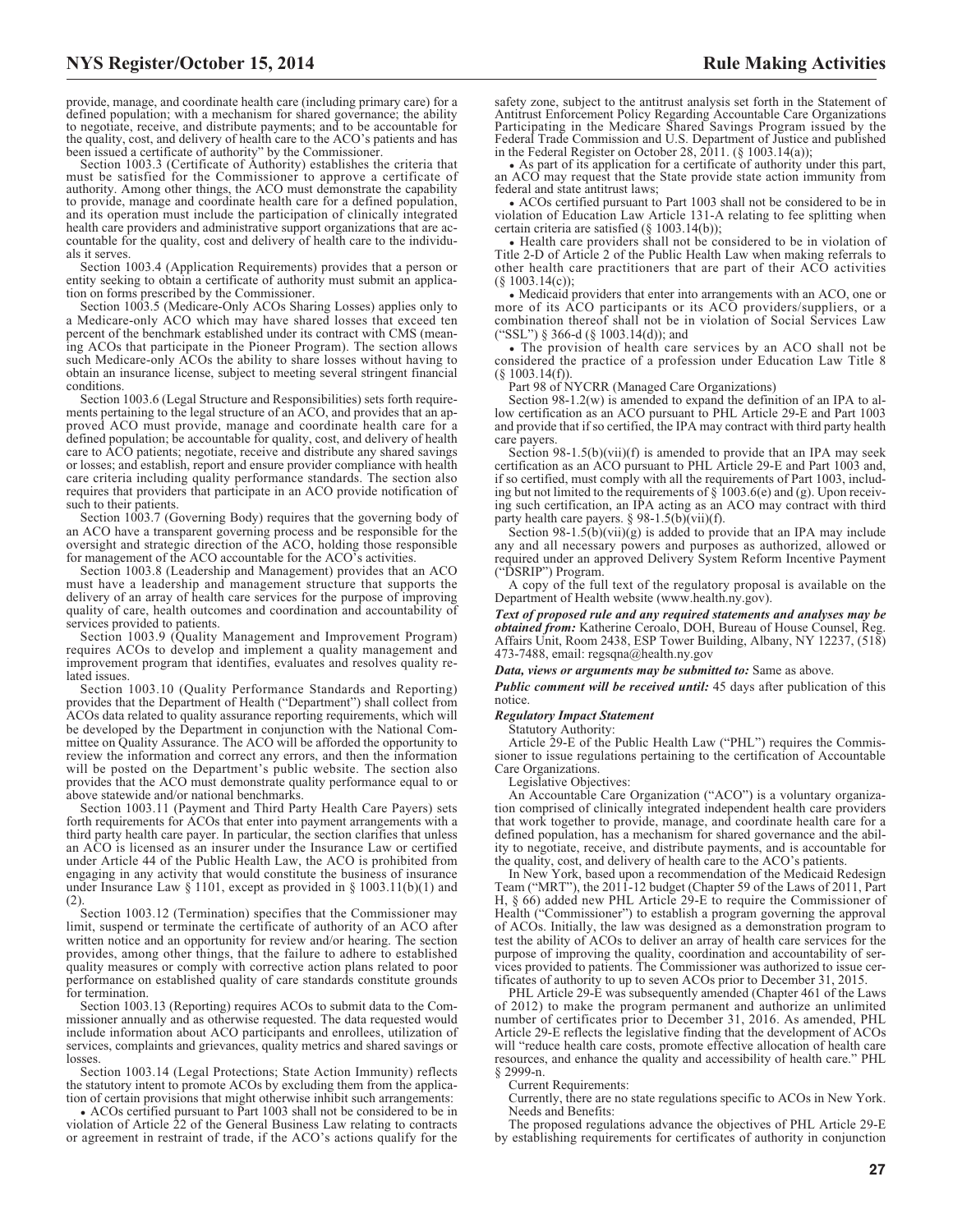with the statutory requirements, including those pertaining to governance, quality standards and reporting requirements. Among other things, the statute authorizes the Commissioner to issue a certificate of authority to a "Medicare-only ACO" that documents its approval by the federal Centers for Medicare and Medicaid Services (CMS) to operate as an ACO under Medicare, without the need to meet all of the criteria applicable to ACOs receiving other sources of payment. The regulations are consistent with this objective. Specifically, no application is required for a Medicare-only ACO whose contract with CMS does not permit shared losses to exceed 10 percent (for ACOs participating in the federal Medicare Shared Savings Program) ( $\S$  1003.1(b)) or a Medicare-only ACO whose contract with CMS allows shared losses to exceed 10 percent (for ACOs participating in the federal Pioneer Program) (§ 1003. $\tilde{I}(c)$ ). These ACOs may request a certificate of authority from the Department through an expedited process which requires submission of documentation establishing CMS approval.

Additionally, as required by PHL Article 29-E, the regulations establish the criteria that must be satisfied for ACOs to obtain and maintain certificates of authority and address matters such as: (1) the governance, leadership and management structure of the ACO; (2) the definition of the population proposed to be served by the ACO; (3) the character, competence and fiscal responsibility and soundness of an ACO and its principals, if deemed appropriate by the Department; (4) the adequacy of the ACO's network of participating health care providers; (5) mechanisms by which the ACO will provide, manage, and coordinate quality health care for its patients; (6) mechanisms by which the ACO will receive and distribute payments to its participating providers; (7) mechanisms for quality assurance and grievance procedures; (8) mechanisms that promote evidencebased health care, patient engagement, coordination of care and electronic health records; (9) performance standards and measures to assess the quality and utilization of care provided by the ACO; and (10) the protection of patient rights. As required by the statute, to the extent practical, the regulations are consistent with CMS regulations for ACOs under the Medicare program, which were issued in 2011. See 76 FR 67802 (http:// www.gpo.gov/fdsys/pkg/FR-2011-11-02/pdf/2011-27461.pdf).

Further, the regulations include provisions consistent with the legislative objective of promoting the development of ACOs. Article 29-E states that the provision of health care services by an ACO shall not be considered the practice of a profession under Title 8 of the Education Law, and identifies several "safe harbors" that exempt ACOs from the application of existing statutes pertaining to the restraint of trade, fee splitting and referrals. In particular, PHL Article 29-E expressly sets forth the State's intent to supplant competition with active state supervision in order to provide state action immunity under state and federal antitrust laws, where necessary to accomplish the statutory purposes. The regulations establish a process for such active state supervision, and further permit an ACO to proceed under the analysis set forth in the Statement of Antitrust Enforcement Policy Regarding Accountable Care Organizations Participating in the Medicare Shared Savings Program, issued by the Federal Trade Commission (FTC) and the Department of Justice (DOJ). See 76 FR 67-26 (October 28, 2011) (http://www.gpo.gov/fdsys/pkg/FR-2011- 10-28/pdf/2011-27944.pdf).

As contemplated by Article 29-E, the proposed regulations also include provisions pertaining to payment methodologies with third party payers. In general, if an entity bears insurance risk, it is "doing the business of insurance" and must either become licensed under the Insurance Law or, in the event of a managed care organization ("MCO"), certified under PHL Article 44, or it must meet the criteria for an exemption from licensure. Requiring licensure or certification ensures that the entity meets financial requirements such as maintaining adequate reserves to pay claims and complies with various consumer protections. DFS Regulation 164, found within Part 101 of Title 11 of the NYCRR, permits insurers and MCOs to transfer risk to a provider organization that is not licensed or certified so long as the provider organization meets certain financial requirements and consumer protections and the ultimate risk is borne by the insurer or MCO.

In keeping with these general principles, the proposed regulations provide that an ACO may not enter into any arrangement that involves risk sharing or otherwise constitutes the business of insurance, except in specific circumstances. The ACO may be or become certified as a MCO pursuant to PHL Article 44, authorized to write accident and health insurance as an insurer pursuant to the Insurance Law, or licensed as a corporation pursuant to Insurance Law Article 43. Alternatively, the ACO may contract with an entity that is certified, authorized or licensed under such statutory provisions.

The proposed regulations also permit an Independent Practice Association ("IPA") to apply for and receive a certificate of authority as an ACO. IPAs, which are permitted to enter into arrangements with payers under Regulation 164, contract with providers of medical or medically related services or other IPAs and then contract with one or more MCOs and/or workers' compensation preferred provider organizations to make the services of such providers available to the MCOs' enrollees and/or to injured

workers participating in a workers' compensation preferred provider arrangement. In addition, the regulations are amended to permit IPAs to participate as Performing Provider Systems under New York's Delivery System Reform Incentive Payment (DSRIP) Program.

Finally, the proposed regulations also provide that a Medicare-only ACO permitted to share losses greater than 10 percent pursuant to its contract with CMS can do so without having to become a licensed insurer under the Insurance Law, provided that several stringent financial condi-tions are satisfied. DFS will amend Regulation 164 to include ACOs within the types of providers that may enter into such arrangements.

As required by Article 29-E, in developing these regulations, the Com-missioner consulted with the Superintendent of Financial Services, the Attorney General and State Education Department, health care providers, third-party health care payers, patient advocates, and other appropriate parties.

#### COSTS:

Costs to Private Regulated Parties:

ACOs are not required to obtain certificates of authority. Therefore, the proposed regulations do not create any mandatory burdens or costs to regulated parties. Applicants may incur administrative costs associated with applying for or maintaining a certificate of authority, such as preparing the application or complying with periodic reporting requirements. However, both the ACA and Article 29-E anticipated that the utilization of ACOs will produce a substantial reduction in health care costs. For example, CMS reports that in 2012 the Medicare program realized \$87 million in gross spending savings with direct Medicare savings of \$33 million. CMS also reports that  $70,000$  potential hospital inpatient admissions were avoided and all ACOs reported they successfully met quality benchmarks.

Costs to Local Government:

The proposed regulations do not impose any costs on local government, except to the extent that a local government operates a provider that participates in an ACO that chooses to seek a certificate of authority. In such cases, the analysis set forth above regarding costs to private regulated parties applies.

Costs to the Department of Health:

Certifying and monitoring ACOs may result in minimal additional costs to the Department, which will be managed within existing resources.

Costs to Other State Agencies:

The proposed regulations will not result in any costs to other state agencies.

Local Government Mandates:

The proposed regulations do not impose any new programs, services, duties or responsibilities upon any county, city, town, village, school district, fire district or other special district.

Paperwork:

Under the proposed regulations, paperwork is required for the submission of ACO applications and for annual data submissions by the ACOs. The regulations attempt to minimize administrative burdens by providing that various items need be submitted only upon request. In addition, the electronic submission of applications and reports will minimize or eliminate costs for printing and mailing.

Duplication:

There are no relevant State regulations which duplicate, overlap or conflict with the proposed regulations.

Alternatives:

There are no alternatives to the proposed regulations. Article 29-E requires the Department to issue regulations to implement the statute for the purpose of establishing a program for the certification of ACOs.

Federal Standards:

The proposed regulations do not duplicate or conflict with any federal regulations. They comply with the Article 29-E requirement that the regulations be consistent, to the extent practical, with the federal Medicare regulations governing ACOs.

Compliance Schedule:

The regulations will be effective upon publication of a Notice of Adoption in the New York State Register.

# *Regulatory Flexibility Analysis*

Effect of Rule:

The proposed regulations are not expected to have an adverse impact on local governments or small businesses. Under the rule, health care providers and other entities that may participate in an ACO include entities licensed or certified under PHL Articles 28 or 36 or Articles 16, 31 or 32 of the Mental Hygiene Law, a health care practitioner licensed or certified under Title 8 of the Education Law or a combination of such practitioners, and other entities that provide technical assistance, information systems and services to health care providers and patients participating in the ACO. This may include providers operated by local governments or entities that qualify as small businesses.

However, pursuit of a certificate of authority is optional. Moreover,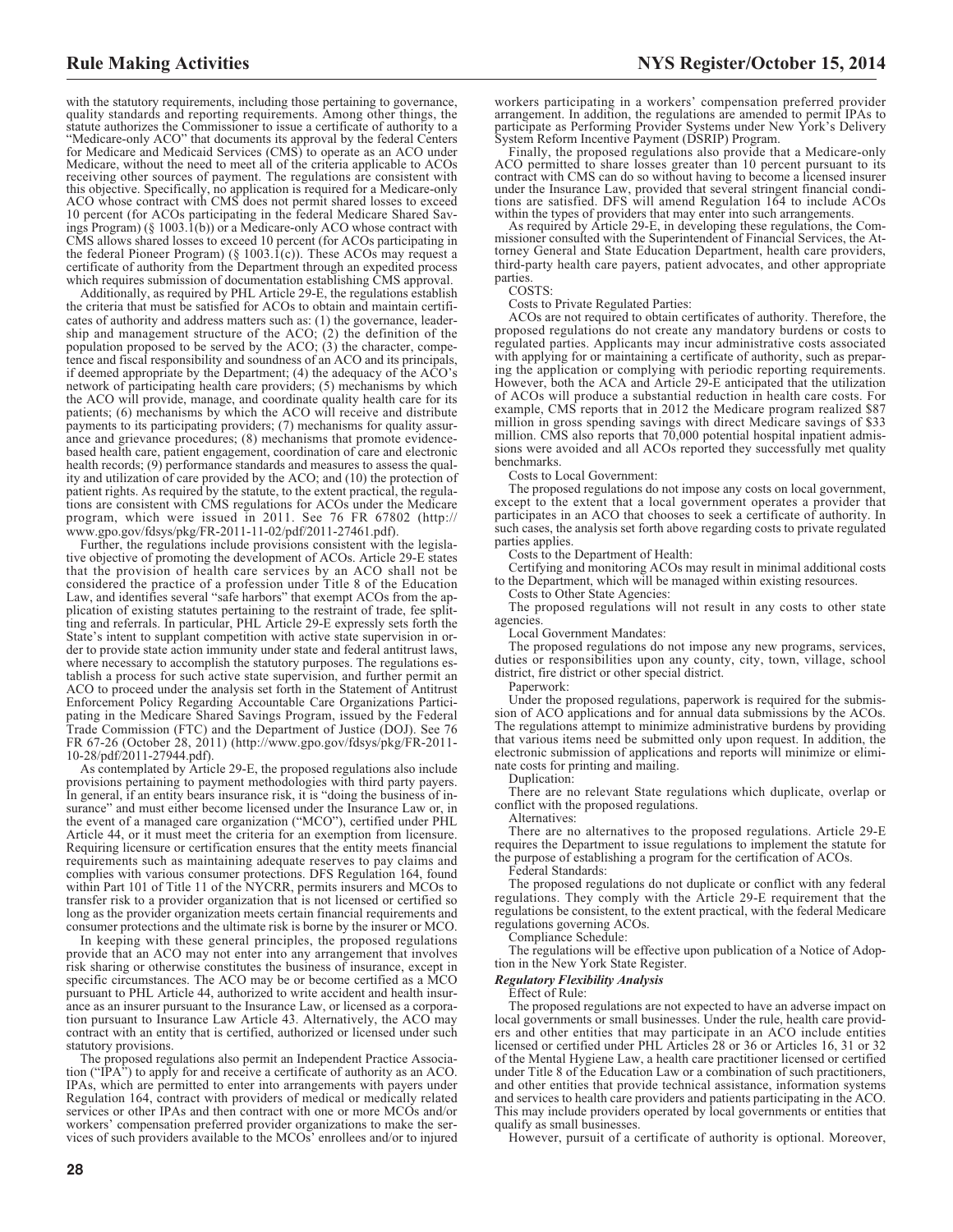both the federal ACA and PHL Article 29-E anticipate that ACOs have the potential to reduce unnecessary utilization of health care services among patients served by ACOs, leading to overall savings in the health care system. For example, CMS reported that in 2012 the Medicare program realized \$87 million in gross spending savings with direct Medicare sav-ings of \$33 million. CMS also has reported that 70,000 potential hospital inpatient admissions were avoided and all ACOs reported they successfully met quality benchmarks.

Compliance Requirements:

To obtain a certificate of authority under the proposed regulations, a prospective ACO must submit an application that demonstrates its ability to satisfy certain standards pertaining to legal structure, governance, leadership, management, quality management and improvement, quality performance standards, payment and shared savings, third party payer contracts and reporting.

Cure Period:

Chapter 524 of the Laws of 2011 requires agencies to include a "cure period" or other opportunity for ameliorative action to prevent the imposition of penalties on a party subject to enforcement when developing a regulation or explain in the Regulatory Flexibility Analysis why one is not included. As these proposed regulations do not create a new penalty or sanction, no cure period is necessary.

Professional Services:

Pursuit of a certificate of authority is optional. Some ACOs that elect to pursue a certificate of authority may decide to retain professional services, such as accounting services, to help carry out the functions required under the proposed regulations, while others may find it sufficient to utilize existing staff for such purposes.

Compliance Costs:

Pursuit of a certificate of authority is optional but, as anticipated by Article 29-E, ACOs are expected to result in savings which should ultimately exceed any costs required to comply with the standards outlined in the proposed regulations.

Economic and Technological Feasibility:

This proposal is economically and technically feasible. In particular, pursuit of a certificate of authority is optional. Some ACOs that elect to pursue a certificate of authority may find it necessary to retain additional personnel or professional services to help carry out the functions required under the rule, while others may find it sufficient to utilize existing staff for such purposes

Minimizing Adverse Impact:

The proposed regulations are consistent with PHL Article 29-E and its directive to closely follow the federal CMS ACO regulations. Where possible, efforts were made to streamline the administrative processes created by the rule. For example, the regulations require that reports, organizational charts, and other documentation must be made available to the Department "upon request," rather than requiring that they be routinely submitted with all ACO applications. In addition, all documents are to be submitted and processed electronically.

Small Business and Local Government Participation:

The enactment of PHL Article 29-E, which requires the Department to adopt regulations establishing a process for issuing certificates of authority to ACOs, placed entities including local governments and small businesses on notice that such regulations would be forthcoming. Development of the proposed regulations included input from a variety of organizations representing health care providers and other stakeholders.

### *Rural Area Flexibility Analysis*

Types and Numbers of Rural Areas:

Rural areas are defined as counties with a population less than 200,000 and, for counties with a population greater than 200,000, includes towns with population densities of 150 persons or less per square mile. The following  $44$  counties have a population less than  $200,000$ :

| Allegany    | Hamilton   | Schenectady |
|-------------|------------|-------------|
| Cattaraugus | Herkimer   | Schoharie   |
| Cayuga      | Jefferson  | Schuyler    |
| Chautauqua  | Lewis      | Seneca      |
| Chemung     | Livingston | Steuben     |
| Chenango    | Madison    | Sullivan    |
| Clinton     | Montgomery | Tioga       |
| Columbia    | Ontario    | Tompkins    |
| Cortland    | Orleans    | Ulster      |
| Delaware    | Oswego     | Warren      |
| Essex       | Otsego     | Washington  |
| Franklin    | Putnam     | Wayne       |

| Fulton  | Rensselaer   | Wyoming |
|---------|--------------|---------|
| Genesee | St. Lawrence | Yates   |
| Greene  | Saratoga     |         |

The following 9 counties have certain townships with population densities of 150 persons or less per square mile:

| Albany        | Erie    | Oneida   |
|---------------|---------|----------|
| <b>Broome</b> | Monroe  | Onondaga |
| Dutchess      | Niagara | Orange   |

There are 47 general hospitals, approximately 90 diagnostic and treatment centers, 159 nursing homes, and 92 certified home health agencies in rural areas. There are also other providers such as physician practices, behavioral health providers and organizations in rural areas that provide technical assistance that may opt to organize or otherwise participate in an ACO. These entities and organizations will not be affected differently than those in non-rural areas.

Reporting, Recordkeeping, Other Compliance Requirements and Professional Services:

Pursuit of a certificate of authority is optional. The proposed regulations require an ACO or a prospective ACO to submit information to the Department as part of an initial application for a certificate of authority and requires an ACO that has been issued a certificate of authority to report information to the Department and maintain certain documentation in or-der to maintain its certificate of authority. Some ACOs that elect to pursue a certificate of authority may decide to retain professional services, such as accounting services, to help carry out the functions required under the proposed regulations, while others may find it sufficient to utilize existing staff for such purposes. The proposed regulations do not impose any obligations that are different for ACOs in rural areas than those in other areas. Costs:

While an ACO may incur some administrative costs associated with the formation of the ACO, the federal ACA and PHL Article 29-E anticipate that ACOs have the potential to reduce unnecessary utilization of health care services among patients served by ACOs, leading to overall savings in the health care system. As an example, CMS reported that in 2012 the Medicare program realized \$87 million in gross spending savings with direct Medicare savings of \$33 million. CMS also has report that 70,000 potential hospital inpatient admissions were avoided and all ACOs reported they successfully met quality benchmarks.

Minimizing Adverse Impact:

The proposed regulations are consistent with PHL Article 29-E and its directive to closely follow the federal CMS ACO regulations. Where possible, efforts were made to streamline the administrative processes created by the rule. For example, the regulations require that reports, organizational charts, and other documentation must be made available to the Department "upon request," rather than requiring that they be routinely submitted with all ACO applications. In addition, all documents are to be submitted and processed electronically.

Rural Area Participation:

The enactment of PHL Article 29-E, which requires the Department to adopt regulations establishing a process for issuing certificates of authority to ACOs, placed entities including prospective ACOs on notice that such regulations would be forthcoming. Development of these regulations included input from a variety of organizations representing health care providers and other stakeholders, including those located in rural areas.

#### *Job Impact Statement* Nature of Impact:

No job impact statement is required pursuant to section 201-a(2)(a) of the State Administrative Procedure Act. No adverse impact on jobs and employment opportunities is expected as a result of these proposed regulations.

# **Office of Mental Health**

# **PROPOSED RULE MAKING NO HEARING(S) SCHEDULED**

**Integrated Outpatient Services**

**I.D. No.** OMH-41-14-00017-P

PURSUANT TO THE PROVISIONS OF THE State Administrative Procedure Act, NOTICE is hereby given of the following proposed rule: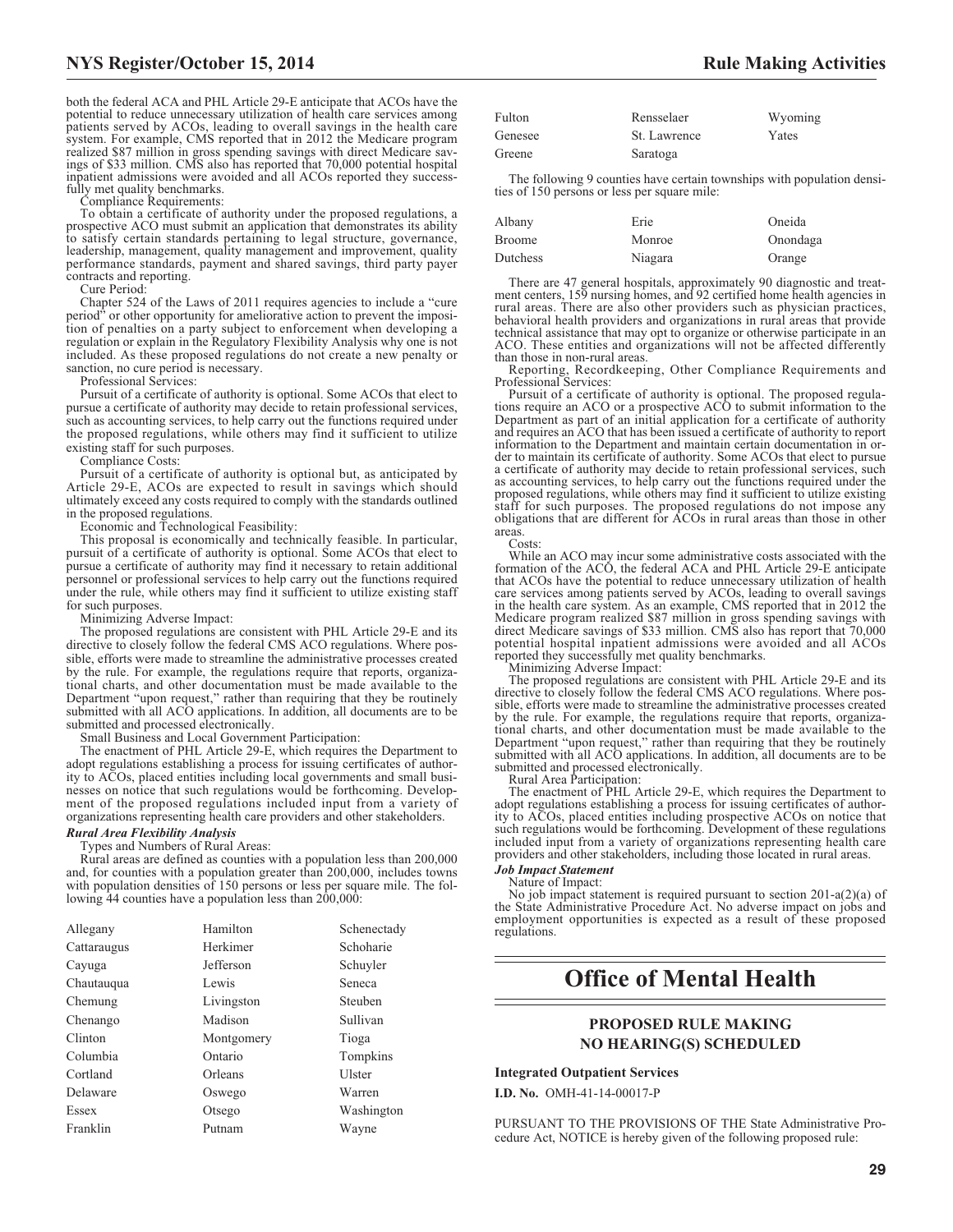*Proposed Action:* Addition of Subpart 599-1 to Title 14 NYCRR.

*Statutory authority:* Social Services Law, sections 364, 364-a, 365 a(2)(c), 365-1(7); L. 2012, ch. 56, part L; Mental Hygiene Law, sections 7.09, 7.15, 31.04, 31.07, 31.09, 31.11, 31.13 and 31.19

**Subject:** Integrated Outpatient Services.

*Purpose:* Promote increased access to physical and behavioral health services at a single site and foster delivery of integrated services.

*Substance of proposed rule (Full text is posted at the following State website:www.omh.ny.gov ):* The Proposed Rule relates to standards applicable to programs licensed or certified by the Department of Health (DOH; Public Health Law Article 28), Office of Mental Health (OMH; Mental Hygiene Law Articles 31 and 33) or Office of Alcoholism and Substance Abuse Services (OASAS; Mental Hygiene Law Articles 19 and 32) which desire to add to existing programs services provided under the

licensure or certification of one or both of the other agencies. § 599-1.1 Background and Intent. This section speaks to the background and intent of the Proposed Rule as applicable to all three agencies (DOH, OMH, and OASAS). The purpose of the Rule is to promote increased ac-cess to physical and behavioral health services at a single site and to foster the delivery of integrated services based on recognition that behavioral

and physical health are not distinct conditions. § 599-1.2 Legal Base. This section provides the Legal Base applicable

to all three agencies for the promulgation of this Proposed Rule. § 599-1.3 Applicability. This section identifies providers of outpatient services or programs to which the standards outlined in the Proposed Rule would apply (e.g., providers certified or licensed, or in the process of pursuing licensure or certification, by at least two of the participating state agencies). Such providers would continue to maintain regulatory standards applicable to the host program's license or certification.

§ 599-1.4 Definitions. This section provides definitions as used in the Proposed Rule which would be applicable to any program licensed or certified by any of the three participating state agencies and identified as the host (program requesting the addition of services). Definitions specific to a host program's licensing agency are found in regulations of that agency. Among other things, the section defines an "integrated services provider" as a provider holding multiple operating certificates or licenses to provide outpatient services, who has also been authorized by a Commissioner of a state licensing agency to deliver identified integrated care services at a specific site in accordance with the provisions of this Part.

§ 599-1.5 Integrated Care Models. This section describes three (3) models for host programs: (a) Primary Care Host Model with compliance monitoring by DOH; (b) Mental Health Behavioral Care Host Model with compliance monitoring by OMH; and (c) Substance Use Disorder Behavioral Care Host Model with compliance monitoring by OASAS.

§ 599-1.6 Organization and Administration. This section requires any integrated services provider to be certified by the appropriate state agency and to revise any practices, policies and procedures as necessary to ensure regulatory compliance.

§ 599-1.7 Treatment Planning. This section requires treatment planning for any patient receiving behavioral health services (OMH and/or OASAS) from an integrated service provider and articulates the scope, standards and documentation requirements for such treatment plans including requirements of managed care plans where applicable.

§ 599-1.8 Policies and procedures. This section identifies minimum required policies and procedures for any integrated service provider.

§ 599-1.9 Integrated Care Services. This section identifies the minimum services required of any integrated services provider providing any of the three care models. The section also identifies services for each model which may be provided at an integrated services provider's option.

§ 599-1.10 Environment. This section outlines minimum physical plant requirements necessary for certifying existing facilities which want to provide integrated care services. The section requires programs seeking certification after the effective date of this Rule or who anticipate new construction or significant renovations to comply with requirements of 10 NYCRR Parts 711 (General Standards of Construction) and 715 (Standards of Construction for Freestanding Ambulatory Care Facilities).

§ 599-1.11 Quality Assurance, Utilization Review and Incident Reporting. This section outlines the requirements and obligations of an integrated service provider relative to QA/UR and Incident Reporting and are detailed by the type of model as the host program.

§ 599-1.12 Staffing. This section outlines staffing requirements by type of model as the host program and identifies specific requirements which may be unique to the primary care host model such as subspecialty credentials of a medical director.

§ 599-1.13 Recordkeeping. This section requires that a record be maintained for every individual admitted to and treated by an integrated services provider. Additional requirements include designated recordkeeping staff, record retention, and minimum content fields specific to each model. Confidentiality of records is assured via patient consents and disclosures compliant with state and federal law.

§ 599-1.14 Application and Approval. This section outlines the process whereby a provider seeking to become an integrated service provider may submit an application for review and approval. Applications are standardized for use by all three licensing agencies but shall be reviewed by both the agency that regulates the services to be added and the agency with authority for the host clinic. The section identifies minimum standards for approval.

§ 599-1.15 Inspection. This section requires the state licensing agency with authority to monitor the host clinic to have ongoing inspection responsibility pursuant to standards outlined in this Proposed Rule. The adjunct state licensing agency will not duplicate inspections for license renewal or compliance but shall be consulted about any deficiencies relative to the added services. The section identifies specific areas of review and requires one unannounced inspection prior to renewal of an Operating Certificate or License.

A copy of the full text of the regulatory proposal is available on the OMH website at: http://www.omh.ny.gov/omhweb/ http://www.omh.ny.gov/omhweb/ policy\_and\_regulations/.

*Text of proposed rule and any required statements and analyses may be obtained from:* Sue Watson, NYS Office of Mental Health, 44 Holland Avenue, Albany, NY 12229, (518) 474-1331, email: [Sue.Watson@omh.ny.gov](mailto: Sue.Watson@omh.ny.gov)

*Data, views or arguments may be submitted to:* Same as above.

*Public comment will be received until:* 45 days after publication of this notice.

#### *Regulatory Impact Statement*

Statutory Authority:

These proposed regulations concerning integrated outpatient services are being issued by the Office of Mental Health (OMH) and were developed with the Office of Alcoholism and Substance Abuse Services (OASAS), and the Department of Health (DOH). For OMH, the regulations will appear in a new Subpart 599-1 of Title 14 of the New York Codes, Rules and Regulations. OASAS and DOH each will issue an identical set of regulations which will appear in Part 825 of Title 14 of the New York Codes, Rules and Regulations (NYCRR) and Part 404 of Title 10 of the NYCRR, respectively.

These regulations are issued pursuant to the following:

Social Services Law (SSL) sections 365-a(2)(c) and 365-l(7) and Part L of Chapter 56 of the Laws of 2012, which authorize the Commissioners of DOH, OMH and OASAS, with the approval of the Director of the Budget, to promulgate regulations to facilitate integrated service delivery by providers.

Section 7.09 of the Mental Hygiene Law grants the Commissioner of Mental Health the power and responsibility to adopt regulations that are necessary and proper to implement matters under his or her jurisdiction.

Section 7.15 of the Mental Hygiene Law charges the Commissioner of Mental Health with the responsibility for planning, promoting, establishing, developing, coordinating, evaluating and conducting programs and services of prevention, diagnosis, examination, care, treatment, rehabilitation, training, and research for the benefit of persons with mental illness. Such law further authorizes the Commissioner to take all actions that are necessary, desirable, or proper to carry out the statutory purposes and objectives of the Office of Mental Health, including undertaking activities in cooperation and agreement with other offices within the Department of Mental Hygiene, as well as with other departments or agencies of state government.

Section 31.04 of the Mental Hygiene Law authorizes the Commissioner of Mental Health to set standards of quality and adequacy of facilities, equipment, personnel, services, records and programs for the rendition of services for adults diagnosed with mental illness or children diagnosed with emotional disturbance, pursuant to an operating certificate.

Sections 31.07, 31.09, 31.13, and 31.19 of the Mental Hygiene Law authorize the Commissioner of Mental Health or his or her representatives to examine and inspect such programs to determine their suitability and proper operation. Section 31.16 authorizes such Commissioner to suspend, revoke or limit any operating certificate, under certain circumstances.

Section 31.11 of the Mental Hygiene Law requires every holder of an operating certificate to assist the Office of Mental Health in carrying out its regulatory functions by cooperating with the Commissioner of Mental Health in any inspection or investigation, permitting such Commissioner to inspect its facility, books and records, including recipients' records, and making such reports, uniform and otherwise, as are required by such Commissioner.

Article 33 of the Mental Hygiene Law establishes basic rights of persons diagnosed with mental illness.

Sections 364 and 364-a of the Social Services Law give the Office of Mental Health responsibility for establishing and maintaining standards for medical care and services in facilities under its jurisdiction, in accordance with cooperative arrangements with the Department of Health.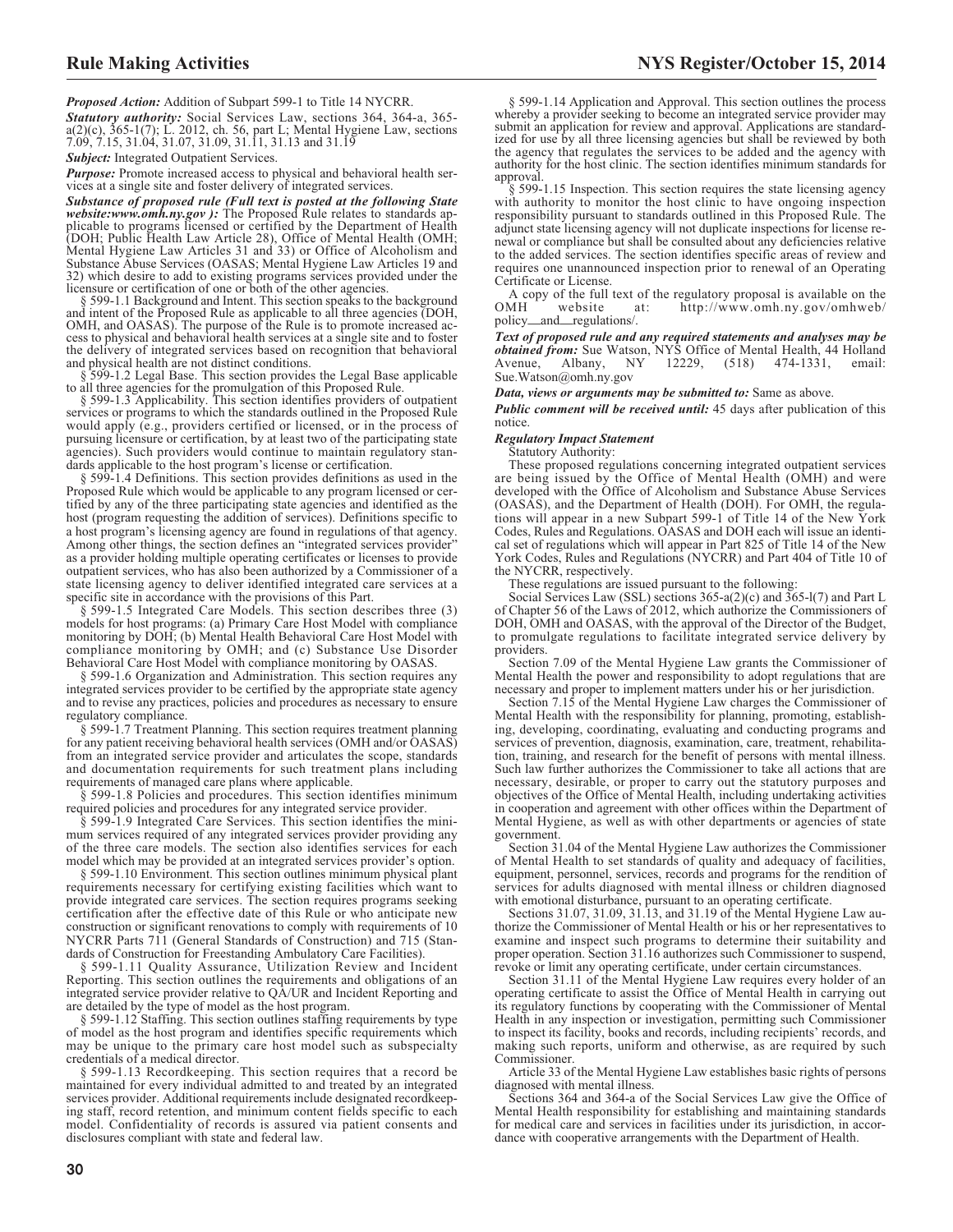Legislative Objectives:

Pursuant to SSL sections 365-a (2)(c) and 365-l(7) and Part L of Chapter 56 of the Laws of 2012, the Commissioners of the Office of Mental Health (OMH), Office of Alcoholism and Substance Abuse Services (OASAS) and the Department of Health (DOH) are authorized, with the approval of the Director of the Budget, to promulgate regulations to facilitate

integrated service delivery by providers. Since 2012, OASAS, OMH and DOH have pursued an Integrated Licensure Pilot Project pursuant to this authority. The goals of that project have been to streamline the approval and oversight process for clinics interested in providing services under the licensure of more than one agency (OMH, DOH, OASAS) at one or more location(s), thereby:

- Providing an efficient approval process to add new services to a site that is not licensed for those services.

- Establishing a single set of administrative standards and survey process under which providers will operate and be monitored.

- Providing single state agency oversight of compliance with administrative standards for providers offering multiple services at a single site.

In addition, the project sought to improve the quality and coordination of care provided to people with multiple needs, by:

- Promoting integrated treatments records that comply with applicable Federal and State confidentiality requirements.

- Making optimal use of clinical resources jointly developed by OASAS and OMH that support evidence-based approaches to integrated dual disorders treatment.

- Ensuring that optimal clinical care and not revenue drive the program model.

- Providing an opportunity for optimal clinical care provided in a single setting creating cost efficiencies and increasing quality.

Highlights of the Project have included the formation of an interagency workgroup (OMH, DOH, OASAS) to develop a single set of administrative standards and a single application for licensure or certification. Though a provider may have multiple licenses, they are overseen by a single State agency utilizing a single review instrument.

It was from the Project that development of this regulatory proposal was conceived, to be used by all three State oversight agencies to promote consistency in the provision of integrated services. This regulatory proposal is therefore crafted utilizing the principles of the Integrated Licensure Project (the "Project") as its basis:

to allow a single outpatient clinic provider to deliver the desired range of cross-agency (DOH, OMH, OASAS) clinic services under a single license

- the clinic provider would need to possess licenses from at least 2 of the 3 participating State agencies within their network

- the current license of the clinic site would serve as the "host", allowing that State agency to assume all surveillance activities relative to the site

- the desired "add-on" services would be requested via the State agency currently with primary oversight responsibility for such services.

Needs and Benefits:

Physical and behavioral health conditions (i.e., mental illness and/or substance use disorders) often occur at the same time. Persons with behavioral disorders frequently experience chronic illnesses such as hypertension, diabetes, obesity, and cardiovascular disease. These illnesses can be prevented and are treatable. However, the difficulty in navigating complex healthcare systems calls for the implementation of regulatory changes to facilitate the ability of individuals with behavioral health disorders to seek integrated treatment for their physical conditions.

Primary care settings have, at the same time, become a gateway to the behavioral health system, as people seek care for mild to moderate behavioral health needs (e.g., anxiety, depression, or substance use) in primary health care settings. Health care providers have long recognized that many patients have both physical and behavioral health care needs, yet physical and behavioral health care services have traditionally been provided and paid for separately. Even behavioral health services have traditionally been treated in a bifurcated system (e.g., substance use disorder treatment is treated separately from mental health treatment).

The term "integrated care" describes the systematic coordination of primary and behavioral health care services. The growing awareness of the prevalence and cost of comorbid physical and behavioral health conditions, and the increased recognition that integrated care can improve outcomes and achieve savings, has led to increasing acceptance of delivery models that integrate physical and behavioral health care. Moreover, most patients prefer to have their physical and behavioral health care delivered in one place, by the same team of clinicians. Accordingly, these regulations will prescribe standards for the integration of physical and behavioral health care services in certain outpatient programs licensed by DOH, OMH, and/or OASAS.

The purpose of these regulations are to prescribe standards for the integration of physical and behavioral health care services in certain outpatient programs licensed by DOH, OMH, and/or OASAS.

Costs

Costs to Private Regulated Parties:

There are no additional costs to participating providers for this initiative. Integrated service sites will likely benefit from administrative process improvements related to facility licensure and recertification, which will be coordinated by a single host agency pursuant to this rule. Absent the process set forth in the regulations, providers would have to obtain the approval of another agency to provide such services and would be subject to the oversight of the other agency. Accordingly, the proposed regulations may reduce the administrative costs that would otherwise be incurred as a result of adding services. In addition, the ability of providers to integrate primary care and behavioral health services will improve the overall quality of care for individuals with multiple health conditions and will reduce overall health and behavioral health care costs.

Costs to Local Government:

The proposed regulations will not impose any additional costs on local governments. To the extent that a local government operates a provider that will be able to integrate services under the expedited process established by the regulations, it will benefit from the administrative efficiencies created by the regulations. In addition, as previously noted, the ability of providers to integrate primary care and behavioral health services will improve the overall quality of care for individuals with multiple health conditions and will reduce overall health and behavioral health care costs, which could have a beneficial impact on the local government.

Costs to OMH:

Approving and overseeing the addition of integrated services as set forth in the proposed regulations would not add any administrative burdens or costs to OMH, since it otherwise would have to approve and oversee the addition of mental health services. OASAS and DOH will approve and oversee the addition of substance use disorder and primary care services.

Costs to Other State Agencies:

Approving and overseeing the addition of integrated services as set forth in the proposed regulations would not add any administrative burdens or costs to OASAS or DOH, since they otherwise would have to approve and oversee the addition of substance use disorder and primary care services. OMH will approve and oversee the addition of mental health services

Local Government Mandates:

This regulatory proposal will not result in any additional imposition of duties or responsibilities upon county, city, town, village, school or fire districts.

Paperwork:

Providers will be required to submit an application to deliver integrated services. The application has been significantly streamlined from a standard certification or licensing application, and providers will not be required to maintain any more documentation than already required under the regulations of their oversight agency. Under the regulations, integrated services providers will be able to use a single integrated record for patients receiving services, instead of maintaining two or three separate records currently required for patients receiving services at multiple sites.

Duplication:

This is a new initiative intended to streamline the administrative licensure and recertification processes for providers that qualify under this rule and hold multiple licenses or certifications. Without the proposed regulations, providers with multiple licenses would be subject to all the rules and site survey requirements imposed by each agency through which they are licensed.

#### **Alternatives**

"Integrated licensure" is one model for providers to integrate physical and behavioral health services in a single location. Alternative models continue to be pursued (e.g., ambulatory services thresholds in clinics, the Collaborative Care Demonstration, the Delivery System Reform Incentive Payment (DSRIP) Program, the Patient Centered Medical Home and the Geriatric Services Demonstration). Such alternative models have not been rejected by the State oversight agencies. Rather, the barriers to the expansion of each alternative model continue to be examined for possible adoption on broader scales.

Federal Standards:

The regulatory amendment does not exceed any minimum standards of the federal government for the same or similar subject areas.

Compliance Schedule:

The regulatory amendment would be effective immediately upon adoption.

#### *Regulatory Flexibility Analysis*

No regulatory flexibility analysis is required pursuant to section 202- (b)(3)(a) of the State Administrative Procedure Act. The proposed amendment does not impose an adverse economic impact on small businesses or local governments, and it does not impose reporting, record keeping or other compliance requirements on small businesses or local governments.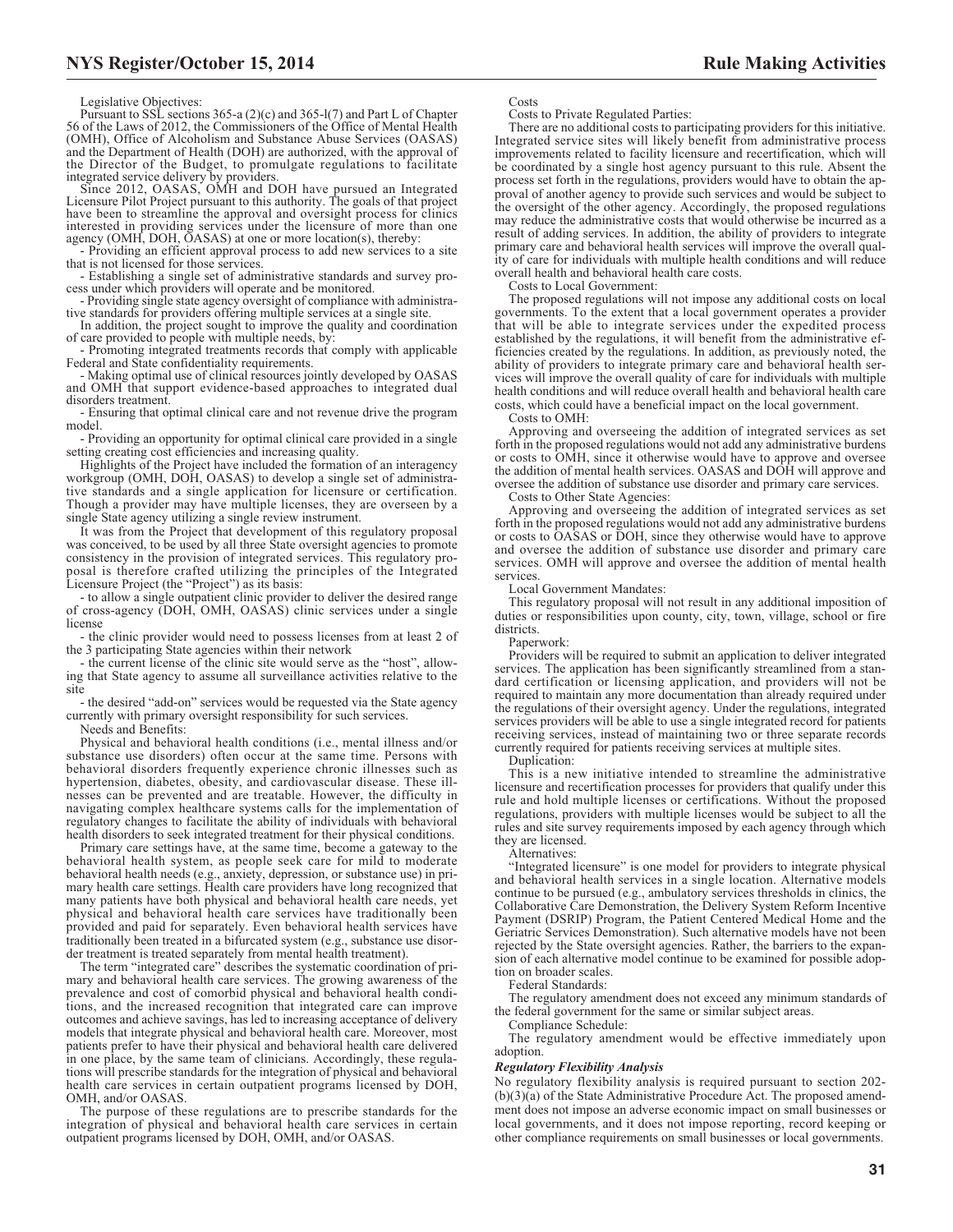#### *Rural Area Flexibility Analysis*

No rural area flexibility analysis is required pursuant to section 202 bb(4)(a) of the State Administrative Procedure Act. The proposed amendments will not impose any adverse impact or significant reporting, record keeping or other compliance requirements on public or private entities in rural areas. There are no professional services, capital, or other compliance costs imposed on public or private entities in rural areas as a result of the proposed amendments.

#### *Job Impact Statement*

No job impact statement is required pursuant to section 201-a(2)(a) of the State Administrative Procedure Act. The proposed amendments will not have a substantial adverse impact on jobs and employment opportunities.

# **Department of Motor Vehicles**

### **NOTICE OF ADOPTION**

#### **Dealer Plates**

**I.D. No.** MTV-32-14-00004-A **Filing No.** 848 **Filing Date:** 2014-09-30 **Effective Date:** 2014-10-15

PURSUANT TO THE PROVISIONS OF THE State Administrative Procedure Act, NOTICE is hereby given of the following action:

*Action taken:* Amendment of Part 78 of Title 15 NYCRR.

*Statutory authority:* Vehicle and Traffic Law, sections 215(a) and 415(15) *Subject:* Dealer Plates.

*Purpose:* Give the Commissioner discretion regarding the surrender of dealer plates.

*Text or summary was published* in the August 13, 2014 issue of the Register, I.D. No. MTV-32-14-00004-P.

*Final rule as compared with last published rule:* No changes.

*Text of rule and any required statements and analyses may be obtained from:* Michelle Seabury, Department of Motor Vehicles, 6 Empire State Plaza, Room 522A, Albany, NY 12228, (518) 474-0871, email: mseabury@dmv.ny.gov

*Assessment of Public Comment*

The agency received no public comment.

# **Office for People with Developmental Disabilities**

# **EMERGENCY/PROPOSED RULE MAKING NO HEARING(S) SCHEDULED**

### **HCBS Waiver Community Habilitation Services**

**I.D. No.** PDD-41-14-00006-EP **Filing No.** 849 **Filing Date:** 2014-09-30 **Effective Date:** 2014-10-01

PURSUANT TO THE PROVISIONS OF THE State Administrative Procedure Act, NOTICE is hereby given of the following action:

*Proposed Action:* Amendment of Subpart 635-10 of Title 14 NYCRR.

*Statutory authority:* Mental Hygiene Law, sections 13.07, 13.09(b) and 16.00

*Finding of necessity for emergency rule:* Preservation of public health, public safety and general welfare.

*Specific reasons underlying the finding of necessity:* The emergency adoption of these amendments is necessary to protect the health, safety, and welfare of individuals receiving services in the OPWDD system.

OPWDD recently adopted amendments to regulations regarding com-munity habilitation, effective October 1, 2014. The emergency/proposed regulations further amend these recently adopted amendments. (For ease of understanding, this emergency justification will refer to these recently adopted regulations as the "first amendments" and the emergency/ proposed regulations which are the subject of this emergency justification as the "second amendments".) The first amendments offer another option to participants who live in OPWDD certified residential facilities who wish to have their habilitation services available in a variety of community settings in lieu of traditional day services. The first amendments also included provisions to make additional services available during weekday evening hours and on weekends to individuals who reside in Family Care Homes (FCH) and supportive Community Residences (CRs), including supportive Individualized Residential Alternatives (IRAs).

The second amendments eliminate the provisions that would have made those additional evening and weekend services available to individuals residing in FCHs and CRs. These changes were required by the federal Centers for Medicare and Medicaid Services (CMS).

The second amendments are being filed concurrently with the adoption of the first amendments, and therefore simply eliminate a service option that was not previously available to individuals who reside in FCHs and supportive CRs.

If OPWDD did not promulgate these regulations on an emergency basis, OPWDD would fail to meet a commitment to CMS and would risk loss of the substantial federal funding that is contingent on this commitment. The loss of this federal funding could jeopardize the health, safety, and welfare of individuals receiving services in the OPWDD system, as without it, individuals would be at risk of receiving services that are inadequate or insufficient in meeting their needs.

*Subject:* HCBS Waiver Community Habilitation Services.

*Purpose:* To amend proposed Community Habilitation regulations that were adopted on October 1, 2014.

*Text of emergency/proposed rule:* Subparagraph 635-10.5(c)(7)(iii) is amended as follows:

(iii) For individuals who live in an IRA, CR, or FCH and receive community habilitation on a given day, additional billing limits are described in paragraph[s]  $(11)$  [and  $(12)$ ] of subdivision (ab) of this section.

• Subparagraph  $635-10.5(c)(7)(v)$  is amended as follows:

(v) Exceptions. The following applies only to requests made prior to [the effective date of these amendments] *October 1, 2014*.

(Note: clauses  $(a) - (c)$  are unchanged.)

• Subparagraph  $635-10.5(c)(9)(iii)$  is amended as follows:

(iii) For individuals who live in an IRA, CR, or FCH and receive community habilitation on a given day, additional billing limits are described in paragraph[s] (11) [and (12)] of subdivision (ab) of this section.

• Subparagraph  $635-10.5(c)(9)(vi)$  is amended as follows:

(vi) Exceptions. The following applies only to requests made prior to [the effective date of these amendments] *October 1, 2014*.

(Note: clauses  $(a) - (c)$  are unchanged)

 $\bullet$  Subparagraph 635-10.5(ab)(1)(ii) is amended as follows:

(ii) Prior to [the effective date of these amendments] *October 1, 2014*, no individual who lived in a residence certified or operated by OPWDD (including a family care home) was eligible to receive CH services.

 $\bullet$  Paragraph 635-10.5(ab)(11) is amended as follows:

(11) Billing limits for individuals who live in [a supervised] *an* IRA, [or supervised] CR,[.] *or FCH*.

(i) Community habilitation services may only be reimbursed if the services are delivered on weekdays and have a service start time prior to 3:00 p.m.

(ii) CH services may not be reimbursed on a given day that the individual receives:

(a) one full unit of group day habilitation services; or

(b) one full unit of prevocational services; or

(c) one full unit of a blended service (which is a combination of

day habilitation and prevocational services); or (d) any combination of two half units of: group day habilitation,

prevocational services or blended services. (iii) On a given day, a maximum of the following may be reimbursed:

(a) six hours of CH services; or

(b) the combination of:

(1) one half unit of: group day habilitation, prevocational services or blended services; and

(2) four hours of CH services.

• Paragraph  $635-10.5(ab)(12)$  is deleted as follows and paragraphs (13)  $- (18)$  are renumbered to be  $(12) - (17)$ :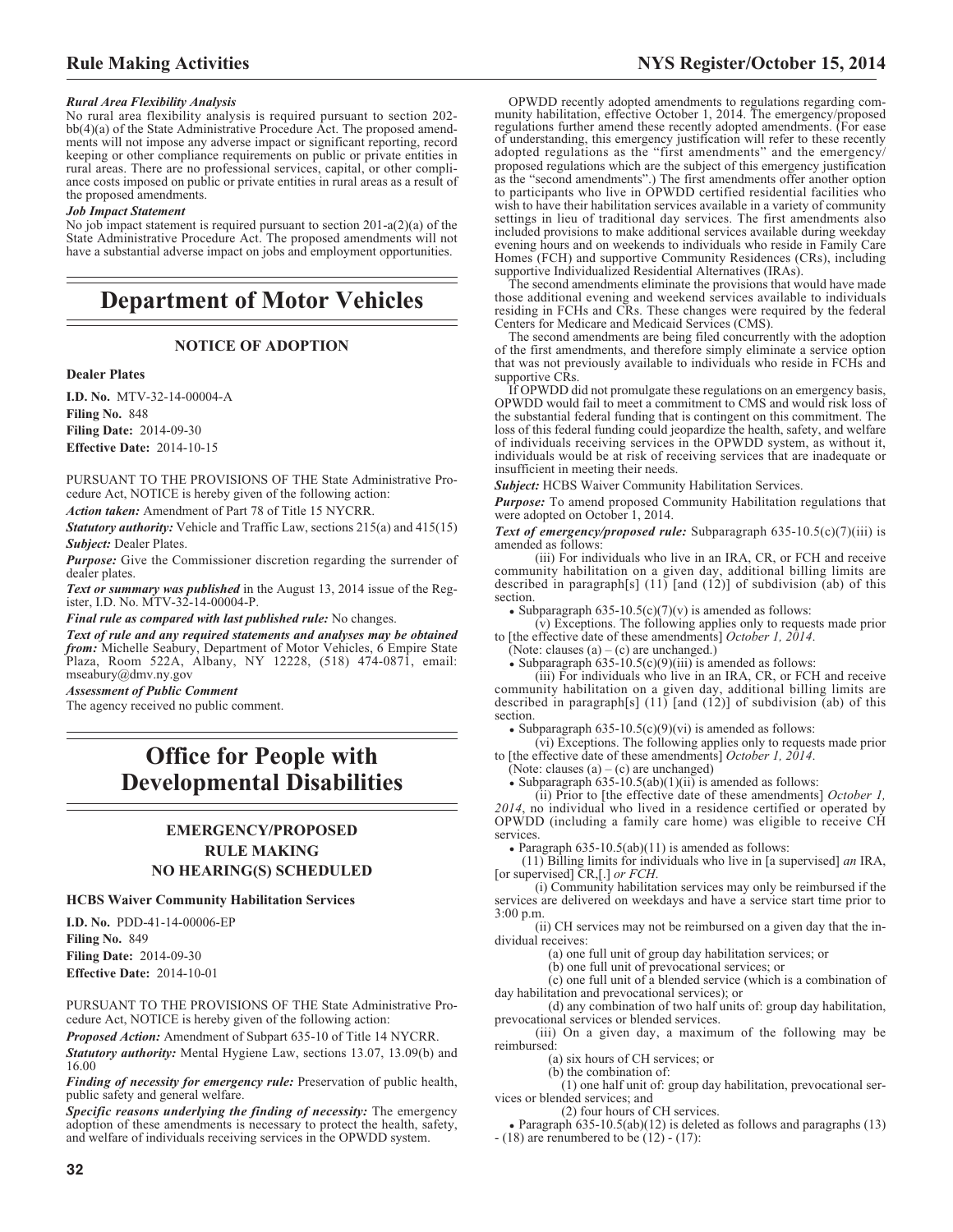(i) eight hours of CH services; or

(ii) the combination of:

(a) one half unit of: group day habilitation services, supplemental group day habilitation services, prevocational services or blended services; and

(b) six hours of CH services; or

(iii) the combination of:

(a) one full unit or two half units of: group day habilitation services, supplemental group day habilitation services, prevocational services or blended services; and

(b) four hours of CH services; or

 $(iv)$  the combination of:

(a) one full unit and one half unit or three half units of: group day habilitation services, supplemental group day habilitation services, prevocational services or blended services (one half or one full unit of these must be supplemental group day habilitation services); and<br>
(b) two hours of CH services.]<br>
• Renumbered paragraph 635-10.5(ab)(12) is amended as follows:

(12) Where more than one agency delivers services on a given day to the same individual who lives in an IRA, CR, or family care home the total number of units and/or hours of CH services billed for that day by all agencies may not exceed the maximum allowed daily units and/or hours described in paragraph[s] (11) [and (12)] of this subdivision.

• Renumbered clause  $\overline{635-10.5}$ (ab)( $\overline{14}$ )(iii)(d) is amended as follows:

(d) Effective [on the effective date of these amendments] *Octo-ber 1, 2014*, the fees for CH delivered to an individual who lives in a CR, IRA or FCH are as follows:

(Note: the remainder of clause (d) is unchanged)

*This notice is intended:* to serve as both a notice of emergency adoption and a notice of proposed rule making. The emergency rule will expire December 28, 2014.

*Text of rule and any required statements and analyses may be obtained from:* Regulatory Affairs Unit, OPWDD, 44 Holland Avenue, 3rd Floor, Albany, NY 12229, (518) 474-1830, email: [rau.unit@opwdd.ny.gov](mailto: rau.unit@opwdd.ny.gov)

*Data, views or arguments may be submitted to:* Same as above.

*Public comment will be received until:* 45 days after publication of this notice.

*Additional matter required by statute:* Pursuant to the requirements of the State Environmental Quality Review Act, OPWDD, as lead agency, has determined that the action described herein will have no effect on the environment, and an E.I.S is not needed.

#### *Regulatory Impact Statement*

1. Statutory Authority:

a. OPWDD has the statutory responsibility to provide and encourage the provision of appropriate programs and services in the area of care, treatment, rehabilitation, education and training of persons with developmental disabilities, as stated in the New York State (NYS) Mental Hygiene Law Section 13.07.

b. OPWDD has the authority to adopt rules and regulations necessary and proper to implement any matter under its jurisdiction as stated in the NYS Mental Hygiene Law Section 13.09(b).

c. OPWDD has the statutory authority to adopt regulations concerning the operation of programs, provision of services and facilities pursuant to the NYS Mental Hygiene Law Section 16.00.

2. Legislative Objectives: The proposed amendments further the legislative objectives embodied in sections 13.07, 13.09, and 16.00 of the Mental Hygiene Law. The proposed amendments establish revised standards for the provision of HCBS Waiver Community Habilitation Services.

3. Needs and Benefits: OPWDD recently adopted amendments to regulations regarding community habilitation, effective October 1, 2014. The emergency/proposed regulations further amend these recently adopted amendments. (For ease of understanding, this regulatory impact statement will refer to these recently adopted regulations as the "first amendments" and the emergency/proposed regulations which are the subject of this regulatory impact statement as the "second amendments".) The first amendments offer another option to participants who live in OPWDD certified residential facilities who wish to have their habilitation services available in a variety of community settings in lieu of traditional day services. The first amendments also included provisions to make additional services available during weekday evening hours and on weekends to individuals who reside in Family Care Homes (FCH) and supportive Community Residences (CRs), including supportive Individualized Residential Alternatives (IRAs).

The second amendments eliminate the provisions that would have made those additional evening and weekend services available to individuals residing in FCHs and CRs. These changes were required by the federal Centers for Medicare and Medicaid Services (CMS).

OPWDD expects that the second amendments will have no impact on service providers because these amendments simply eliminate a service that would have otherwise been made available only with adoption of the first amendments. The second amendments are being filed concurrently with the adoption of the first amendments, and therefore simply eliminate a service option that was not previously available to individuals who reside in FCHs and supportive CRs.

4. Costs:

a. Costs to the Agency and to the State and its local governments:

The second amendments do not impose any new costs to the Agency, the State, or local governments because these amendments simply eliminate a service option that had not previously been available to individuals receiving services.

b. Costs to private regulated parties: The second amendments do not impose any new compliance requirements and therefore will not result in

any increased compliance costs. 5. Local Government Mandates: There are no new requirements imposed by the rule on any county, city, town, village; or school, fire, or other special district.

6. Paperwork: The second amendments do not impose any new paperwork requirements because these amendments simply eliminate a service option that had not previously been available to individuals receiving services.

7. Duplication: The proposed amendments do not duplicate any existing State or Federal requirements that are applicable to these services. 8. Alternatives: OPWDD did not consider alternatives because the

second amendments are required by CMS. However, the second amendments do not impose any new requirements and will not result in any increased compliance costs to regulated parties.

9. Federal Standards: The proposed amendments do not exceed any minimum standards of the federal government for the same or similar subject areas.

10. Compliance Schedule: The second amendments will be adopted as emergency/proposed regulations concurrently with the adoption of the first amendments. OPWDD intends to adopt the second amendments permanently after the conclusion of the mandated public comment period. The second amendments simply eliminate a service option that had not previously been available to individuals receiving services. OPWDD plans on communicating with providers and service recipients concerning these changes as soon a possible.

#### *Regulatory Flexibility Analysis*

1. Effect on small businesses and local governments: These emergency/ proposed regulatory amendments apply to agencies that provide HCBS Waiver Community Habilitation (CH) services to individuals with developmental disabilities. Most CH services are expected to be delivered by voluntary provider agencies that employ more than 100 people overall and would therefore not be classified as small businesses. Some smaller agencies do, however, employ fewer than 100 employees overall and would, therefore, be considered to be small businesses. OPWDD estimates that approximately 252 provider agencies would be affected by the proposed amendments. OPWDD is unable to estimate the number of these provider agencies that would be considered to be small businesses.

The proposed amendments have been reviewed by OPWDD in light of their impact on these small businesses and on local governments. OPWDD has determined that these amendments will not have any negative effects on these small business providers of CH services or local governments.

OPWDD recently adopted amendments to regulations regarding community habilitation, effective October 1, 2014. The emergency/proposed regulations further amend these recently adopted amendments. (For ease of understanding, this regulatory flexibility analysis will refer to these recently adopted regulations as the "first amendments" and the emergency/ proposed regulations which are the subject of this regulatory flexibility analysis as the "second amendments".) The first amendments offer another option to participants who live in OPWDD certified residential facilities who wish to have their habilitation services available in a variety of community settings. The first amendments also included provisions to make additional services available during weekday evening hours and on weekends to individuals who reside in Family Care Homes (FCH) and supportive Community Residences (CRs), including supportive Individualized Residential Alternatives (IRAs).

The second amendments eliminate the provisions that would have made those additional evening and weekend services available to individuals residing in FCHs and CRs. These changes were required by the federal Centers for Medicare and Medicaid Services (CMS).

The second amendments will have no impact on service providers or local governments because the second amendments simply eliminate services that would only have been made available with the adoption of the first amendments.

2. Compliance requirements: The second amendments do not impose any new compliance requirements beyond those required by the first amendments.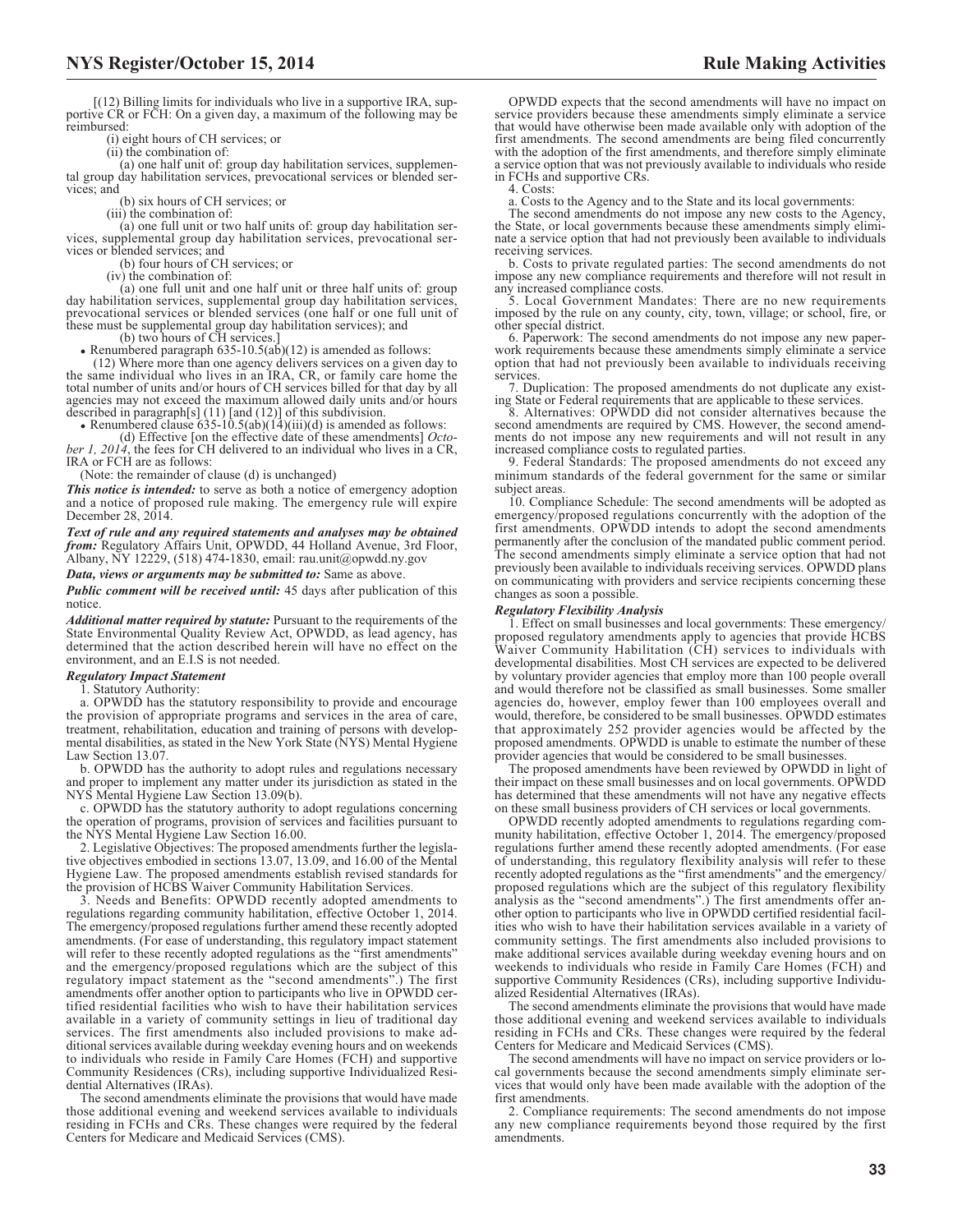3. Professional services: There are no additional professional services required as a result of the second amendments and they will not add to the professional service needs of local governments.

4. Compliance costs: The second amendments do not impose any new compliance requirements and therefore will not result in any increased compliance costs.

5. Economic and technological feasibility: The proposed amendments do not impose on regulated parties the use of any new technological processes.

6. Minimizing adverse impact: OPWDD did not consider approaches for minimizing adverse impact as suggested in 202-bb(2)(b) of the State Administrative Procedure Act (SAPA) because the second amendments are required by CMS. However, the second amendments do not impose any new compliance requirements and therefore will not result in any increased compliance costs to regulated parties, including small business providers.

7. Small business and local government participation: OPWDD has not met with providers or service recipients regarding this emergency/ proposed amendment because CMS only recently told OPWDD that it was requiring these changes. OPWDD plans on communicating with providers and service recipients concerning these changes as soon as possible.

#### *Rural Area Flexibility Analysis*

1. Types and estimated number of rural areas: OPWDD services are provided in every county in New York State. 43 counties have a population of less than 200,000: Allegany, Cattaraugus, Cayuga, Chautauqua, Chemung, Chenango, Clinton, Columbia, Cortland, Delaware, Essex, Franklin, Fulton, Genesee, Greene, Hamilton, Herkimer, Jefferson, Lewis, Livingston, Madison, Montgomery, Ontario, Orleans, Oswego, Otsego, Putnam, Rensselaer, St. Lawrence, Schenectady, Schoharie, Schuyler, Seneca, Steuben, Sullivan, Tioga, Tompkins, Ulster, Warren, Washington, Wayne, Wyoming and Yates. Additionally, 10 counties with certain townships have a population density of 150 persons or less per square mile: Albany, Broome, Dutchess, Erie, Monroe, Niagara, Oneida, Onondaga, Orange, and Saratoga.

The emergency/proposed regulations have been reviewed by OPWDD in light of their impact on rural areas.

OPWDD recently adopted amendments to regulations regarding community habilitation, effective October 1, 2014. The emergency/proposed regulations further amend these recently adopted amendments. (For ease of understanding, this rural area flexibility analysis will refer to these recently adopted regulations as the "first amendments" and the emergency/ proposed regulations which are the subject of this rural area flexibility analysis as the "second amendments".) The first amendments offer another option to participants who live in OPWDD certified residential facilities who wish to have their habilitation services available in a variety of community settings. The first amendments also included provisions to make additional services available during weekday evening hours and on weekends to individuals who reside in Family Care Homes (FCH) and supportive Community Residences (CRs), including supportive Individualized Residential Alternatives (IRAs).

The second amendments eliminate the provisions that would have made those additional evening and weekend services available to individuals residing in FCHs and CRs. These changes were required by the federal Centers for Medicare and Medicaid Services (CMS).

The second amendments will have no impact on service providers or local governments in rural areas because the second amendments simply eliminate services that would only have been made available with the adoption of the first amendments.

2. Compliance requirements: The second amendments do not impose any new compliance requirements beyond those required by the first amendments.

The second amendments do not impose any compliance requirements on local governments in rural areas.

3. Professional services: There are no additional professional services required as a result of the second amendments and they will not add to the professional service needs of local governments.

4. Compliance costs: The second amendments do not impose any new compliance requirements and therefore will not result in any increased compliance costs.

5. Minimizing adverse impact: OPWDD could not consider approaches for minimizing adverse impact as suggested in 202-bb(2)(b) of the State Administrative Procedure Act (SAPA) because the second amendments are required by CMS. However, the second amendments do not impose any new compliance requirements and therefore will not result in any increased compliance costs to regulated parties, including rural area providers.

6. Rural area participation: OPWDD has not met with providers or service recipients regarding this emergency/proposed amendment because CMS only recently told OPWDD that it was requiring these changes.

OPWDD plans on communicating with providers and service recipients concerning these changes as soon as possible.

#### *Job Impact Statement*

OPWDD is not submitting a Job Impact Statement for this proposed rulemaking because this rulemaking will not have a substantial adverse impact on jobs or employment opportunities.

OPWDD recently adopted amendments to regulations regarding community habilitation, effective October 1, 2014. The emergency/proposed regulations further amend these recently adopted amendments. (For ease of understanding, this job impact statement will refer to these recently adopted regulations as the "first amendments" and the emergency/ proposed regulations which are the subject of this job impact statement as the "second amendments".) The first amendments offer another option to participants who live in OPWDD certified residential facilities who wish to have their habilitation services available in a variety of community settings in lieu of traditional day services. The first amendments also included provisions to make additional services available during weekday evening hours and on weekends to individuals who reside in Family Care Homes (FCH) and supportive Community Residences (CRs), including supportive Individualized Residential Alternatives (IRAs).

The second amendments eliminate the provisions that would have made those additional evening and weekend services available to individuals residing in FCHs and CRs. These changes were required by the federal Centers for Medicare and Medicaid Services (CMS).

The second amendments simply eliminate a service that would otherwise have been made available only with adoption of the first amendments. Since this service, and any possible jobs or employment opportunities that might have arisen from the service, will never take place, the proposed amendments will not have any substantial adverse impact on jobs or employment opportunities.

# **Public Service Commission**

### **NOTICE OF ADOPTION**

**Approval of Petition of Durst Development LLC to Submeter Electricity at 625 West 57th Street**

**I.D. No.** PSC-15-14-00007-A **Filing Date:** 2014-09-29 **Effective Date:** 2014-09-29

PURSUANT TO THE PROVISIONS OF THE State Administrative Procedure Act, NOTICE is hereby given of the following action:

*Action taken:* On 9/29/14, the PSC adopted an order approving the petition of Durst Development LLC to submeter electricity at 625 West 57th Street, New York, located in the territory of Consolidated Edison Company of New York, Inc.

*Statutory authority:* Public Service Law, sections 2, 4(1), 30, 32-48, 52, 53, 65(1), 66(1), (2), (3), (4), (12) and (14)

*Subject:* Approval of petition of Durst Development LLC to submeter electricity at 625 West 57th Street.

*Purpose:* To approve the petition of Durst Development LLC to submeter electricity at 625 West 57th Street.

*Substance of final rule:* The Commission, on September 29, 2014, adopted an order approving the petition of Durst Development LLC to submeter electricity at 625 West 57th Street, New York, New York, located in the territory of Consolidated Edison Company of New York, Inc., subject to the terms and conditions set forth in the order.

*Final rule as compared with last published rule:* No changes.

*Text of rule may be obtained from:* Deborah Swatling, Public Service Commission, Three Empire State Plaza, Albany, New York 12223, (518) 486-2659, email: deborah.swatling@dps.ny.gov An IRS employer ID no. or social security no. is required from firms or persons to be billed 25 cents per page. Please use tracking number found on last line of notice in requests.

#### *Assessment of Public Comment*

An assessment of public comment is not submitted with this notice because the rule is within the definition contained in section  $102(2)(a)(ii)$  of the State Administrative Procedure Act.

(14-E-0104SA1)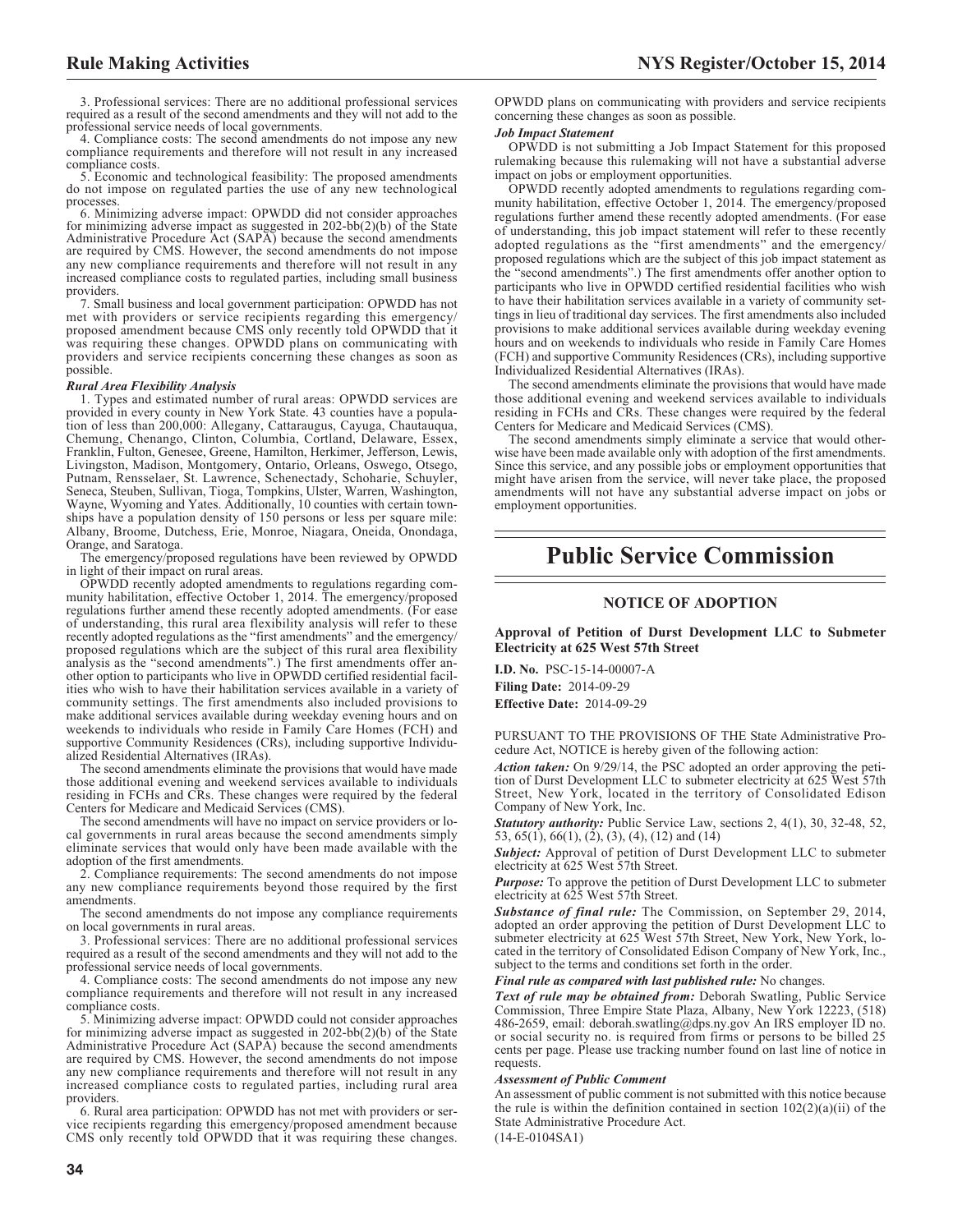# **PROPOSED RULE MAKING NO HEARING(S) SCHEDULED**

### **Rule 42 – Merchant Function Charge**

**I.D. No.** PSC-41-14-00008-P

PURSUANT TO THE PROVISIONS OF THE State Administrative Procedure Act, NOTICE is hereby given of the following proposed rule:

*Proposed Action:* The Commission is considering a proposal filed by Ni-agara Mohawk Power Corporation d/b/a National Grid to make a change to the rates, charges, rules, and regulations contained in its Schedules for Electric Service P.S.C. Nos. 220 and 214.

*Statutory authority:* Public Service Law, section 66(12)(b)

*Subject:* Rule 42 – Merchant Function Charge.

*Purpose:* To modify the calculation of two of the components of the Merchant Function Charge.

*Substance of proposed rule:* The Public Service Commission is considering whether to approve, modify or reject, in whole or in part, tariff amend-ments and statements filed by Niagara Mohawk Power Corporation d/b/a National Grid (National Grid or the Company) to modify the calculation included in Rule 42 – Merchant Function Charge (MFC), contained in P.S.C. Nos. 220 and 214 – Electricity. The Company is proposing a change to the calculation of two of the components in the MFC: the Electricity Supply Uncollectible Expense and the Working Capital on Purchased Power Costs. These two components of the MFC are percentage factors multiplied by the electricity supply cost. The Company proposes that the Electric Supply Uncollectible Expense and Working Capital on Purchased Power Cost percentages should be applied to both the electricity supply cost and the Electricity Supply Reconciliation Mechanism (ESRM) on a customer's bill. The ESRM includes the reconciliation of forecast to actual supply costs and the New Hedge Adjustment for mass market customers. The proposed filing has an effective date of January 1, 2015.

*Text of proposed rule and any required statements and analyses may be obtained by filing a Document Request Form (F-96) located on our website http://www.dps.ny.gov/f96dir.htm. For questions, contact:* Deborah Swatling, Public Service Commission, 3 Empire State Plaza, Albany, New York 12223-1350, (518) 486-2659, email: Deborah.Swatling@dps.ny.gov

*Data, views or arguments may be submitted to:* Kathleen H. Burgess, Secretary, Public Service Commission, 3 Empire State Plaza, Albany, New York 12223-1350, (518) 474-6530, email: [secretary@dps.ny.gov](mailto: secretary@dps.ny.gov)

*Public comment will be received until:* 45 days after publication of this notice.

*Regulatory Impact Statement, Regulatory Flexibility Analysis, Rural Area Flexibility Analysis and Job Impact Statement*

Statements and analyses are not submitted with this notice because the proposed rule is within the definition contained in section  $102(2)(a)(ii)$  of the State Administrative Procedure Act.

(14-E-0437SP1)

# **PROPOSED RULE MAKING NO HEARING(S) SCHEDULED**

#### **Establishment of a Clean Energy Fund and Related Actions**

**I.D. No.** PSC-41-14-00009-P

PURSUANT TO THE PROVISIONS OF THE State Administrative Procedure Act, NOTICE is hereby given of the following proposed rule:

*Proposed Action:* The Commission is considering the actions described in the Clean Energy Fund Proposal filed by NYSERDA.

*Statutory authority:* Public Service Law, sections 4(1), 5(2) and 66(1)

*Subject:* Establishment of a Clean Energy Fund and related actions.

*Purpose:* Consideration of proposal by NYSERDA for the establishment of a Clean Energy Fund and related actions.

*Substance of proposed rule:* The Public Service Commission is considering a proposal filed by the New York State Energy Research and Development Authority (NYSERDA) titled Clean Energy Fund Proposal. In Section X, NYSERDA requests that the Commission issue an order establishing a Clean Energy Fund as described in the proposal and take related actions. The Commission may adopt, reject or modify, in whole or in part, the relief proposed and may resolve related matters.

*Text of proposed rule and any required statements and analyses may be obtained by filing a Document Request Form (F-96) located on our website http://www.dps.ny.gov/f96dir.htm. For questions, contact:* Deborah Swatling, Public Service Commission, 3 Empire State Plaza,

Albany, New York 12223-1350, (518) 486-2659, email: Deborah.Swatling@dps.ny.gov

*Data, views or arguments may be submitted to:* Kathleen H. Burgess, Secretary, Public Service Commission, 3 Empire State Plaza, Albany, New York 12223-1350, (518) 474-6530, email: [secretary@dps.ny.gov](mailto: secretary@dps.ny.gov)

*Public comment will be received until:* 45 days after publication of this notice.

# *Regulatory Impact Statement, Regulatory Flexibility Analysis, Rural Area Flexibility Analysis and Job Impact Statement*

Statements and analyses are not submitted with this notice because the proposed rule is within the definition contained in section 102(2)(a)(ii) of the State Administrative Procedure Act. (14-M-0094SP2)

# **PROPOSED RULE MAKING NO HEARING(S) SCHEDULED**

#### **Reallocation of EEPS and SBC Funds**

**I.D. No.** PSC-41-14-00010-P

PURSUANT TO THE PROVISIONS OF THE State Administrative Procedure Act, NOTICE is hereby given of the following proposed rule:

*Proposed Action:* The Commission is considering reallocating EEPS and SBC funds as described in the Clean Energy Fund Proposal filed by NYSERDA.

*Statutory authority:* Public Service Law, sections 4(1), 5(2) and 66(1) *Subject:* Reallocation of EEPS and SBC funds.

*Purpose:* Consideration of proposal by NYSERDA for reallocation of EEPS and SBC funds.

*Substance of proposed rule:* The Public Service Commission is considering a proposal filed by the New York State Energy Research and Develop-ment Authority (NYSERDA) titled Clean Energy Fund Proposal. In Section IX and X of the proposal, NYSERDA requests that the Commission issue an order that approves the reallocation of certain funds in the Energy Efficiency Portfolio Standard and System Benefit Charge Programs. The Commission may adopt, reject or modify, in whole or in part, the relief proposed and may resolve related matters.

*Text of proposed rule and any required statements and analyses may be obtained by filing a Document Request Form (F-96) located on our website http://www.dps.ny.gov/f96dir.htm. For questions, contact:* Deborah Swatling, Public Service Commission, 3 Empire State Plaza, York 12223-1350, (518) 486-2659, email: Deborah.Swatling@dps.ny.gov

*Data, views or arguments may be submitted to:* Kathleen H. Burgess, Secretary, Public Service Commission, 3 Empire State Plaza, Albany, New York 12223-1350, (518) 474-6530, email: [secretary@dps.ny.gov](mailto: secretary@dps.ny.gov)

*Public comment will be received until:* 45 days after publication of this notice.

#### *Regulatory Impact Statement, Regulatory Flexibility Analysis, Rural Area Flexibility Analysis and Job Impact Statement*

Statements and analyses are not submitted with this notice because the proposed rule is within the definition contained in section 102(2)(a)(ii) of the State Administrative Procedure Act.

# (14-M-0094SP1)

# **PROPOSED RULE MAKING NO HEARING(S) SCHEDULED**

#### **Establishment of Annual Collections Caps and Collection and Spending Mechanisms as Described in the Clean Energy Fund Proposal**

**I.D. No.** PSC-41-14-00011-P

PURSUANT TO THE PROVISIONS OF THE State Administrative Procedure Act, NOTICE is hereby given of the following proposed rule:

*Proposed Action:* The Commission is considering the proposal for annual collections caps and particular collection and spending mechanisms described in the Clean Energy Fund Proposal filed by NYSERDA.

*Statutory authority:* Public Service Law, sections 4(1), 5(2) and 66(1) *Subject:* Establishment of annual collections caps and collection and spending mechanisms as described in the Clean Energy Fund Proposal. *Purpose:* Consideration of proposal by NYSERDA for the establishment of annual collections caps and collection and spending mechanisms.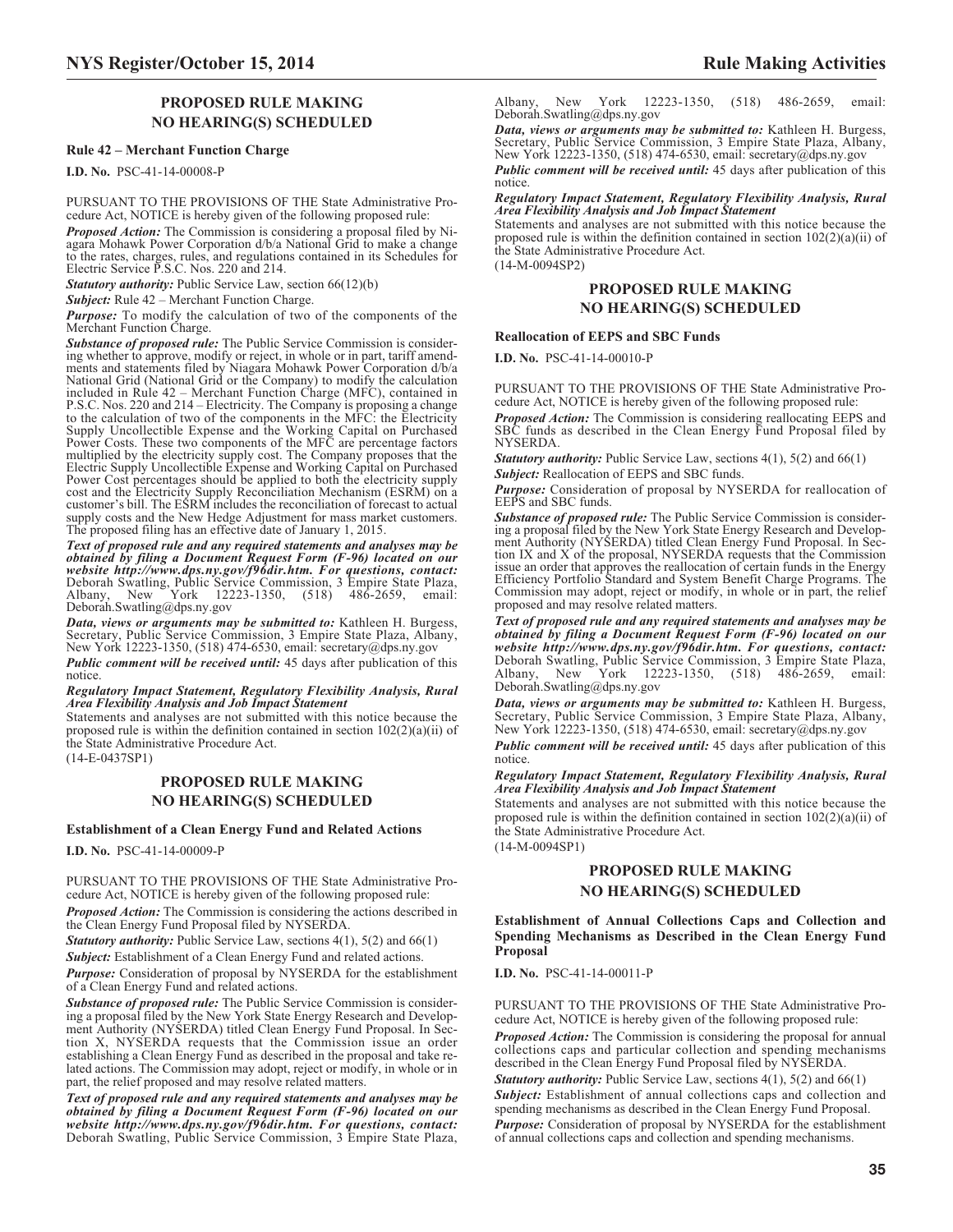*Substance of proposed rule:* The Public Service Commission is considering a proposal filed by the New York State Energy Research and Development Authority (NYSERDA) titled Clean Energy Fund Proposal. NYSERDA requests that the Commission issue an order establishing annual collections caps, permitting collections up to but not exceeding those caps, and permit the use of currently uncommitted funds and collected funds on a "bill-as-you-go" fund management approach. The Commission may adopt, reject or modify, in whole or in part, the relief proposed and may resolve related matters.

*Text of proposed rule and any required statements and analyses may be obtained by filing a Document Request Form (F-96) located on our website http://www.dps.ny.gov/f96dir.htm. For questions, contact:* Deborah Swatling, Public Service Commission, 3 Empire State Plaza, York 12223-1350, (518) 486-2659, email: Deborah.Swatling@dps.ny.gov

*Data, views or arguments may be submitted to:* Kathleen H. Burgess, Secretary, Public Service Commission, 3 Empire State Plaza, Albany, New York 12223-1350, (518) 474-6530, email: [secretary@dps.ny.gov](mailto: secretary@dps.ny.gov)

*Public comment will be received until:* 45 days after publication of this notice.

*Regulatory Impact Statement, Regulatory Flexibility Analysis, Rural Area Flexibility Analysis and Job Impact Statement*

Statements and analyses are not submitted with this notice because the proposed rule is within the definition contained in section 102(2)(a)(ii) of the State Administrative Procedure Act.

# (14-M-0094SP3)

# **PROPOSED RULE MAKING NO HEARING(S) SCHEDULED**

**Funding and Management of the NY-Sun Program as Described in the Clean Energy Fund Proposal**

**I.D. No.** PSC-41-14-00012-P

PURSUANT TO THE PROVISIONS OF THE State Administrative Procedure Act, NOTICE is hereby given of the following proposed rule:

*Proposed Action:* The Commission is considering the proposal for funding and management of the NY-Sun program described in the Clean Energy Fund Proposal filed by NYSERDA.

*Statutory authority:* Public Service Law, sections 4(1), 5(2) and 66(1)

*Subject:* Funding and management of the NY-Sun program as described in the Clean Energy Fund Proposal.

*Purpose:* Consideration of proposal by NYSERDA for the funding and management of the NY-Sun program.

*Substance of proposed rule:* The Public Service Commission is considering a proposal filed by the New York State Energy Research and Development Authority (NYSERDA) titled Clean Energy Fund Proposal. NYSERDA requests that the Commission issue an order establishing collections, funding, and management rules for the NY-Sun program for the period 2016 to 2023. The Commission may adopt, reject or modify, in whole or in part, the relief proposed and may resolve related matters.

*Text of proposed rule and any required statements and analyses may be obtained by filing a Document Request Form (F-96) located on our website http://www.dps.ny.gov/f96dir.htm. For questions, contact:* Deborah Swatling, Public Service Commission, 3 Empire State Plaza, York 12223-1350, (518) 486-2659, email: Deborah.Swatling@dps.ny.gov

*Data, views or arguments may be submitted to:* Kathleen H. Burgess, Secretary, Public Service Commission, 3 Empire State Plaza, Albany, New York 12223-1350, (518) 474-6530, email: [secretary@dps.ny.gov](mailto: secretary@dps.ny.gov)

*Public comment will be received until:* 45 days after publication of this notice.

*Regulatory Impact Statement, Regulatory Flexibility Analysis, Rural Area Flexibility Analysis and Job Impact Statement*

Statements and analyses are not submitted with this notice because the proposed rule is within the definition contained in section  $102(2)(a)(ii)$  of the State Administrative Procedure Act.

(14-M-0094SP4)

# **PROPOSED RULE MAKING NO HEARING(S) SCHEDULED**

**Funding and Collections for the New York Green Bank as Described in the Clean Energy Fund Proposal**

**I.D. No.** PSC-41-14-00013-P

PURSUANT TO THE PROVISIONS OF THE State Administrative Procedure Act, NOTICE is hereby given of the following proposed rule:

*Proposed Action:* The Commission is considering the proposal for funding and collections for the New York Green Bank described in the Clean Energy Fund Proposal filed by NYSERDA.

*Statutory authority:* Public Service Law, sections 4(1), 5(2) and 66(1)

*Subject:* Funding and collections for the New York Green Bank as described in the Clean Energy Fund Proposal.

*Purpose:* Consideration of proposal by NYSERDA for the funding and collections for the New York Green Bank.

*Substance of proposed rule:* The Public Service Commission is considering a proposal filed by the New York State Energy Research and Development Authority (NYSERDA) titled Clean Energy Fund Proposal. NYSERDA requests that the Commission issue an order establishing collections and funding for the Green Bank. The Commission may adopt, reject or modify, in whole or in part, the relief proposed and may resolve related matters.

*Text of proposed rule and any required statements and analyses may be obtained by filing a Document Request Form (F-96) located on our website http://www.dps.ny.gov/f96dir.htm. For questions, contact:* Deborah Swatling, Public Service Commission, 3 Empire State Plaza, Albany, New York 12223-1350, (518) 486-2659, email: Deborah.Swatling@dps.ny.gov

*Data, views or arguments may be submitted to:* Kathleen H. Burgess, Secretary, Public Service Commission, 3 Empire State Plaza, Albany, New York 12223-1350, (518) 474-6530, email: [secretary@dps.ny.gov](mailto: secretary@dps.ny.gov)

*Public comment will be received until:* 45 days after publication of this notice.

*Regulatory Impact Statement, Regulatory Flexibility Analysis, Rural Area Flexibility Analysis and Job Impact Statement*

Statements and analyses are not submitted with this notice because the proposed rule is within the definition contained in section  $102(2)(a)(ii)$  of the State Administrative Procedure Act.

(14-M-0094SP5)

# **PROPOSED RULE MAKING NO HEARING(S) SCHEDULED**

#### **Funding and Management of a Market Development Program as Described in the Clean Energy Fund Proposal**

**I.D. No.** PSC-41-14-00014-P

PURSUANT TO THE PROVISIONS OF THE State Administrative Procedure Act, NOTICE is hereby given of the following proposed rule:

*Proposed Action:* The Commission is considering the proposal for funding and management of a Market Development Program as described in the Clean Energy Fund Proposal filed by NYSERDA.

*Statutory authority:* Public Service Law, sections 4(1), 5(2), and 66(1)

*Subject:* Funding and management of a Market Development Program as described in the Clean Energy Fund Proposal.

*Purpose:* Consideration of proposal by NYSERDA for the funding and management of a Market Development Program.

*Substance of proposed rule:* The Public Service Commission is considering a proposal filed by the New York State Energy Research and Development Authority (NYSERDA) titled Clean Energy Fund Proposal. NYSERDA requests that the Commission issue an order establishing a Market Development Program and collections, funding, and management rules for that program. The Commission may adopt, reject or modify, in whole or in part, the relief proposed and may resolve related matters.

*Text of proposed rule and any required statements and analyses may be obtained by filing a Document Request Form (F-96) located on our website http://www.dps.ny.gov/f96dir.htm. For questions, contact:* Deborah Swatling, Public Service Commission, 3 Empire State Plaza, Albany, New York 12223-1350, (518) 486-2659, email: Albany, New York 122<br>Deborah.Swatling@dps.ny.gov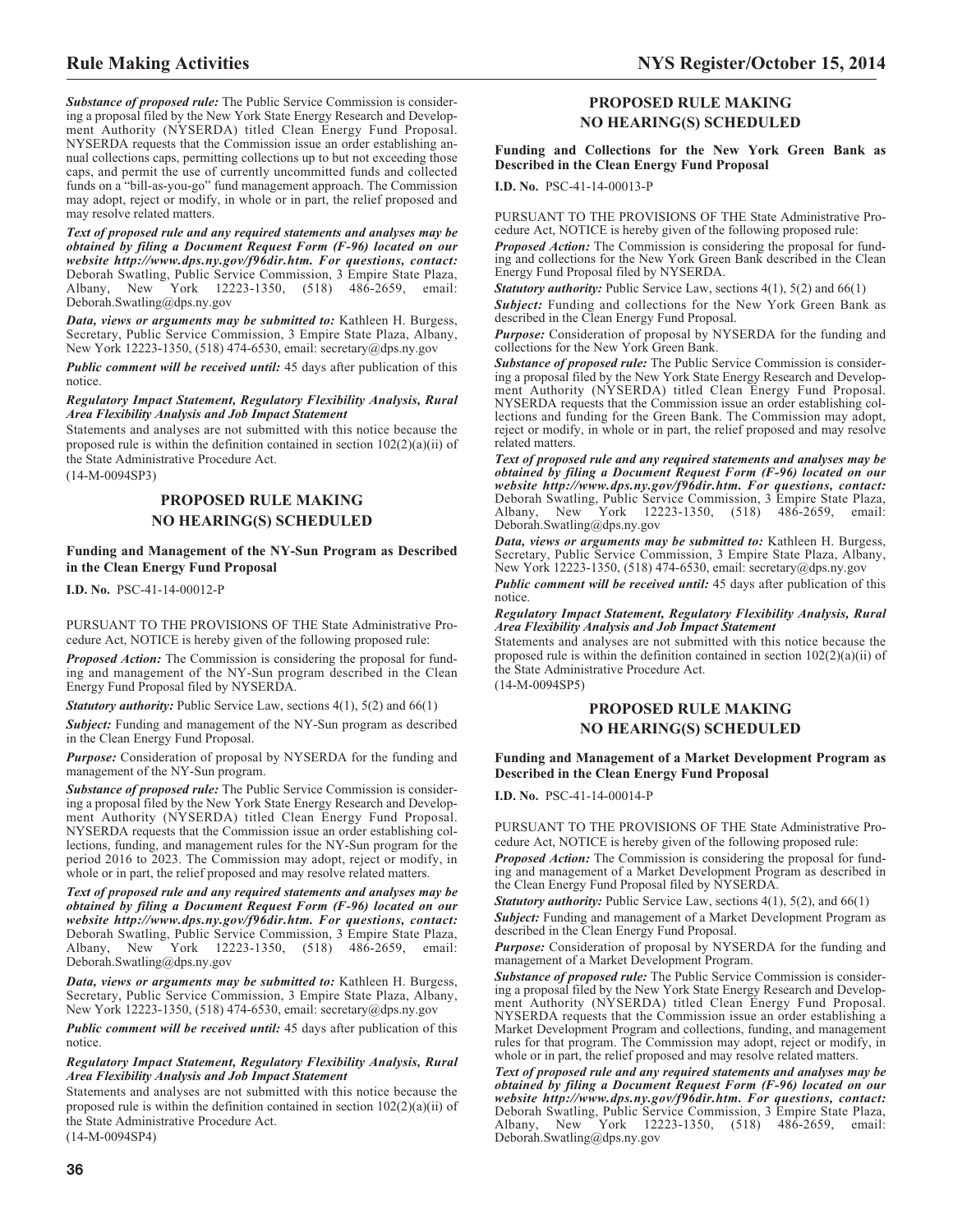*Data, views or arguments may be submitted to:* Kathleen H. Burgess, Secretary, Public Service Commission, 3 Empire State Plaza, Albany, New York 12223-1350, (518) 474-6530, email: [secretary@dps.ny.gov](mailto:secretary@dps.ny.gov)

*Public comment will be received until:* 45 days after publication of this notice.

*Regulatory Impact Statement, Regulatory Flexibility Analysis, Rural Area Flexibility Analysis and Job Impact Statement*

Statements and analyses are not submitted with this notice because the proposed rule is within the definition contained in section 102(2)(a)(ii) of the State Administrative Procedure Act. (14-M-0094SP6)

# **PROPOSED RULE MAKING NO HEARING(S) SCHEDULED**

#### **Funding and Management of a Technology and Business Innovation Program as Described in the Clean Energy Fund Proposal**

**I.D. No.** PSC-41-14-00015-P

PURSUANT TO THE PROVISIONS OF THE State Administrative Procedure Act, NOTICE is hereby given of the following proposed rule:

*Proposed Action:* The Commission is considering the proposal for funding and management of a Technology and Business Innovation Program as described in the Clean Energy Fund Proposal filed by NYSERDA.

*Statutory authority:* Public Service Law, sections 4(1), 5(2), and 66(1) **Subject:** Funding and management of a Technology and Business Innovation Program as described in the Clean Energy Fund Proposal.

*Purpose:* Consideration of proposal by NYSERDA for the funding and management of a Technology and Business Innovation Program.

*Substance of proposed rule:* The Public Service Commission is considering a proposal filed by the New York State Energy Research and Development Authority (NYSERDA) titled Clean Energy Fund Proposal. NYSERDA requests that the Commission issue an order establishing a Technology and Business Innovation Program and collections, funding, and management rules for that program. The Commission may adopt, reject or modify, in whole or in part, the relief proposed and may resolve related matters.

*Text of proposed rule and any required statements and analyses may be obtained by filing a Document Request Form (F-96) located on our website http://www.dps.ny.gov/f96dir.htm. For questions, contact:* Deborah Swatling, Public Service Commission, 3 Empire State Plaza, York 12223-1350, (518) 486-2659, email: Deborah.Swatling@dps.ny.gov

*Data, views or arguments may be submitted to:* Kathleen H. Burgess, Secretary, Public Service Commission, 3 Empire State Plaza, Albany, New York 12223-1350, (518) 474-6530, email: [secretary@dps.ny.gov](mailto:secretary@dps.ny.gov)

*Public comment will be received until:* 45 days after publication of this notice

*Regulatory Impact Statement, Regulatory Flexibility Analysis, Rural Area Flexibility Analysis and Job Impact Statement*

Statements and analyses are not submitted with this notice because the proposed rule is within the definition contained in section 102(2)(a)(ii) of the State Administrative Procedure Act.

(14-M-0094SP7)

# **PROPOSED RULE MAKING NO HEARING(S) SCHEDULED**

# **Inter-Carrier Telephone Service Quality Standards and Metrics**

**I.D. No.** PSC-41-14-00016-P

PURSUANT TO THE PROVISIONS OF THE State Administrative Procedure Act, NOTICE is hereby given of the following proposed rule:

*Proposed Action:* The Commission is considering modification to existing inter-carrier telephone quality measures and standards as proposed by the Carrier Working Group.

*Statutory authority:* Public Service Law, section 94(2)

**Subject:** Inter-carrier telephone service quality standards and metrics. *Purpose:* To review recommendations from the Carrier Working Group and incorporate modifications to the existing guidelines.

*Substance of proposed rule:* The Commission is considering modifica-

tions to the New York State Inter-Carrier Service Quality Guidelines (the C2C Guidelines), which were established, and are routinely updated, in Case 97-C-0139. Revisions to the C2C Guidelines are proposed by the Carrier Working Group (CWG), an industry group that meets regularly and whose active participants includes the incumbent and competitive local exchange telecommunications carriers in New York State and the Staff of the Department of Public Service. Specific modifications to the C2C Guidelines being considered by the Commission in this action include: administrative changes and process changes for specific products offered in the following metrics:

1. Order Confirmation Timeliness. The OR-1 metric measures the amount of elapsed time (in hours and minutes) between receipt of a valid order request (Verizon Ordering Interface) (or fax date and time stamp) and distribution of a Service Order confirmation. Rejected orders will have the clock re-started upon receipt of a valid order. These metrics are proposed for deletion due to no activity: OR-1-04-3210, OR-1-06-3341, OR-1-19-5030 and these are proposed due to low activity: OR-1-04-2214, OR-1-04-2341, OR-1-04-3341, OR-1-06-2214,OR-1-06-2341. OR-2 measures the amount of elapsed time (in hours and minutes) between receipt of an order request and distribution of a Service Order reject, both based on Ordering Interface System (Request Manager) or fax date and time stamp. OR-2-04-2200, OR-2-06-2200, OR-2-06-2341 is deleted due to low activity. OR-13-01-3523 measures the percentage of large job hot cut project negotiations completed and is proposed for deletion due to no activity.

2. Pre-Ordering Performance. Pre-Ordering PO-2-02-6060, PO-2-03- 6060, PO-2-03-6080 measures the OSS Interface Availability and have little or no activity. The OSS Interface Availability metric is a measurement of the time during which the electronic OSS Interface is actually available as a percentage of scheduled availability.

3. Maintenance and Repair. The MR-1 Response Time OSS Maintenance Interface sub-metrics measures the response time defined as the time, in seconds, that elapses from receipt of a request at Verizon's access platform to issuance of a response from Verizon's access platform. These metrics, based on little or no activity, are proposed to be deleted: MR-1- 09-6095, MR-1-04-6050. The MR-2 Trouble Report Rate metric measures the total initial Customer Direct (CD) or Customer Referred (CR) troubles (Category 1) reported, where the trouble disposition was found to be in the network, per 100 lines/circuits/trunks in service. These metrics, based on little or no activity, are proposed to be deleted: MR-2-01-2200, MR-2-02- 2341, MR-2-03-2341, MR-2-05-2200, MR-2-05-2341, MR-2-05-3341. The MR-3 metrics measure the percent of reported Network Troubles not repaired and cleared by the date and time committed. These metrics, based on little or no activity, are proposed to be deleted: MR-3-01-2341, MR-3- 02-2341, MR-3-03-2100, MR-3-03-2341, MR-3-03-3341. The MR-4 metric measures trouble duration intervals. These metrics, based on little or no activity, are proposed to be deleted: MR-4-01-2216, MR-4-01-2217, MR-4-01-2341, MR-4-01-3216, MR-4-01-3341, MR-4-02-2341, MR-4- 03-2341, MR-4-04-2216, MR-4-04-2217, MR-4-04-2341, MR-4-04-3216, MR-4-06-2216, MR-4-06-2217, MR-4-06-3216, MR-4-07-2341, MR-4- 08-2216, MR-4-08-2217, MR-4-08-2341, MR-4-08-3216. The MR-5 Repeat Trouble Reports metric measures the percent of troubles closed that have an additional trouble closed within 30 days for which a network trouble is found. The MR-5 metrics proposed to be deleted are: MR-5-01- 2200, MR-5-01-2341.

4. Provisioning Performance. The PR-1 sub-metric measures the average interval offered for completed and cancelled orders. The metrics proposed to be deleted are: PR-1-01-2341, PR-1-01-3341, PR-1-02-2341, PR-1-02-3341, PR-1-03-2120, PR-1-04-2100, PR-1-04-3112, PR-1-05- 2100, PR-1-05-3112, PR-1-09-2210, PR-1-09-3210, PR-1-09-3511, PR-1-09-3512, PR-1-09-3530, PR-1-13-3529. The PR-3 sub-metric measures the percent of POTS orders completed in a specified numbers (by metrics) - of business days, between application and work completion dates. These metrics, based on little or no activity, are proposed to be deleted: PR-3-06- 2100, PR-3-09-2100, PR-3-10-3341, PR-3-11-3528, PR-3-12-3531, PR-3-12-3532, PR-3-13-3531, PR-3-13-3532. The PR-4 sub-metric measures the percent of Order completed after the due date. These metrics, based on little or no activity, are proposed to be deleted: PR-4-01-2210, PR-4-01- 2211, PR-4-01-2213, PR-4-01-3210, PR-4-01-3213, PR-4-02-2200, PR-4-02-2341, PR-4-02-3200, PR-4-03-2200, PR-4-03-2341, PR-4-03-3341, PR-4-03-3530, PR-4-04-2341, PR-4-04-3341, PR-4-05-2341. The PR-5 sub-metric measures facility missed orders with calculations for the report month including orders complete in the billing system. These metrics, based on little or no activity, are proposed to be deleted: PR-5-01-2200, PR-5-01-2341, PR-5-01-3341, PR-5-02-2200, PR-5-02-2341, PR-5-02- 3341. The PR-6 sub-metric measures the percent of lines/circuits/trunks installed where a reported trouble was found in the Verizon network within 30 days of order completion. These metrics, based on little or no activity, are proposed to be deleted: PR-6-01-2200, PR-6-01-2341, PR-6-03-2100, PR-6-03-2200, PR-6-03-2341, PR-6-03-3341, PR-6-03-5000. The PR-8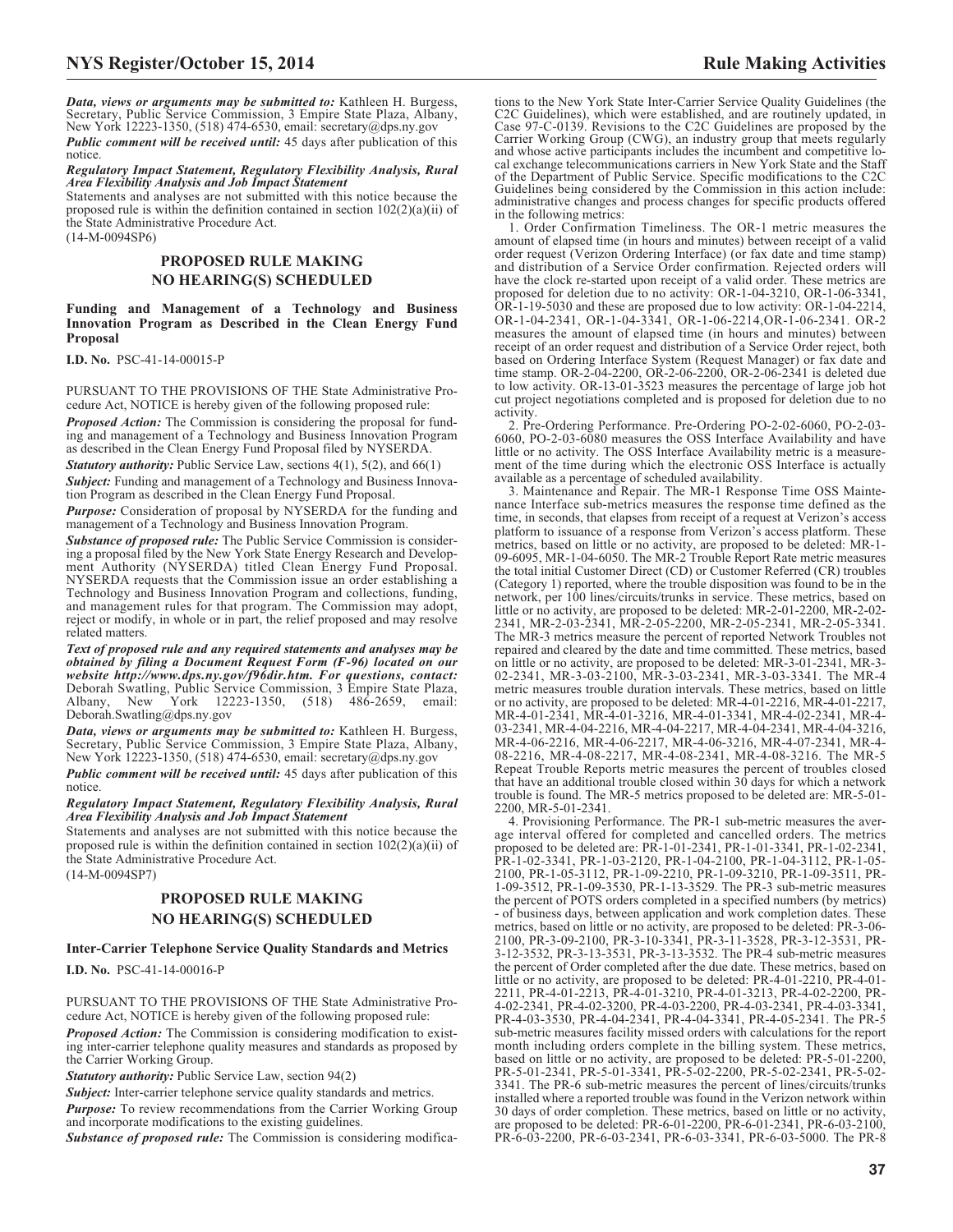sub-metric measures the number of open orders that at the close of the reporting period have been in a hold status for more than 30 calendar days, as a percent of orders completed in the reporting period. These metrics, based on little or no activity, are proposed to be deleted: PR-8-01-2100, PR-8-01-2200, PR-8-01-2341, PR-8-01-3112.

5. Network Performance. The NP-1 sub-metric measure the percent of dedicated one-way Final Trunk Groups (FTGs) carrying traffic from Verizon's tandem to the CLEC that exceed blocking design threshold. The NP-2 metric includes physical collocation arrangement products ordered and provisioned via the state tariffs. These metrics, based on little or no activity, are proposed to be deleted: NP-1-01-5000, NP-1-02-5000, NP-2- 01-6701, NP-2-05-6701.

6. A change in the performance standard to "No Standard" for MR-2- 01-5000 (Network Trouble Report Rated UNE Interconnection Trunks (CLEC)).

*Text of proposed rule and any required statements and analyses may be obtained by filing a Document Request Form (F-96) located on our website http://www.dps.ny.gov/f96dir.htm. For questions, contact:* Deborah Swatling, Public Service Commission, 3 Empire State Plaza, Albany, New York 12223-1350, (518) 486-2659, email: Deborah.Swatling@dps.ny.gov

*Data, views or arguments may be submitted to:* Kathleen H. Burgess, Secretary, Public Service Commission, 3 Empire State Plaza, Albany, New York 12223-1350, (518) 474-6530, email: [secretary@dps.ny.gov](mailto:secretary@dps.ny.gov)

*Public comment will be received until:* 45 days after publication of this notice.

*Regulatory Impact Statement, Regulatory Flexibility Analysis, Rural Area Flexibility Analysis and Job Impact Statement*

Statements and analyses are not submitted with this notice because the proposed rule is within the definition contained in section  $102(2)(a)(ii)$  of the State Administrative Procedure Act.

(97-C-0139SP34)

# **Department of State**

# **PROPOSED RULE MAKING NO HEARING(S) SCHEDULED**

### **Appraiser Certification and License Update Requirements**

**I.D. No.** DOS-41-14-00020-P

PURSUANT TO THE PROVISIONS OF THE State Administrative Procedure Act, NOTICE is hereby given of the following proposed rule: *Proposed Action:* Amendment of sections 1103.2(a), (b)(2), (c)(2), (d)(2), 1103.6(b), (e), (g), 1103.10(b) and 1107.12; and addition of sections 1103.2(c)(3), (d)(3) and 1107.4(a)(1) to Title 19 NYCRR.

*Statutory authority:* Executive Law, section 160-d, art. 6-E

*Subject:* Appraiser Certification and License Update Requirements.

*Purpose:* To conform current appraiser qualifications to federal standards. *Text of proposed rule:* 19 NYCRR § 1103.2(a) is amended to read as follows:

(a) Education requirements for New York State appraiser assistants. An applicant must satisfactorily complete the following courses *within the five (5) year period prior to the date of submission of an appraiser assistant application*:

| $(1)$ Residential 5 (R-5) - Basic Appraisal Principles                                | 30 hours |
|---------------------------------------------------------------------------------------|----------|
| $(2)$ Residential 6 (R-6) - Basic Appraisal Procedures                                | 30 hours |
| (3) USPAP or its equivalent, as further defined in sec-<br>tion 1103.7 of this Part   | 15 hours |
| (4) Residential 7 (R-7) - Residential Market Analysis<br>and Highest and Best Use     | 15 hours |
| $(5)$ Residential 8 (R-8) – Residential Appraisal Site<br>Valuation and Cost Approach | 15 hours |
| $(6)$ Residential 9 (R-9) - Residential Sales Comparison<br>and Income Approach       | 30 hours |
| (7) Residential 10 (R-10) - Residential Report Writing<br>and Case Studies            | 15 hours |
| (8) Supervisory Appraiser/Trainee Appraiser Course                                    | 4 hours  |
|                                                                                       |          |

#### Total [150] *154* hours

# 19 NYCRR  $\S$  1103.2(b)(2) is amended to read as follows:

(2) In addition to the education requirements in paragraph 1 of this subdivision, a licensed real estate appraiser applicant must also satisfactorily complete two years of real property appraisal experience as provided in section 160-k of the Executive Law. *Applicants for a license as a real estate appraiser shall also successfully complete 30 semester hours of college-level education from an accredited college, junior college, community college or university, or hold an associate degree, or higher from an accredited college, junior college, community college or university. The college or university must be a degree-granting institution accredited by the Commission on Colleges, a regional or national accreditation association, or by an accrediting agency that is recognized by the U.S. Secretary of Education. If an accredited college or university accepts the College-Level Examination Program (CLEP) and examination(s) and issues a transcript for the exam showing its approval, it will be considered as credit for the college course. Applicants with a college degree from a foreign country may have their education evaluated for equivalency by one of the following:*

*(i) An accredited, degree-granting domestic college or university; (ii) The American Association of Collegiate Registrars and Admissions Officers (AACRAO);*

*(iii) A foreign degree credential evaluation service company that is a member of the National Association of Credential Evaluation Services (NACES); or*

*(iv) A foreign degree credential evaluation service company that provides equivalency evaluation reports accepted by an accredited degree-granting domestic college or university or by a state licensing board that issues credentials in another discipline.*

19 NYCRR § 1103.2(c)(2) is amended, and a new § 1103.2(c)(3) is added to read as follows:

(2) In addition to the aforementioned education requirements, prospective licensees for a New York State certified residential real estate appraiser certification shall [either:

(i) hold an associate degree, or higher, from an accredited college, junior college, community college, or university; or

(ii) have successfully completed 21 semester hours in the following courses from an accredited college, junior college, community college, or university: English composition; principles of economics (micro or macro); finance; algebra, geometry, or higher mathematics; statistics; computer science; and business or real estate law.] *hold a bachelor's degree or higher from an accredited college or university. The college or university must be a degree-granting institution accredited by the Commission on Colleges, a regional or national accreditation association, or by an accrediting agency that is recognized by the U.S. Secretary of Education.*

*(3) Applicants with a college degree from a foreign country may have their education evaluated for equivalency by one of the following:*

*(i) An accredited, degree-granting domestic college or university;*

*(ii) The American Association of Collegiate Registrars and Admissions Officers (AACRAO);*

*(iii) A foreign degree credential evaluation service company that is a member of the National Association of Credential Evaluation Services (NACES);*

*(iv) A foreign degree credential evaluation service company that provides equivalency evaluation reports accepted by an accredited degree-granting domestic college or university or by a state licensing board that issues credentials in another discipline.*

19 NYCRR § 1103.2(d)(2) is amended, and a new § 1103.2(d)(3) is added to read as follows:

(2) In addition to the aforementioned education requirements, prospective licensees for a NYS certified general real estate appraiser certification shall [either:

(i)] hold a bachelor's degree, or higher, from an accredited college or university[; or

(ii) have successfully completed 30 semester hours in the following courses from an accredited college, junior college, community college or university: English composition; micro economics; macro economics; finance; algebra, geometry or higher mathematics; statistics; computer science; business or real estate law; and two elective courses in accounting, geography, agricultural economics, business management, or real estate]. *The college or university must be a degree-granting institution accredited by the Commission on Colleges, a regional or national accreditation association, or by an accrediting agency that is recognized by the U.S. Secretary of Education.*

*(3) Applicants with a college degree from a foreign country may have their education evaluated for equivalency by one of the following:*

*(i) An accredited, degree-granting domestic college or university;*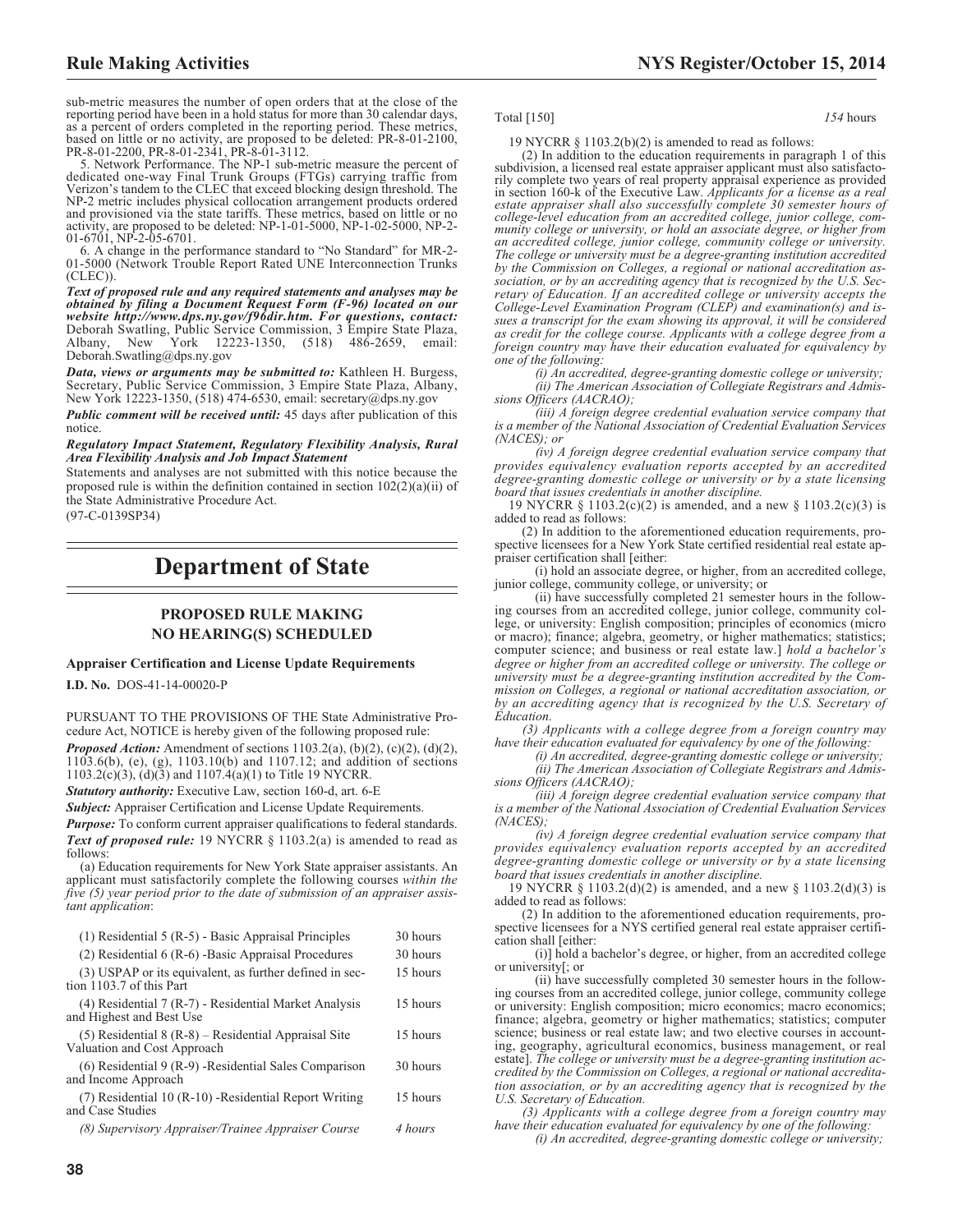*(iii) A foreign degree credential evaluation service company that is a member of the National Association of Credential Evaluation Services (NACES);*

*(iv) A foreign degree credential evaluation service company that provides equivalency evaluation reports accepted by an accredited degree-granting domestic college or university or by a state licensing board that issues credentials in another discipline.*

19 NYCRR § 1103.6(b) is amended to read as follows:

| (b) R-6/Basic Appraisal Procedures |  |  |
|------------------------------------|--|--|
|------------------------------------|--|--|

| A. Overview of Approaches to Value                                  | 10 hours |
|---------------------------------------------------------------------|----------|
| <b>B.</b> Valuation Procedures                                      | 8 hours  |
| 1. Defining the Problem                                             |          |
| 2. Collecting and Selecting Data                                    |          |
| 3. Analyzing                                                        |          |
| 4. Reconciling and Final Value Opinion                              |          |
| 5. Communicating the Appraisal                                      |          |
| C. Property Description                                             | 4 hours  |
| 1. Geographic Characteristics of the Land/Site                      |          |
| 2. Geologic Characteristics of the Land/Site                        |          |
| 3. Location and Neighborhood Characteristics                        |          |
| 4. Land/Site Considerations for Highest and Best Use                |          |
| 5. Improvements - Architectural Styles and Types of<br>Construction |          |
| 6. Special Energy Efficient Characteristics of the<br>Improvements  |          |
| D. Residential or General Applications                              | 6 hours  |
| Final Examinations (75-100 questions)                               | 2 hours  |
| Total                                                               | 30 hours |
| 19 NYCRR $\S$ 1103.6(e) is amended to read as follows:              |          |
| (e) R-9/Residential Sales Comparison and Income Ap-<br>proaches     |          |
| A. Valuation Principles and Procedures                              | 1 hour   |
| - Sales Comparison Approach                                         |          |
| B. Valuation Principles and Procedures                              | 1 hour   |
| - Income Approach                                                   |          |
| C. Finance and Cash Equivalency                                     | 2 hours  |
| - Identification of Seller Concessions and Their Impact on<br>Value |          |
| D. Financial Calculator Introduction                                | 2 hours  |
| E. Identification, Derivation and Measurement of Adjust-<br>ments   | 9 hours  |
| F. Gross Rent Multipliers                                           | 2 hours  |
| G. Partial Interests                                                | 2 hours  |
| H. Reconciliation                                                   | 2 hours  |
| I. Case Studies and Applications                                    | 7 hours  |
| Final Examination (75-100 questions)                                | 2 hours  |
| Total                                                               | 30 hours |

19 NYCRR § 1103.6(g) is amended to read as follows:

| $(g)$ R-11/Advanced Residential Applications and Case<br>Studies |         |
|------------------------------------------------------------------|---------|
| A. Complex Property, Ownership and Market Conditions             | 3 hours |
| B. Deriving and Supporting Adjustments                           | 3 hours |
| C. Residential Market Analysis                                   | 3 hours |
| - Seller Concessions                                             |         |
| - Special Energy Efficient Items (i.e. Green Buildings)          |         |
| D. Advanced Case Studies                                         | 5 hours |
| Final Examination (35-30 questions)                              | 1 hour  |

| Total | 15 hours |
|-------|----------|
|       |          |

19 NYCRR § 1103.10(b) is amended to read as follows:

| 7 hours  |
|----------|
| 6 hours  |
| 5 hours  |
| 5 hours  |
| 5 hours  |
|          |
|          |
| 2 hours  |
| 30 hours |
|          |

A new 19 NYCRR  $\S$  1107.4(a)(1) is added to read as follows: *(1) Notwithstanding this subdivision (a) of this Section, an applicant for recertification or renewal of license may receive credit of up to 50% of the hourly requirements by presenting evidence of acceptable equivalency experience as provided by subdivisions (b)-(d) of this Section.* 19 NYCRR § 1107.12 is amended to read as follows: Approval may be granted for courses of study which cover real estate appraisal related topics such as the following: (a) ad valorem taxation; (b) arbitration[s], *dispute resolution*; (c) [business] courses related to *the practice of* real estate appraisal *or consulting*; (d) [construction estimating] *development cost estimating*; (e) ethics and standards of professional practice*, USPAP*; (f) land use planning, zoning [and taxation]; (g) [litigation;] [(h)] management, leasing, [brokerage,] time sharing; *(h)*[(i)] property development, *partial interests*; [(j) real estate appraisal (valuations/evaluations);]  $(i)$ [(k)] real estate (financing and investment); *(j)*[(l)] real estate law*, easements, and legal interests*; *(k)*[(m)] real estate litigation*, damages, condemnation*; *(l)*[(n)] real estate appraisal related computer applications;  $(m)[(o)]$  real estate securities and syndication; [(p) real property exchange;] *(n) developing opinions of real property value in appraisals that also include personal property and/or business value*; *(o) seller concessions and impact on value; and (p) energy efficient items and "green building" appraisals; and* (q) any other subject matter directly related to real estate appraisal. *Text of proposed rule and any required statements and analyses may be obtained from:* David A. Mossberg, Esq., New York State Dept. of State, 123 William Street, 20th Fl., New York, NY 10038, (212) 417-2063, email: [david.mossberg@dos.ny.gov](mailto: david.mossberg@dos.ny.gov)

*Data, views or arguments may be submitted to:* Same as above.

*Public comment will be received until:* 45 days after publication of this notice

#### *Regulatory Impact Statement*

1. Statutory authority:

Executive Law section 160-d (Art. 6-E) authorizes the New York State Board of Real Estate Appraisal (the "Board") to adopt regulations in aid or furtherance of the statute. One of the purposes of Executive Law Article 6-E is to ensure the qualification of licensed and certified real estate appraisers. To meet this purpose, the Department of State (the "Department"), in conjunction with the Board, has issued rules and regulations which are found at Chapter XXXI of Title 19 of the NYCRR and is proposing this rulemaking.

2. Legislative objectives:

Pursuant to Executive Law Article 6-E, the Department, in conjunction with the Board, licenses and regulates real estate appraisers. To provide protections against unqualified appraisers, the statute requires licensees and certificate holders to satisfy minimum educational and experiential requirements. The proposed rule advances this legislative objective by ensuring that appraiser applicants satisfy the minimum standards required for licensure or certification.

3. Needs and benefits:

The Federal Appraisal Qualifications Board (the "AQB"), in accordance with the authority granted to said body pursuant to Title XI of the Financial Institutions Reform, Recovery and Enforcement Act of 1989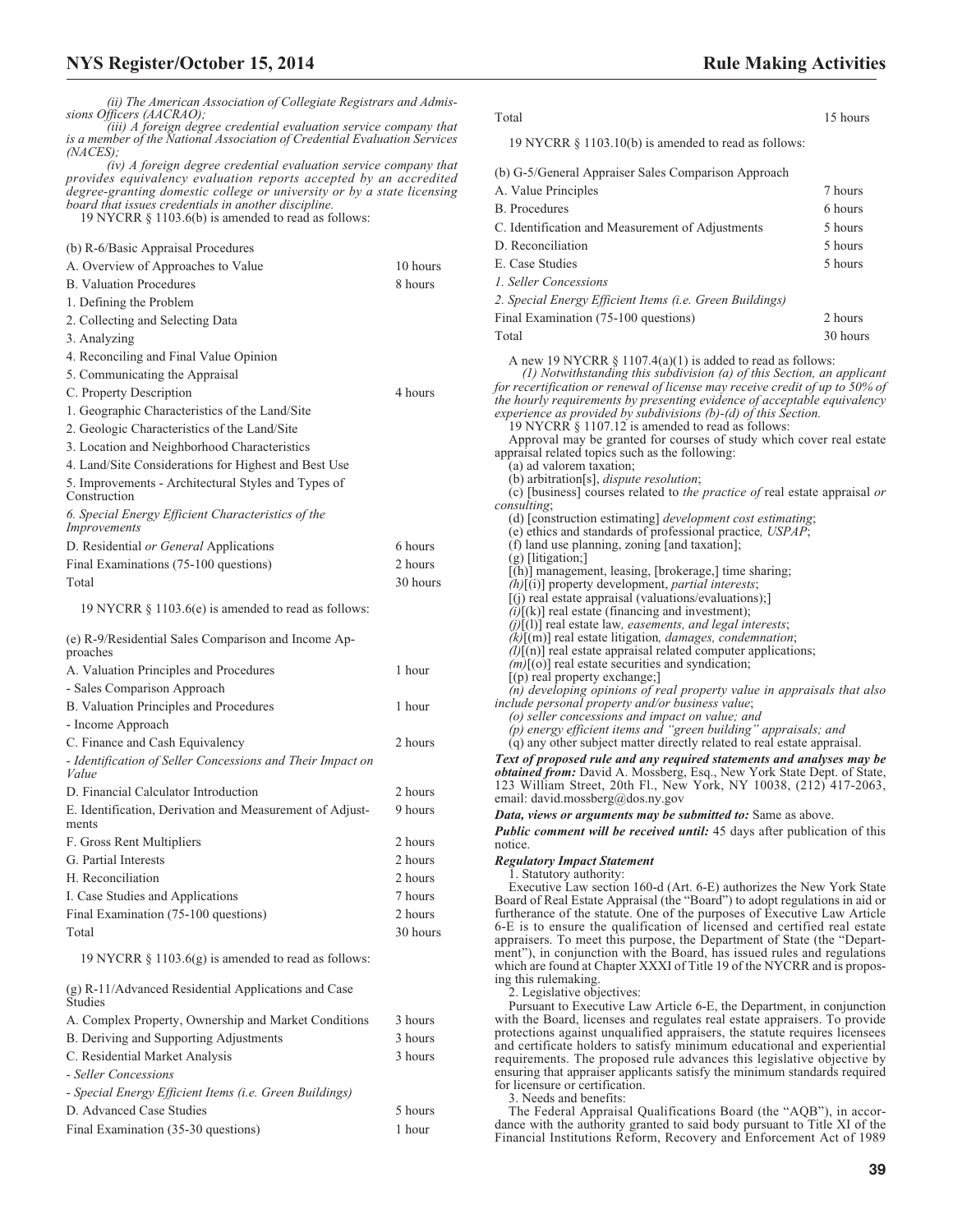(Title XI), establishes minimum qualification standards for real property appraisers. Recent changes to the AQB requirements mandate that new appraisers seeking certification or licensure satisfy new requirements with respect to hours of education and experience. States are required to implement appraiser standards that are no less stringent than those issued by the AQB.

By adding the regulations as proposed, the Department will meet updated AQB requirements and ensure that appraiser applicants meet federal minimum qualification standards.

4. Costs:

a. Costs to regulated parties:

The Department anticipates that individuals seeking new licensure and/or certification will have to assume additional costs associated with new educational requirements. Such costs however are necessary to ensure that the State's appraiser licensing and certification program remains in good standing.

b. Costs to the Department of State:

The Department does not anticipate any additional costs to implement the rule. Existing staff will handle the processing of applications received from both individual applicants seeking appraiser licensure or certification, and occupational schools seeking approvals for courses that incorporate the updated requirements.

5. Local government mandates:

The rule does not impose any program, service, duty or responsibility upon any county, city, town, village, school district or other special district.

6. Paperwork:

In applying for an appraisal license or certification, applicants are required to complete an application establishing that they have satisfied the educational and hours of experience standards set by statute for the relevant license or certification. The proposed rule would retain this existing requirement.

7. Duplication:

This rule does not duplicate, overlap or conflict with any other state or federal requirement.

8. Alternatives:

The Department considered not proposing these amendments. It was determined, however, that the proposed regulatory amendments are necessary to meet the Department's obligation to ensure that licenses are granted to qualified applicants in compliance with minimum federal standards established by the AQB. If the Department fails to adopt these requirements, the New York appraisal program could lose Federal recognition. This could result in federal financial institutions and many State financial institutions being prohibited from accepting appraisals from New York real estate appraisers. This would affect virtually all mortgage and refinance transactions. Appraisers licensed or certified by the State of New York would possibly be prohibited from preparing an appraisal for any such transaction. The hardship and disruption for the State's financial community, as well as for buyers and sellers of real estate within the State would be significant if the Department does not adopt the instant rulemaking.

9. Federal standards:

The Federal Appraisal Qualifications Board (the "AQB"), in accordance with the authority granted to said body pursuant to Title XI, establishes minimum qualification standards for real property appraisers. States are required to implement appraiser standards that are no less stringent than those issued by the AQB.

10. Compliance schedule:

The rule will be effective January 1, 2015. Insofar as the AQB and the Department have conducted outreach to the regulated public and considered the relevant changes that will be effected by this rulemaking, licensees and prospective licensees will be able to comply with the rule.

## *Regulatory Flexibility Analysis*

. Effect of rule:

The proposed rulemaking amends experiential and educational qualification standards for individuals applying for state licensure or certification as a real estate appraiser. To provide protections against unqualified appraisers, Article 6-E of the Executive Law requires licensees and certificate holders to satisfy minimum standards. The proposed rule advances this legislative objective by ensuring that appraiser applicants satisfy the minimum educational standards required for licensure or certification as established by state and federal laws, regulations and guidelines. The Federal Appraisal Qualifications Board (the "AQB"), in accordance with the authority granted to said body pursuant to Title XI of the Financial Institutions Reform, Recovery and Enforcement Act of 1989 (Title XI), establishes minimum qualification standards for real property appraisers. States are required to implement appraiser standards that are no less stringent than those issued by the AQB.

By amending the regulations as proposed, the Department will satisfy recently updated AQB requirements and ensure that appraiser applicants meet such minimum qualification standards.

The proposed amendments will: 1) require new appraiser assistants to complete an additional 4-hour trainee course; 2) require new licensed appraisers to complete 30 hours of college-level education prior to licensure; 3) require new certified residential appraisers to hold a bachelor's degree or higher prior to certification; 4) require new certified general appraisers to hold a bachelor's degree or higher prior to certification; 5) amend various course outlines to conform to AQB standards; 6) amend equivalency standards for renewals and certifications to conform to AQB standards; and 7) amend topics of course study for which the Department may grant course approvals.

The rule does not apply to local governments.

2. Compliance requirements:

Because the proposed rulemaking applies only to individuals seeking licensure and/or certification, small businesses and local governments will not have additional reporting, recordkeeping or other affirmative obligations with the implementation of these regulations. The existing state statutes and regulations already require minimum education and experience for licensure; the proposed rulemaking will supplement these current requirements by satisfying new federal AQB requirements.

3. Professional services:

Small businesses and local governments will not need professional services to comply with this rule. Further, applicants seeking licensure or certification will not need to rely on any new professional services in order to comply with the rule. Applicants and licensees are already required to satisfy minimum education and experience qualifications pursuant to Article 6-E of the Executive Law and AQB standards. Because licensees must already complete approved education courses and attain a specified amount of hours of experience, conforming the regulations to the updated AQB standards will not result in their needing to rely on any new professional services.

4. Compliance costs:

The Department anticipates that individuals seeking new licensure and/or certification will have to assume additional costs associated with new educational requirements. Such costs however are necessary to ensure that the State's appraiser licensing and certification program remains in good standing.

The rule does not impose any compliance costs on local governments.

5. Economic and technological feasibility:

Small businesses and local governments will not incur any significant costs as a result of the implementation of, or require technical expertise to comply with, these rules.

6. Minimizing adverse impact:

The Department did not identify any alternatives which would achieve the results of the proposed rules and at the same time be less restrictive and less burdensome in terms of compliance. The rule does not impose any additional reporting or recordkeeping requirements on licensees and does not require prospective licensees to take any affirmative acts to comply with the rule other than those acts that are already required pursuant to Executive Law, Article 6-E and the AQB standards. The instant rulemaking is necessary to ensure that the State's appraiser licensing and certification program maintains its good standing. If the Department fails to adopt these requirements, the New York appraisal program could lose Federal recognition. This could result in federal financial institutions and many State financial institutions being prohibited from accepting appraisals from New York real estate appraisers. This would affect virtually all mortgage and refinance transactions. Appraisers licensed or certified by the State of New York would possibly be prohibited from preparing an appraisal for any such transaction. The hardship and disruption for the State's financial community, as well as for buyers and sellers of real estate within the State would be significant if the Department does not adopt the instant rulemaking.

7. Small business and local government participation:

No significant comments have been received regarding the proposed rulemaking. On April 8, 2014 the Department and the New York State Board of Real Estate Appraisal discussed at an open meeting the updated AQB requirements. Moreover, the Department and the AQB have conducted outreach to regulated parties regarding the new requirements, including a description of the changes which has been available on the Department's website. Finally, the Notice of Proposed Rule Making will be published by the Department in the State Register. The publication of the rule in the State Register will provide notice to local governments and additional notice to small businesses of the proposed rulemaking. Additional comments will be received and entertained.

8. Compliance:

The rule will be effective January 1, 2015.

9. Cure period:

The Department is not providing for a cure period prior to enforcement of these regulations. Prior to proposing this rule, information regarding the updated AQB requirements was provided on the Department's website and discussed at an open meeting. As such, licensees have had sufficient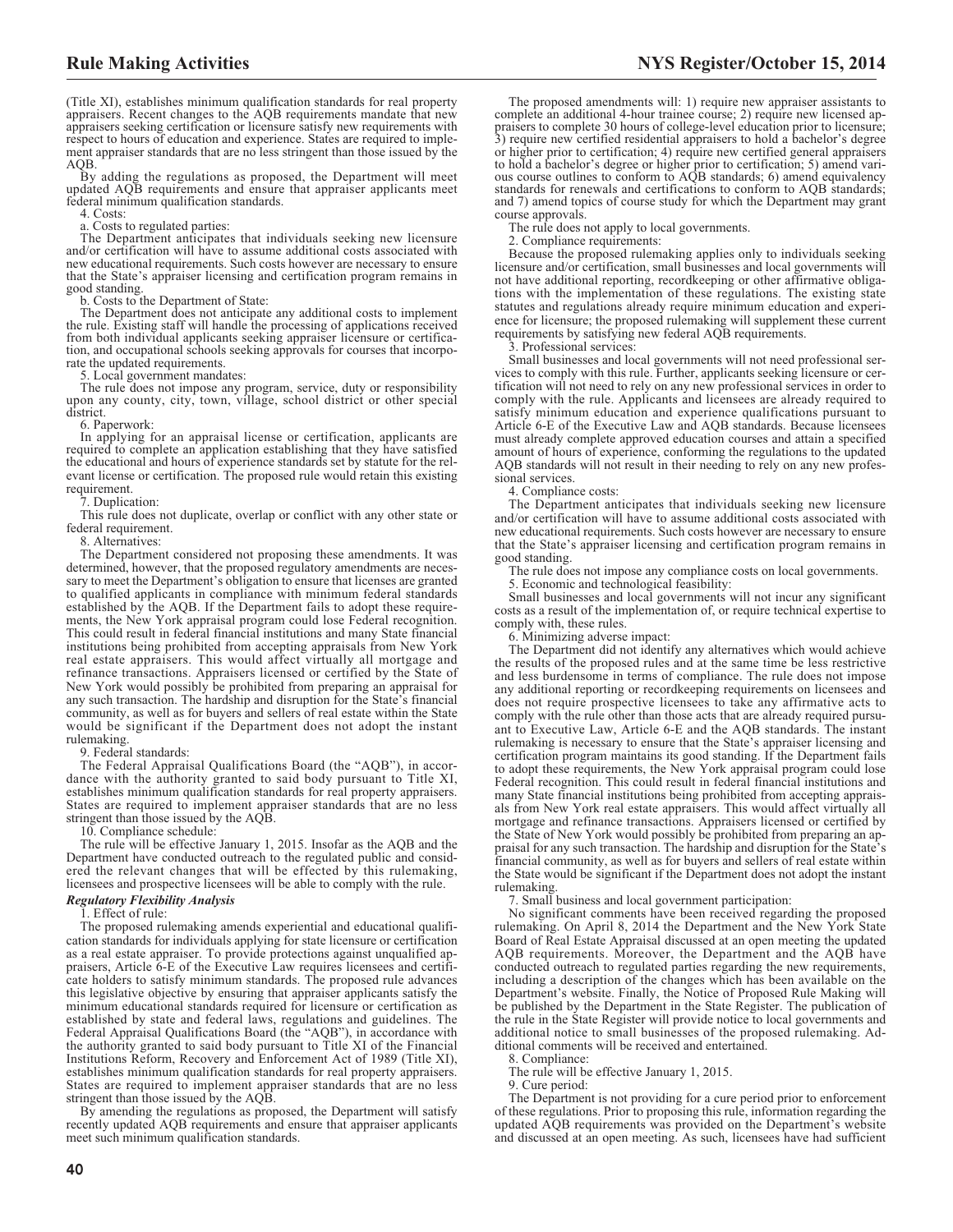prior notice of the proposed regulation and will be given additional notice by way of publication of this Notice of Proposed Rulemaking. The proposed rulemaking is necessary to ensure that new applicants seeking licensure and/or certification satisfy minimum standards established by federal guidelines.

#### *Rural Area Flexibility Analysis*

1. Types and estimated numbers of rural areas:

The proposed rulemaking is not expected to have any adverse impact on rural areas. The proposed rule amends current educational and experiential requirements for certain real estate appraiser applicants by conforming them to federal minimum standards.

The Federal Appraisal Qualifications Board (the "AQB"), in accordance with the authority granted to said body pursuant to Title XI of the Financial Institutions Reform, Recovery and Enforcement Act of 1989 (Title XI), establishes minimum qualification standards for real property appraisers. States are required to implement appraiser standards that are no less stringent than those issued by the AQB.

By amending the regulations as proposed, the Department of State (the "Department") will meet updated AQB requirements and ensure that appraiser applicants meet minimum qualification standards.

2. Reporting, recordkeeping and other compliance requirements; and professional services:

The Department does not anticipate any additional reporting, recordkeeping or other compliance requirements as a result of this rule or that professional services are likely to be needed in rural areas to comply with the rule. Existing statutes and regulations already require minimum educational and experiential requirements for licensure; the rulemaking will not impose any new reporting, record-keeping or other compliance requirements on public or private entities in rural areas other than those acts that are already required pursuant to Executive Law Article 6-E and the AQB standards.

3. Costs:

The proposed rulemaking does not impose any costs on rural areas to comply this rule.

4. Minimizing adverse impact:

The Department did not identify any alternatives which would achieve the results of the proposed rule and at the same time be less restrictive and less burdensome.

5. Rural area participation:

No significant comments have been received regarding the proposed rulemaking. On April 8, 2014 the Department and the New York State Board of Real Estate Appraisal discussed at an open meeting the updated AQB requirements. Moreover, the Department and the AQB have conducted outreach to regulated parties regarding the new requirements including a description of the changes which has been available on the Department's website. Finally, the Notice of Proposed Rule Making will be published by the Department in the State Register. The publication of the rule in the State Register will provide notice to interested parties in rural areas of the proposed rulemaking. Additional comments will be received and entertained.

#### *Job Impact Statement*

1. Nature of impact:

The proposed rulemaking will not have a significant adverse impact on employment opportunities. The proposed rule amends current educational and experiential requirements for certain real estate appraiser applicants by conforming them to federal minimum standards.

The Federal Appraisal Qualifications Board (the "AQB"), in accordance with the authority granted to said body pursuant to Title XI of the Financial Institutions Reform, Recovery and Enforcement Act of 1989 (Title XI), establishes minimum qualification standards for real property appraisers. States are required to implement appraiser standards that are no less stringent than those issued by the AQB. By amending the regulations as proposed, the Department of State (the "Department") will meet updated AQB requirements and ensure that appraiser applicants meet minimum qualification standards.

The proposed amendments will: 1) require new appraiser assistants to complete an additional 4-hour trainee course; 2) require new licensed appraisers to complete 30 hours of college-level education prior to licensure; 3) require new certified residential appraisers to hold a bachelor's degree or higher prior to certification; 4) require new certified general appraisers to hold a bachelor's degree or higher prior to certification; 5) amend various course outlines to conform to AQB standards; 6) amend equivalency standards for renewals and certifications to conform to AQB standards; and 7) amend topics of course study for which the Department may grant course approvals.

While the Department anticipates that applicants seeking licensure and certification will have to assume some costs associated with satisfying new educational standards, including in some instances college level studies, such costs will not have a significant adverse impact on employment opportunities.

2. Categories and numbers affected:

The proposed rulemaking will not have a significant adverse impact on employment opportunities. The instant rulemaking merely conforms existing educational and experiential regulations to updated minimum standards established by the AQB.

3. Regions of adverse impact:

The proposed rulemaking will not have any disproportionate regional adverse impact on jobs or employment opportunities.

4. Minimizing adverse impact:

The proposed rulemaking will not have a significant adverse impact on employment opportunities. Moreover, the Department did not identify any alternatives which would achieve the results of the proposed rules and at the same time be less restrictive and less burdensome in terms of compliance. The instant rulemaking is necessary to ensure that the State's appraiser licensing and certification program maintains good standing. If the Department fails to adopt these requirements, the New York appraisal program could lose Federal recognition. This could result in federal financial institutions and many State financial institutions being prohibited from accepting appraisals from New York real estate appraisers. This would affect virtually all mortgage and refinance transactions. Appraisers licensed or certified by the State of New York would possibly be prohibited from preparing an appraisal for any such transaction. The hard-ship and disruption for the State's financial community, as well as for buyers and sellers of real estate within the State would be significant if the Department does not adopt the instant rulemaking.

# **PROPOSED RULE MAKING NO HEARING(S) SCHEDULED**

#### **Appraiser Certification and License Update Requirements**

**I.D. No.** DOS-41-14-00021-P

PURSUANT TO THE PROVISIONS OF THE State Administrative Procedure Act, NOTICE is hereby given of the following proposed rule:

*Proposed Action:* Amendment of sections 1102.2(a), (b), (c), 1102.3(a), 1103.4(b)(1), (c) and 1104.1(b)(1); repeal of section 1102.4; and addition of new section 1102.4 to Title 19 NYCRR.

*Statutory authority:* Executive Law, section 160-d, art. 6-E

**Subject:** Appraiser Certification and License Update Requirements.

*Purpose:* To conform current appraiser qualifications to federal standards while simultaneously removing unnecessary requirements.

*Text of proposed rule:* Subdivisions (a), (b), and (c) of 19 NYCRR § 1102.2 are amended to read as follows:

(a) Applicants for residential licensing must have at least 2,000 hours of real estate appraisal experience over a period of not less than 24 months. [At least  $75$  percent of that experience must be residential appraisal experience.]

(b) Applicants for residential certification must have at least 2,500 hours of real estate appraisal experience over a period of not less than 24 months. [At least 75 percent of that experience must be residential appraisal experience.] The residential experience must include experience in singlefamily, two- to four-family, cooperatives, condominiums, or other residential experience. [At least 80 percent of the residential experience must be in the single-family category. At least 10 percent of the residential experience must be in each of the remaining residential categories set forth in § 1102.3 of this Part.]

(c) Applicants for general certification must have at least 3,000 hours of experience over a period of not less than 30 months*, of which, a minimum of 1500 hours must be in non-residential appraisal work. Such appraisal experience must be obtained over a period of not less than 24 months.* [At least 75 percent of that experience must be general real estate experience. The general experience must include experience in multi-family properties, commercial, industrial or other non-residential categories. At least 60 percent of the general experience must be in one of the general categories as set forth in  $\S$  1102.3 of this Part. At least 20 percent of the general experience must be in each of the remaining categories.]

Subdivision (a) of 19 NYCRR § 1102.3 is amended to read as follows: (a) Hours of experience shall be credited to an applicant *based on actual time spent on appraisal assignments up to a maximum numbers of hours* in accordance with the following schedule. [However, to ensure that experience is distributed over a reasonable period of time, an applicant may not claim or be credited with more than 400 experience hours for any calendar quarter.]

#### APPRAISAL EXPERIENCE SCHEDULE

Type of Property Appraised Assigned

hours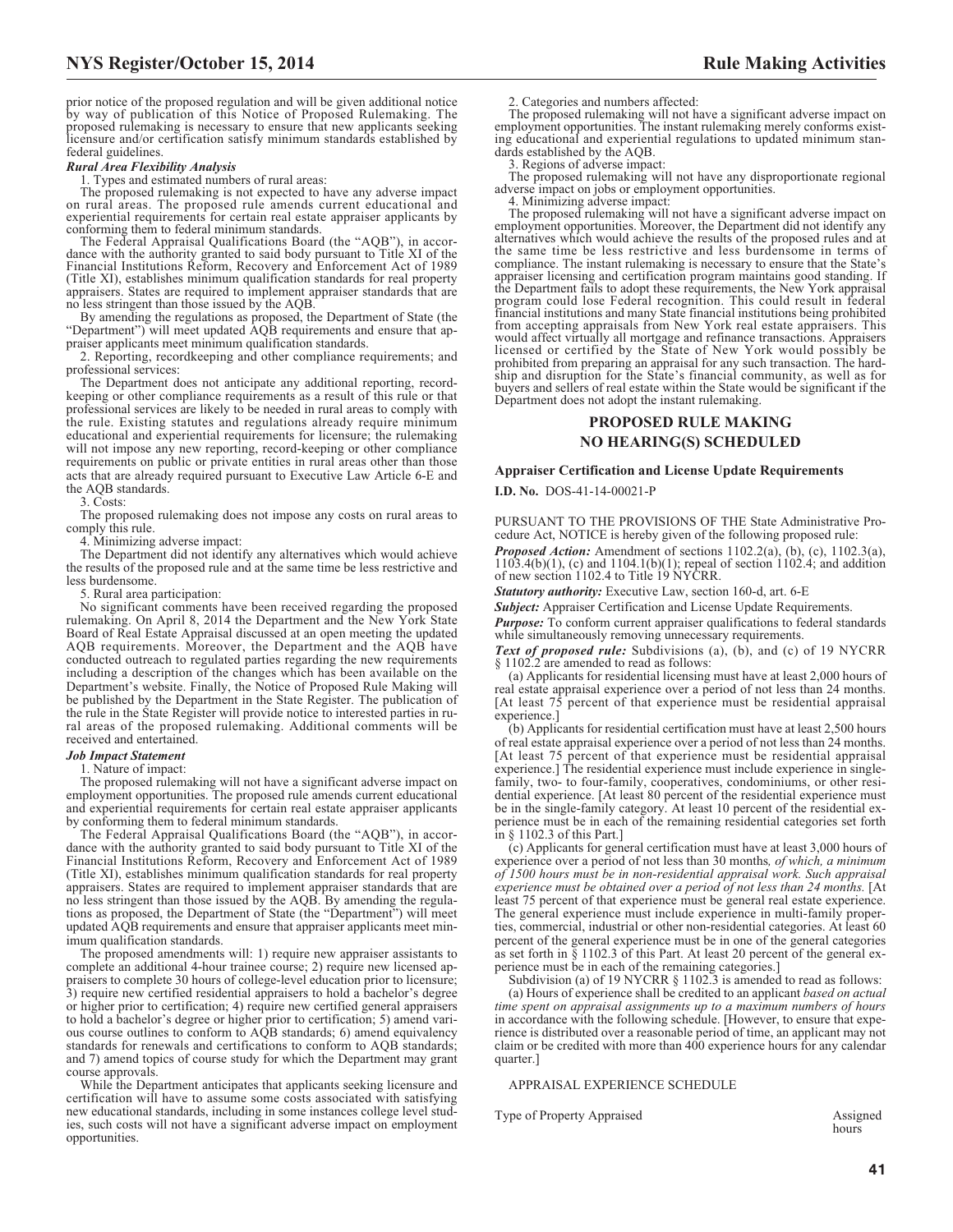Residential

| ,,,,,,,,,,,,,,,,                                                                                                                                   |    |
|----------------------------------------------------------------------------------------------------------------------------------------------------|----|
| Residential Single-Family (Single Coop or Condo)                                                                                                   | 6  |
| Residential Multi-Family (2-4 units)                                                                                                               | 12 |
| Vacant Lot (Residential, 1-4 units)                                                                                                                | 3  |
| Farm (Less than 100 acres, with residence)                                                                                                         | 12 |
| General                                                                                                                                            |    |
| Land: Farms of 100 acres or more in size, undeveloped<br>tracts, residential multifamily sites, commercial sites,<br>industrial sites              | 18 |
| Residential Multi-Family (5-12 units):                                                                                                             |    |
| Apartments, condominiums, townhouses and mobile home<br>parks                                                                                      | 36 |
| Residential Multi-Family $(13+units)$ :                                                                                                            |    |
| Apartments, condominiums, townhouses and mobile home<br>parks                                                                                      | 48 |
| Commercial/Industrial Single-Tenant: Office buildings,<br>R&D, retail stores, restaurants, service stations, warehouses,<br>day care centers, etc. | 36 |
| Commercial/Industrial Multi-Tenant: Office buildings,<br>R&D, shopping centers, hotels, warehouses                                                 | 60 |
|                                                                                                                                                    |    |

Manufacturing plants 48 Institutional: Rest homes, nursing homes, hospitals, schools, 48

churches, government buildings

Subdivisions (a), (b), (c), and (d) of 19 NYCRR § 1102.4 are repealed as follows:

[(a) For standard appraisals, an applicant shall receive full credit for an appraisal if the applicant performed at least 75 percent of the work associ-ated with the appraisal even if the applicant's work was reviewed by a supervising appraiser who signed the appraisal report. For the purposes of this section, the work associated with an appraisal shall include preparation of the appraisal report.

(b) For standard appraisals, an applicant shall receive pro rata credit for performing less than 75 percent of the work associated with an appraisal. For example, if an applicant performed 50 percent of the work associated with an appraisal, the applicant may claim 50 percent of the experience credit associated with performing that type of appraisal. However, an ap-plicant shall not receive any credit for an appraisal if the applicant performed less than 25 percent of the work associated with the appraisal.

(c) For review appraisals, an applicant shall receive 25 percent of the hours normally credited for an appraisal if the applicant performed a review appraisal, which shall include a field review, a documentary review, or a combination of both.

(d) An applicant shall have the burden of establishing to the satisfaction of the Department of State that the applicant actually performed the work associated with the appraisal or appraisals which the applicant claims appraisal-experience credit.]

19 NYCRR § 1102.4 is added to read as follows:

§ 1102.4 Acceptable experience

*An applicant shall have the burden of establishing to the satisfaction of the Department of State that the applicant actually performed the work associated with the appraisal or appraisals which the applicant claims appraisal-experience credit. Experience credit will only be granted for hours actually worked on an appraisal assignment provided that no applicant shall be permitted to claim experience hours in excess of the maximum hours per assignment as provided for by Section 1102.3 of this Part.*

Subdivisions (b), and (c) of 19 NYCRR  $\S$  1103.4 are amended to read as follows:

(b) Supervising appraiser qualifications. Persons wishing to become a supervisor of one or more appraiser assistants must provide evidence of having a general or residential appraiser certification in New York State and must have been state certified for a minimum of three years[.] *and complete the Supervisory Appraiser/Trainee Appraiser course.*

*(1) Notwithstanding any other law, rule or regulation, all supervisory appraisers must complete the Supervisory Appraiser/Trainee Appraiser course no later than December 31, 2015 or prior to entering into any new Supervisory/Trainee Appraiser relationship after January 1, 2015.*

(c) Ineligibility. An individual who has had a real estate broker, salesperson or an appraisal license or certification revoked or suspended *or has been subject to any disciplinary action that affects the Supervisory Appraiser's legal eligibility to engage in appraisal practice* within the last three years is ineligible to receive instructor approval from the Department and is ineligible to supervise appraiser assistants.

Subdivision (b)(1) of 19 NYCRR  $\S$  1104.1 is amended to read as follows:

(1) the state or territory's certification and licensing program *is in compliance with the provisions of* [has not been disapproved by the appraisal subcommittee of the Federal Financial Institutions Examination Council pursuant to] Title XI of the Financial Institutions Reform, Recovery and Enforcement Act of 1989;

*Text of proposed rule and any required statements and analyses may be obtained from:* David A. Mossberg, Esq., New York State Dept. of State, 123 William Street, 20th Fl., New York, NY 10038, (212) 417-2063, email: [david.mossberg@dos.ny.gov](mailto: david.mossberg@dos.ny.gov)

*Data, views or arguments may be submitted to:* Same as above.

*Public comment will be received until:* 45 days after publication of this notice.

### *This rule was not under consideration at the time this agency submitted its Regulatory Agenda for publication in the Register.*

*Regulatory Impact Statement* 1. Statutory authority:

Executive Law section 160-d (Art. 6-E) authorizes the New York State Board of Real Estate Appraisal (the "Board") to adopt regulations in aid or furtherance of the statute. One of the purposes of Executive Law Article 6-E is to ensure the qualification of licensed and certified real estate appraisers. To meet this purpose, the Department of State (the "Department"), in conjunction with the Board, has issued rules and regulations which are found at Chapter XXXI of Title 19 of the NYCRR and is proposing this rulemaking.

2. Legislative objectives:

Pursuant to Executive Law Article 6-E, the Department, in conjunction with the Board, licenses and regulates real estate appraisers. To provide protections against unqualified appraisers, the statute requires licensees and certificate holders to satisfy minimum educational requirements. The proposed rule advances this legislative objective by ensuring that appraiser applicants satisfy the minimum educational standards required for licensure or certification.

3. Needs and benefits:

The Federal Appraisal Qualifications Board (the "AQB"), in accordance with the authority granted to said body pursuant to Title XI of the Financial Institutions Reform, Recovery and Enforcement Act of 1989 (Title XI), establishes minimum qualification standards for real property appraisers. States are required to implement appraiser standards that are no less stringent than those issued by the AQB.

In addition, as part of the Governor's Lean Initiative, the Department has reviewed internal processes for reviewing and issuing appraiser certifications and licenses. The Department and the Board have determined that portions of the existing application requirements exceed AQB standards and are unnecessarily complicated and burdensome to applicants.

By adopting the regulations as proposed, the Department will remove unnecessary application review processes, as well as conform current qualification standards to recent updates to federal law imposed by the AQB.

4. Costs:

a. Costs to regulated parties:

The Department does not anticipate that regulated parties will have any additional costs associated with this rulemaking.

b. Costs to the Department of State:

The Department does not anticipate any additional costs to implement the rule. Existing staff will continue to handle the processing of applications for both individual applicants and for occupational schools seeking approvals for courses that may incorporate the proposed changes.

5. Local government mandates:

The rule does not impose any program, service, duty or responsibility upon any county, city, town, village, school district or other special district.

6. Paperwork:

In applying for an appraisal license or certification, applicants are required to complete an application establishing that they have satisfied the minimum standards required by statute for the relevant license or certification. The proposed rule would retain this existing requirement.

7. Duplication:

This rule does not duplicate, overlap or conflict with any other state or federal requirement.

8. Alternatives:

The Department considered not proposing the instant rulemaking. It was determined, however, that the proposed regulatory amendments are necessary to meet the Department's obligation to ensure that licenses are granted to qualified applicants in compliance with minimum federal standards established by the AQB. In addition, not proposing this rulemaking would keep in place unnecessary requirements that have burdened and complicated the review process for appraiser applications.

9. Federal standards: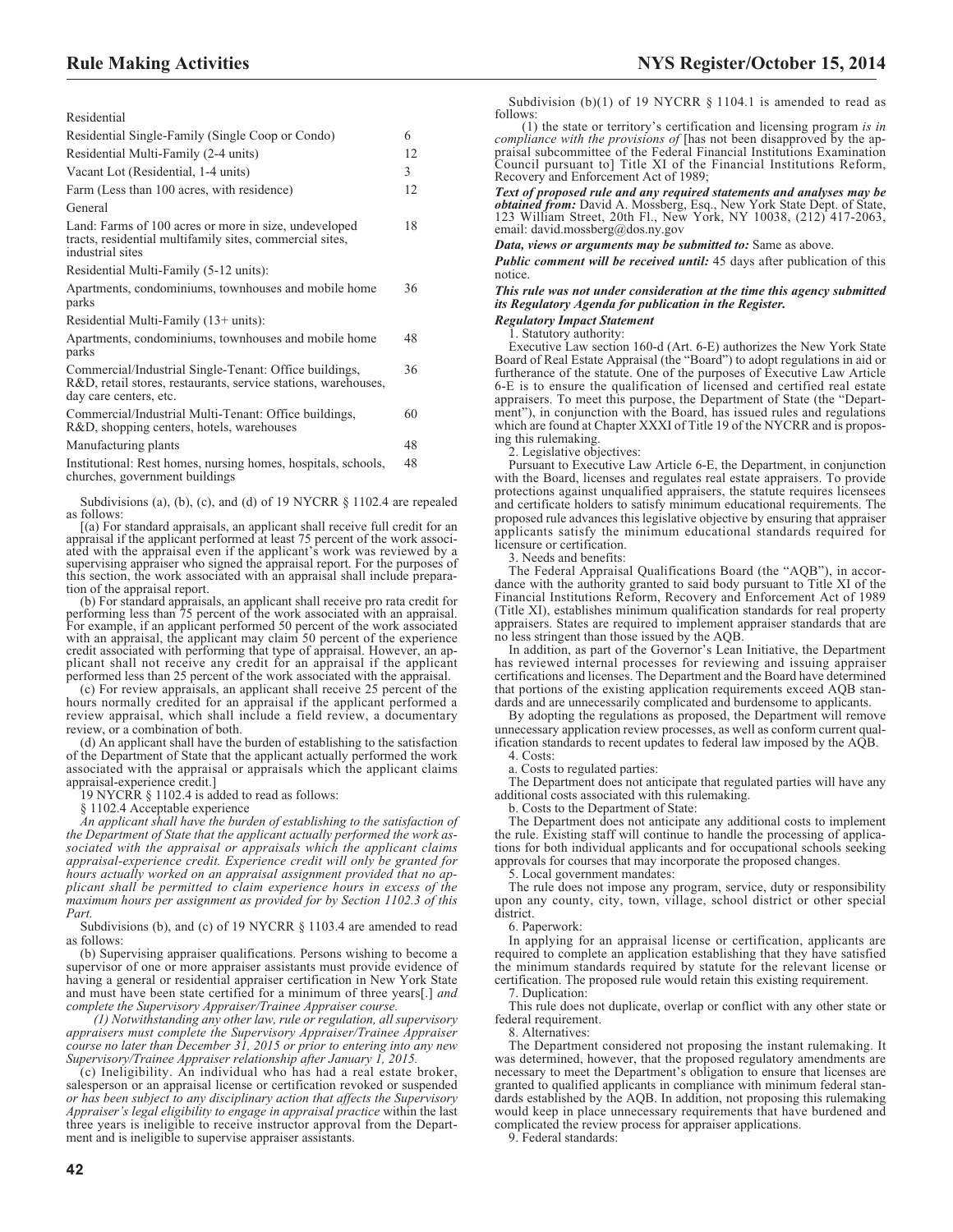The AQB, in accordance with the authority granted to said body pursuant to Title XI, establishes minimum qualification standards for real property appraisers. States are required to implement appraiser standards that are no less stringent than those issued by the AQB.

10. Compliance schedule:

The rule will be effective January 1, 2015. Insofar as the AQB and the Department have conducted outreach to the regulated public concerning the proposed changes, and have considered changes that would be effected by this rulemaking, it is believed that licensees and prospective licensees will be able to comply with the rule.

#### *Regulatory Flexibility Analysis*

1. Effect of rule:

To provide protections against unqualified appraisers, Article 6-E of the Executive Law requires appraisal licensees and certificate holders to satisfy minimum experiential and other requirements. The proposed rule advances this legislative objective by ensuring that appraiser applicants satisfy the minimum standards required for licensure or certification as established by state and federal standards. The Federal Appraisal Qualifications Board (the "AQB"), in accordance with the authority granted to said body pursuant to Title XI of the Financial Institutions Reform, Recovery and Enforcement Act of 1989 (Title XI), establishes minimum qualification standards for real property appraisers. States are required to implement appraiser standards that are no less stringent than those issued by the AQB.

As part of the Governor's Lean Initiative, the Department of State (the "Department") has reviewed internal processes for reviewing and issuing appraiser certifications and licenses. The Department and the New York State Board of Real Estate Appraisal (the "Board") have determined that portions of the existing application requirements exceed AQB standards and are unnecessarily complicated and burdensome to applicants.

By adopting the regulations as proposed, the Department will remove unnecessary application review processes as well as conform current qualification standards to recent updates imposed by the AQB. Specifically, the proposed rulemaking will achieve the following: 1) remove percentage distribution requirements of appraiser experience under the minimum hour requirements; 2) update general certification requirements to conform to AQB standards; 3) clarify that credit hours for experience will be based on actual time spent on preparing an appraisal; 4) update qualifications of appraiser supervisors to conform to AQB standards; and 5) update reciprocity requirements for certification and/or licensure to conform to AQB standards.

The rule does not apply to local governments.

2. Compliance requirements:

Insomuch as the proposed rulemaking applies to individuals seeking licensure and/or certification, small businesses and local governments will not have additional reporting, recordkeeping or other affirmative obligations with the implementation of these regulations. The existing statutes and regulations already require minimum standards for licensure; the proposed rulemaking merely updates these current requirements to satisfy recently updated AQB standards. Further, the proposed rulemaking will clarify and simplify the application requirements, thus easing compliance for applicants.

3. Professional services:

Small businesses and local governments will not need professional services to comply with this rule. Further, applicants seeking licensure or certification will not need to rely on any new professional services in order to comply with the rule. Applicants and licensees are already required to satisfy minimum qualifications pursuant to Article 6-E of the Executive Law and AQB standards.

4. Compliance costs:

The Department does not anticipate additional costs to appraiser applicants and/or licensees as a result of this rulemaking.

The rule does not impose any compliance costs on local governments. 5. Economic and technological feasibility:

Small businesses and local governments will not incur any significant costs as a result of the implementation of, or require technical expertise to comply with, these rules.

6. Minimizing adverse impact:

The Department did not identify any alternatives which would achieve the results of the proposed rules and at the same time be less restrictive and less burdensome in terms of compliance. The rule does not impose any additional reporting or record keeping requirements on licensees and does not require prospective licensees to take any affirmative acts to comply with the rule other than those acts that are already required pursuant to Executive Law, Article 6-E and the AQB standards.

7. Small business and local government participation:

No significant comments have been received regarding the proposed rulemaking. On April 8, 2014 the Department and the New York State Board of Real Estate Appraisal discussed at an open meeting the updated AQB requirements as well as removing current standards which the

Department identified as unnecessary and unduly complicated for applicants. In addition, the Notice of Proposed Rule Making will be published by the Department of State in the State Register. The publication of the rule in the State Register will provide further notice of the proposed rulemaking to all interested parties, including those in rural areas. Additional comments will be received and entertained during the public comment period associated with this Notice of Proposed Rulemaking.

8. Compliance:

The rule will be effective January 1, 2015.

9. Cure period:

The Department is not providing for a cure period prior to enforcement of these regulations. Prior to proposing this rule, information regarding the updated AQB requirements was provided on the Department's website and discussed at an open meeting. In addition, since the proposed rulemaking seeks to ease current requirements on appraiser applicants, a cure period is not necessary. Further, the proposed rulemaking is necessary to ensure that the applicants seeking licensure and/or certification satisfy minimum standards established by federal guidelines.

#### *Rural Area Flexibility Analysis*

1. Types and estimated numbers of rural areas:

The proposed rulemaking is not expected to have any adverse impact on rural areas. The Federal Appraisal Qualifications Board (the "AQB"), in accordance with the authority granted to said body pursuant to Title XI of the Financial Institutions Reform, Recovery and Enforcement Act of 1989 (Title XI), establishes minimum qualification standards for real property appraisers. States are required to implement appraiser standards that are no less stringent than those issued by the AQB. The proposed rulemaking seeks to update current appraiser requirements to meet updated AQB standards while simultaneously removing unnecessary requirements to licensure/certification.

2. Reporting, recordkeeping and other compliance requirements; and professional services:

The Department does not anticipate any additional reporting, recordkeeping or other compliance requirements of this rule or that professional services are likely to be needed in rural areas to comply with the rule. Existing statutes and regulations already require minimum education requirements for licensure; the rulemaking will not impose any new reporting, record-keeping or other compliance requirements on public or private entities in rural areas other than those acts that are already required pursuant to Executive Law, Article 6-E and the AQB standards.

3. Costs:

The proposed rulemaking does not impose any costs on rural areas to comply this rule.

4. Minimizing adverse impact:

The Department did not identify any alternatives which would achieve the results of the proposed rule and at the same time be less restrictive and less burdensome.

5. Rural area participation:

No significant comments have been received regarding the proposed rulemaking. On April 8, 2014 the Department and the New York State Board of Real Estate Appraisal discussed at an open meeting the updated AQB requirements as well as removing current standards which the Department identified as unnecessary and unduly complicated for applicants. In addition, the Notice of Proposed Rule Making will be published by the Department of State in the State Register. Publication of the Notice in the State Register will provide notice of the proposed rulemaking to all interested parties, including those in rural areas. Additional comments will be received and entertained during the public comment period associated with this Notice of Proposed Rulemaking.

#### *Job Impact Statement*

1. Nature of impact:

The proposed rulemaking will not have an adverse impact on employment opportunities. The Federal Appraisal Qualifications Board (the "AQB"), in accordance with the authority granted to said body pursuant to Title XI of the Financial Institutions Reform, Recovery and Enforcement Act of 1989 (Title XI), establishes minimum qualification standards for real property appraisers. States are required to implement appraiser standards that are no less stringent than those issued by the AQB.

As part of the Governor's Lean Initiative, the Department of State (the "Department") has reviewed internal processes for reviewing and issuing appraiser certifications and licenses. The Department and the New York State Board of Real Estate Appraisal (the "Board") have determined that portions of the existing application requirements exceed AQB standards. These processes, which are required by the current State regulations, are not necessary to establish an applicant's qualifications or competency and have been unnecessarily complicating the application process, thereby leading to delays in licensure. The Department has determined that the current requirements have contributed to an almost 90% rejection rate of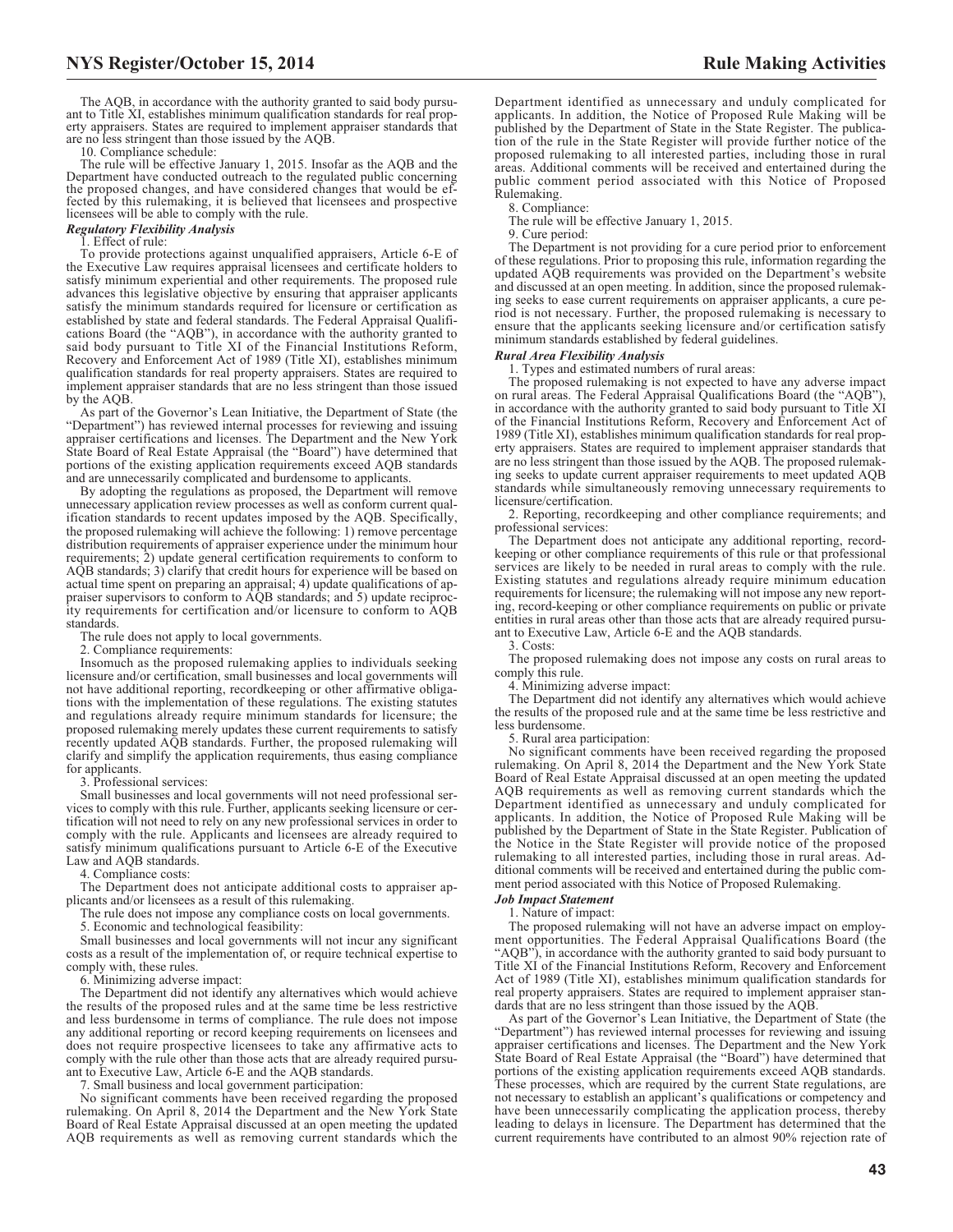applicants' initial applications, which, in some cases, has resulted in delays of up to 30 additional days before new licenses can be granted.

The proposed rulemaking would remove unnecessary application review processes as well as conform current qualification standards to recent updates in the federal law imposed by the AQB. Specifically, the proposed rulemaking would achieve the following: 1) remove percentage distribution requirements for appraiser experience under the minimum hour requirements; 2) update general certification requirements to conform to AQB standards; 3) clarify that credit hours for experience will be based on actual time spent on preparing an appraisal; 4) update qualifications of appraiser supervisors to conform to AQB standards; and 5) update reciprocity requirements for certification and/or licensure to conform to AQB standards.

2. Categories and numbers affected:

The proposed rulemaking will not have any adverse impact on employment opportunities. The instant rulemaking merely conforms existing regulations to updated minimum standards established by the AQB. In addition, the proposed rulemaking eases the burden on appraiser applicants by removing unnecessarily complicated review processes and standards. The rulemaking will not have any foreseeable impact on jobs or employment opportunities for real estate appraisers.

3. Regions of adverse impact:

The proposed rulemaking will not have any disproportionate regional adverse impact on jobs or employment opportunities.

4. Minimizing adverse impact:

The proposed rulemaking will not have any adverse impact on employment opportunities. Moreover, the Department did not identify any alternatives which would achieve the results of the proposed rules and at the same time be less restrictive and less burdensome in terms of compliance.

# **Workers' Compensation Board**

# **PROPOSED RULE MAKING NO HEARING(S) SCHEDULED**

#### **Annual Assessments for Employers**

**I.D. No.** WCB-41-14-00004-P

PURSUANT TO THE PROVISIONS OF THE State Administrative Procedure Act, NOTICE is hereby given of the following proposed rule:

*Proposed Action:* Addition of Part 318 to Title 12 NYCRR.

*Statutory authority:* Workers' Compensation Law, section 151

*Subject:* Annual assessments for employers.

*Purpose:* Create process for determining and collecting assessments.

*Substance of proposed rule (Full text is posted at the following State website:wcb.ny.gov):* The proposed regulation adds new Part 318 to comply with Chapter 57 of the Laws of 2013 which requires the Board to streamline the manner in which it collects its administrative and special fund assessments to one that will be consistent among the various categories of payers and will be based upon active coverage.

Section 318.2 states that the assessment rate will be established by November 1st annually and apply to policies effective on or before January 1st of the next calendar year.

Section 318.3 establishes that the rate will apply to standard premium and defines the expenses to be covered by the assessment rate.

Section 318.4 states that the rate established by November 1st of each year for the succeeding calendar year shall be applied to a base of standard premium as defined below.

Standard premium is defined as follows:

(a) Carriers and State Insurance Fund – For employers securing workers' compensation coverage via a policy issued either by an authorized carrier or the State Insurance Fund, standard premium shall mean the full annual value of premiums booked for each policy written or renewed during a specific reporting period as determined on forms prescribed by the Chair.

(b) Private and Public Self-Insured Employers – Standard written premium for self-insured employers shall be determined by applying payroll by classification codes to applicable loss cost rates. Loss cost rates for self-insured employers shall be furnished by the Chair based, in whole or in part at the discretion of the Chair, upon comparable rates applicable to carrier policies which may be adjusted for administrative expenses. To the extent there are no corresponding class codes for one or more classifications of payroll, the Chair shall establish an equivalent rate.

Estimated statewide premiums shall be determined by combining the standard premium for all employers.

Section 318.5 establishes that the assessment rate shall be a percentage of standard premiums and calculated as follows:

Total estimated annual expenses as defined in 318.3, Divided By, Total estimated statewide premiums as defined in 318.4.

The estimated statewide premiums may, where appropriate, reflect projected changes in overall premium levels that may result from loss cost rate changes approved by the Department of Financial Services.

Section 318.6 establishes that rate adjustments will be addressed as follows:

(a) If the rate established for any given year results in the collection of assessments which exceed the amounts described herein, the assessment rate for the next calendar year shall be reduced accordingly. However, the assessment rate for each calendar year shall ensure that the clearing account described in section 318.7 maintains a balance of at least ten percent of the annual projected assessments.

(b) If it appears that the rate established for any given year will not produce assessment revenue sufficient to meet all estimated annual expenses as described herein, the Board may make adjustments to the existing published rate prior to the beginning of the next calendar year. Any such mid-year rate adjustments must be published at least 45 days prior to becoming effective and will apply to policies with effective dates between the effective date of the adjusted rate through December 31 of that calendar year or until the Board issues a new rate, whichever is later.

Section 318.7 establishes that all assessment monies received shall first be deposited into a clearing account established for the purpose of receiving assessments. Assessment revenue will be applied pursuant to WCL § 151(8) in accordance with each then applicable financing agreement prior to application for any other purpose. Once any and all amounts required by applicable financing agreements have been met for the year, assessments will then be applied from the clearing account, at the discretion of the Chair, to the administrative and special fund expenses described herein.

Section 318.8 establishes that assessment should be remitted as follows: (a) The assessment rate established by the Board shall apply to all employers required to secure compensation for their employees.

(b) Until such time as the Board can establish a direct employer payment process, the remittance to the Board of all required assessments shall be as follows:

1. For those employers obtaining coverage: (a) through a policy with the State Insurance Fund; (b) through a policy with an authorized carrier; (c) through a county self-insurance plan under Article V of the WCL; or (d) through a private or public group self-insurer; such assessment amounts shall be collected from the employer and remitted to the Board by the State Insurance Fund, carrier, county plan, or self-insured group. The State Insurance Fund, carrier, county plan, or self-insured group shall complete the reports identified in section 318.9 herein, apply the applicable assessment rate as established by the Board and timely remit both the report and the corresponding payment to the Board on the schedule set forth in paragraph (c) below.

2. For those private or public employers that self-insure individually, said employers shall pay assessment amounts directly to the Board. Such employers shall complete the report identified in section 318.9 herein, apply the applicable assessment rate as established by the Board and, timely remit both the report and the corresponding payment to the Board on the schedule set forth in paragraph (c) below.

(c) Both the report identified in section 318.9 below and the required assessment payment shall be remitted to the Board in accordance with the following schedule:

Assessments related to the quarter ending March 31 postmarked on or before April 30.

Assessments related to the quarter ending June 30 postmarked on or before July 31.

Assessments related to the quarter ending September 30 postmarked on or before October 31.

Assessment related to the quarter ending December 31 postmarked on or before January 31.

(d) If the above cited due dates fall on a weekend or holiday the remittances shall be due the next following business day.

(e) In addition at any time prior to March 31, June 30, September 30, or December 31, the Board may identify any employer that has refused or neglected to pay assessments pursuant to WCL  $\S$  50(3-a)(7)(b). In such instance the Board shall calculate a charge to be imposed on such employer in addition to the assessment required herein. Such charge shall be a percentage of the standard premium as defined herein and shall range from between 10 and 30 percent based upon: 1) the length of time the employer has been delinquent in its WCL  $\S$  50(3-a)(7)(b) assessment obligations; 2) the amount of the WCL  $\S 50(3-a)(7)(b)$  assessment delinquency; and 3) the amount of the insolvent group self-insurance trust's obligations that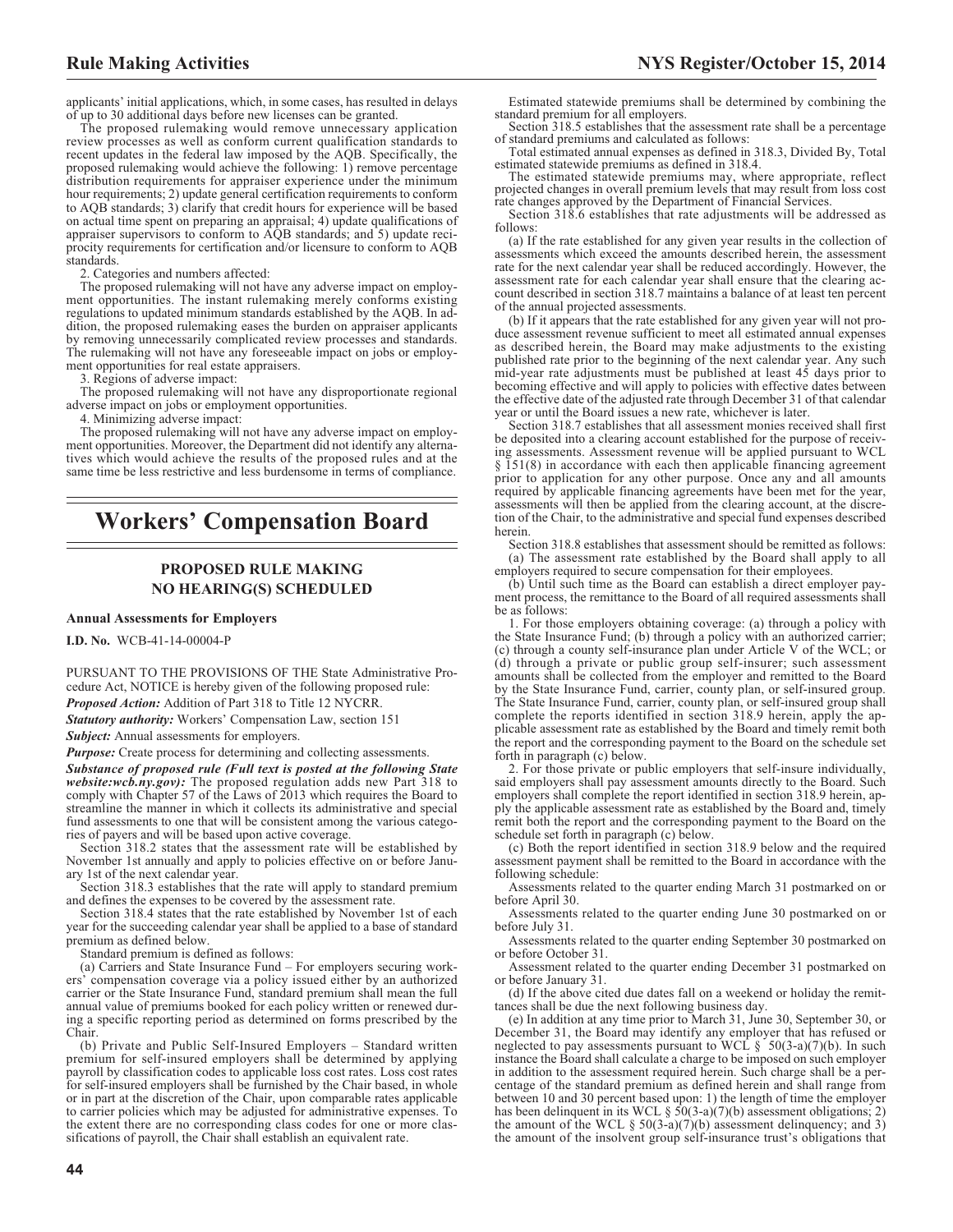remain unmet at the time of the calculation of the surcharge, the Board shall inform the employer's current provider of coverage of the neglect or delinquency. The employer's current provider of coverage shall collect and remit such additional surcharge in the manner provided for above. All monies recovered from the payment of such charge shall be credited to: 1) the employer's unmet obligations under the WCL; and 2) the group selfinsurance Trusts' unmet obligations under the WCL.

Section 318.9 describes the required reports:

(a) The assessment payment remitted quarterly shall be accompanied by reports prescribed by the Chair. Depending upon whether the remitter is a carrier, the State Insurance Fund, private or public self-insured employer, or private or public group self-insured employer, these reports may contain but not be limited to: written premium; total payroll; payroll by classification; adjustments from prior periods; etc. Annual reports prescribed by the Chair may also be required.

(b) All such prescribed reports will require an attestation by an authorized representative that all information is true, correct and complete. A payer that knowingly makes a material misrepresentation of information related to assessments shall be guilty of a Class E Felony.

(c) To the extent that a payer is also required to report the information requested by this section, or substantially similar values, to other governmental entities including but not limited to state and federal agencies, then the information reported by the payer to the Board shall be consistent with the payer's reporting to other entities. To the extent that the payer's reporting to the Board is materially inconsistent with the payer's reports to other governmental entities, then the payer shall disclose such inconsistency in the reports submitted to the Board and supply an explanation for such inconsistency.

Section 318.10 establishes that, in the event of a carrier, the State Insurance Fund, a private or public self-insured employer, or a private or public group self-insured employer's failure to remit assessment payments and reports in accordance with the requirements contained herein the Board may undertake any or all of the following collection activities with respect to the assessments:

(a) Refer the matter to the Office of the Attorney General for commencement of a collection action;

(b) Withhold any and all payments to the carrier, the State Insurance Fund, private or public self-insured employer or private or public group self-insured employer including but not limited to special fund reimbursements, until such time as all assessments have been paid in full;

(c) The failure of a private or public self-insured employer or private or public group self-insured employer to timely remit assessments and required reports shall constitute good cause for the Board to revoke said self-insurers self-insured status.

In the event that a carrier, the State Insurance Fund, a private or public self-insured employer, or a private or public group self-insured employer has underpaid an assessment as the result of inaccurate reporting, such payer shall pay all overdue assessments in full within 30 days of notification by the Board and may be subject to interest at a rate of 9% annually on the unpaid amount. Further, in the event that it is determined that the payer knew or should have known that the reported information was inaccurate an additional penalty of up to 20% of the unpaid amount may be imposed by the Board against such carrier, the State Insurance Fund, private or public self-insured employers.

Section 318.11 establishes that on an annual basis in conjunction with the November 1 publication of the assessment rate, the Board will prepare a report which supports the assessment rate established for policies effective in the succeeding calendar year. Such report shall also be prepared in the event an assessment rate modification is required pursuant to Section 318.6. Such report will include a summary of the projections or estimates made in the development of the assessment rate including the expenses covered by the rate and underlying assessment base.

Section 318.12 establishes that the Chair may conduct periodic audits on employers, self-insurers, carriers and the State Insurance Fund concerning any information or payment related to assessments.

*Text of proposed rule and any required statements and analyses may be obtained from:* Heather MacMaster, Workers' Compensation Board, 328 State Street, Office of General Counsel, Schenectady, NY 12305-3218, (518) 486-9564, email: [regulations@wcb.ny.gov](mailto: regulations@wcb.ny.gov)

*Data, views or arguments may be submitted to:* Same as above.

*Public comment will be received until:* 45 days after publication of this notice.

#### *This rule was not under consideration at the time this agency submitted its Regulatory Agenda for publication in the Register.*

*Regulatory Impact Statement*

1. Statutory Authority:

Workers' Compensation Law (WCL) section 117(1) authorizes the Chair of the Workers' Compensation Board (Board) to make reasonable regulations consistent with the provisions of the Workers' Compensation Law and the Labor Law. Chapter 57 of the Laws of 2013 amends several sections of the WCL including section 151 which is repealed and a new section added.

WCL section 151 directs the Board to promulgate an assessment rate by November 1 of each year and assess that rate by January 1 of the succeed-ing year. Specifically, Section 151(2) WCL states:

"on the first day of November two thousand thirteen, and annually thereafter, the chair shall establish an assessment rate for all affected employers in the state of New York in an amount expected to be sufficient to produce assessment receipts at least sufficient to fund all estimated annual expense pursuant to subdivision one of this section except those expenses for which an assessment is authorized for self- insurance pursuant to subdivision five of section fifty of this chapter. Such rate shall be assessed effective the first of January of the succeeding year and shall be based on a single methodology determined by the chair." The assessment rate funds statutorily required programs such as the Board's administrative expenses (151 WCL), the liabilities of the Special Disability Fund (15-8 WCL), the Fund for Reopened Cases (25-a WCL) and the Special Fund for Disability Benefits (214 WCL).

2. Legislative Objectives:

The legislation enacted sweeping reforms to the manner in which the Board collects its assessments.

The Board currently issues bills for the liabilities associated with each of the assessments noted above which, in total, are approximately \$1.2 billion for 2013. The new process will eliminate the need for the Board to issue bills for these assessments and instead move towards a "pass through" assessment whereby employers ultimately remit their share of the assessment directly to the Board. As written, the legislation envisions an employer based assessment process. Ultimately, it is expected that the assessments will be collected directly from employers. However, it is not feasible to go directly from a carrier based to employer based assessment.

A transitional period is anticipated in the legislation as evidenced by the language which states that until such time as the Board establishes a direct employer payment process, assessments shall be remitted to the Board by carriers, the State Insurance Fund, county plans and groups. Individual private and public self-insurers shall continue to pay assessments directly. Finally, the legislation also allows the Board to enter into an agreement with the Dormitory Authority and issue up to \$900 million in bonds to address unmet self-insured obligations. The debt service costs of any such bonds issued would be included in the annual rate. The debt service for these bonds as well as the WAMO bonds would take priority over the administrative expenses, special funds and interdepartmental funds.

3. Needs and Benefits:

The new legislation and supporting regulations will address many issues with the current process. Specifically:

• Currently, a disconnect exists between the amounts that carriers collect from their policy holders and the amounts that the Board bills those carriers. The new rule will result in the Board no longer issuing assessment bills and instead promulgating a rate that will fund the required programs. Carriers will collect the amount driven by the rate from their policyholders and remit that amount to the Board. Eventually, the employers will remit to the Board directly.

• The base factors currently used to calculate the various payers proportionate share of assessments are not currently audited and/or verified. The new process will include mechanisms to audit the data including verification of amounts included on other State mandated forms like the NYS-45 required by the Departments of Tax and Finance and Labor.

 $\bullet$  The current process of assessments being based on paid indemnity for certain payers requires the accrual and funding of significant long term liabilities. This requires carriers, State Insurance Fund and self-insured's to hold aside monies to pay assessment liabilities that they will not have to actually remit until several years later.

• The current process is administratively onerous and lacks transparency for both the Board and the various payers. The new process will result in more verification and audit of the data submitted.

D Each carrier, State Insurance Fund, private and public self-insurer is receiving as many as 23 invoices from the Board annually. Also, the data collection used to apportion the different assessments is manual and paperbased. The system used to calculate and bill the assessments is a custom module to the financial system used by the Board that is difficult to maintain, particularly when upgrades and/or legislative changes are necessary. The Board will no longer issue invoices and eventually a system will be implemented to allow payers to view and pay their assessments electronically.

4. Costs:

This proposal will not impose any new costs on the regulated parties, the Board, the State or local governments since all of these entities are currently required to pay assessments. The total projected need for 2014 of \$893 million is significantly less than the average amounts billed for as-